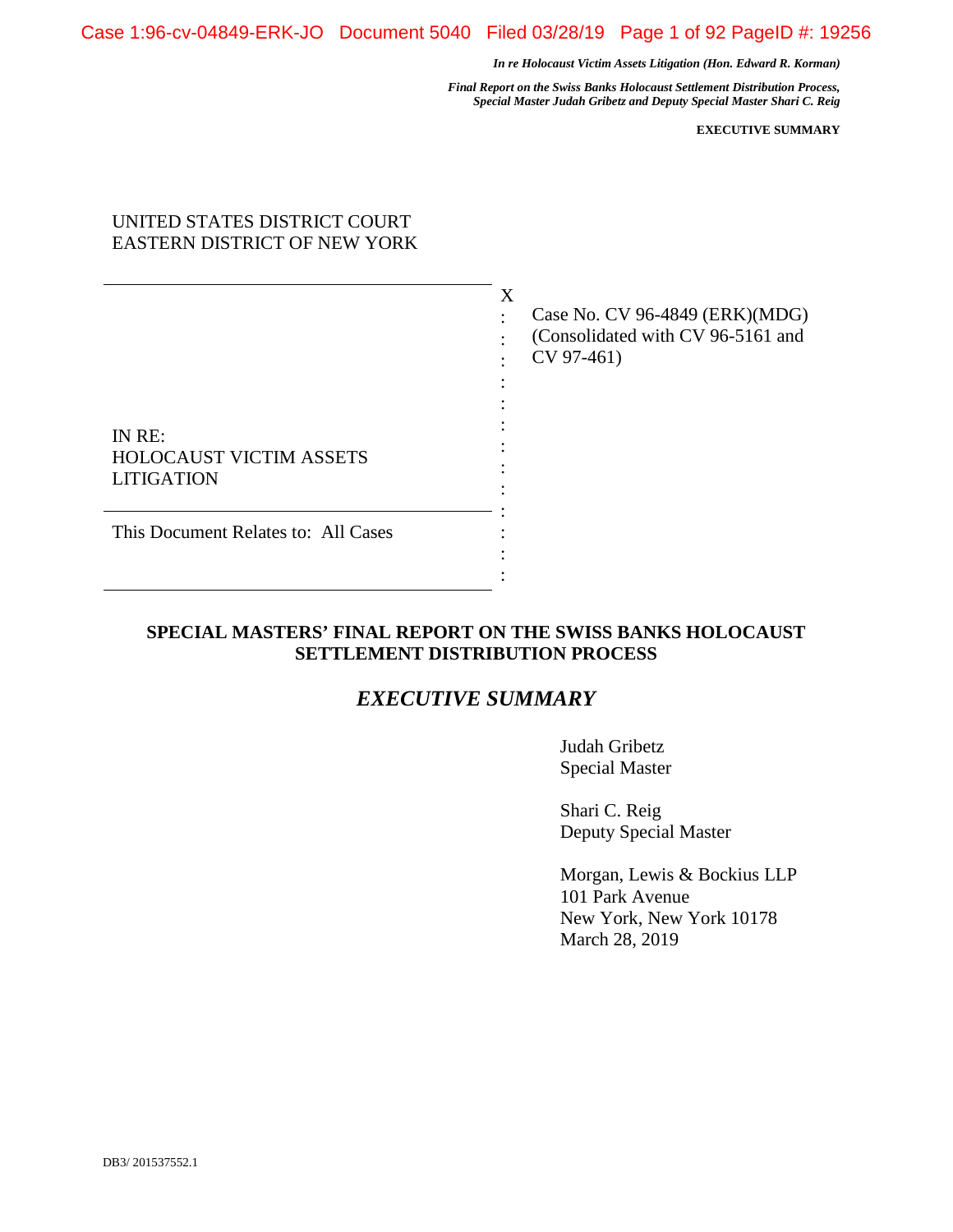# TABLE OF CONTENTS

# Page

| $\mathbf{I}$ . |                |                                                     |  |
|----------------|----------------|-----------------------------------------------------|--|
| II.            |                | THE \$1.25 BILLION SWISS BANKS HOLOCAUST SETTLEMENT |  |
| III.           |                |                                                     |  |
| IV.            |                |                                                     |  |
| V.             |                |                                                     |  |
|                | A.             |                                                     |  |
|                |                | 1.                                                  |  |
|                |                | 2.                                                  |  |
|                | <b>B.</b>      |                                                     |  |
|                | C.             |                                                     |  |
|                | D.             |                                                     |  |
|                | E.             |                                                     |  |
|                | $\mathbf{F}$ . |                                                     |  |
|                | G.             |                                                     |  |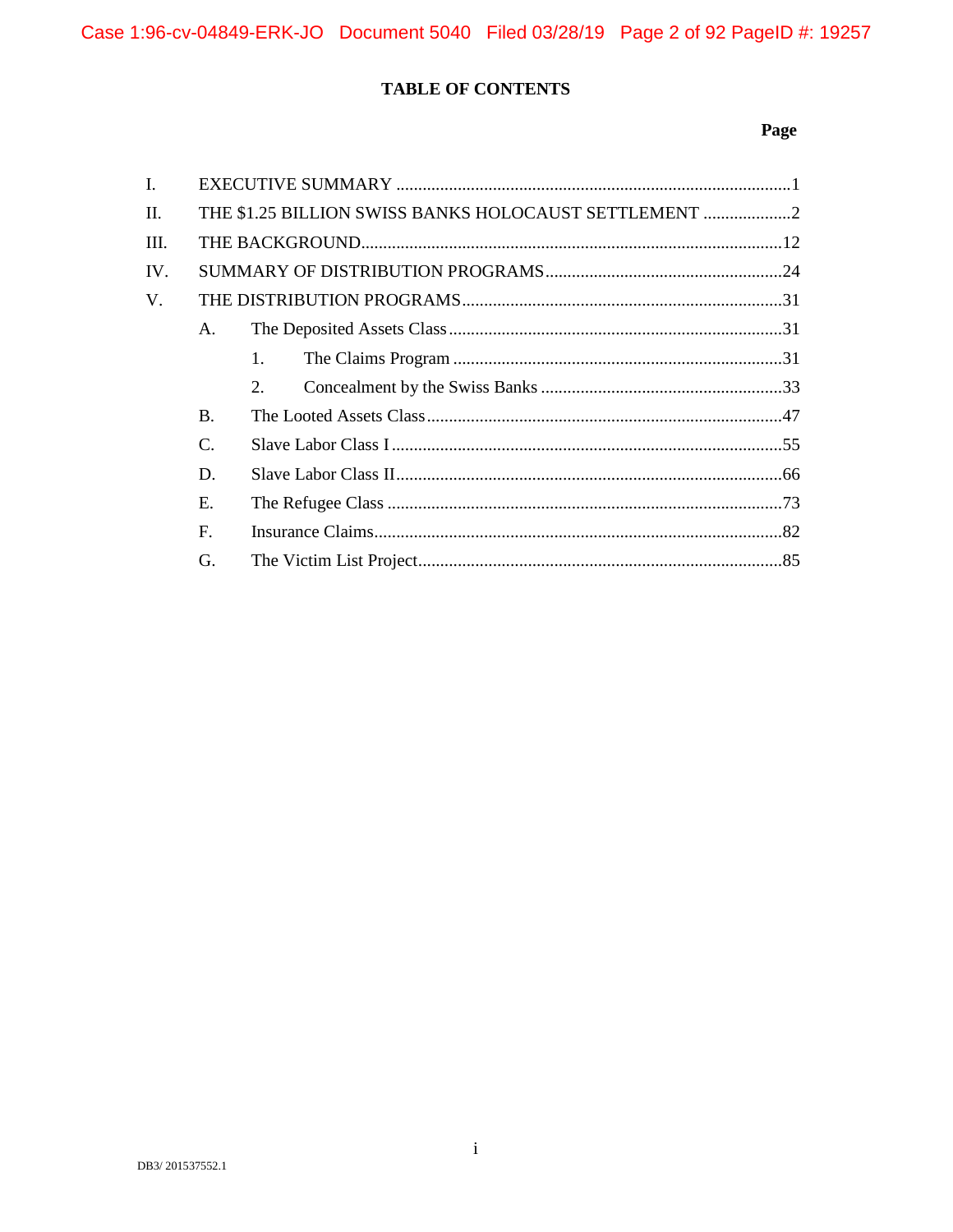**EXECUTIVE SUMMARY** 



## **I. EXECUTIVE SUMMARY**

Switzerland was a neutral nation during the Second World War. Both before and after Hitler's accession to power in Germany in 1933, Swiss banks appeared to provide a financial haven where foreigners at risk could safely deposit their funds. For decades after the war, though, Nazi victims and their families were told that if they were seeking property taken from them during the Holocaust, Swiss banks were not the place to look. The banks said that they had never held victims' accounts; or had there ever been such accounts, they were no longer in existence; or if any accounts still remained, there were only a small number with minimal value; or whatever records might once have existed no longer were kept. They said that the person asking could receive no further information without providing proof of who the account owner was, how that person was related, and how that person died (even if at the hands of the Nazis, who did not generally hand out death certificates, although Swiss banks nevertheless often continued to demand such proof of death). Account owners and their heirs were turned away time and time again, but they did not forget and they did not give up. Finally, in the 1990s, they obtained a forum to pursue their property: the United States judicial system. Because of that forum, more than 458,400 Holocaust victims and heirs worldwide have received nearly \$1.285 billion in compensation arising from the Holocaust-era activities of Swiss banks and other Swiss institutions.

This Executive Summary provides an overview of the principles and decisions that guided the distribution process. $<sup>1</sup>$ </sup>

<sup>1</sup> This Executive Summary of the Final Report is intended to provide a summary of the processes that are described in detail in the complete Final Report. Since it is anticipated that not all readers will have the time or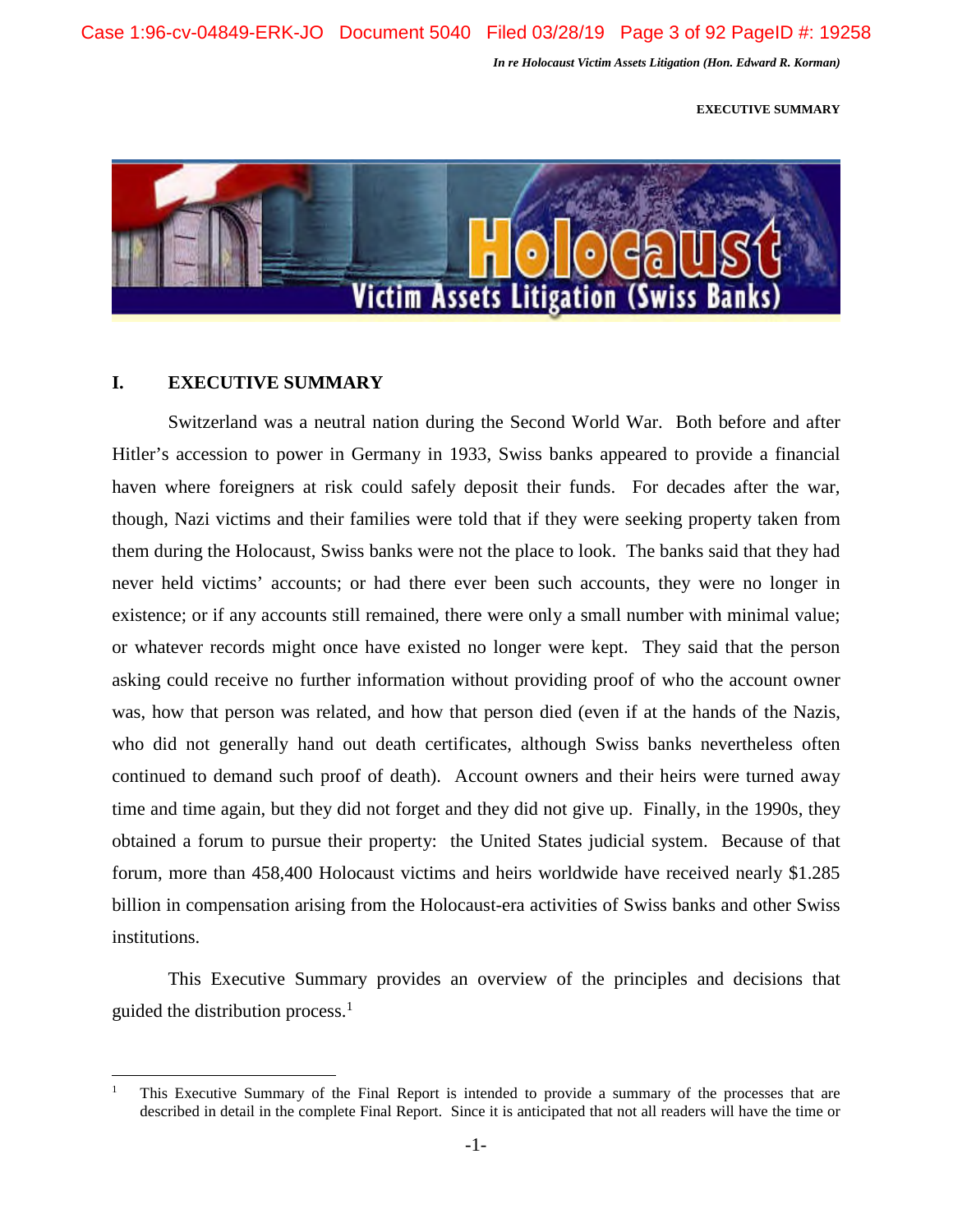**EXECUTIVE SUMMARY** 

## **II. THE \$1.25 BILLION SWISS BANKS HOLOCAUST SETTLEMENT**

In 1996 and 1997, a series of class action lawsuits were filed in several United States federal courts against Swiss banks and other Swiss entities. These lawsuits alleged that financial institutions in Switzerland collaborated with and aided the Nazi regime by knowingly retaining and concealing assets of Holocaust victims, and by accepting and laundering illegally obtained Nazi loot and profits of slave labor. All of the cases were consolidated in the United States District Court for the Eastern District of New York ("the Court"). The lawsuits were litigated by Professor Burt Neuborne and a team of leading U.S. class action attorneys.

Judge Edward R. Korman, before whom the litigation was pending, actively encouraged the parties to settle. With his assistance, the parties reached a settlement in principle in August 1998 for \$1.25 billion, to be paid jointly by Switzerland's two major banks, United Bank of Switzerland ("UBS") and Credit Suisse, creating a class action fund to be administered by the Court.<sup>2</sup> A formal Settlement Agreement was executed on January 26, 1999 (the "Settlement Agreement" or the "Settlement"). The Settlement had the support of the United States government, which had first become involved with the matter in 1994, when Stuart E. Eizenstat, then serving as U.S. Ambassador to the European Union, had initiated an inquiry into the Holocaust-era activities of Swiss banks. Ambassador Eizenstat continued to oversee the U.S. government's role in matters of Holocaust compensation and played an important part in bringing about the Swiss Banks Settlement.<sup>3</sup> It was envisioned that the Settlement Fund would

 In addition to Ambassador Eizenstat's account, analyses of the Swiss Banks and other Holocaust litigation and settlement include, among others, Professor Michael J. Bazyler's chapter, *Achieving A Measure of Justice and Writing Holocaust History through U.S. Restitution Litigation*, *in* RETHINKING HOLOCAUST JUSTICE: ESSAYS

opportunity to read the full Final Report (approximately 2,000 pages including exhibits and bibliography), some excerpts from the Final Report are repeated in their entirety in this Executive Summary.

<sup>2</sup> The Swiss government did not participate in the settlement and paid no part of the Settlement Fund of \$1.25 billion.

<sup>3</sup> Ambassador Eizenstat served variously in many governmental roles, including as President Clinton's Under Secretary of State for Economic, Business & Agricultural Affairs, Under Secretary of Commerce, Deputy Secretary of the Treasury, and Special Representative of the President and Secretary of State for Holocaust-Era Issues. He remains actively involved with Holocaust compensation issues. He described his experiences with the negotiation of claims arising from accounts held in Swiss bank accounts, slave labor on behalf of German and Austrian corporate and governmental entities, and other Holocaust-era injuries, in his book IMPERFECT JUSTICE: LOOTED ASSETS, SLAVE LABOR, AND THE UNFINISHED BUSINESS OF WORLD WAR II. (PublicAffairs 2003).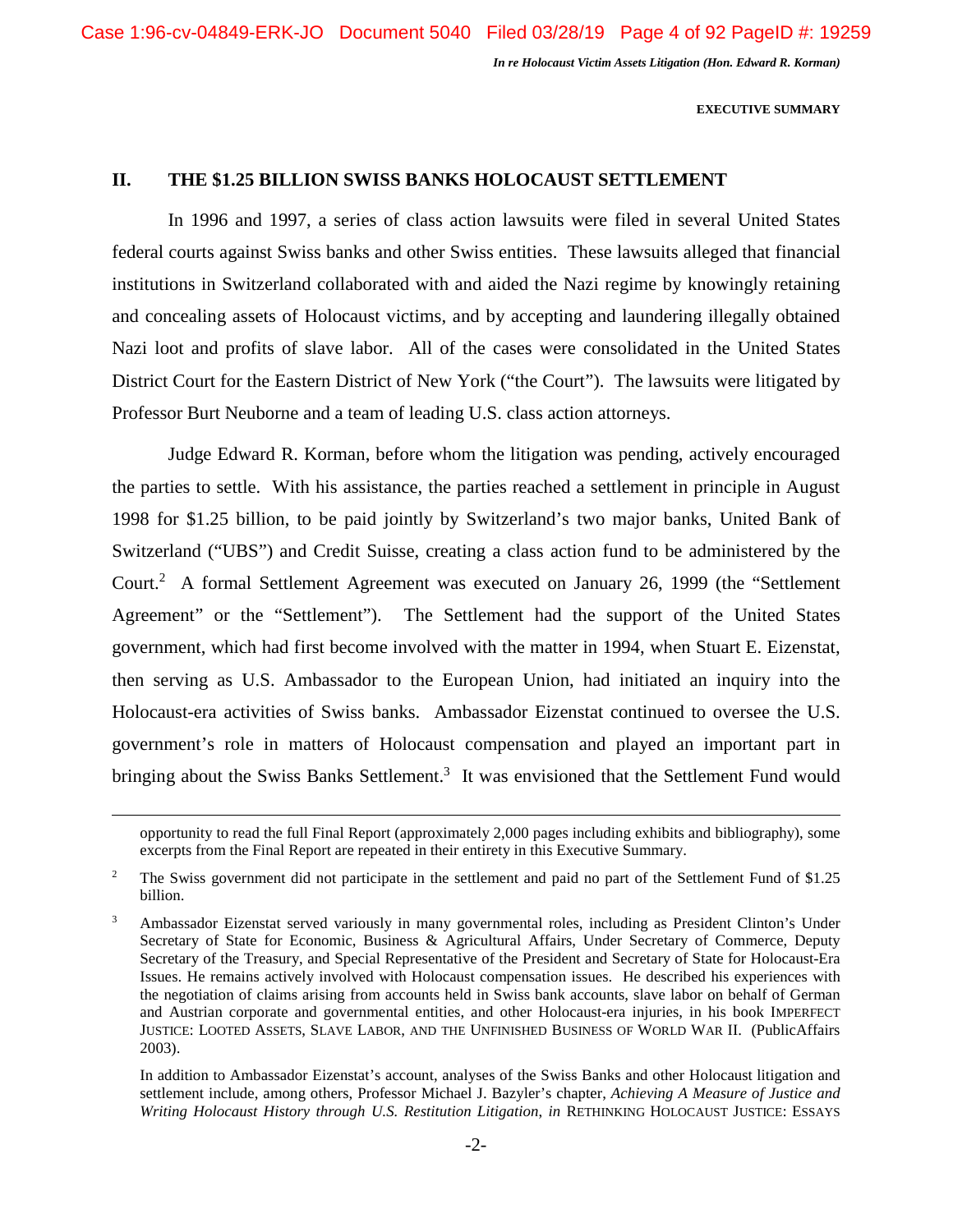## **EXECUTIVE SUMMARY**

be distributed among five different victim groups (ultimately designated under the Settlement Agreement as those who were or were believed to be Jewish, Romani, Jehovah's Witness, homosexual or disabled), and among five different settlement classes (the Deposited Assets Class, Slave Labor Class I, Slave Labor Class II, the Looted Assets Class, and the Refugee Class).

The Settlement Agreement did not establish a specific method of allocating the Settlement Fund among these diverse victim groups and classes. Rather, the agreement provided for the Court to appoint a Special Master to employ "open and equitable procedures to ensure fair consideration of all proposals for allocation and distribution."<sup>4</sup> The Plaintiffs' Executive Committee on December 15, 1998 unanimously endorsed the Court's proposal to appoint Judah Gribetz as Special Master, responsible for devising the distribution plan. Shortly thereafter, on January 26, 1999, the parties signed the Settlement Agreement, and on March 31, 1999, the Court issued an order formalizing Mr. Gribetz's appointment. The Court approved the Settlement Agreement on July 26, 2000, at the same time imposing important conditions intended to facilitate the review of claims, including the production of records relating to Swiss bank accounts, Swiss use of slave labor, and refugees.<sup>5</sup> On September 11, 2000, the Special Master filed the Proposed Plan of Allocation and Distribution of Settlement Proceeds ("Distribution Plan"), which the Court approved in its entirety on November 22, 2000, a decision

ACROSS DISCIPLINES 235 (Norman J. W. Goda ed., Berghahn Books 2017); Michael Bazyler, *www.swissbankclaims.com: The Legality and Morality of the Holocaust-Era Restitution Settlement with the Swiss Banks*, 25 FORDHAM J. INT'L. L.J. S-64 (2001); Michael J. Bazyler, HOLOCAUST JUSTICE: THE BATTLE FOR RESTITUTION IN AMERICA'S COURTS (N. Y. Univ. Press 2003); HOLOCAUST RESTITUTION: PERSPECTIVES ON THE LITIGATION AND ITS LEGACY (Michael J. Bazyler & Roger P. Alford eds., N. Y. Univ. Press 2006); LEORA BILSKY, THE HOLOCAUST, CORPORATIONS, AND THE LAW: UNFINISHED BUSINESS (Univ. of Mich. Press 2017); MICHAEL R. MARRUS, SOME MEASURE OF JUSTICE: THE HOLOCAUST ERA RESTITUTION CAMPAIGN OF THE 1990's (Univ. of Wis. Press 2009) ("MARRUS"); JOHN AUTHERS & RICHARD WOLFFE, THE VICTIM'S FORTUNE: INSIDE THE EPIC BATTLE OVER THE DEBTS OF THE HOLOCAUST (Harper Collins Publishers 2002); John Authers, *The Road to Restitution*, FIN. TIMES WEEKEND, Aug. 16/17, 2008; and GREGG. J. RICKMAN, SWISS BANKS AND JEWISH SOULS 40-41 (Transaction Publishers 1999).

<sup>4</sup> Settlement Agreement, Section 7.1. The Settlement Agreement is included as part of the exhibit to the Final Report entitled "Claimant Application Materials," and is also available on the website for these proceedings, http://www.swissbankclaims.com/Documents/Doc\_9\_Settlement.pdf. The website contains information about the litigation and settlement, the various claims processes for each of the settlement classes, statistics on distribution, and a "Chronology" highlighting some of the most significant events in the case and containing hyperlinks to thousands of documents, including individual decisions on Refugee, Slave Labor and Deposited Assets Classes claims.

<sup>5</sup> *In re Holocaust Victim Assets Litig.*, 105 F. Supp. 2d 139 (E.D.N.Y. 2000).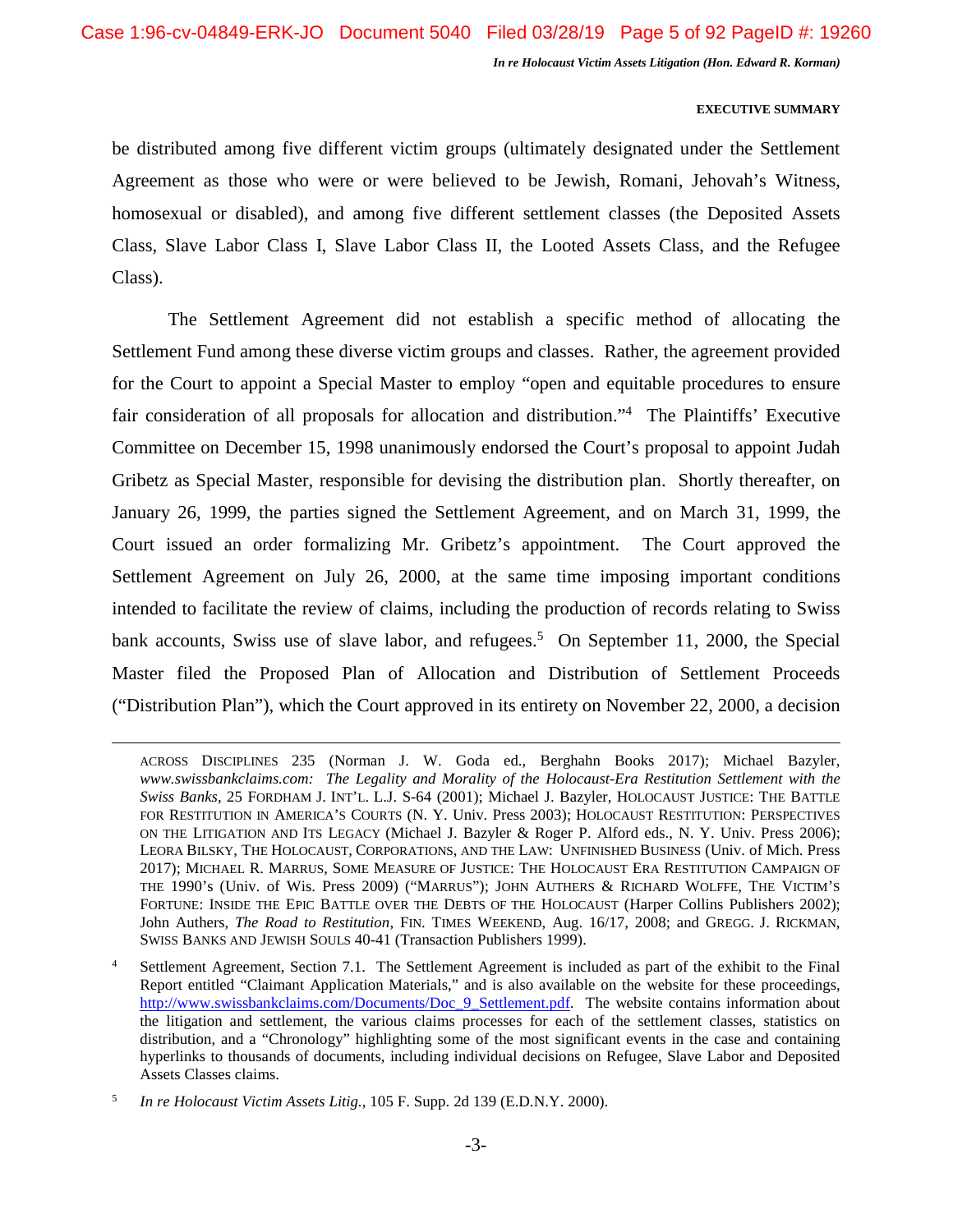## **EXECUTIVE SUMMARY**

the United States Court of Appeals for the Second Circuit affirmed on July 26, 2001.<sup>6</sup> By order dated October 3, 2002, the Court appointed Special Master Gribetz's colleague, Shari C. Reig (who had worked with the Special Master from the time of his appointment) as Deputy Special Master.

What has the Swiss Banks Holocaust Settlement claims process accomplished? It has resulted in the payment of nearly \$1.285 billion — an amount exceeding the \$1.25 billion settlement fund — to over 458,400 Holocaust victims and their heirs in every U.S. state, and in more than 80 nations. Of the \$1.285 billion, nearly \$720 million represents payments to owners or heirs of Swiss bank accounts. The Court-supervised bank account claims program resolved more than 104,000 claims to the accounts of over 415,000 potential account owners. The claims administrators "memorializ[ed] every award in a written opinion, now publicly available on [the] website. Each award contains information provided by the claimant, including the name of the account owners, a personal story consisting of information regarding the owners followed by a brief explanation of family ties, and in some cases a description of the family's whereabouts during the war."<sup>7</sup>

One such award decision describes the claim filed by the nephew of Felix David, who owned a hardware store in Breslau, Germany and later moved to Berlin. Mr. David was forced into slave labor, and died in the Theresienstadt concentration camp in Czechoslovakia. At some point during the war years, an employee of a Swiss bank reported Mr. David's accounts to Nazi authorities, who in turn asked for the funds from the bank. The Swiss bank voluntarily turned over Mr. David's accounts to the Nazi authorities in Germany. Some six decades later, Mr. David's nephew finally was compensated for this loss.

Another award decision describes the claim filed by the heirs of Hedwig Hauser, born in 1915 in Czechoslovakia. At the age of 24, Mrs. Hauser was able to flee after the Nazi occupation in 1939, but her parents perished in the Treblinka death camp in German-occupied

<sup>6</sup> *In re Holocaust Victim Assets Litig.*, No. 96-4849, 2000 WL 33241660, at \*4 (E.D.N.Y. Nov. 22, 2000), *aff'd.*, 14 F. App'x 132 (2d Cir. 2001), reissued as a published opinion, 413 F.3d 183 (2d Cir. 2005).

<sup>7</sup> Leora Bilsky, *The Judge and the Historian: Transnational Holocaust Litigation as a New Model*, 24 HIST. & MEMORY 117, 130 (2012).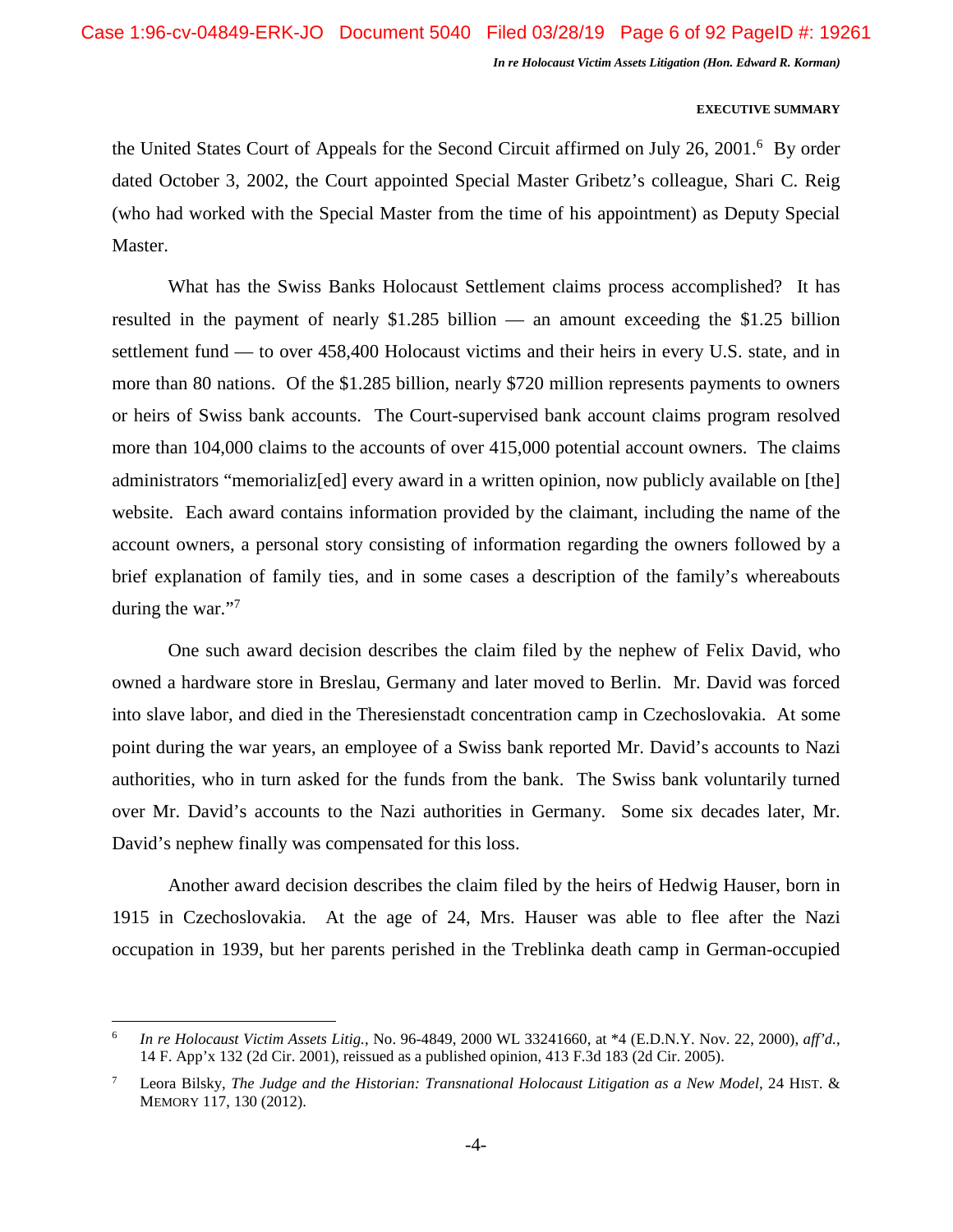## **EXECUTIVE SUMMARY**

Poland. Mrs. Hauser had owned a Swiss savings account, but it was never returned to her. Instead, in 1985, the bank transferred Mrs. Hauser's assets to a collective account for dormant assets. The account finally was returned to her heirs through the Court's claims process.

The almost \$720 million repaid to owners of Swiss bank accounts also includes the largest single award issued by the Court, in the amount of approximately \$22 million. One of the award recipients was Maria Altmann, a member of a family whose art was looted by the Nazis, and who filed suit in federal court in Los Angeles against the Austrian government seeking the return of that art. $8$  Following several years of litigation, including proceedings before the U.S. Supreme Court as well as Austrian courts, Ms. Altmann in 2006 finally was able to reclaim her family's paintings, among them, the celebrated "Portrait of Adele Bloch-Bauer" by Gustav Klimt. Her struggle for restitution was highlighted in the 2015 film "*Woman in Gold*."

<sup>8</sup> *In re Account of Österreichische Zuckerindustrie AG Syndicate,* available at http://www.crtii.org/\_awards/\_apdfs/Osterreichische\_Zuckerindustrie.pdf. For ease of reference, all further citations to awards recommended by the CRT (all reviewed by the Special Masters and approved by the Court), will include only the name of the decision. All decisions may be found via a surname search at www.crt-ii.org/awards, as well as at the website for this Settlement, www.swissbankclaims.com, through a link on the "Deposited Assets Class" page.

For any given award based upon a documented Swiss bank account, the recipient(s) could have received a number of different types of decisions (discussed in greater detail *infra*): initial award, award amendment, presumptive value adjustment award, and appeal award. While only the initial awards and, where applicable, award amendments, are available on the CRT website, every award was approved by and docketed with the Court. Award amounts referenced in this Final Report reflect the total award amounts, taking into consideration all payments made in connection with a particular award. In most instances, the total award amount is actually greater than the amounts shown on the individual awards published on the CRT website, primarily due to increases that were authorized by the Court after the initial awards (and in some instances, amendments) were issued.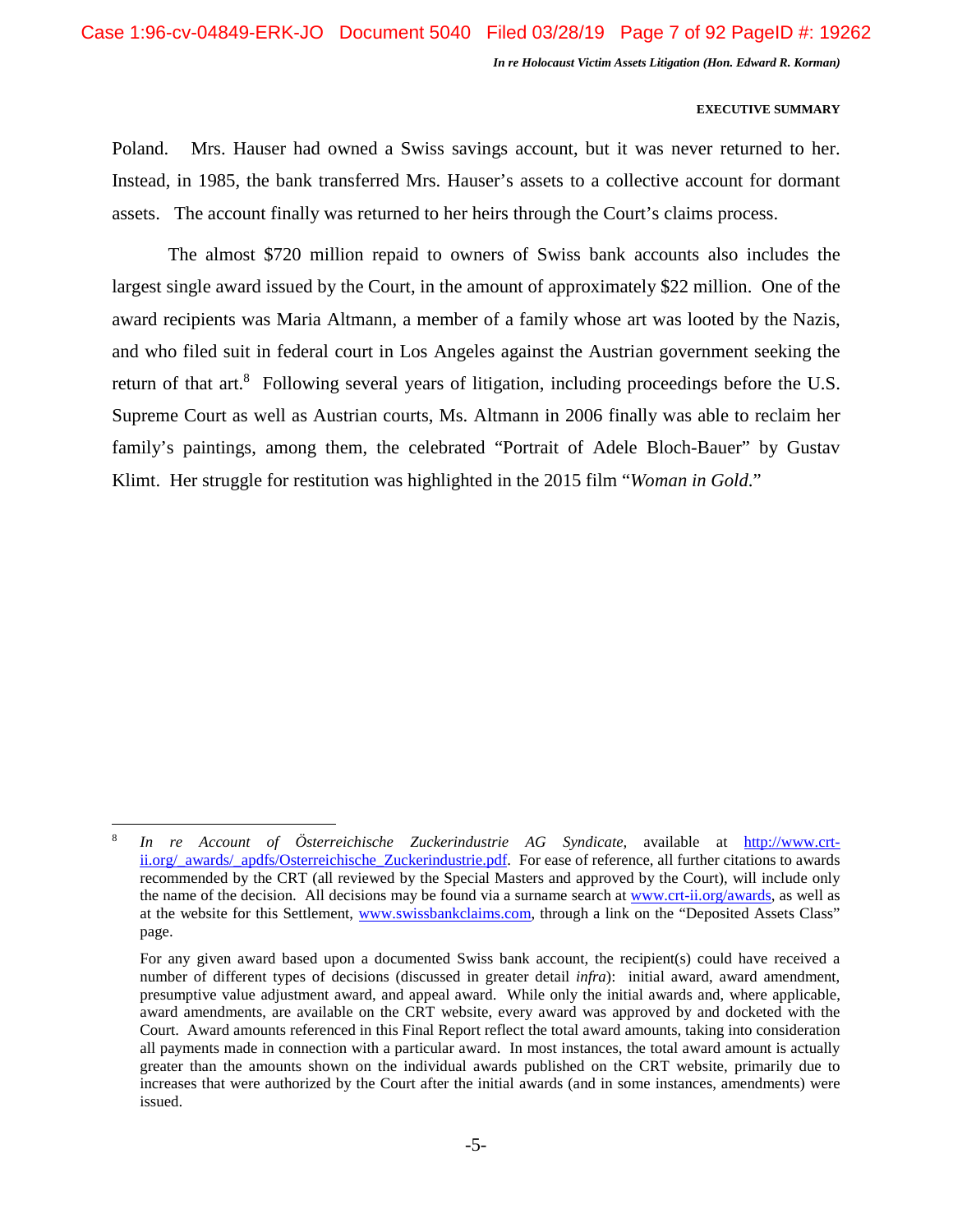#### **EXECUTIVE SUMMARY**



Maria Altmann with Gustav Klimt's *Portrait of Adele Bloch-Bauer I*. Photo courtesy of E. Randol Schoenberg.

Less well known is that in addition to losing their art, the family also lost its business, one of Austria's largest sugar refineries (known as ÖZAG), because of maneuverings among the Nazis and Swiss bankers. Despite the family's extensive efforts to protect these assets, the Swiss bank "actively cooperated with the forced sale" of the ÖZAG shares, transferring the bank-held shares to a "designated Nazi 'purchaser' at a small fraction of the shares' value."<sup>9</sup> This was in violation of the bank's contractual agreement with, and fiduciary duty to, the family. The value of these Swiss assets was returned to the family through the Deposited Assets Class claims process.

Through the Court's claims processes, thousands of other documented Swiss bank accounts were returned, with each family receiving an award averaging over \$184,000. The nearly \$720 million repaid to the Deposited Assets Class also included awards of \$7,250 each, made to Holocaust victims and heirs for claims that were credible but who could not provide sufficient documentation because of the banks' massive destruction of Holocaust-era records.<sup>10</sup>

The distribution process also has compensated more than 198,000 members of Slave Labor Class I. The vast majority of these individuals were slaves at the hands of the Nazis and their allies; the others were heirs of surviving slave laborers who passed away after the settlement was reached. These survivors received a total of over \$280 million. This sum

<sup>9</sup> William Glaberson, *For Betrayal by Swiss Banks and Nazis, \$21 Million*, N.Y. TIMES, Apr. 14, 2005.

<sup>&</sup>lt;sup>10</sup> These were called "Plausible Undocumented Awards," or "PUAs."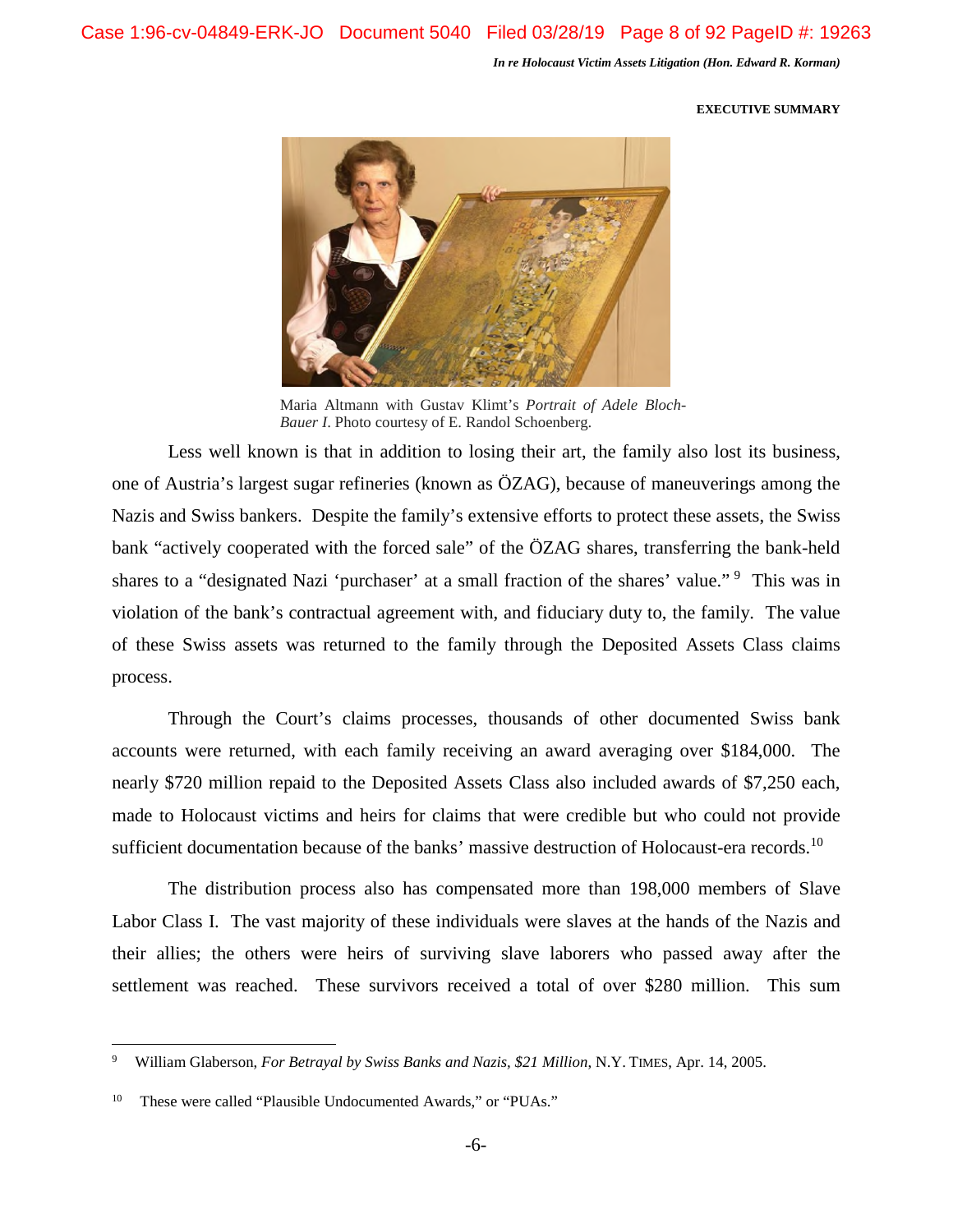## **EXECUTIVE SUMMARY**

represented some measure of financial recognition of the slave labor that the victims were forced to perform at the hands of the Nazis. Because of the pervasive ties among the Nazi government, German industry, and Swiss financial institutions, it was presumed that the proceeds of their labor ended up in Switzerland.<sup>11</sup>

One member of Slave Labor Class I was 106 at the time of his award. Because the Notice of Pendency of Class Action, claim forms, and related materials all promised claimants confidentiality (particularly in recognition of the sensitivity of the information provided in support of their claims), this gentleman's name is not disclosed here, but his name, and all other relevant identifying information, are known to and were filed with the Court under seal.<sup>12</sup> He was born in Adelain, Hungary in 1897. At the age of 45, he was forced to join a labor battalion on the Eastern front and in Galicia (present day Ukraine). He spent two and a half years building roads, clearing minefields and digging antitank ditches, until he escaped. He went into hiding and was liberated in Hungary. Another member of Slave Labor Class I was a survivor who was born in 1918 in Baia, Romania. At the time of her application for compensation, she was completely incapacitated due to a stroke, and could not describe her experiences during the Holocaust. However, a Court-funded program enabled researchers to locate archival documents proving that she had performed slave labor in Mogilev, Belarus. Both of these survivors, and nearly 200,000 others, were compensated under the Settlement Fund.

The claims process has paid another 570 individuals nearly \$700,000 for another category of slave labor: that performed directly for Swiss-owned companies. These Nazi victims were designated, under the Settlement Agreement, as members of Slave Labor Class II. The recipients include a survivor who was deported from her home in Poland to Germany. She was a slave laborer for the Swiss company Maggi GbmH, at its plant in Singen, Germany. She

<sup>&</sup>lt;sup>11</sup> The Court approved the claims of 173,914 Jewish former slave laborers. Another 24,109 claims were approved for Romani, Jehovah's Witness, homosexual and disabled former slave laborers.

<sup>&</sup>lt;sup>12</sup> By contrast, the names of the owners of Swiss bank accounts (most of whom had perished in the Holocaust, or had passed away subsequently), were disclosed on published lists in 2001 and 2005, in order to permit heirs to locate and file claims to the accounts. Most of the heirs who received awards from the Settlement Fund chose to preserve their privacy, and their names were redacted from the publicly available decisions about their accounts. As with other claimants, their names and other identifying information were docketed under seal. Certain claimants, such as Mrs. Altmann, chose to disclose their names and in some instances to discuss their personal circumstances, whether in the press or elsewhere.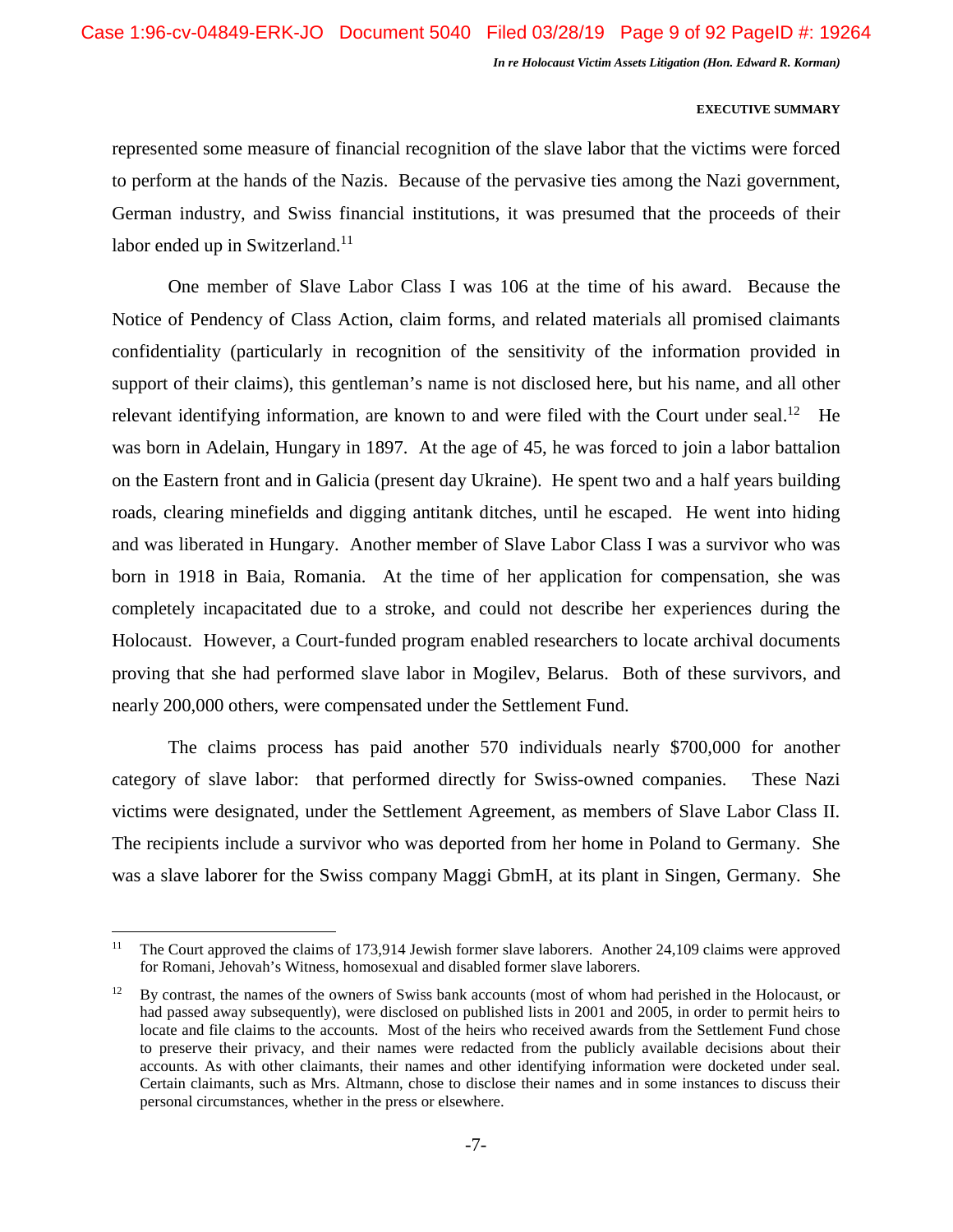### **EXECUTIVE SUMMARY**

shared a small, locked, unheated room with 16 other young women and often was forced to sleep on the floor of the factory basement, receiving 600 grams of bread per week.

The Court's programs additionally recognized and paid over \$11.5 million to 4,158 persons under the Refugee Class claims process. These were survivors who sought refuge in Switzerland but were turned away or expelled, or who managed to gain admission into Switzerland, but suffered mistreatment. Among them was a French victim who was 20 years old when she and her father tried to flee to Switzerland in the fall of 1943. They were turned away at the Swiss border three times, and were forced to return to Paris. The claimant's father was deported to Auschwitz, where he perished. The claimant was able to flee to Lyon, where she spent the rest of the war in hiding. Another survivor recognized through the Court's Refugee Class program was a Romani victim born in Germany in 1921. In 1942, she fled to Switzerland with her two children. Although the family was allowed to enter Switzerland, they were interned at a camp on the Swiss-German border near Basel. They were expelled from Switzerland after a few weeks. The claimant's children died while the family was in flight, and she never saw her husband again.

The fifth Class established under the Settlement Agreement was the Looted Assets Class, consisting of Nazi victims whose assets were looted by the Germans or Nazi sympathizers. These survivors shared an important common bond. All were looted during the Nazi era; some portion of their property or its proceeds might have been transacted through Switzerland; and all were needy when the case settled. These individuals received compensation in the form of humanitarian aid. Although nothing in the settlement negotiated by the parties was specifically directed towards the plight of needy survivors, the Distribution Plan nevertheless made it possible for the Court to provide over \$256 million in food, medicine, medical devices, home health care, heating supplies, and other basic needs for more than 237,400 Holocaust survivors living at the edge of subsistence. Some of these victims settled, after the Holocaust, in Brooklyn, just a few blocks from the courthouse overseeing this matter, while others lived thousands of miles away. A significant portion of this class consisted of the so-called "double victims," who lived through both Nazism and Communism. After the collapse of Communism, these double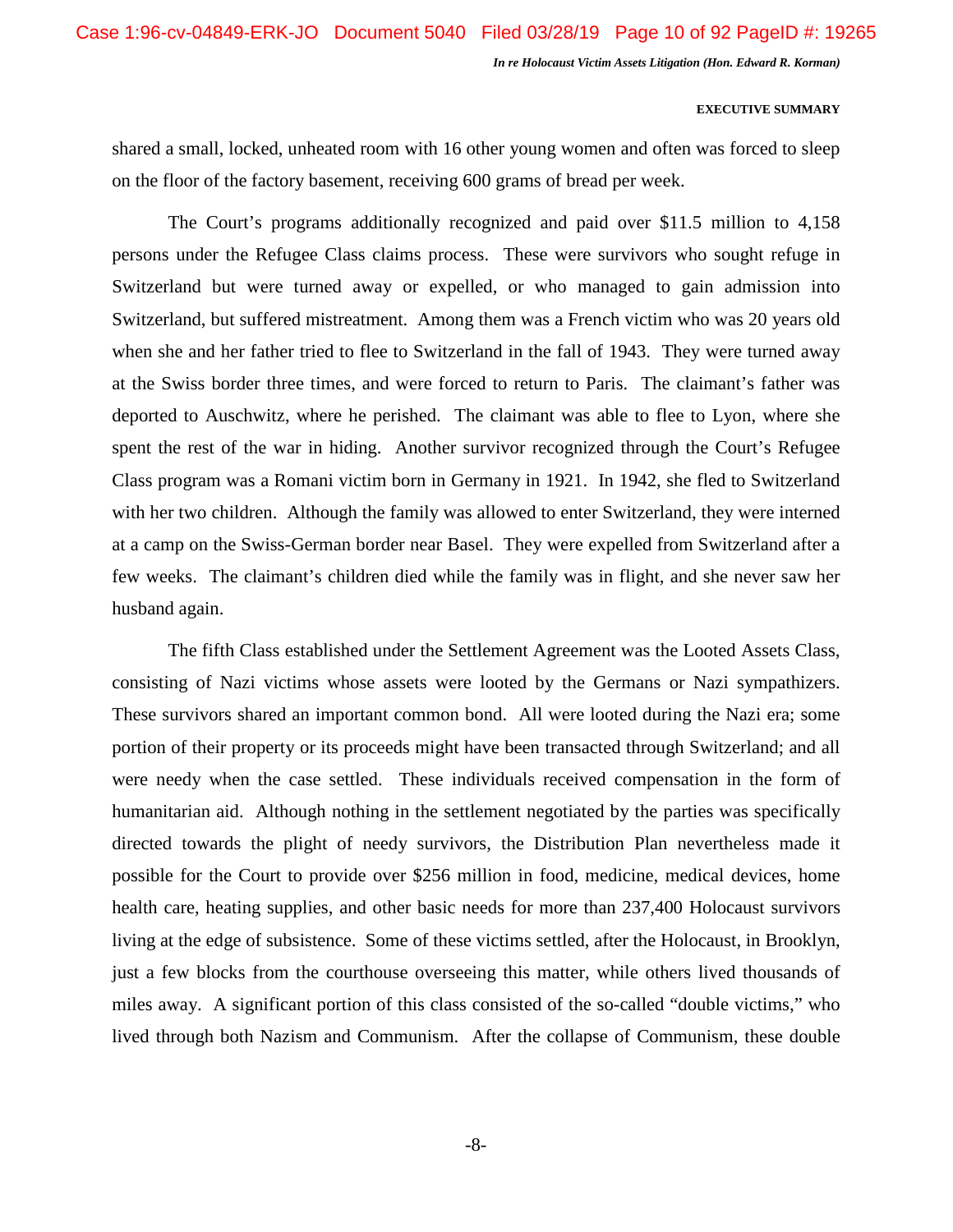## **EXECUTIVE SUMMARY**

victims had lost the social safety nets that had been available to them, and that often were available to other victims in Israel, the United States and other parts of the world.<sup>13</sup>

One such survivor, who at the time of the settlement was bedridden and living in the former Soviet Union ("FSU") on a monthly pension of \$28, had escaped a concentration camp and hidden in a forest outside of Kiev. At the age of 89, assistance programs augmented by funding from the Settlement Fund provided her with food packages, medicine, winter relief and weekly home care. In another example of the aid distributed under Court-funded programs, a concentration camp survivor in the U.S., who had for some time been able to live independently, later fell and injured his back. The Looted Assets Class programs enabled him to receive assistance from a part-time home health care aide.

The ability of these survivors to receive compensation was due in large part to the District Court's conclusion that it was time to grapple with legal issues that in earlier years had been sidestepped.

> Quite apart from legal principles advanced or substantial settlements achieved, perhaps the most important outcome of the *Holocaust Victim Asset[s] Litigation*  is that claims made by Holocaust victims in American courts were recognized and responded to in an American court by a wise and courageous federal judge…. The judicial power of the United States has been harnessed in the cause of Holocaust justice and in the cause of informing the world that, on occasion, historical wrongs can be laid bare and victims receive some small measure of recognition and justice. $14$

There was nothing inevitable about the Court's decision to support the settlement of the claims, as opposed to dismissal. Previous litigation had not produced these results. For example, slave laborers in the 1960s had attempted to bring suit in the U.S. against German companies. One such claim was pursued against IG Farben, the notorious German conglomerate that requisitioned thousands of slave laborers from the SS, and had built a factory near

<sup>13</sup> *See U.S. and Allied Efforts to Recover and Restore Gold and Other Assets Stolen or Hidden by Germany During World War II - Preliminary Study* (May 1997), coordinated by then-Under Secretary of Commerce for International Trade Stuart E. Eizenstat and prepared by William Z. Slany, Department of State Historian, Foreword by Stuart E. Eizenstat ("Eizenstat Report"), Foreword, at x.

<sup>&</sup>lt;sup>14</sup> LEONARD ORLAND, A FINAL ACCOUNTING: HOLOCAUST SURVIVORS AND SWISS BANKS xvii, 133 (Carolina Academic Press 2010) (Orland, A Final Accounting).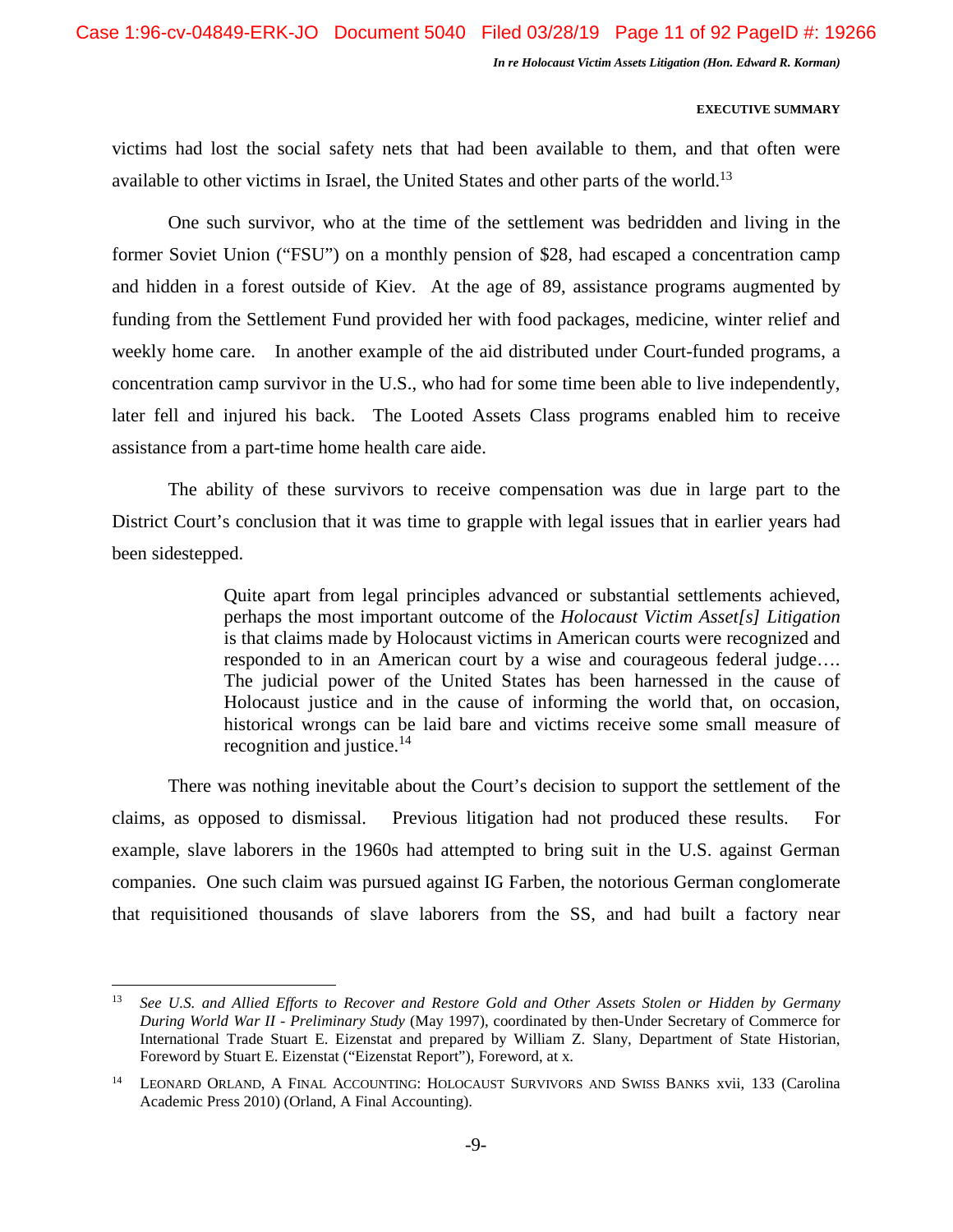## **EXECUTIVE SUMMARY**

Auschwitz to take advantage of the proximity to such a large slave labor pool. Farben was also the company that manufactured the Zyklon B poison used in the gas chambers. In a 1966 decision, a U.S. court had dismissed the suit against Farben, finding that the "span between the doing of the damage and the application of the claimed assuagement is too vague. The time is too long. The identity of the alleged tort feasors is too indefinite. The procedure sought – adjudication of some two hundred thousand claims for multifarious damages inflicted twenty to thirty years ago in a European area by a government then in power – is too complicated, too costly, to justify undertaking by a court without legislative provision of the means wherewith to proceed."<sup>15</sup>

Ironically, one of the claimants who received compensation under the Settlement Fund had been turned away decades earlier under the IG Farben case, as the Special Masters noted in a treatise on reparations: "We have had the great privilege over these years to have learned something of the personal histories of thousands of individual survivors of the Holocaust. We became acquainted with one of the more poignant and ironic of these stories while reviewing proposed awards for claimants with plausible undocumented bank account claims…. [T]he Court authorised an award of \$5,000 [subsequently increased to \$7,250] to a Holocaust survivor who plausibly had demonstrated that her family had had a Swiss bank account that was never returned. Because she also had been a former slave laborer, she had received a separate payment under Slave Labor Class I. Her daughter is a professor and she sent us her research concerning resistance efforts in the concentration camps. Her mother (the claimant) and aunt had been saved by this 'resistance' – by the concentration camp inmates on the Auschwitz arrival ramp who, at great personal risk, had warned them to lie about their ages, and about whether they were twins, [and other basic facts,] to avoid 'selection' for immediate death in the gas chambers."<sup>16</sup>

<sup>15</sup> *Kelberine v. Societe Internationale*, 363 F.2d 989, 995 (D.C. Cir. 1966).

<sup>16</sup> Judah Gribetz & Shari C. Reig, *The Swiss Banks Holocaust Settlement, in* REPARATIONS FOR VICTIMS OF GENOCIDE, WAR CRIMES AND CRIMES AGAINST HUMANITY 115, 141-42 (Carla Ferstman, Mariana Goetz & Alan Stephens eds., Koninklijke Brill NV 2009) ("Gribetz & Reig"). This chapter derives from a paper delivered by Shari Reig at a conference on reparations held at The Hague, The Netherlands, March 1-2, 2007. *See also* Judah Gribetz and Shari C. Reig, *Epilogue*, in ORLAND, A FINAL ACCOUNTING, at 135-151.

The heroic resistance efforts of concentration camp inmates at Auschwitz was described by the daughter and niece of the claimants, Professor Gail Ivy Berlin, in her paper, *The 'Canada' Commando as a Force for Resistance in Auschwitz: Redefining Heroism*, 12.2 PROTEUS: A J. OF IDEAS 30, 32 (Fall 1995). Professor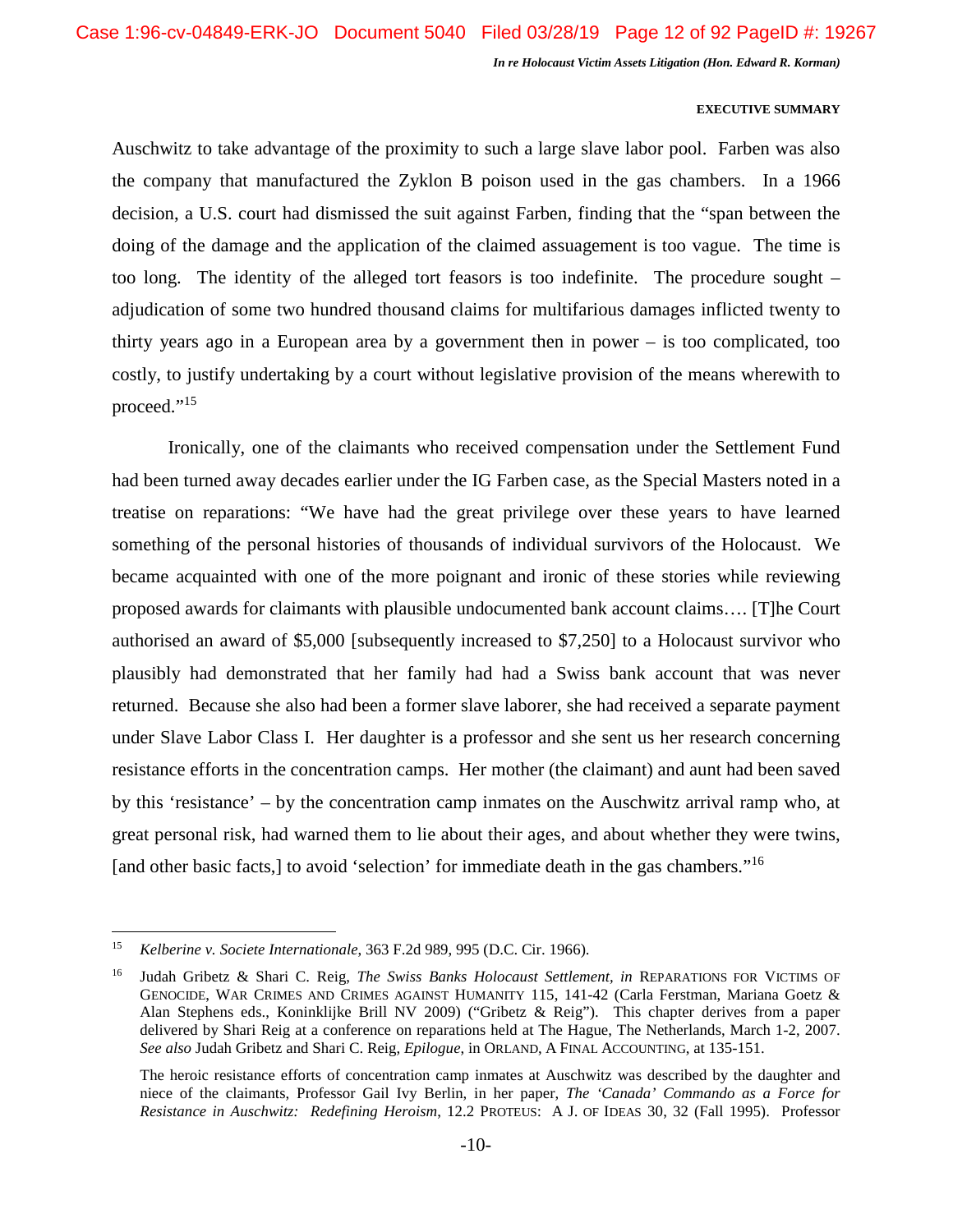## **EXECUTIVE SUMMARY**

"The professor's mother [and aunt] – who [were] paid under the Swiss Banks settlement because of the complex claims processes Judge Korman was willing to undertake – happens to have been one of the plaintiffs in the IG Farben case: the very lawsuit that was dismissed in 1966 because the claims seemingly presented so many obstacles. Now, [over] forty years later, this Holocaust survivor finally … received some measure of compensation for what happened to her in Europe in the 1940s, because a United States federal judge concluded in the 1990s that justice was long overdue."<sup>17</sup>

Berlin explained how Lenka, Olga and Esther Berkovic — her mother, aunt and grandmother, respectively were enslaved at Auschwitz and then later at one of its many sub-camps, part of the vast European system of sub-camps and ghettos, the scope of which is still being examined. *See, e.g.,* Erich Lichtblau, *The Holocaust Just Got More Shocking*, N.Y. TIMES, Mar. 3, 2013 https://www.nytimes.com/2013/03/03/sunday-review/theholocaust-just-got-more-

shocking.html?mtrref=www.google.com&gwh=BC7B399D2403CD97B5DAC0FC6A88D2A9&gwt=pay&asse tType=opinion (discussing the research and cataloguing by the United States Holocaust Memorial Museum of more than 42,000 Nazi camps and ghettos, many of which had not been previously known).

Upon stepping off the train at Auschwitz itself, the Berkovic family was met by a "man in striped pajamas [who] was a Jewish prisoner, a member of the 'Canada' commando, assigned to empty out the cattle cars and gather the baggage." Berlin at 32. His seemingly "bizarre instructions and scraps of information" saved their lives. He "knew what he could not tell them directly: anyone younger than sixteen was killed," and so the 15 and-16-year-old Lenka and Olga followed his whispered admonition and lied to Josef Mengele himself that they were 16 and 17. "[A]nyone older than forty was killed," and so Esther Berkovic dropped her age from 44 to 40. "[A]nyone accompanying a child was killed," and so the girls' older cousin, with her five children, was told not to let her teenage cousins help her with her children on the selection ramp. "[T]wins were the object of vicious medical experiments," and so the sisters, who looked alike, made sure Mengele knew that they were not twins. "[I]nnocent-looking trucks marked with a red cross went directly to the gas chamber," and so the family was told to walk rather than ride. "To the best of his ability, the man in striped pajamas, a Jewish inmate of Auschwitz, tried to offer life-saving information to three absolute strangers, all a little too young or a little too old to make it through the first selection safely without his help. His efforts resulted in three lives saved." Berlin at 32. Professor Berlin's review of other survivor statements indicated that although "the acts of these men" in the Canada commando, who risked their lives to warn new arrivals how they might stay alive, "are absent from the treatments of Jewish resistance or defiance in even the best Holocaust histories, they are found in the testimonies of survivors." Berlin at 33.

<sup>&</sup>lt;sup>17</sup> Gribetz & Reig at 142. As Professor Michael Bazyler, one of the first scholars to delve into the Holocaust-era litigation of the late 1990s, has stated: "While these settlements [with Swiss Banks, German entities which used slave labor, insurance companies and others] came nowhere close to fully compensating still-living Holocaust victims or heirs for their, or their families', wartime material losses, the sheer size of the settlements and their unexpected occurrence so long after the end of the war qualifies them as a major victory for surviving victims and others seeking to right as best as possible the horrible financial wrongs committed during the war." Michael J. Bazyler, *The Gray Zones of Holocaust Restitution: American Justice and Holocaust Morality*, *in* GRAY ZONES: AMBIGUITY AND COMPROMISE IN THE HOLOCAUST AND ITS AFTERMATH 339, 340 (Jonathan Petropoulos & John K. Roth eds., Berghahn Books 2005).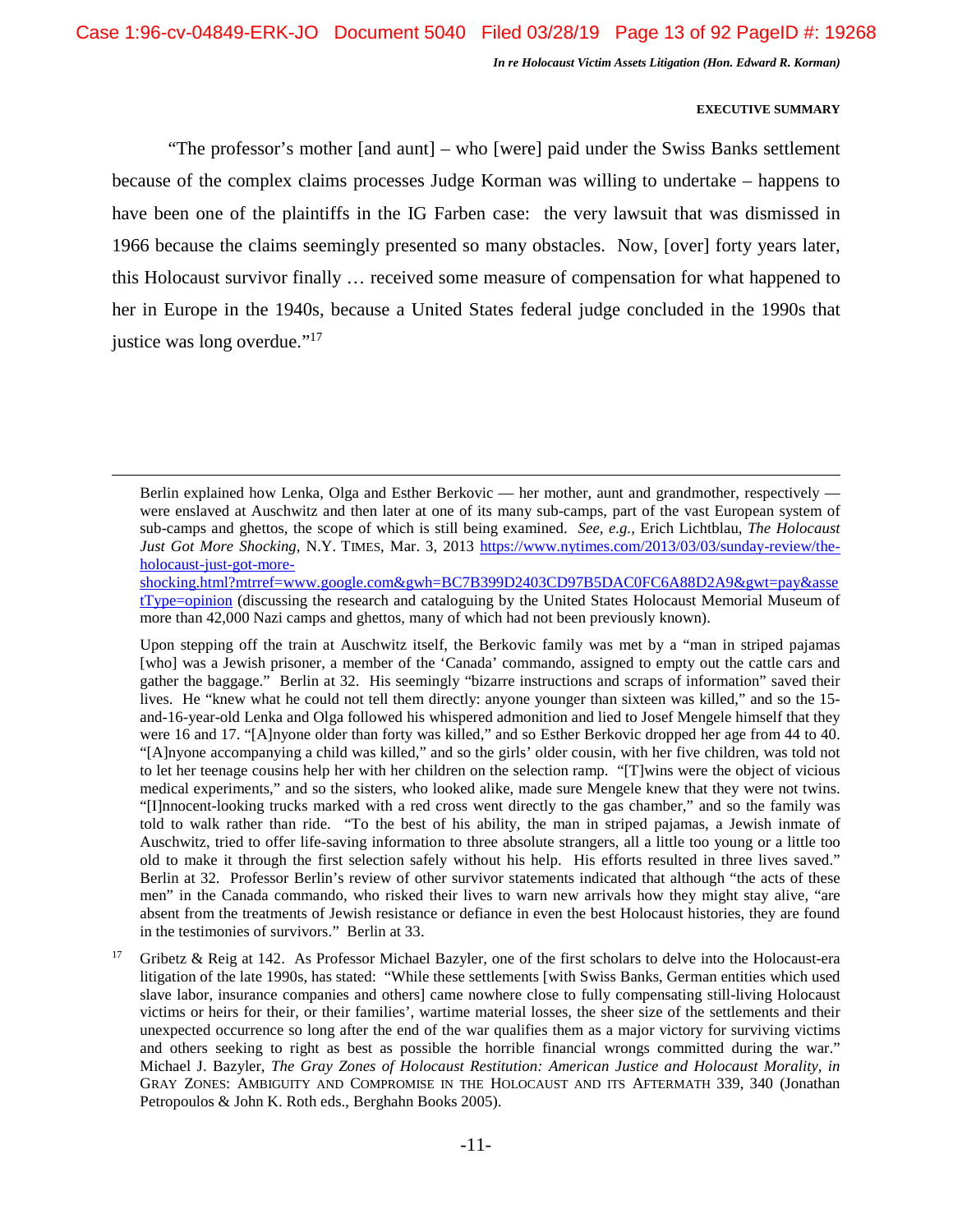## **EXECUTIVE SUMMARY**

## **III. THE BACKGROUND**

The Swiss Banks Settlement claims process provided what historian Michael Marrus has called "some measure of justice" to Holocaust victims.<sup>18</sup> However, the conflict that led to the settlement could have and should have been avoided entirely, had the banks responded promptly to their clients' pleas, beginning immediately after the Holocaust, to open their files and their vaults. As pointed out by the committee led by former Chairman of the Board of Governors of the United States Federal Reserve System Paul A. Volcker that audited the banks in the 1990s: "[T]he banks and their Association lobbied against legislation that would have required publication of the names of … so called 'heirless assets accounts,' legislation that if enacted and implemented, would have obviated the … controversy of the last 30 years. An historic opportunity was missed."<sup>19</sup>

The lawsuits were filed because this "historic opportunity was missed."<sup>20</sup> In the decades after the Holocaust, Swiss financial institutions had failed to return deposits to the Nazi victims (or their relatives) who had entrusted their assets to the banks. When inquiries were made, the banks "denied the existence of a substantial number of unpaid accounts, or claimed that the accounts had already been paid," and they demanded "proof that could only be supplied by access to the banks' records."<sup>21</sup> The problem was that the Swiss banking system was not designed to encourage the return of property. In contrast to other nations, dormant Swiss accounts did not escheat to the state, but instead were held by the banks, which were able to use the funds for their own purposes.

The banks also did not acknowledge that they had transferred deposits to the Reichsbank on the basis of coerced authorizations, since that practice "called their loyalty to depositors in

<sup>18</sup> *See* MARRUS at 136.

<sup>&</sup>lt;sup>19</sup> PAUL VOLCKER, INDEP. COMM. OF EMINENT PERSONS, REPORT ON DORMANT ACCOUNTS OF VICTIMS OF NAZI PERSECUTION IN SWISS BANKS 1-2 (1999) ("VOLCKER REPORT") ¶ 48.

<sup>20</sup> *Id.* 

<sup>&</sup>lt;sup>21</sup> Burt Neuborne, Toward Common Procedures in Seeking Compensatory Relief for the Violation of Core Aspects of Customary International Law: The Experience of the Holocaust Cases 7, 23 (June 3-5, 2009) (unpublished paper presented at the Conference of Int'l Ass'n of Procedural Law, Toronto).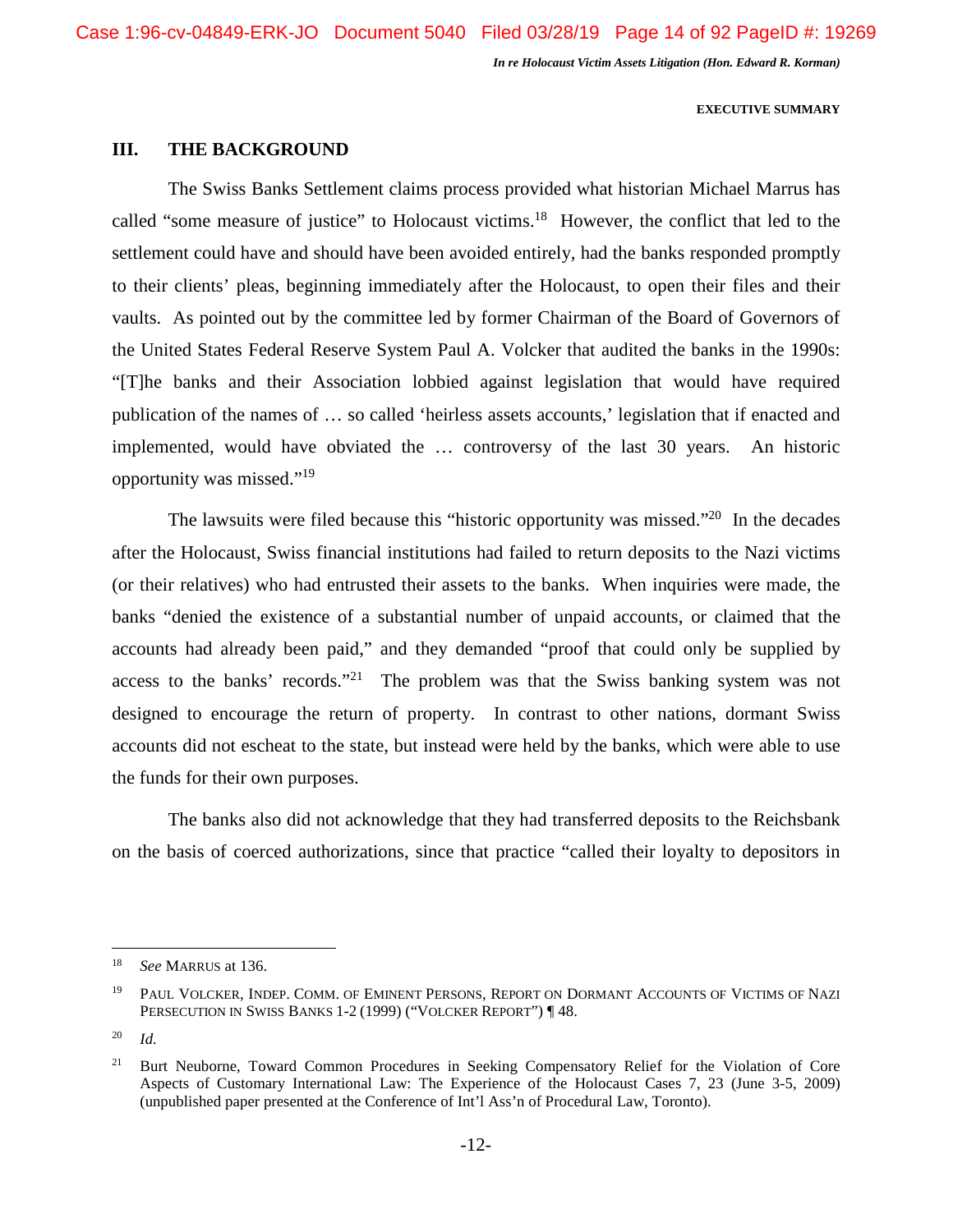## **EXECUTIVE SUMMARY**

question, and because they feared being asked to pay again since carrying out coerced payments to third-persons violated Swiss law."<sup>22</sup>

When the issue arose in the mid-1990s, as it periodically had for decades, the banks' response was reflexive: they took a survey and reported meager results. A preliminary survey in September 1995 revealed a total of 893 dormant accounts with a value of SFr. 40.9 million. The main survey, in February 1996, revealed even a lower amount: 775 accounts with a value of SFr. 38.7 million (approximately \$32 million).<sup>23</sup> Those reports by the banks followed a decades-long pattern of responding to inquiries from Holocaust victims about their assets by reporting only nominal amounts. A 1962 bank survey, for example, had yielded only 1,374 accounts, which were registered with the banks' central office and were worth SFr 11.2 million after interest.<sup>24</sup> Of these assets, SFr. 3.5 million were determined to be outside the scope of the decree, thereby remaining with the asset managers or banks. Identifiable heirs received only SFr. 3.7 million.<sup>25</sup>

This time, though, with renewed interest in the 1990s, the issue did not go away. "[I]n contrast to previous decades, most of [the] stories concerned the bystanders rather than the perpetrators or victims. Swiss banks, international corporations, insurance companies, leading museums, the Red Cross, and the Vatican all found themselves under unprecedented pressure to account for their record during the Holocaust. Some opened up their archives in response. Most 'discovered' that they had terrible skeletons in their closet, though they may have knowingly kept those skeletons there. Now, however, they could not so easily deny their wartime wrongs and their postwar failings. They had held on to financial assets that rightfully belonged to survivors. These funds sat in their coffers while survivors were rebuffed, often in the most glib and callous fashion."<sup>26</sup>

The Swiss banks came under scrutiny, this time, not just by the victims, but by many in the financial community. As the *Economist* urged in 1996: "Now, half a century on, it is time

<sup>22</sup> *Id.*

<sup>&</sup>lt;sup>23</sup> VOLCKER REPORT, Annex 5,  $\P$  46, 49.

<sup>&</sup>lt;sup>24</sup> VOLCKER REPORT, Annex 5,  $\P\P$  44-45.

<sup>25</sup> *Id.* ¶ 45.

<sup>&</sup>lt;sup>26</sup> DEBORAH E. LIPSTADT, HOLOCAUST: AN AMERICAN UNDERSTANDING 126 (Rutgers Univ. Press 2016).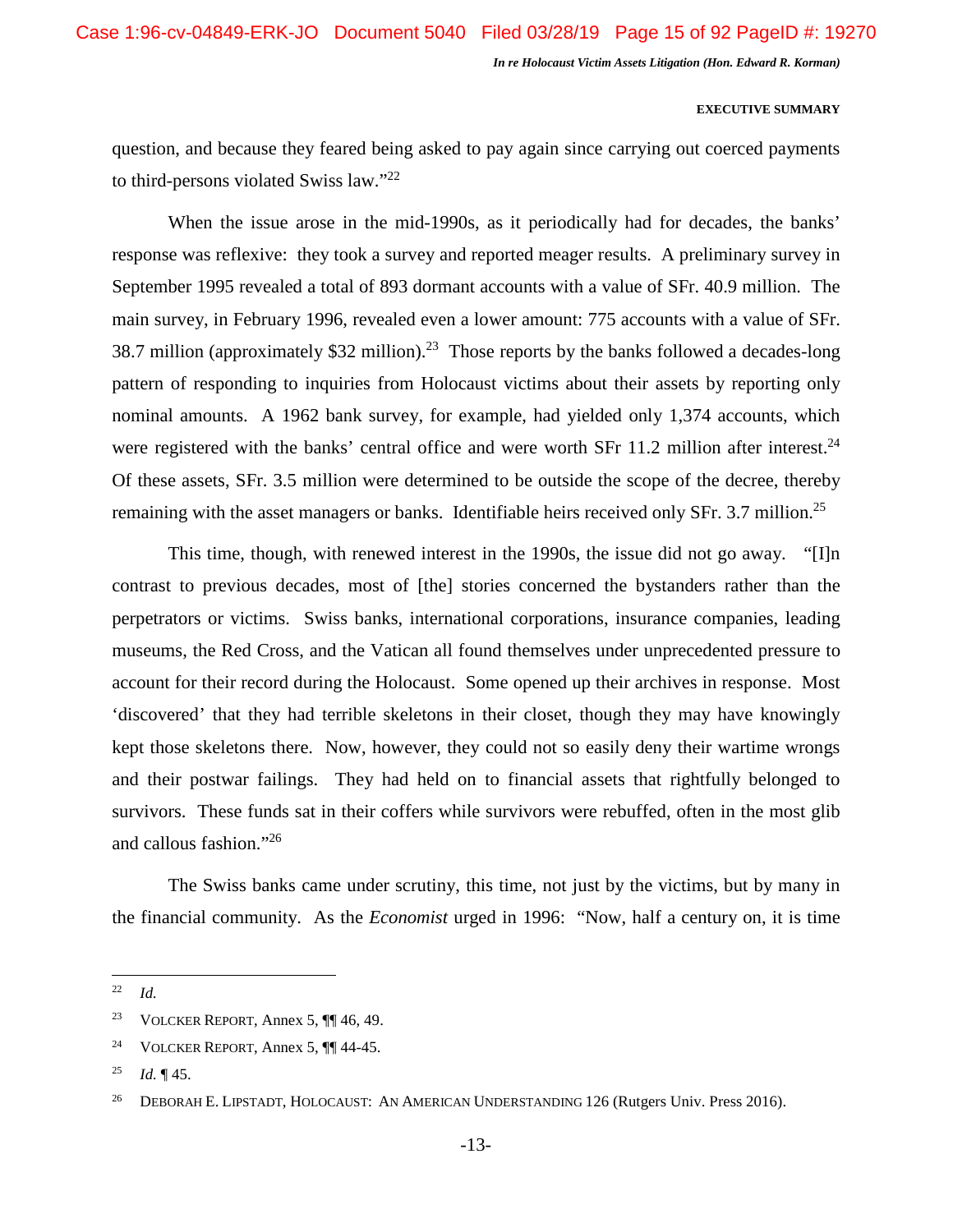## **EXECUTIVE SUMMARY**

for the banks to come clean and, if necessary, pay out."<sup>27</sup> The *New York Times* observed: "For decades the Swiss banking industry arrogantly thwarted inquiries about its role in the Nazi period, and effectively discouraged the relatives of Holocaust victims searching for long-dormant accounts. The Swiss stonewall has now broken down under intense pressure from Jewish organizations and the unearthing of documentary records that show the shameful extent of Swiss banking cooperation with the Nazis."<sup>28</sup> TIME magazine ran a cover story on the issue of "Nazi  $gold. "29$ 

The public focus on these issues ran especially high after one of the banks was found in January 1997 to be shredding Holocaust-era documents. The *New York Times* stated: "No one is making a better case that Swiss bankers may have looted the accounts of Jewish depositors who were killed in the Holocaust than the bankers themselves. For years the bankers coldly rebuffed inquiries from relatives of depositors, then resisted international efforts to investigate the matter. Now the Union Bank of Switzerland, the country's largest bank, has been caught shredding documents that might be relevant to several investigations belatedly opened in recent months…. There is no need for the current generation of Swiss bankers to shield the unseemly practices of their predecessors. Openness and cooperation now can help make up for past misdeeds, and the reimbursement of assets to those who have legitimate claims is only just."<sup>30</sup>

With this renewed attention, the banks' Holocaust-era behavior was examined to a degree that Switzerland had not experienced before. The U.S. Congress held hearings on the subject (in 1996 and again in 2000), $31$  while in Switzerland, two commissions were created to explore that nation's actions during and after the Holocaust era.

<sup>27</sup> *Switzerland and the Jews: Some lessons learned*, ECONOMIST, May 11, 1996, at 15.

<sup>28</sup> Editorial, *The Secrets of Swiss Bankers*," N.Y. TIMES, Sept. 25, 1996, https://www.nytimes.com/1996/09/25/opinion/the-secrets-of-swiss-bankers.html (*The Secrets of Swiss Bankers*).

<sup>29</sup> Johanna McGeary, *Echoes of the Holocaust*, TIME MAG., Feb. 24, 1997, at 36.

<sup>30</sup> Editorial, *Swiss Stonewalling*, N.Y. TIMES, Jan. 18, 1997, http://www.nytimes.com/1997/01/18/opinion/swissstonewalling.html.

<sup>31</sup> *See Swiss Banks and the Status of Assets of Holocaust Survivors or Heirs: Hearings Before the S. Comm. on Banking, Hous. and Urban Affairs*, 104th Cong. 2d Sess. (Apr. 23, 1996); *The Disposition of Assets Deposited in Swiss Banks by Missing Nazi Victims: Hearing Before the H. Comm. on Banking and Fin. Servs*., 104th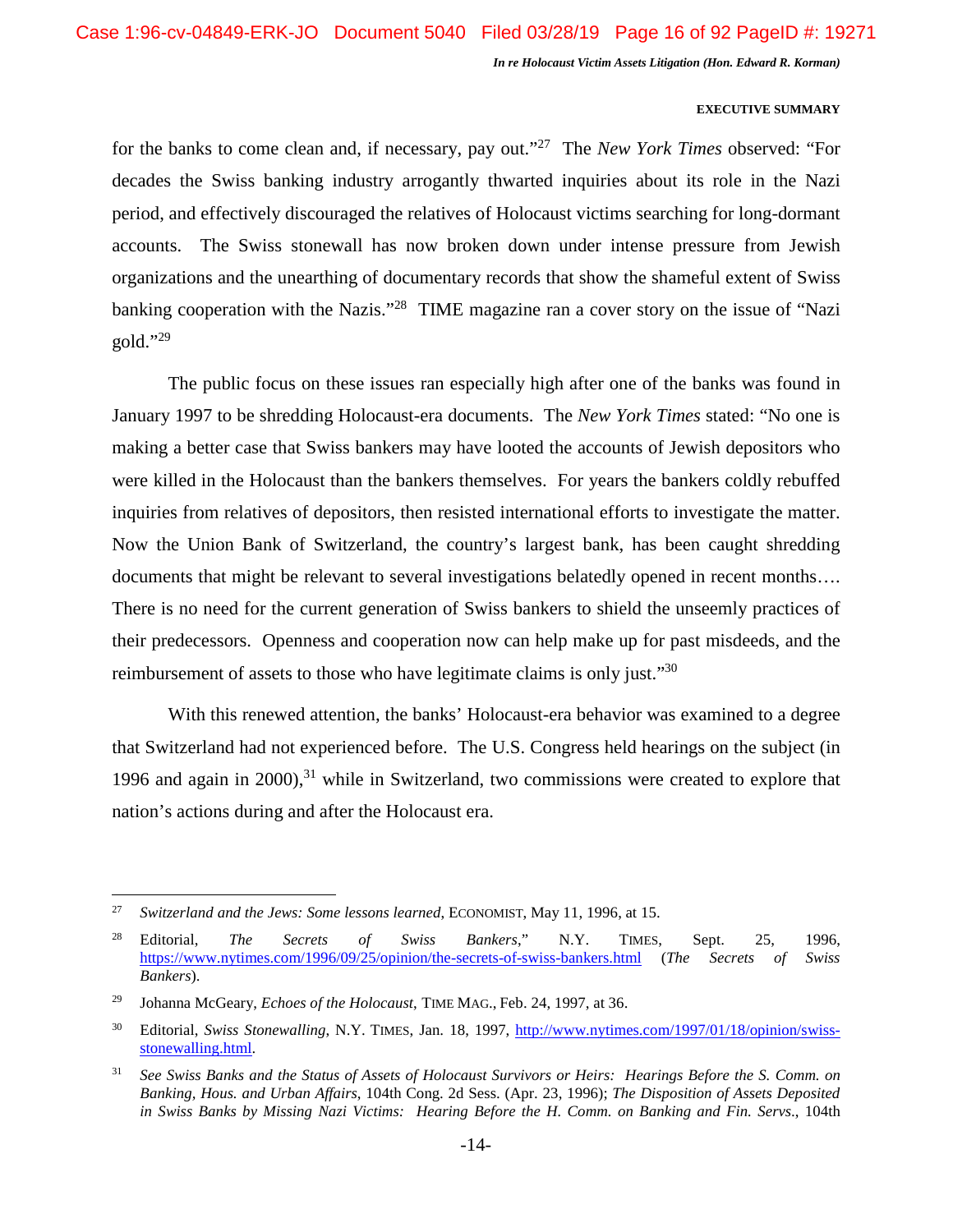## **EXECUTIVE SUMMARY**

The Swiss Bankers Association ("SBA"), the World Jewish Restitution Organization ("WJRO") and the World Jewish Congress ("WJC"), $^{32}$  through a May 2, 1996 Memorandum of Understanding, established the Independent Committee of Eminent Persons, led by former Chairman of the Board of Governors of the United States Federal Reserve System Paul A. Volcker ("ICEP" or the "Volcker Committee").

Seven months later, on December 13, 1996, the Swiss Parliament and Federal Council established the Independent Commission of Experts Switzerland — Second World War ("ICE" or "Bergier Commission," after its Chair). The Bergier Commission's purpose was to "'examine the period prior to, during, and immediately after the Second World War."<sup>33</sup> The Bergier Commission, which was comprised of internationally recognized historians and economists, was mandated to conduct a historical investigation into the "contentious events and incriminating evidence" of Switzerland's conduct during and after the Second World War.<sup>34</sup> On March 22,

Cong. 2d Sess. (Dec. 11, 1996); *Restitution on Holocaust Assets: Hearing Before the H. Comm. on Banking and Fin. Servs.,* 106th Cong. 2d Sess. (Feb. 9, 2000).

<sup>32</sup> The leaders of the U.S. and the State of Israel each expressed their confidence in the ability of the WJRO and WJC (and its then-President, Edgar M. Bronfman) to speak on behalf of Nazi victims' claims of material loss. In a letter dated September 8, 1995, President Clinton stated his "support [of] the efforts of the World Jewish Restitution Organization and the World Jewish Congress to help resolve the question of Jewish properties confiscated during and after the Second World War." In a May 2, 1996 letter, President Clinton reiterated his "continuing support in the area of restitution of Jewish property … [including] the return of Jewish assets in Swiss banks." Israel's then-Prime Minister Yitzhak Rabin similarly stated that Bronfman "represent[ed] the Jewish people and the State of Israel" as to "restitution of Jewish assets deposited in Switzerland, along with the issues of restitution of Jewish property … in countries of Central and Eastern Europe." Proposed Plan of Allocation and Distribution of Settlement Proceeds, *In re Holocaust Victims Assets Litig.*, No. 96-4989 (E.D.N.Y. Sept. 11, 2000) ("Distribution Plan"), Vol. I, at 51 n.127, *available at*  http://www.swissbankclaims.com/Chronology.aspx. Excerpts from the Distribution Plan are also available in ORLAND, A FINAL ACCOUNTING 229-250; 293-364.

<sup>33</sup> Distribution Plan*,* Vol. I, at 64 (citation omitted).

<sup>34</sup> FINAL REPORT OF THE INDEPENDENT COMMISSION OF EXPERTS SWITZERLAND-SECOND WORLD WAR 5 (Pendo Verlag GmbH 2002) (*available at* https://www.uek.ch/en/schlussbericht/synthesis/ueke.pdf) ("BERGIER FINAL REPORT"). Excerpts are available in ORLAND, A FINAL ACCOUNTING 176-228.

The Bergier Commission's members included Dr. Helen B. Junz (U.S.), who later was appointed by the Court as Special Master for the Deposited Assets Class claims process administered by the Claims Resolution Tribunal in Zurich ("CRT"), Jean-François Bergier (a Swiss historian appointed Chairman); Wladyslaw Bartoszewski (Poland), Linus von Castelmur (Switzerland), Saul Friedländer (Israel), Harold James (U.S., Georg Kreis (Switzerland), Sybil Milton (U.S.), Jacques Picard (Switzerland), Jakob Tanner (Switzerland), Joseph Voyame (Switzerland) and Daniel Thürer (Switzerland). Because Dr. Milton and Dr. Voyame passed away during their tenures, Dr. Milton was replaced by Dr. Helen Junz, and Dr. Voyame was replaced by Daniel Thürer.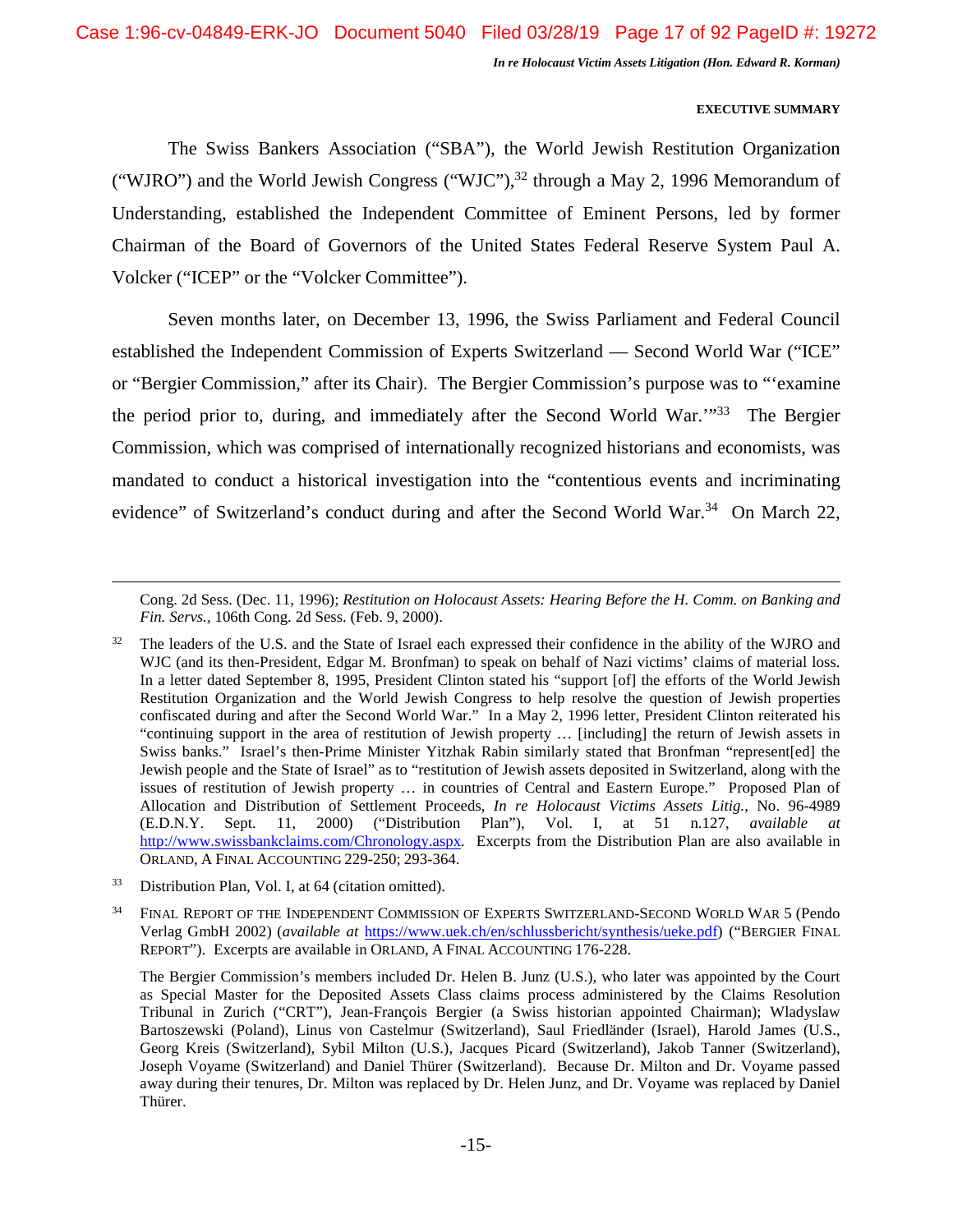## **EXECUTIVE SUMMARY**

2002, the Bergier Commission issued its final report, condemning the behavior of the Swiss banks and other Swiss institutions during and after the Holocaust.

The Volcker Committee "pursued a more focused objective, 'conduct[ing] what is likely the most extensive audit in history, employing five of the largest accounting firms in the world at a cost of hundreds of millions of dollars to defendants," with "two major goals: '(a) to identify accounts in Swiss banks of victims of Nazi persecution that have lain dormant since World War II or have otherwise not been made available to those victims or their heirs; and (b) to assess the treatment of the accounts of victims of Nazi persecution by Swiss banks.'"<sup>35</sup>

As the Volcker Committee observed, as noted above, the entire matter could have been avoided had Swiss banking authorities taken a different approach over the years. "'[T]he banks and their Association lobbied against legislation that would have required publication of the names of ... so called 'heirless assets accounts,' legislation that if enacted and implemented, would have obviated the ... controversy of the last 30 years.<sup>36</sup> With the passage of so many decades, however, once the investigations began, they "faced challenging odds," largely because the banks had destroyed so many account records.<sup>37</sup>

The Volcker Committee auditors found that there were approximately 6,858,116 accounts that had existed and remained open in Swiss banks between 1933-45, or were newly opened during this period. Of these more than six million accounts that had existed during the Holocaust era, no records remained for approximately 40% (2,757,950) of these accounts, which the Volcker Committee called "'an unfillable gap … that can now never be known or analyzed for their relationship to victims of Nazi persecution.'"<sup>38</sup> As to the approximately 4.1 million accounts for which records did remain, in many cases the banks had kept only incomplete documentation, often lacking full information about the account owner and the circumstances of

<sup>35</sup> *In re Holocaust Victim Assets Litig.*, 319 F. Supp. 2d 301, 304 (E.D.N.Y. 2004) (quoting *In re Holocaust Victim Assets Litig.*, 105 F. Supp. 2d 139, 151 (E.D.N.Y. 2000) and VOLCKER REPORT).

<sup>36</sup> *In re Holocaust Victim Assets Litig.*, 319 F. Supp. 2d at 312 (citing VOLCKER REPORT ¶ 48).

<sup>37</sup> *In re Holocaust Victim Assets Litig*., 319 F. Supp. 2d at 304 (quoting *In re Holocaust Victim Assets Litig*., 105 F. Supp. 2d at 151).

<sup>38</sup> *Id.* (quoting *In re Holocaust Victim Assets Litig.*, 105 F. Supp. 2d at 155 (citing VOLCKER REPORT, Annex 4,  $\P(5)$ ).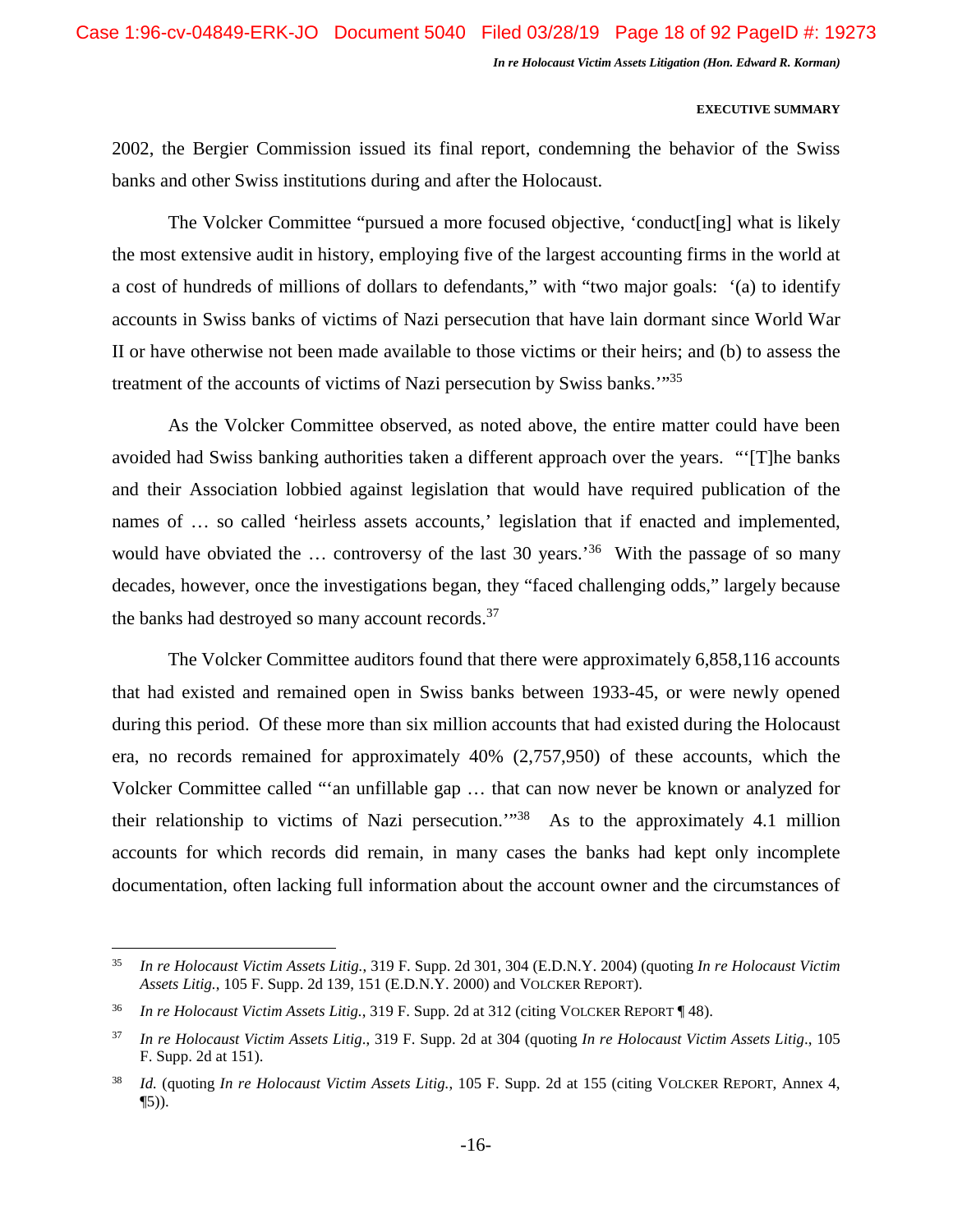## **EXECUTIVE SUMMARY**

the account closure. "Nonetheless, the Volcker Committee, which released its findings on December 6, 1999, succeeded in initially identifying 54,000 [later reduced to 36,000] accounts … that it believed either 'probably' or 'possibly' belonged to victims of Nazi persecution…. [T]he Volcker Committee's estimates were clearly conservative. Indeed, the Bergier Commission recognized that the Volcker Committee's findings 'constitute[d] only part of the total." $39$ 

At the outset of the process, when the proposal for a large-scale and definitive investigation of Holocaust-era accounts was being urged upon Swiss banks, the *New York Times* noted that the "search will not be easy and the amount of gold and other assets may prove smaller than imagined. But in a matter of historical accountability like this, monetary value is less important than honesty and openness. This is a reckoning long overdue.<sup>140</sup>

The "amount of gold and other assets," however, did not "prove smaller than imagined."<sup>41</sup> It was far larger. As the Court observed of the Volcker Report, the "findings" suggest[ed] that the value of deposited assets held by the Swiss banks could exceed the \$1.25 billion settlement amount."<sup>42</sup> Swiss banker Hans Baer (an alternate member of the Volcker Committee, appointed by the SBA) likewise agreed that "the billion-franc mark [was] crossed quickly" when the 36,000 accounts highlighted by the Volcker Committee auditors as "probably

<sup>39</sup> *Id.* (quoting BERGIER FINAL REPORT at 446).

<sup>40</sup> *The Secrets of Swiss Bankers*. *See also* Editorial, *Banking on Switzerland*, WASH. POST, Jan. 17, 1997, *available at* https://www.washingtonpost.com/archive/opinions/1997/01/17/banking-on-switzerland/5dff0f15 afe6-4872-b9c9-c7fee212d12b/ ("This affair is about whether banks let deposits of Jews who were later killed in the Holocaust remain in their vaults without attempting to compensate surviving relatives. A further question is whether neutral Switzerland laundered assets looted from Jews and others in the war. These are somber issues. Even to raise them is painful for many Swiss. But for a country whose signature industry, banking, is built on trust, these issues touch the national core"); Editorial, *Switzerland's Debts*, N.Y. TIMES, May 14, 1997, http://www.nytimes.com/1997/05/14/opinion/switzerland-s-debts.html ("Apportioning responsibility today for misconduct half a century ago is not easy. The U.S., which led the Allied battle against Germany, made its own mistakes, including decisions not to accept more Jewish refugees and not to bomb the rail lines leading to Nazi concentration camps…. That Switzerland was not alone in its misjudgments does not excuse it from making appropriate restitution today").

<sup>41</sup> *The Secrets of Swiss Bankers.*

<sup>42</sup> *In re Holocaust Victim Assets Litig.*, 105 F. Supp. 2d at 153 (citing VOLCKER REPORT, Annex 4, ¶¶ 41-42 and n.23).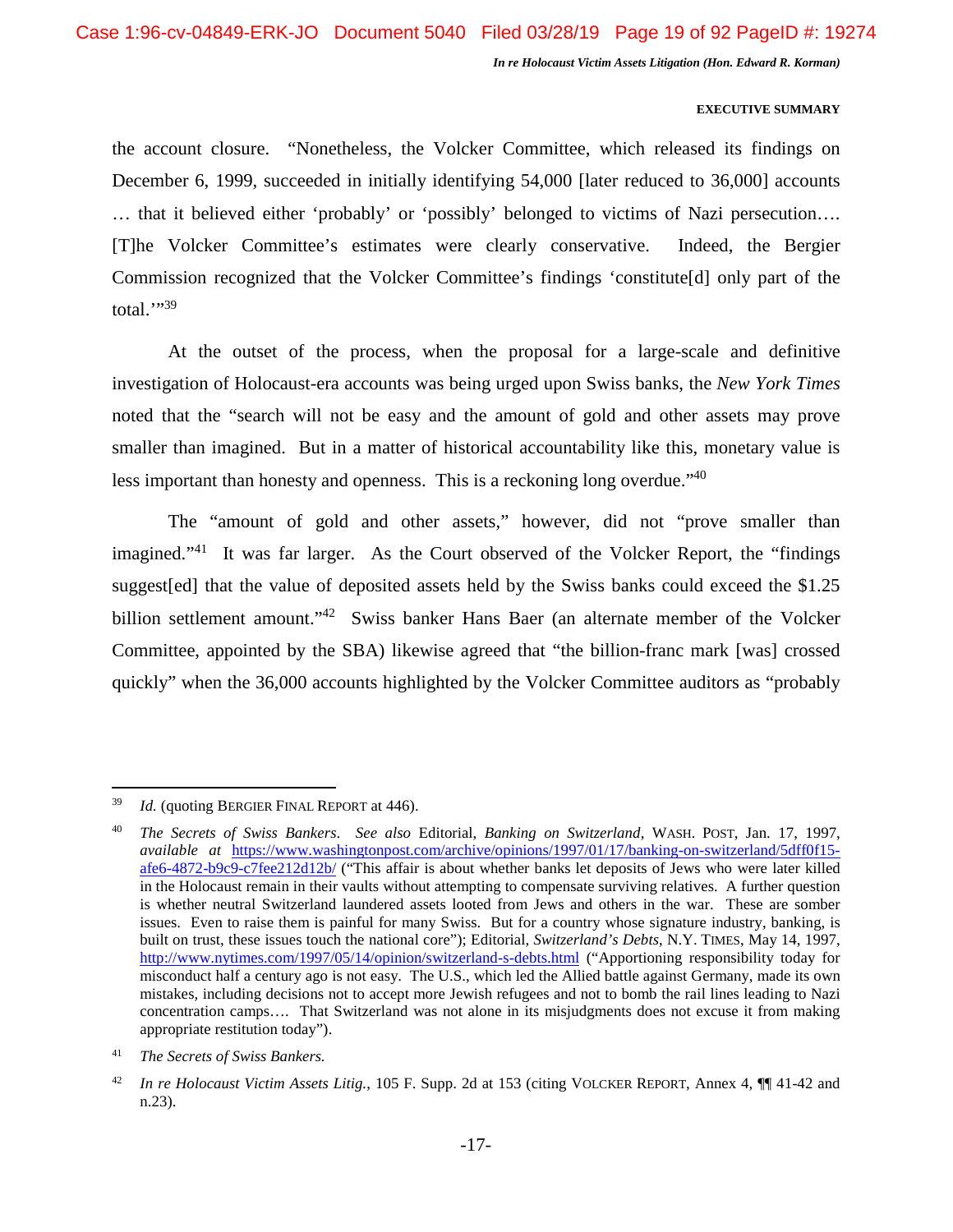## **EXECUTIVE SUMMARY**

or possibly" belonging to Holocaust victims were assessed at an "average base deposit of SFr  $10,000$ ."43

Following the release of the Volcker Report, the banks reverted to a familiar pattern of behavior. Initially, the banks had accepted a temporary waiver of banking secrecy to permit Paul Volcker and the major accounting firms he engaged to conduct their audit. The banks moved to dismiss the class action litigation on the grounds that the lawsuits would interfere with the Volcker Committee's important work,<sup>44</sup> which they pledged to support. At hearings before the U.S. House of Representatives Committee on Banking and Financial Services on December 11, 1996, for example, the SBA's Chairman, Georg Krayer, had stated that "the SBA, its members and the Swiss bank supervisors are committed to providing their full support and cooperation to the [Volcker] audit and abiding by its results…. Second, the auditors will have full access to all relevant information. Third, because of this access, the audit findings will represent the best attainable results and therefore must be accepted as conclusive by all responsible parties."<sup>45</sup>

That support for the Volcker audit, however, was less evident when the Volcker Committee issued its findings on December 6, 1999, concluding that some 54,000 accounts probably or possibly belonged to Holocaust victims, an order of magnitude vastly higher than the banks previously had acknowledged in earlier surveys over the prior decades. On that same date,

<sup>&</sup>lt;sup>43</sup> HANS J. BAER, IT'S NOT ALL ABOUT MONEY: MEMOIRS OF A PRIVATE BANKER 450-51 (Beaufort Books 2008).

The Swiss government, though not a party to the litigation against the private Swiss banks, supported the banks' motion to dismiss the suits. Alfred Defago, the Swiss Ambassador to the U.S., wrote to Judge Korman that "the suit would violate Swiss sovereignty" and "hamper" Mr. Volcker's inquiry. The "Government of Switzerland believes that the conduct of this litigation in the United States will interfere with the extensive ongoing and proposed efforts in Switzerland.… The most effective and just means for dealing with these matters are in Switzerland, not in a United States court." *See* David Rohde, *Swiss Envoy Asks U.S. Judge To Dismiss a Suit Against Banks*, N.Y. TIMES, July 30, 1997, http://www.nytimes.com/1997/07/30/world/swiss-envoy-asks-usjudge-to-dismiss-a-suit-against-banks.html.

The *New York Times* wrote that the "discovery phase of the litigation, if concurrent with the audits, could make the bankers reluctant to cooperate with Mr. Volcker. The suit is justified but should await completion of the [Volcker] commission's work." The editorial noted that "[w]ith the banks still in a state of denial about their history, it is crucial that an unfettered inquiry be conducted" by the Volcker Committee, which "offers the best hope of determining what happened to the assets of Jews who mistakenly placed their money and their trust in Swiss banks as the Nazi terror engulfed Europe." Editorial, *More Blundering by Swiss Banks*, N.Y. TIMES, Aug. 3, 1997, http://www.nytimes.com/1997/08/03/opinion/more-blundering-by-swiss-banks.html.

<sup>45</sup> *The Disposition of Assets Deposited in Swiss Banks by Missing Nazi Victims: Hearing Before the H. Comm. on Banking and Fin. Servs*., 104th Cong. at 69 (Dec. 11, 1996) (statement of Dr. Georg Krayer, Chairman, Swiss Bankers Association).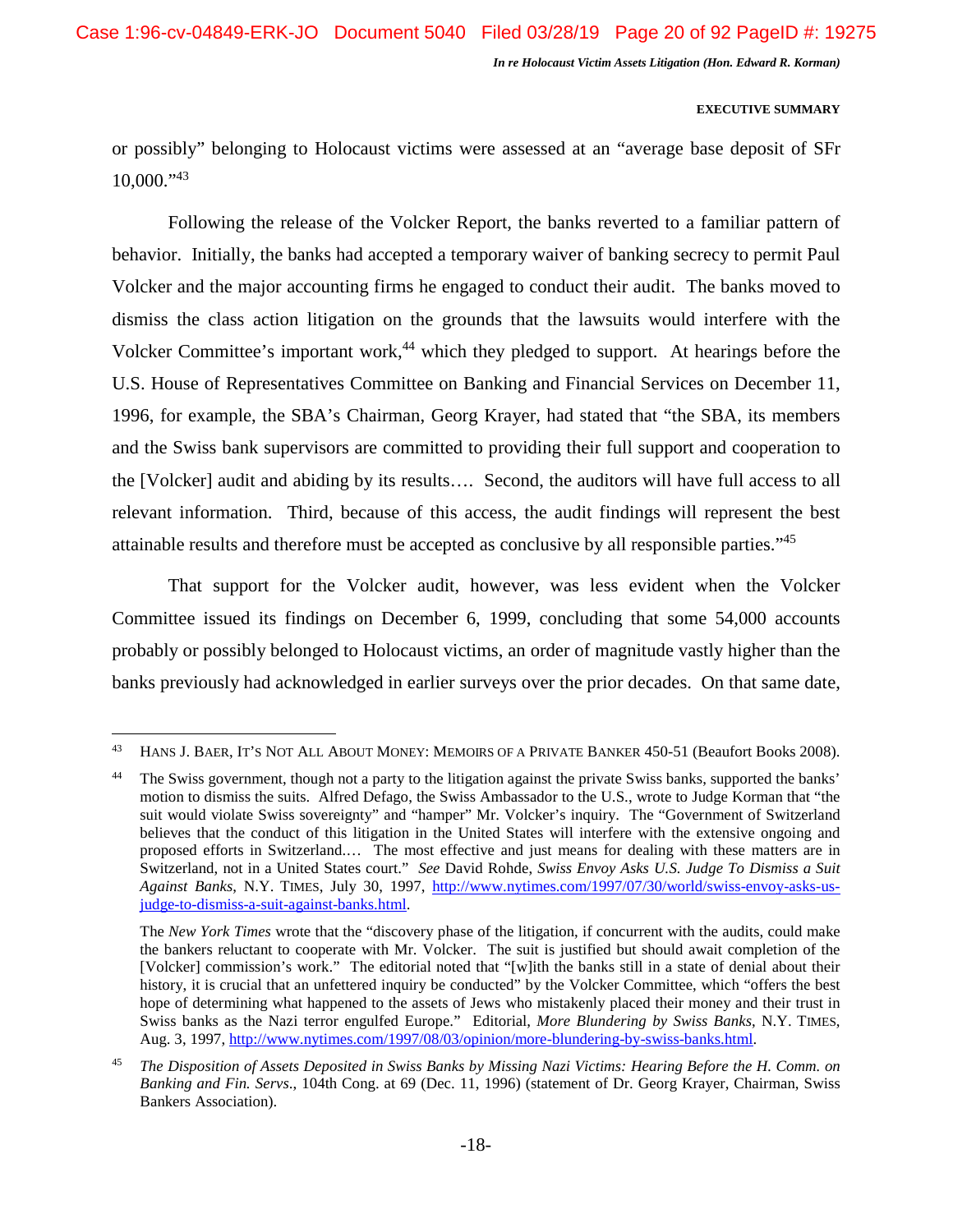## **EXECUTIVE SUMMARY**

December 6, 1999, the Swiss Federal Banking Commission ("SFBC") announced that it alone was responsible for decisions on publishing any of the accounts. The SFBC added that it would conduct additional analysis before reaching a decision on the Volcker Committee recommendations.<sup>46</sup>

When it concluded its analysis, the SFBC declined to adopt the full panoply of Volcker Committee recommendations. Mr. Volcker wanted to make available for public scrutiny all of the 4.1 million accounts that still remained, of the 6.8 million that had existed in total in Swiss banks in the relevant 1933-1945 period (the "Total Accounts Database" or "TAD"), with the hope that many of these accounts would be claimed by their heirs. The Swiss banking authorities disagreed.<sup>47</sup> Instead, following a "scrubbing" process that reduced the  $54,000$ accounts "probably or possibly" belonging to Holocaust victims to 36,000, the SFBC with limited exceptions allowed access only to those 36,000 accounts (the "Accounts History Database" or "AHD"). Of these 36,000 accounts, the SFBC authorized only 21,000 for publication, stating that the Volcker Committee had deemed those accounts to "probably" be related to Holocaust victims, while the accounts not authorized for publication were "possibly" related to victims.<sup>48</sup> (Some years later, another 3,000 accounts were published after further litigation.) The "failure of the SFBC to mandate compliance with the recommendations of the Volcker Committee, coupled with the unwillingness of the private or cantonal banks that are non-party releasees to voluntarily cooperate in permitting publication of information relating to some or all of their accounts that may be included within the 54,000 [later 36,000] accounts referred to in the Volcker Report, … created substantial impediments to administration."<sup>49</sup>

The result was a claims process that had to operate without the access and cooperation that had been envisioned when the Volcker audit began.

<sup>&</sup>lt;sup>46</sup> Statement of the Swiss Federal Banking Commission, 6 December 1999 ("The ICEP recommendations in this final report are mainly directed to the SFBC, which is solely responsible for decisions on publishing further lists of accounts. The SFBC will analyze individual ICEP recommendations on archiving data, further publication of unclaimed assets, and handling of claims. It will decide on the ICEP recommendations in the first quarter of 2000 after consulting other parties concerned").

<sup>47</sup> Distribution Plan, Vol. I, at 59.

<sup>48</sup> SFBC Press Release, 30 March 2000, 16.30; *see also* Distribution Plan, Vol. I, at 94-96.

<sup>49</sup> *In re Holocaust Victim Assets Litig.*, 105 F. Supp. 2d at 155-158 (citations omitted).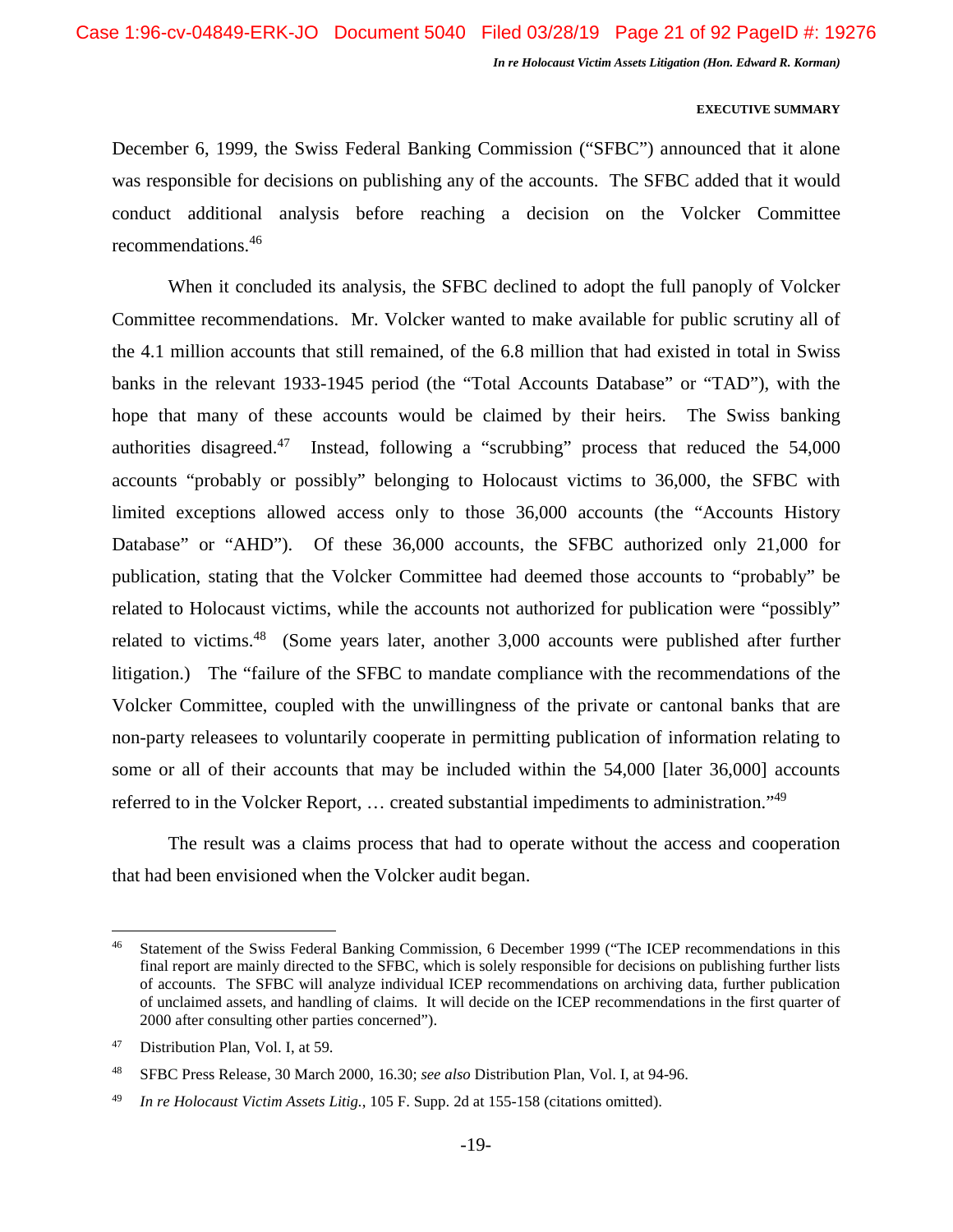## **EXECUTIVE SUMMARY**

Nevertheless, Holocaust victims who had waited so long deserved every possible opportunity to find their lost Swiss bank accounts. For that reason, rather than limiting the process to the formal bank account claim forms that were filed, consisting of some 33,000, the Court vastly expanded the program by accepting additional categories of claims. This included tens of thousands of "Initial Questionnaires" (preliminary surveys of potential class members) that sometimes only alluded to a possible Swiss account. With this liberalization of the rules, more than 104,000 bank account claims would be considered. Moreover, rather than restricting the search for assets to those persons that claimants had specifically stated were account owners, the Court authorized its administrative agent, the Zurich-based Claims Resolution Tribunal  $(CRT)$ , to look beyond the accounts formally claimed.<sup>50</sup> The CRT was authorized to determine whether other family members, not specifically named by claimants as possible accounts owners

<sup>&</sup>lt;sup>50</sup> The CRT was based in Zurich because of the need for access to bank documents that, under Swiss law, had to remain in Switzerland. It served essentially as an arm of the Court, led by its Special Masters, including Helen Junz, who also had been a member of the Bergier Commission. As the Court said of Dr. Junz in a 2006 Memorandum & Order: "Prior to her [April 13, 2004] appointment [by the Court] Dr. Junz, who is an economist, had a distinguished career as a national and international public servant. She served in senior positions at the Board of Governors of the Federal Reserve System of the United States, at the Economic Council of the President in the White House; as Deputy Assistant Secretary at the Department of the Treasury and subsequently at the International Monetary Fund. Her involvement with the analysis of Holocaust era asset questions came in 1997 when Paul Volcker asked her to produce a study of the wealth of the Jewish population in Europe at the eve of the Nazi era to provide a touchstone against which he and the Independent Committee of Eminent Persons ('ICEP'), which he chaired, could assess the results of their audit of Swiss banks. The study was published as a book entitled, WHERE DID ALL THE MONEY GO? THE PRE-NAZI ERA WEALTH OF EUROPEAN JEWRY (Staempfli Publishers Ltd. 2002). Subsequently she guided the economic and financial research for the U.S. Presidential Advisory Commission on Holocaust Era Assets, served as a member of the Independent Commission of Experts Switzerland - Second World War (the Bergier Commission); advised the van Kemenade Commission (Dutch commission) on aspects of Jewish-owned wealth in the Netherlands; produced, in collaboration with her co-authors, a study for the Austrian Historical Commission and was a fellow at the Center for Advanced Holocaust Studies at the U.S. Holocaust Memorial Museum." Memorandum & Order at 1-2, *In re Holocaust Victim Assets Litig.*, No. 96-4849 (E.D.N.Y. Nov. 29, 2006).

Dr. Junz replaced CRT Special Master Paul Volcker when he was asked to lead an unrelated United Nations investigation. In addition, throughout the process, Michael Bradfield served on the Court's behalf as CRT Special Master, with important assistance from attorney Jaimie Taff, who also had worked at the CRT, and from Kristina Emminger. Mr. Bradfield, who passed away in July, 2017, had been counsel to the Volcker Committee and supervised the audit firms in their investigation of Swiss accounts. He played a crucial role in revealing the scope of the Holocaust-era assets that had never been returned to their rightful owners. The CRT, which at its height of operations numbered some 100 staff members, employed more than 280 persons over the years. The CRT was led throughout the claims process by its dedicated Secretaries General, Mary Carter (who passed away in July, 2012) and Dov Rubinstein. The CRT also received pivotal assistance from the New-York based Swiss Deposited Assets Program (SDAP), led by Elena Vournas and Valerie Fischer. The analysis and resolution of so many bank account claims and the repayment of nearly \$720 million to Holocaust victims and heirs would have been impossible without this extraordinarily dedicated group of people, and so many others involved with the CRT and SDAP programs.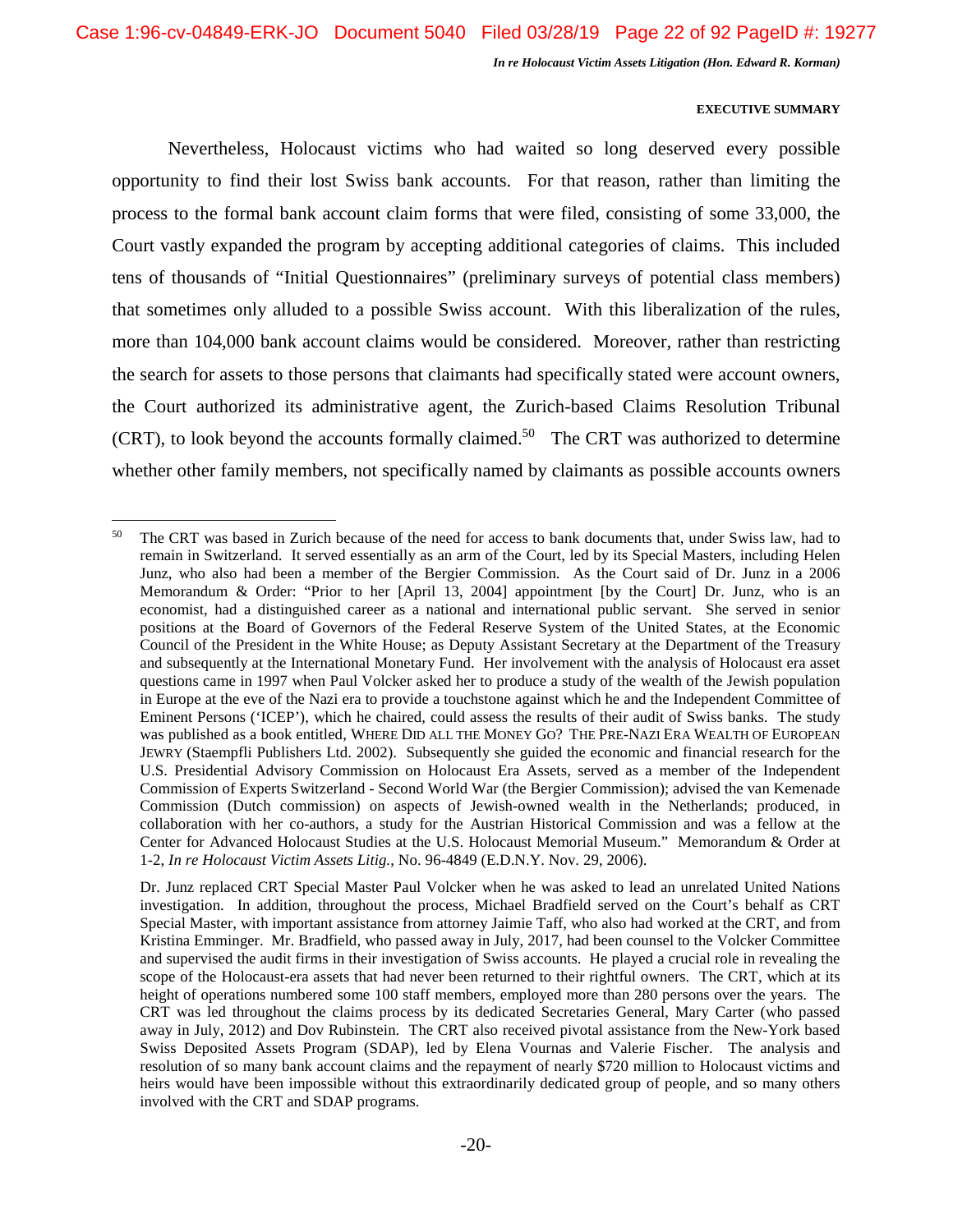## **EXECUTIVE SUMMARY**

but mentioned in the claim materials, might have owned Holocaust era Swiss bank accounts. As a result, over 415,000 separate names provided by claimants needed to be and were analyzed.

In addition, rather than limiting the database of accounts to that set forth by Swiss banking authorities at the outset of the claims process, the Court encouraged the CRT to keep looking for other assets held in Swiss banks. Post-settlement litigation, archival research, and ongoing requests to the banks for additional data through a so-called "voluntary assistance" process yielded more information. More than 1.5 million "matches" of possible owners to accounts were generated by all of these efforts. These matches needed to be studied one by one, an analysis that was impacted and delayed by the absence of millions of records that had been destroyed by the banks.

Thus, what began in 1947 with an announcement from Swiss banks that they had (reluctantly) surveyed their holdings and had found only SF 482,000 in Holocaust-related assets (approximately \$500,000 in 2018, and considerably less in 1947), ended up decades later with a judicially-supervised and transparent claims process that found and returned almost \$720 million in bank accounts to Holocaust survivors and their heirs.<sup>51</sup>

 $*$   $*$ 

When the case settled, many observers believed that this process of finding and compensating individuals for the material harms they had suffered could not, and should not, be undertaken. One viewpoint was that the Court could take the \$1.25 billion, divide it up among the more than 600,000 persons who had expressed interest in the case (or perhaps the millions who were potentially eligible under the Settlement Agreement's broad criteria), and issue payments in equal amounts to all claimants, regardless of their Holocaust-era experiences. A nearly opposite viewpoint was that the best use of the settlement was to fund projects that would benefit (or be named in the memory of) Holocaust survivors *en masse*, with no individual payments.

Both methods would have been considerably faster and less costly than an individualized claims process. However, neither the *pro rata* distribution of the fund across a broad swath of

<sup>51</sup> *See* VOLCKER REPORT, Annex 5 ("Treatment of Dormant Accounts of Victims of Nazi Persecution"), ¶¶ 26-30.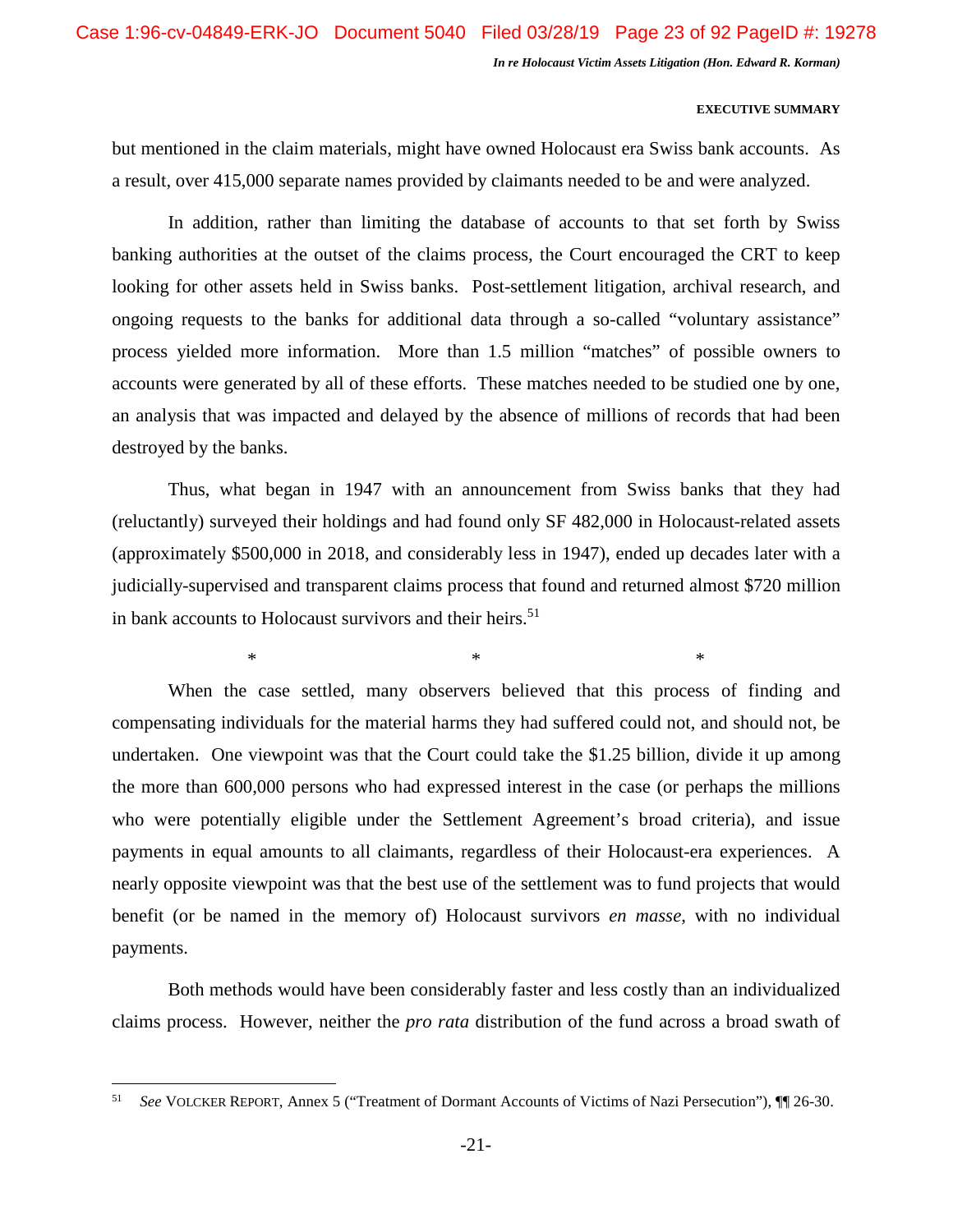## **EXECUTIVE SUMMARY**

claimants, whatever their personal experiences in the Holocaust, nor the transfer of lump-sum payments to a handful of programs, was deemed by the Special Masters and the Court to be an appropriate means of distributing the Settlement Fund. The Settlement Fund was not simply cash. It was the tangible symbol of the long-awaited recognition, decades after the Nazi era, of many truths: that lives were shattered and property was stolen, including Swiss bank accounts whose owners still could be identified from records that continued to exist; that unspeakable individual losses still could be remembered and materially compensated in some way; and that memories of the Holocaust still mattered, and would be solicited and preserved.

It was therefore crucial for the distribution process to take into consideration every victim on whose behalf the claims were brought. Otherwise, compensation efforts would have run the risk of "anonymizing" the victims, one of the many catastrophic effects of the Holocaust itself. As historian Gerhard L. Weinberg has observed, grouping Nazi victims together can make one "lose sight of the fact that each [person] who was murdered was an individual with hopes and talents, family and feelings… These persons were not just numbers, either as physically marked on their bodies or as analyzed in statistics… It was always specific human beings who were killed. Whatever his or her age or gender, geographical location, or social status, each had a life to lead, a life that was cut short by the deliberate actions of others. And how much could these men, women, and children have contributed to the wider world?"<sup>52</sup>

Each man, woman and child, whether he or she perished or survived, had a unique story. Those narratives were heard by the U.S. judicial system. Some were recounted in person at public hearings. Hundreds of thousands more were described over the years as claims administrators working on the Court's behalf read and summarized personal histories revealing new dimensions about the scope of the Holocaust, and the role played by Switzerland. These histories revealed Swiss bank accounts, meticulously stripped to nothing; back-breaking labor in the concentration camps and ghettos for institutions that sent their profits into Switzerland; enslavement by Swiss companies; and Swiss border guards handing refugee families over to

<sup>52</sup> Gerhard L. Weinberg, *A Commentary on "Gray Zones" in Raul Hilberg's Work*, *in* GRAY ZONES: AMBIGUITY AND COMPROMISE IN THE HOLOCAUST AND ITS AFTERMATH 70, 79 (Jonathan Petropoulos & John K. Roth eds., Berghahn Books 2005).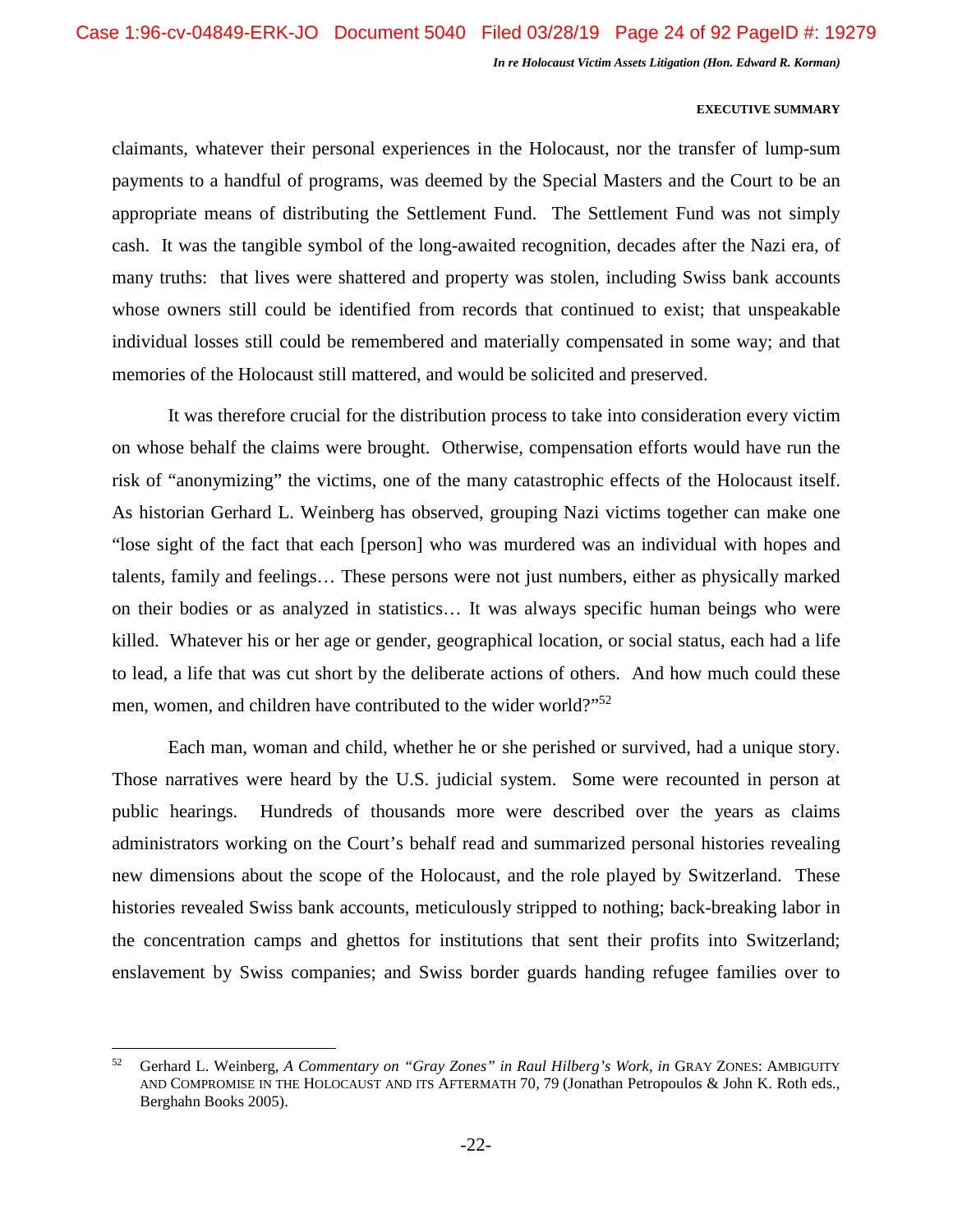## **EXECUTIVE SUMMARY**

German authorities, often over the objections of Swiss civilians who decried their nation's official policies.

As a result of the \$1.25 billion Settlement Agreement, some of these material losses were compensated, and in the case of those who lost bank accounts, repaid in full as nearly as possible. In addition, thousands of individual stories, including many not previously known, were revealed and recorded. They are available on the internet (http://www.swissbankclaims.com/), where they will remain part of the historical record of the Holocaust.<sup>53</sup> And whether they perished or survived, whether they filed claims or not, whether they were or were not eligible for financial compensation, victims have been remembered in another way. Their names have been recorded, many for the first time, in a permanent database initiated and funded by the Settlement Agreement under the Court's Victim List Project. Through the support of programs at Yad Vashem and the United States Holocaust Memorial Museum ("USHMM"), this database has compiled and made accessible worldwide millions of names of individuals whom the Settlement Agreement is intended to benefit — Jewish, Romani, Jehovah's Witness, homosexual and disabled victims or targets of Nazi persecution, those who perished and those who survived.

In sum, as a result of these choices in allocating and distributing nearly \$1.285 billion (an amount that, due to interest and tax benefits, ultimately exceeded the \$1.25 billion Settlement Fund), more than 458,400 victims have received financial compensation. Perhaps of equal importance, some additional portion of the memory of the Holocaust has been preserved, and as author and scholar Menachem Rosensaft has noted, it is the "[p]reservation and transfer of memory" that is "the most critical mission … so as to ensure meaningful and authentic

<sup>53</sup> For Deposited Assets Class decisions, *see* http://www.swissbankclaims.com/DepositedAssets.aspx. For summaries of Slave Labor Class I awards, *see* http://www.swissbankclaims.com/SlaveLaborI.aspx. For summaries of Slave Labor Class II awards, *see* http://www.swissbankclaims.com/SlaveLaborII.aspx. For summaries of Refugee Class awards, *see* http://www.swissbankclaims.com/RefugeeClass.aspx. In addition, detailed summaries of selected Deposited Assets Class decisions are included with this Final Report on the Swiss Banks Holocaust Settlement Distribution Process.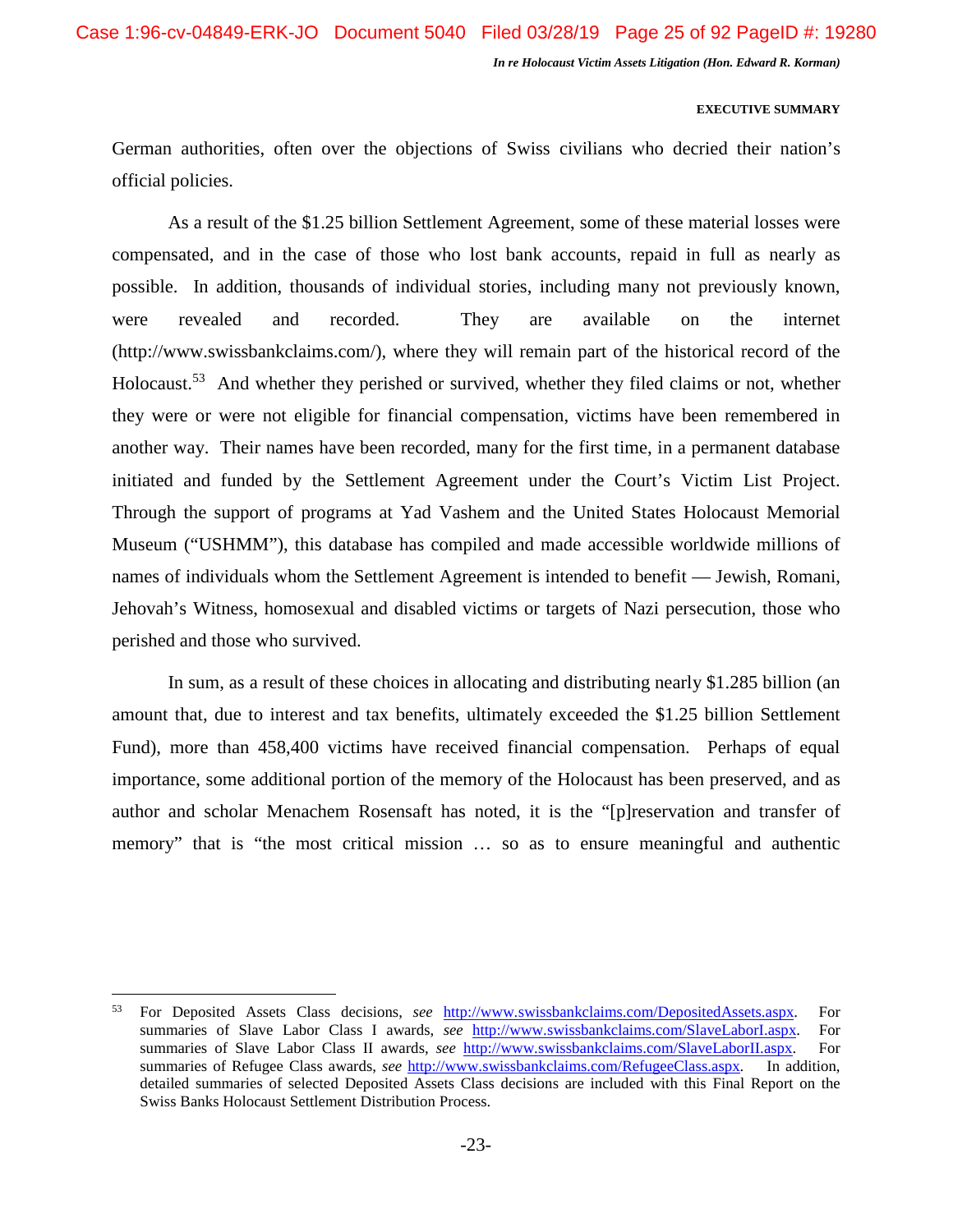Case 1:96-cv-04849-ERK-JO Document 5040 Filed 03/28/19 Page 26 of 92 PageID #: 19281

*In re Holocaust Victim Assets Litigation (Hon. Edward R. Korman)* 

## **EXECUTIVE SUMMARY**

Holocaust remembrance in future generations. As the ranks of survivors steadily dwindle, this task becomes ever more urgent."<sup>54</sup>

Judge Korman's active management of the litigation and settlement also helped pave the way in the years that followed for millions of dollars in additional compensation for Holocaust victims and heirs. Professor Michael Bazyler has described as "startling" the ability of the case "to set the stage for the settlements achieved with Germany and its industries, Austria and its industries, French banks, European insurance companies, and also American corporations for their reprehensible wartime activities."<sup>55</sup> For this reason, the Swiss Banks Holocaust Settlement was "the mother of all Holocaust restitution settlements."<sup>56</sup>

 $*$   $*$   $*$ 

This Executive Summary, and the Final Report on the Swiss Banks Holocaust Settlement Distribution Process that the Executive Summary describes, highlight the main issues and accomplishments for the settlement as a whole, and for each Settlement Class.

# **IV. SUMMARY OF DISTRIBUTION PROGRAMS**

The starting point for the claims process was the Settlement Agreement itself, signed on January 26, 1999, and operative as of March 30, 1999, following execution of written "Organizational Endorsements" by 17 major worldwide Jewish organizations.<sup>57</sup> The Settlement

<sup>54</sup> Menachem Z. Rosensaft, *Introduction to* GOD, FAITH & IDENTITY FROM THE ASHES: REFLECTIONS OF CHILDREN AND GRANDCHILDREN OF HOLOCAUST SURVIVORS xix, xx (Menachem Z. Rosensaft ed., Jewish Lights Publ'g 2015).

<sup>55</sup> MICHAEL J. BAZYLER, HOLOCAUST JUSTICE: THE BATTLE FOR RESTITUTION IN AMERICA'S COURTS 51-52 (N. Y. Univ. Press 2003). *See also* Editorial, *The Deceptions of Swiss Banks*, N.Y. TIMES, Dec. 7, 1999, http://www.nytimes.com/1999/12/07/opinion/the-deceptions-of-swiss-banks.html ("The Swiss bank settlement, the first in which a major European industry agreed to repay victims of Hitler-era economic crimes, set an important precedent that surviving Nazi victims are now rightly trying to follow up in other areas, most notably in talks with German industry about compensation for their use of slave and forced labor").

<sup>56</sup> BAZYLER, HOLOCAUST JUSTICE: THE BATTLE FOR RESTITUTION IN AMERICA'S COURTS 51-52.

In a so-called "Related Agreement" executed in connection with the Settlement Agreement, the "Settling" Plaintiffs" agreed that they would "use their best efforts to obtain the written endorsements" of the following organizations: Agudath Israel World Organization, Alliance Israelite Universelle, the American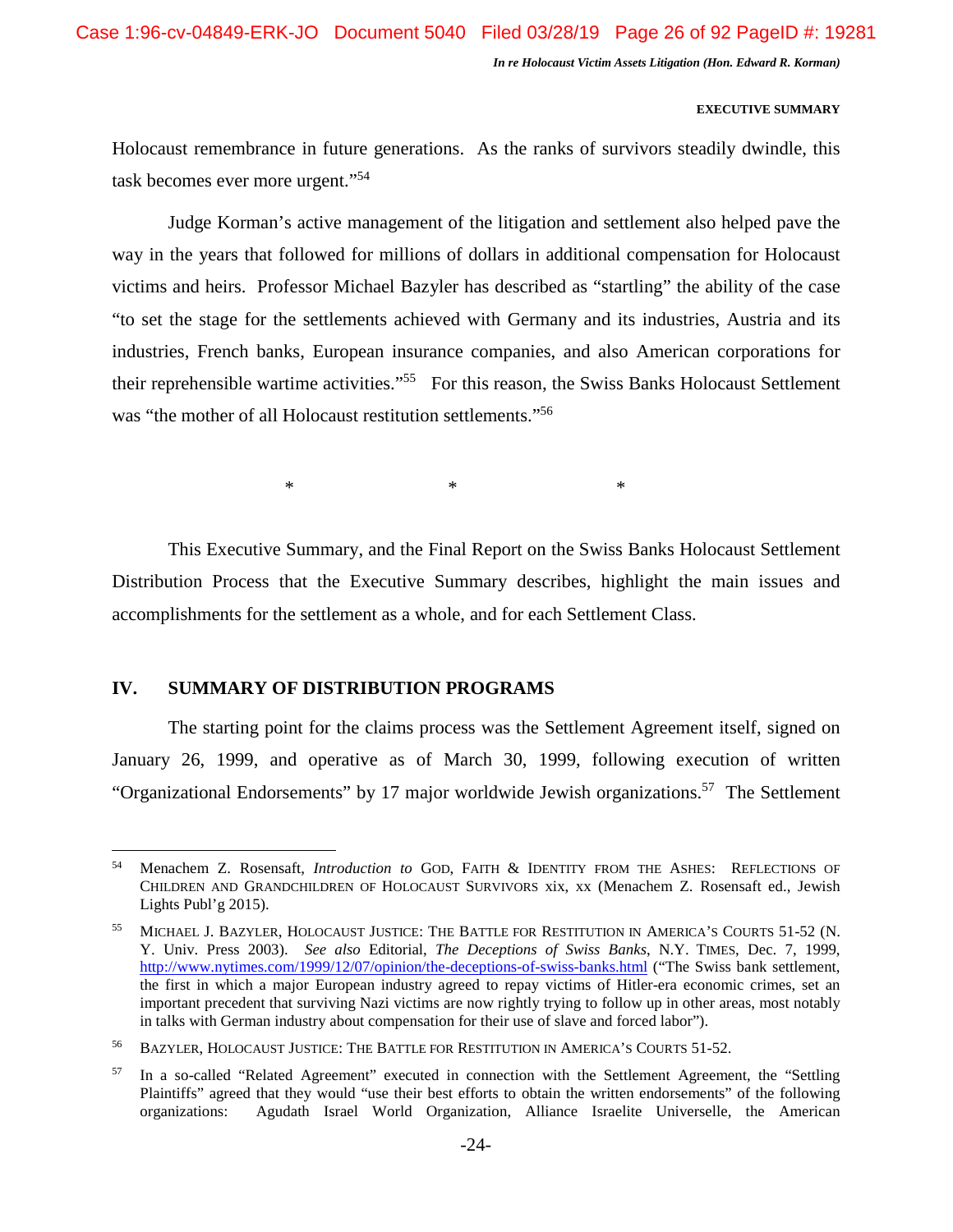## **EXECUTIVE SUMMARY**

Agreement created five specific classes of claimants: the "Deposited Assets Class," the "Looted Assets Class," "Slave Labor Class I," "Slave Labor Class II" and the "Refugee Class." With the exception of "Slave Labor Class II," a class member was required to be a "Victim or Target of Nazi Persecution," defined as "any individual, corporation, partnership, sole proprietorship, unincorporated association, community, congregation, group, organization, or other entity persecuted or targeted for persecution by the Nazi Regime because they were or were believed to be Jewish, Romani, Jehovah's Witness, homosexual, or physically or mentally disabled or handicapped."<sup>58</sup>

The Settlement Agreement defined the five classes as follows:

- "The **Deposited Assets Class** consists of Victims or Targets of Nazi Persecution and their heirs, successors, administrators, executors, affiliates, and assigns who have or at any time have asserted, assert, or may in the future seek to assert Claims against any Releasee for relief of any kind whatsoever relating to or arising in any way from Deposited Assets or any effort to recover Deposited Assets."
- "The **Looted Assets Class** consists of Victims or Targets of Nazi Persecution and their heirs, successors, administrators, executors, affiliates, and assigns who have or at any time have asserted, assert, or may in the future seek to assert Claims against any Releasee for relief of any kind whatsoever relating to or arising in any way from Looted Assets or Cloaked Assets or any effort to recover Looted Assets or Cloaked Assets."

Gathering/Federation of Jewish Holocaust Survivors, American Jewish Committee, American Jewish Congress, American Jewish Joint Distribution Committee ("JDC"), Anti-Defamation League, B'nai B'rith International, Centre of Organizations of Holocaust Survivors in Israel, Conference on Jewish Material Claims Against Germany, Council of Jews from Germany, European Council of Jewish Communities, Holocaust Educational Trust, Jewish Agency for Israel, Simon Wiesenthal Center, World Jewish Congress, and World Zionist Organization, within 20 days after the parties executed the Settlement Agreement. If any of the listed organizations failed to execute the endorsement, "Settling Defendants at their sole discretion" were entitled to "declare that the Settlement Agreement shall not become effective" and the parties were to resume negotiations "in a good-faith effort to resolve the issue."

Each of the "Organizational Endorsers" signed a "Related Agreement" (included as part of the Settlement Agreement) that "endorse[d] the Settlement Agreement" as "fair, adequate, and reasonable;" "affirm[ed] that the Settlement Agreement [brought] about complete closure and an end to confrontation with respect to the issues dealt with in the settlement;" "agree[d] not to make any public statement or take any action that would violate or be inconsistent with this endorsement, including requesting or approving sanctions or opposing business transactions involving Swiss entities released by the Settlement Agreement based on conduct covered by the settlement;" "covenant[ed] not to sue, call for suits against, or support suits against any Swiss entity released by the Settlement Agreement based on conduct covered by the settlement; and "waive[d] any and all claims it may have against the Swiss entities released by the Settlement Agreement based on conduct covered by the settlement."

<sup>58</sup> Settlement Agreement, Section 1.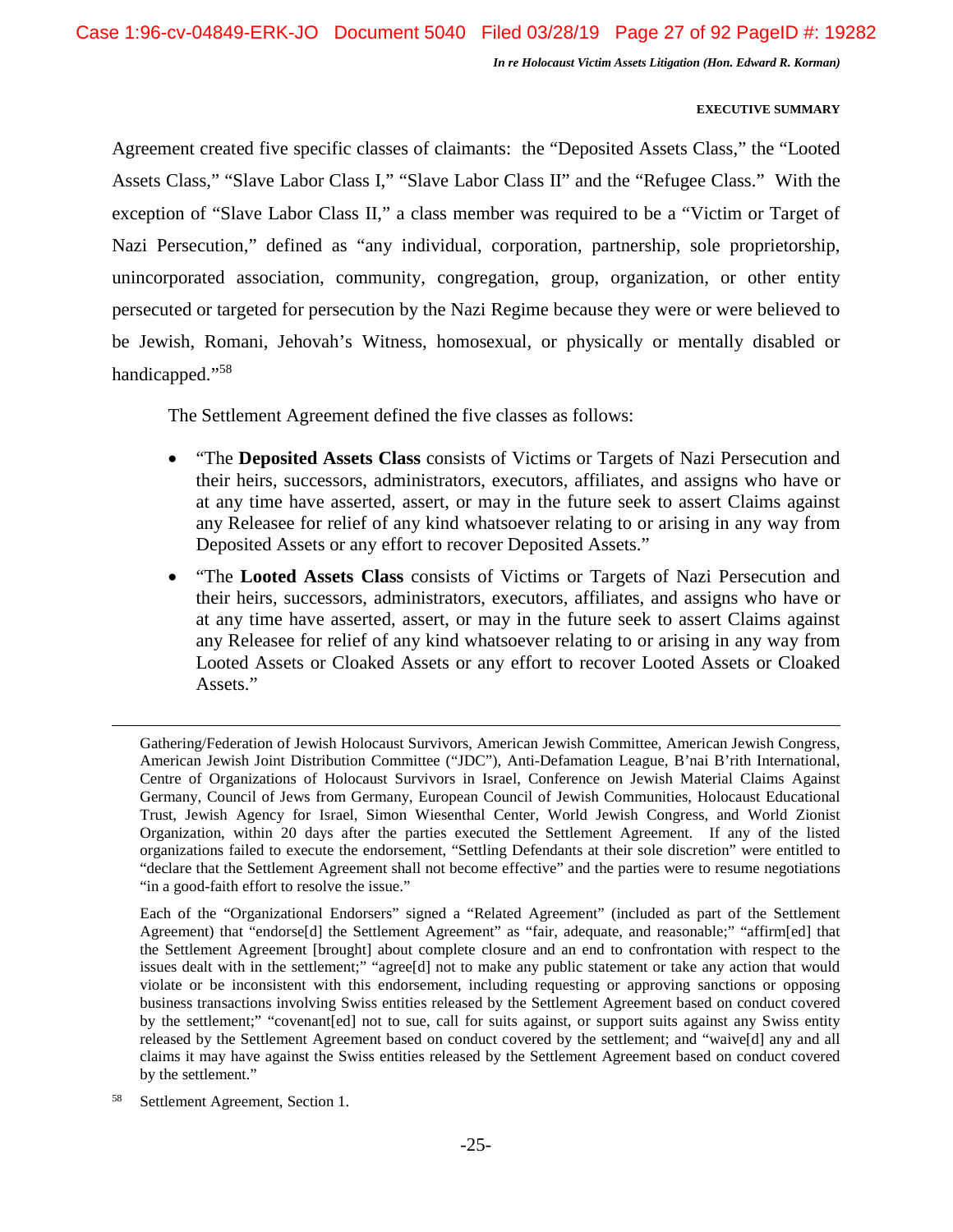## **EXECUTIVE SUMMARY**

- "**Slave Labor Class I** consists of Victims or Targets of Nazi Persecution who actually or allegedly performed Slave Labor ['work for little or no remuneration'] for companies or entities that actually or allegedly deposited the revenues or proceeds of that labor with, or transacted such revenues or proceeds through, Releasees, and their heirs, executors, administrators, and assigns, and who have or at any time have asserted, assert, or may in the future seek to assert Claims against any Releasee for relief of any kind whatsoever relating to or arising in any way from the deposit of such revenues or proceeds or Cloaked Assets or any effort to obtain redress in connection with the revenues or proceeds of Slave Labor or Cloaked Assets."
- "Slave Labor Class II consists of individuals who actually or allegedly performed Slave Labor at any facility or work site, wherever located, actually or allegedly owned, controlled, or operated by any corporation or other business concern headquartered, organized, or based in Switzerland or any affiliate thereof, and the individuals' heirs, executors, administrators, and assigns, and who have or at any time have asserted, assert, or may in the future seek to assert Claims against any Releasee other than Settling Defendants, the Swiss National Bank, and Other Swiss banks for relief of any kind whatsoever relating to or arising in any way from such Slave Labor or Cloaked Assets or any effort to obtain redress in connection with Slave Labor or Cloaked Assets."
- "The **Refugee Class** consists of Victims or Targets of Nazi Persecution who sought entry into Switzerland in whole or in part to avoid Nazi persecution and who actually or allegedly either were denied entry into Switzerland or, after gaining entry, were deported, detained, abused, or otherwise mistreated, and the individuals' heirs, executors, administrators, and assigns, and who have or at any time have asserted, assert, or may in the future seek to assert Claims against any Releasee for relief of any kind whatsoever relating to or arising in any way from such actual or alleged denial of entry, deportation, detention, abuse, or other mistreatment."<sup>59</sup>

U.S. class action law required that potential class members be notified of the settlement. Plaintiffs' class counsel devised a complex worldwide Notice Plan to inform Holocaust survivors, heirs and others that a settlement had been reached. The Notice Plan was implemented immediately after the settlement was announced, and some elements of it continued for several years during the claims process, as new information needed to be disseminated to class members.

No lists of class members were available for a simple direct mail notice program. Instead, the notice program required the coordination of several different components, including direct

<sup>59</sup> Settlement Agreement, Section 8.2.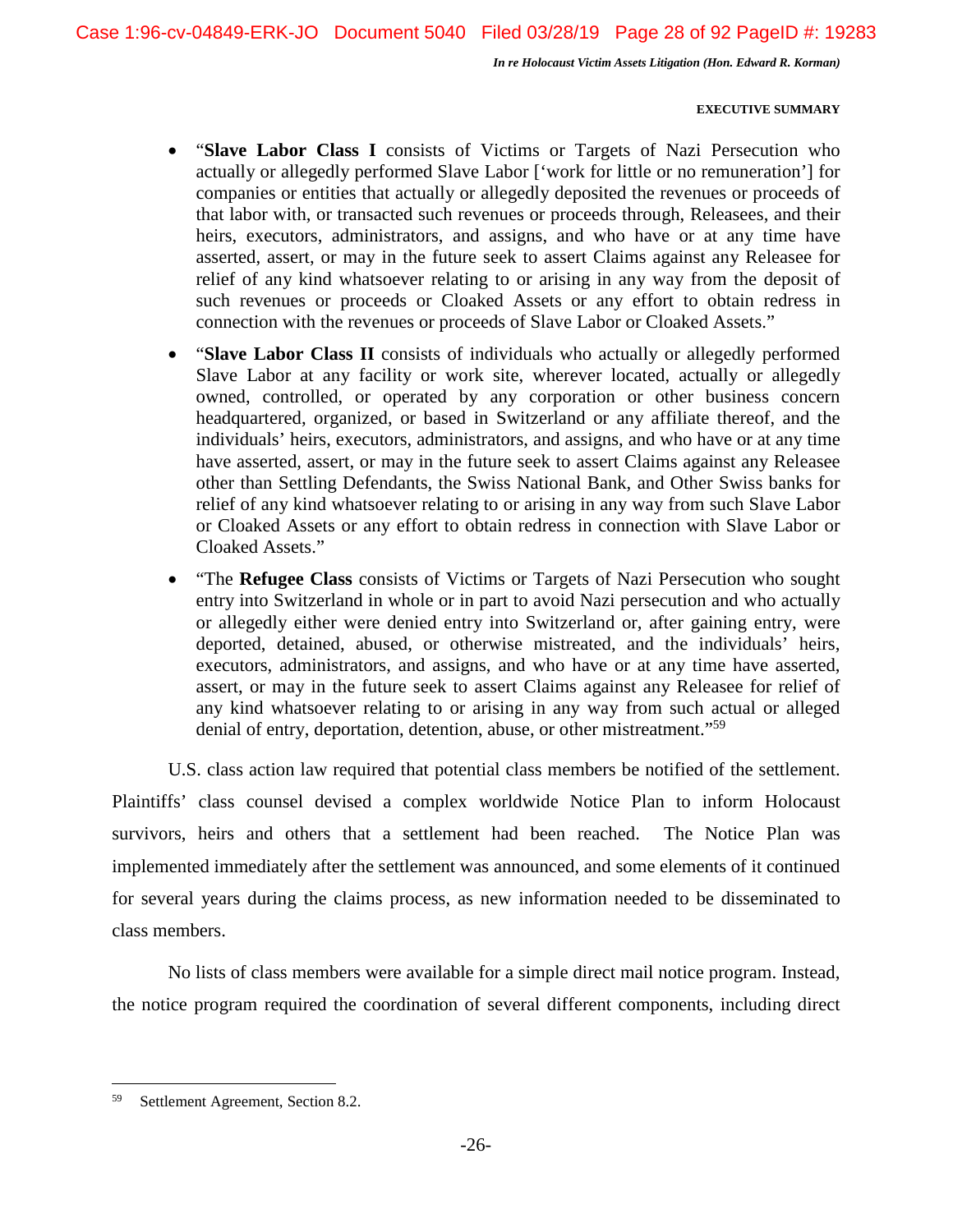## **EXECUTIVE SUMMARY**

mail, worldwide publication, public relations, the internet and grass roots community outreach.<sup>60</sup> The elements of the Notice Plan included:

- placement of the Court-approved Notice in paid publications, including 371 appearances in mainstream newspapers and 622 appearances in Jewish publications, in 40 countries;
- press efforts that resulted in additional coverage in at least 552 news articles, and 34 countries;
- an extensive community outreach program;
- a direct mail program, including more than 1.7 million Notice packages sent to potential Class members in 137 countries;
- a voice response system that fielded almost 500,000 calls; and
- an internet notice effort that resulted (at the time) in over 316,000 "hits" on the Courtordered website.<sup>61</sup>

This massive notice program resulted in the return of almost 600,000 six-page surveys — "Initial Questionnaires" ("IQs") — to the Notice Plan administrators, from potential class members throughout the world. These Initial Questionnaires were analyzed to determine the geographic location of class members, the interest and participation of survivors, the types of claims and losses they were describing, and a host of other information important to the formulation of allocation and distribution recommendations.

Assessing the scope of the notice program, which cost approximately \$37 million, the Court found that it had been "the most comprehensive, effective and successful in the history of class action litigation."<sup>62</sup> The "net effect of the notice activities was that extraordinarily large numbers of all potential Class member groups were notified, based on a scientific examination."<sup>63</sup>

<sup>60</sup> *See* Memorandum of Law in Support of Plaintiffs' Motion for Final Approval of Proposed Class Action Settlement (Plaintiffs' Mem. in Support of Final Approval), at 13.

<sup>61</sup> *See* Plaintiffs' Memorandum in Support of Final Approval, at 12-13 (citing reports by Notice Plan administrators); September 7, 2000 Notice Administration Letter.

<sup>62</sup> *In re Holocaust Victim Assets Litig*., 2014 WL 2440612, at \*4 (E.D.N.Y. 2014), citing Report of Notice Administrator Todd B. Hilsee ¶ 3, 96-cv-4849, EDF No. 355.

<sup>&</sup>lt;sup>63</sup> *Id.* The Court later observed that "even one of the unsuccessful objectors [to certain aspects of the Court's programs] acknowledged that the 'notification process in this case was hailed as the most ambitious effort ever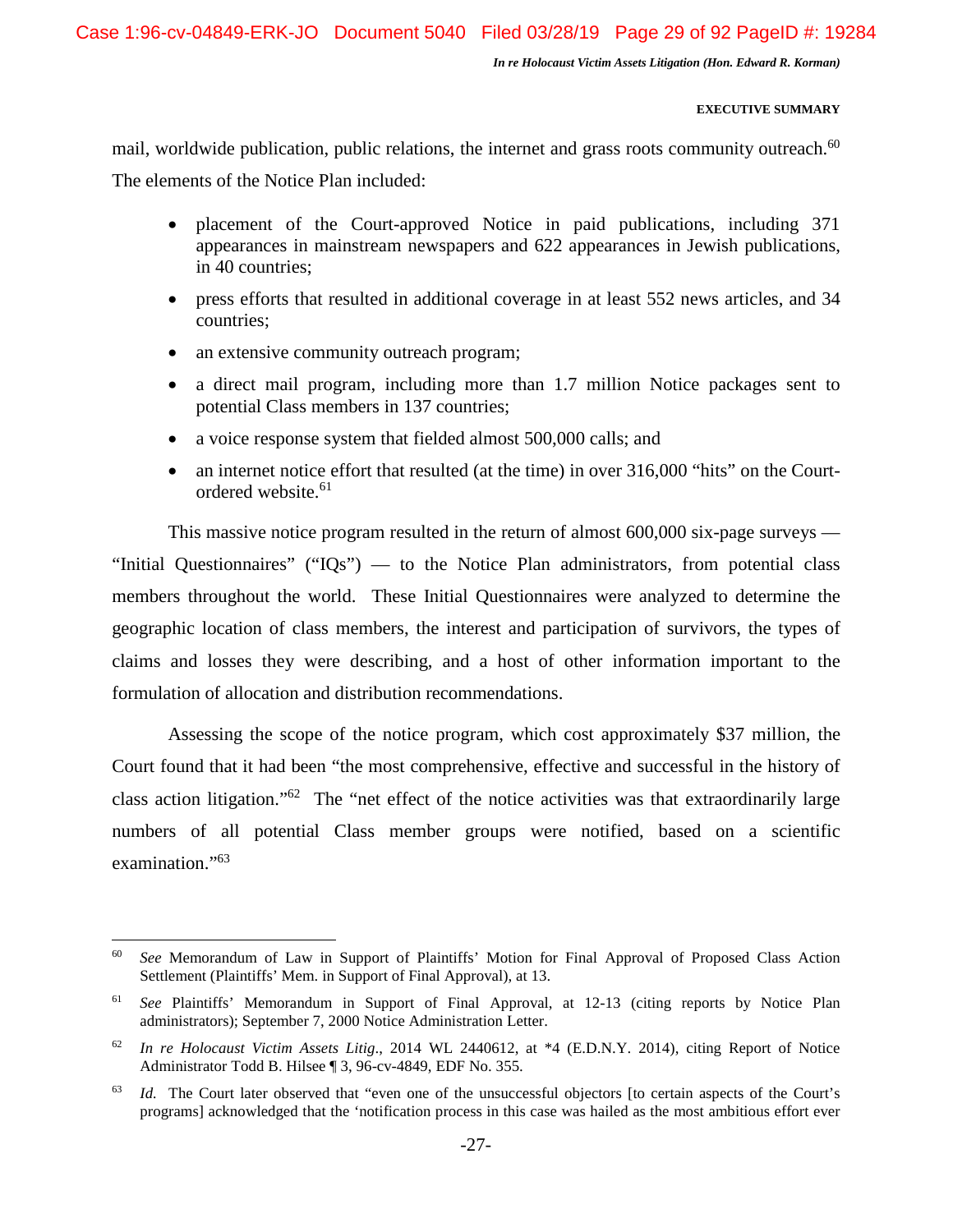## **EXECUTIVE SUMMARY**

The Court held a "fairness hearing" on November 29, 1999 in New York, and conducted a supplemental hearing in Israel on December 14, 1999. The parties agreed to modifications to the Settlement Agreement after certain objections and comments were made at the hearings. In response to concerns about the ability to administer the Deposited Assets Class distribution process — such as whether the process could be fair if the defendant banks, which controlled much of the account-related information, did not cooperate — the Court added a number of requirements in addition to those enumerated in the Settlement Agreement. The Court required Swiss authorities to authorize publication of account owner names; permit the consolidation of fragmented and separate databases into one main source; and cooperate with the administrative process and claims administrators, such as by providing additional account information upon request.

The Court granted final approval of the settlement on July 26, 2000, observing that "while, in a perfectly just world, plaintiffs should have received a far greater sum, in the real world, a recovery of \$1.25 billion in return for broad releases was the best that dedicated and competent counsel could achieve under the circumstances of this case."<sup>64</sup>

Special Master Gribetz, who was charged with filing a Proposed Plan of Allocation and Distribution of Settlement Proceeds, did so on September 11, 2000, a few weeks after the Court granted final approval of the Settlement Agreement. Following a public hearing, the proposed Distribution Plan was adopted in its entirety on November 22, 2000. The implementation of this Distribution Plan is the subject of this Final Report.

To briefly recap the key distribution elements:

 **Deposited Assets Class:** The Distribution Plan allocated up to \$800 million to repay the claims of those who owned bank accounts and other assets deposited in Swiss financial institutions. The allocation of two-thirds of the Settlement Fund to these claims was based upon the priority accorded to the bank accounts under the Settlement Agreement and under fundamental principles of U.S. law, which recognized the unpaid bank accounts as basic contractual obligations. The allocation of up to \$800 million also was premised upon the Volcker Committee's audit. The Volcker Committee auditors identified approximately 54,000 accounts (subsequently

to notify beneficiaries of a legal settlement.' *In re Holocaust Victim Assets Litig*., 314 F.Supp. 2d 155, 158 (E.D.N.Y. 2004) (quotation marks omitted)." 2014 WL 2440612, at \*4**.** 

<sup>64</sup> *In re Holocaust Victim Assets Litig.*, 105 F. Supp. 2d 139, 149 (E.D.N.Y. 2000).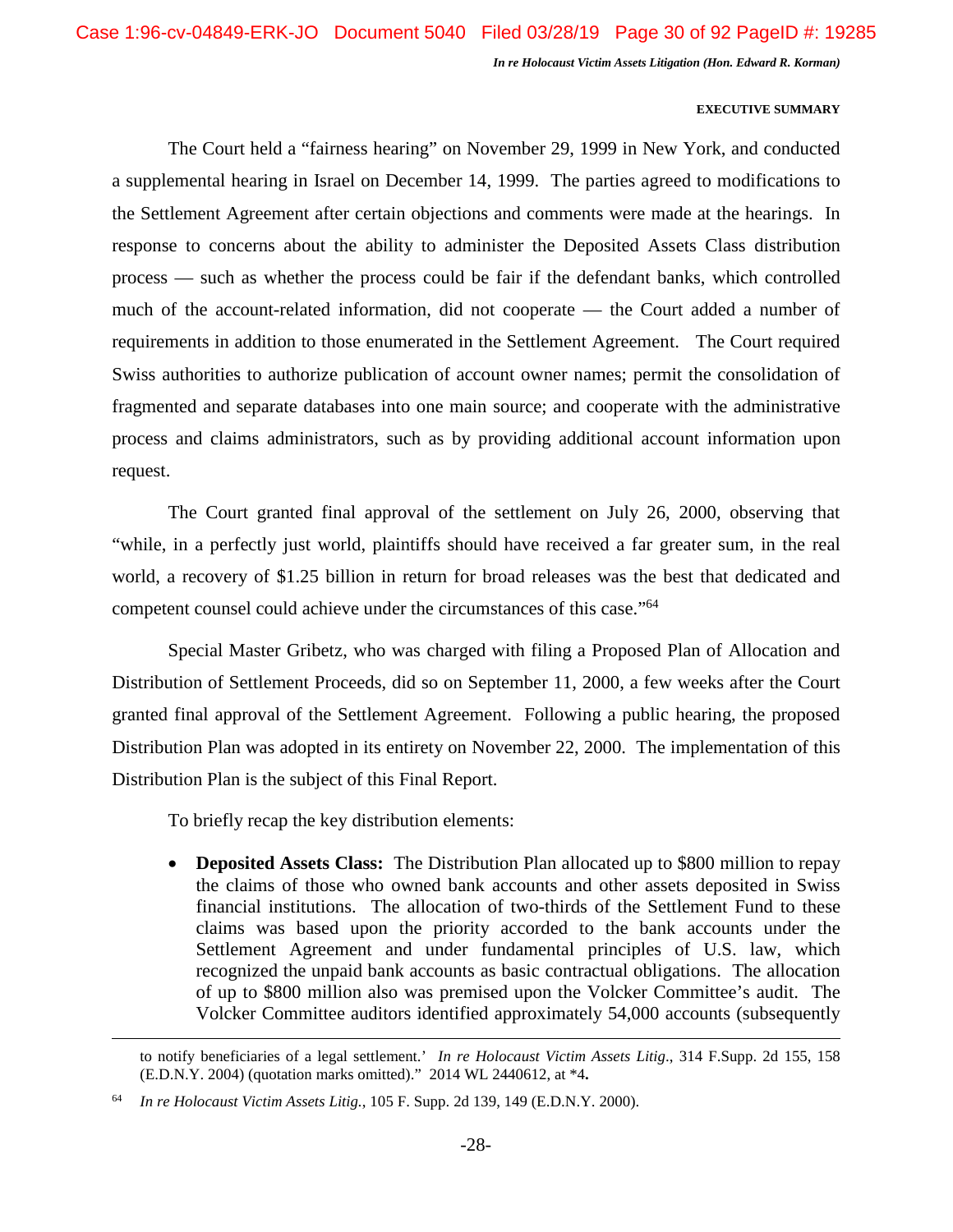## **EXECUTIVE SUMMARY**

reduced to approximately 36,000), as "probably" or "possibly" belonging to Nazi victims or their heirs. The auditors determined the value of these accounts to be between \$642 million and \$1.36 billion*.* Although the midpoint of that range was approximately \$1 billion, the Distribution Plan conservatively recommended setting aside a lower amount of up to \$800 million for the Deposited Assets Class, given the passage of so many decades since the Holocaust and the likelihood that many account owners and heirs would not or could not file claims. The Distribution Plan provided for Deposited Assets claims to be administered on the Court's behalf by the Claims Resolution Tribunal in Zurich ("CRT-II"), which already had been processing claims against Swiss bank accounts under a separate process pre-dating the Settlement ("CRT-I"). The CRT was to be overseen by Court-appointed Special Masters, initially Paul Volcker and ICEP counsel Michael Bradfield, and later by Dr. Helen Junz, along with Zurich-based Secretaries General Mary B. Carter and Dov Rubinstein.

**Slave Labor Class I:** The Distribution Plan provided for payments of \$1,000 each (later increased to \$1,450) to surviving slave laborers, or to their heirs if the former slave laborer died on or after February 16, 1999.<sup>65</sup> The Plan determined that payments to all surviving slave laborers were warranted because historical research demonstrated that virtually every major slave labor-using entity maintained banking and other financial relationships with Switzerland. Accordingly, all proceeds of slave labor could be presumed to have been transacted through Switzerland. In the interest of efficiency and to minimize survivor confusion, the Distribution Plan provided for the same administrative agencies, processing mechanisms and deadlines utilized by the German Foundation "Remembrance, Responsibility and the Future" ("German Foundation"). This was a \$5.2 billion foundation created on July 17, 2000, partly in response to class action litigation in the United States arising from the claims of uncompensated Jewish and non-Jewish victims who performed slave labor for German industrial and governmental enterprises during the Nazi era. The plaintiffs' attorneys in the German slave labor case sought to follow the lead of the Swiss Banks Settlement, and many of the same counsel participated in both cases. The German Foundation legislation came into force before the Swiss Banks Settlement was approved. Following the decision of the German Foundation, which designated two international non-governmental organizations, the Conference on Jewish Material

 $65$  By the end of the claims process, virtually all allocations (and thus all payments) had been increased by 45%, a process first initiated in 2002, when it became clear that the Settlement Fund had benefitted from the accrual of unanticipated interest, as well as the enactment of a U.S. law in 2001 which expressly exempted taxes on the fund as well as payments made therefrom. *See, e.g.,* Memorandum & Order, *In re Holocaust Victim Assets Litig*., No. 96-4849 (E.D.N.Y. Sept. 25, 2002); *see also In re Holocaust Victim Assets Litig*., 270 F.Supp.2d 313, 325 (E.D.N.Y. 2002) ("After Special Master Judah Gribetz called attention to the diminution of the Settlement Fund by taxes on earned interest as well as the taxation of benefits awarded to the members of the classes," a successful effort was made "to persuade Congress to adopt legislation exempting from taxation interest earned by the Settlement Fund and payments to its beneficiaries"). *See* 2001 Economic Growth and Tax Relief Reconciliation Act, Sec. 803 (exemption extended indefinitely under the Holocaust Restitution Tax Fairness Act of 2002).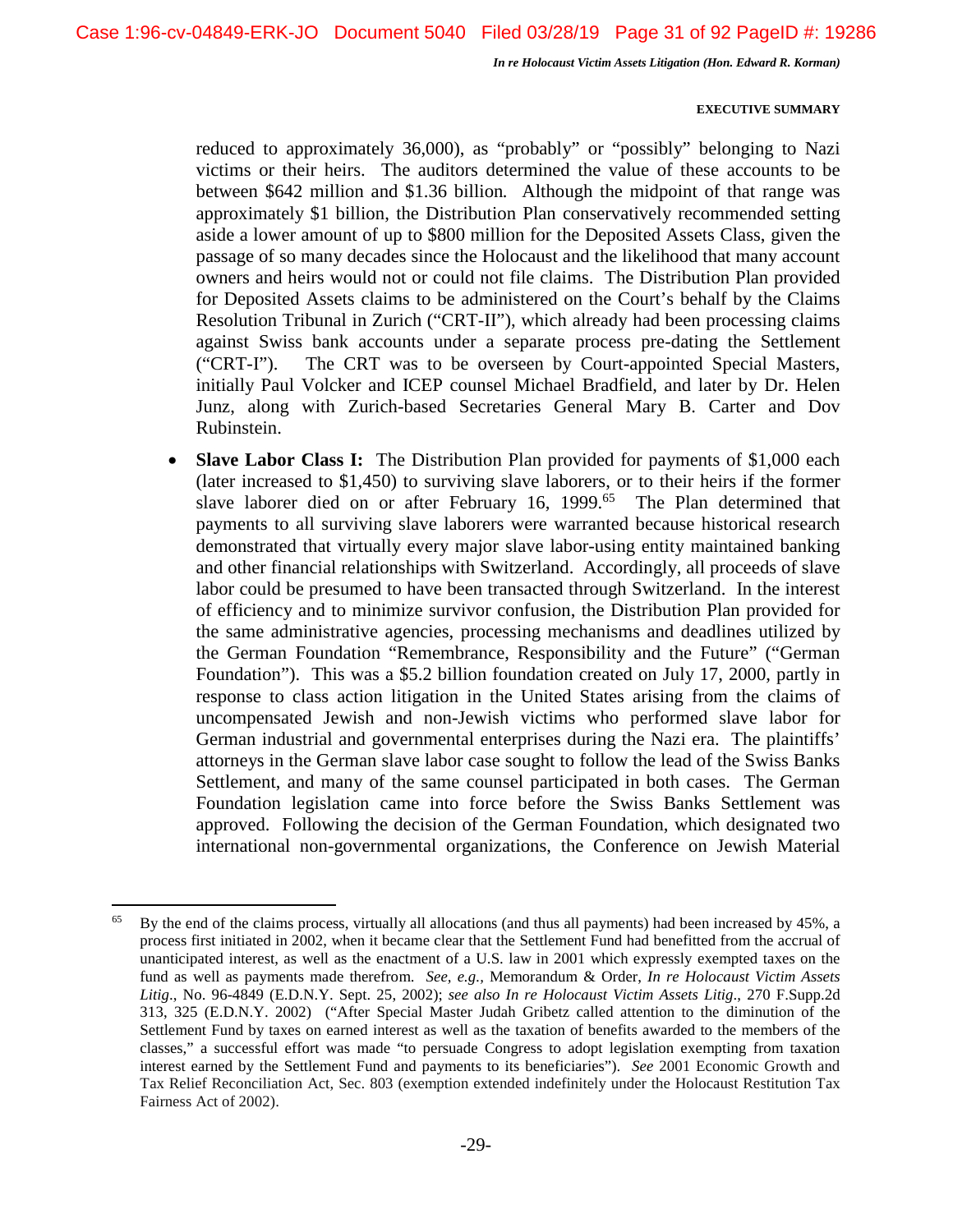## **EXECUTIVE SUMMARY**

Claims Against Germany, Inc. ("Claims Conference") and the International Organization for Migration ("IOM"), to process the claims of, respectively, Jewish and non-Jewish former slave laborers, the Court adopted the Distribution Plan's recommendation and appointed the two organizations to perform the same functions on behalf of Slave Labor Class I.<sup>66</sup>

- **Slave Labor Class II:** The Distribution Plan provided for payments of \$1,000 (subsequently increased to \$1,450) to former slave laborers for Swiss entities, or the heirs of those slave laborers who died on or after February 16, 1999. This was the one class that was open to all Nazi victims; it was not limited to the five designated "victim or target" groups specified in the Settlement Agreement. All Slave Labor Class II claims were processed by the IOM.
- **Refugee Class:** The Distribution Plan designated the Claims Conference to process the claims of Jewish claimants, and the IOM to process the claims of Roma, Jehovah's Witness, homosexual and disabled claimants. Surviving refugees, or the heirs of refugees who died on or after February 16, 1999, originally were to receive \$2,500 if they were denied entry into or expelled from Switzerland, while those admitted but mistreated were to receive \$500. Those payments later were increased respectively to \$3,625 and \$725. As a result of knowledge gained during the claims process, it became clear that some individuals had suffered both types of injury, and they received compensation for each category of harm (for a total of \$4,350).
- **Looted Assets Class:** The Distribution Plan provided that the neediest class members were to benefit from humanitarian aid programs providing food, medicine, shelter and similar assistance. The Court agreed with the Special Masters' observation that the Looted Assets Class potentially included millions of people, since all Holocaust victims and their heirs had been looted. The vast size of the class, coupled with the impossibility of determining whether specific property was transacted through a Swiss entity, rendered an individualized claims process impracticable. Instead, the Court agreed with the Special Masters' recommendation of a "*cy pres*" (the "next best thing") remedy to assist the neediest Holocaust survivors. The Distribution Plan initially allocated \$100 million, and ultimately, a total of more than \$256 million, over a 10-year period, later increased to 15 years. The payments were distributed with the understanding that the assistance would augment, but not replace, already-existing humanitarian aid programs overseen by the

<sup>&</sup>lt;sup>66</sup> Since 1951, the Claims Conference has secured compensation and restitution for Nazi victims and their heirs. It has negotiated for and distributed payments from Germany, Austria and other governments (including monthly lifetime pensions for many survivors); recovered unclaimed property; and funded and operated programs to assist needy Jewish Nazi victims worldwide. The IOM, also established in 1951, remains the leading nongovernmental organization in the field of migration, with 127 member states and offices in some 100 nations. http://www.swissbankclaims.com/Glossary.aspx.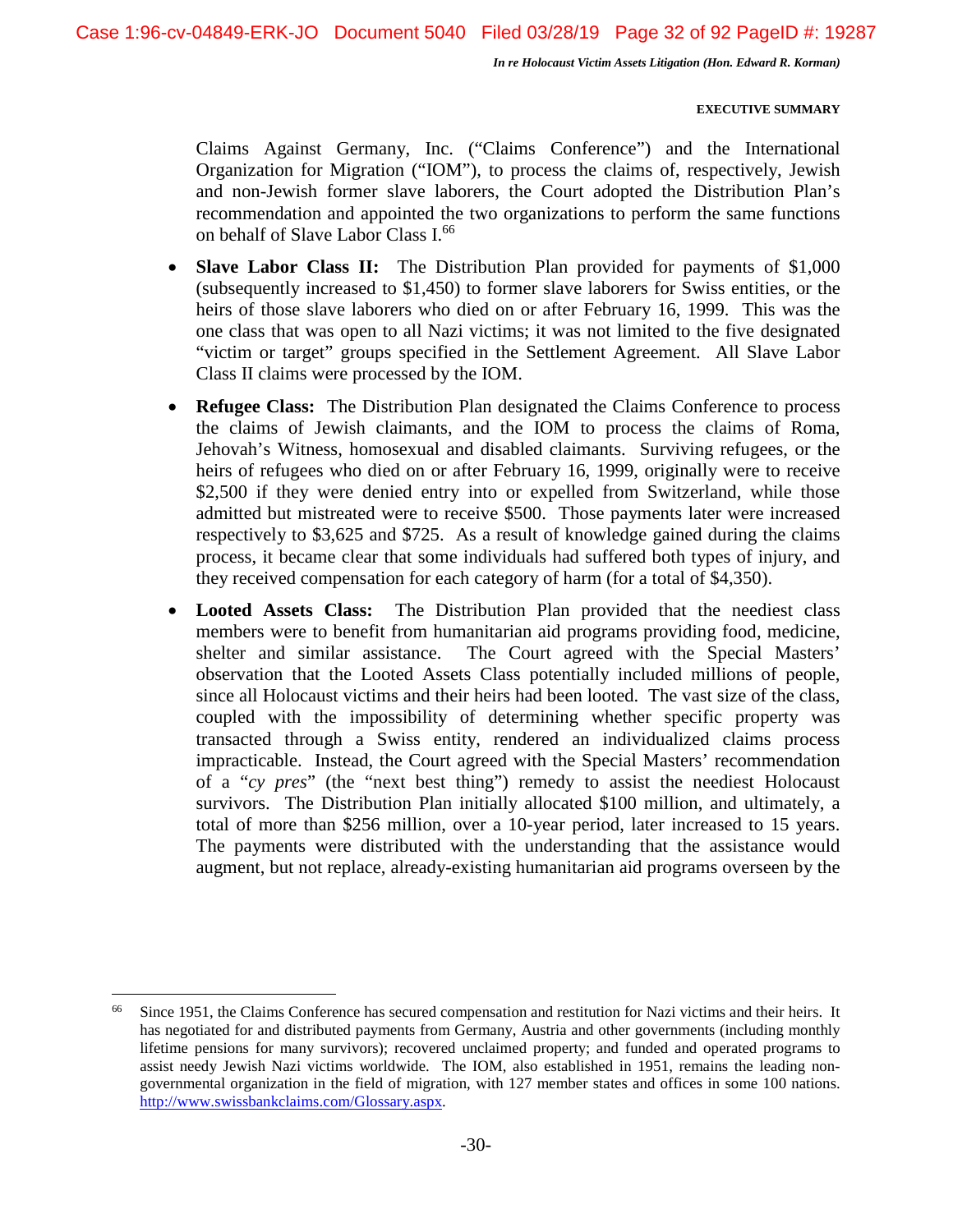## **EXECUTIVE SUMMARY**

 $JDC^{67}$  and Claims Conference. The program also funded new programs for Roma and other non-Jewish class members, to be implemented and monitored by the IOM.

- **Insurance Claims:** Separately from the Distribution Plan, plaintiffs and defendants established a claims resolution mechanism for certain Holocaust-era insurance policies, a program to be administered by CRT-II, but directed in considerable measure by the specific Swiss insurance companies that agreed to participate in the Settlement. Approximately \$1.44 million in insurance claims ultimately were paid.
- **Victim List Project**: On behalf of all class members, the Distribution Plan provided for the creation of a \$10 million project (later increased to \$14.5 million) to memorialize all Victims or Targets of Nazi Persecution, those who survived and those who perished. The project funded new research by Yad Vashem and the USHMM to collect and digitize the names of millions of Holocaust victims, whose identities had not previously been known.

As discussed in detail below and in the Final Report, a vast number of survivors and heirs sought to and did take part in these claims processes. Nearly 1,113,000 claims were received from around the world, and over 458,000 awards were approved.

## **V. THE DISTRIBUTION PROGRAMS**

The programs for each class are described in greater detail below.

## A. **The Deposited Assets Class**

# *1. The Claims Program*

The Deposited Assets Class claims process analyzed more than 104,000 claims to Swiss bank accounts believed to have been owned by more than 415,000 victims of Nazi persecution. The claims process succeeded in identifying thousands of Holocaust-era Swiss bank accounts. It repaid, to many thousands of account owners and heirs, almost \$720 million of the up to \$800 million allocated under the Distribution Plan.

 $67$  The JDC, founded in 1914, is a humanitarian agency involved in relief efforts benefitting Jewish and non-Jewish individuals worldwide. *Id.*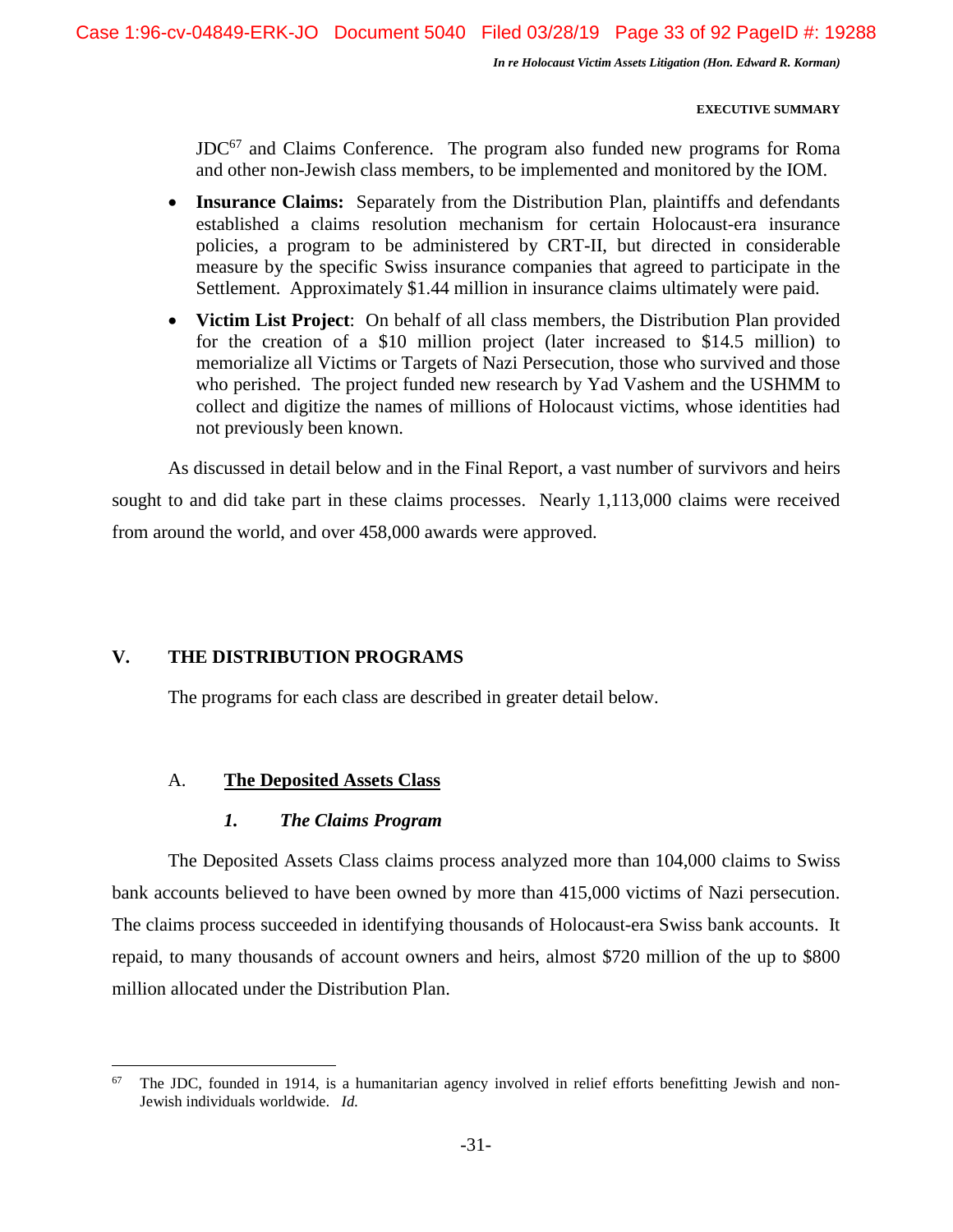## **EXECUTIVE SUMMARY**

The task was enormous, unprecedented and difficult. One of the largest, most complex, and historically significant forensic accounting audits ever conducted, the Volcker Committee audit, had revealed that 6.8 million Holocaust-era Swiss bank accounts had existed in the 1933- 1945 period. Over the decades, the banks had destroyed records for 2.7 million of those accounts, and often had kept only incomplete data for many of the remaining 4.1 million accounts. Swiss banking authorities limited the claims process largely to the approximately 36,000 accounts that the Volcker Committee auditors deemed most likely to have probably or possibly belonged to Holocaust Victims. Subsequent independent research initiated by the CRT yielded additional accounts, so that this database reached 37,954 accounts. Of these accounts, Swiss banking authorities permitted publication of approximately 21,000 accounts. Following post-settlement litigation, an additional 3,000 accounts were published.

The CRT in Zurich, acting under the Court's supervision, analyzed claims on a case-bycase basis for 415,453 relatives named by the claimants. The CRT understood that the passage of time, the loss of records, and the disruption in family relationships wrought by the Holocaust might have rendered a claimant unable to pinpoint precisely which family member had held a Swiss bank account. Accordingly, it was the CRT's policy to investigate every name mentioned in a claim form, whether or not a claimant formally had designated that person as a potential account owner.

When the pool of potential account owners (415,453) was matched against the pool of known accounts (37,954), over 1.5 million matches were generated. Each of these 1.5 million matches needed to be examined by a member of the CRT staff. Many of the matches required detailed and individualized analysis to determine whether the account owner actually had held a Swiss bank deposit to which the claimant was entitled. In many instances, the bank records were sparse, containing little more than an owner's name and perhaps the city or even only country of residence. Because many names were common, numerous — sometimes dozens or more matches often were linked to the same account. Each match had to be analyzed to determine which claimant, if any, was the proper heir.

The nearly \$720 million in awards repaid to Deposited Assets Class members were the result of three mechanisms. First, approximately \$615.5 million was paid for accounts for which

-32-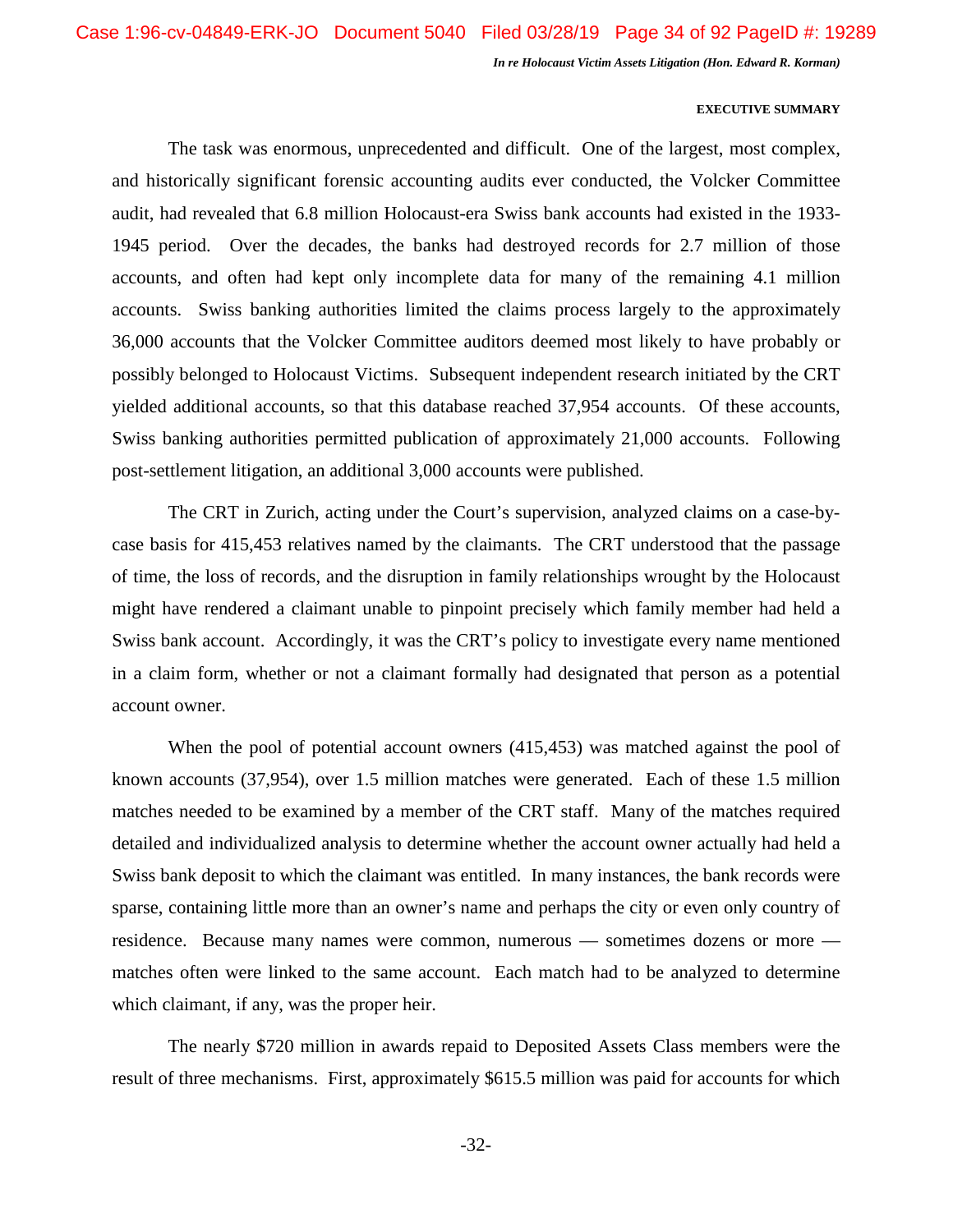## **EXECUTIVE SUMMARY**

documentation had been located, either from bank records or from archives or other sources provided by the claimants or located by the CRT through supplemental research. The average value of each awarded *account* was \$115,889. Because many awards included more than one account, the average value of each authorized *award* was \$184,130. Second, the Settlement Agreement provided that the Settlement Fund would cover the payments made under the CRT-I process (pre-dating the settlement), to the extent that the accounts had been owned by Holocaust victims. These payments totaled approximately \$18.2 million. Third, approximately \$86.1 million was paid for "Plausible Undocumented Awards" ("PUAs") in the amount of \$7,250 each, which were based upon plausible claims for which no documents could be located, primarily because the banks had destroyed them.

## *2. Concealment by the Swiss Banks*

The Deposited Assets Class program helped to reveal the extent to which the Swiss banks were viewed as a beacon of safety by targets of Nazi persecution, and the lengths to which those same banks went to stonewall, conceal and withhold assets from their account owners.

The first attempts to retrieve bank accounts deposited in Switzerland by victims of the Holocaust began just after the Second World War, and continued unsuccessfully over the years. As summarized by the Court in a 2004 decision detailing the many "[d]ecades of improper behavior by the Swiss banks,"<sup>68</sup> the banks adopted a post-War strategy of deflection in response to queries by individual claimants as well as "in the face of broad-based efforts to uncover assets of Nazi victims."<sup>69</sup> Drawing upon the historical findings of the Bergier Commission, the Court observed that the "Swiss banks' devotion to secrecy and their repeated acts of stonewalling were not based on principles — they were profit-driven…. As the Bergier Commission found, 'it is apparent that the claims of surviving Holocaust victims were usually rejected under the pretext of

<sup>68</sup> *In re Holocaust Victim Assets Litig*., 319 F. Supp. 2d 301, 303, 312 (E.D.N.Y. 2004).

<sup>69</sup> *Id.*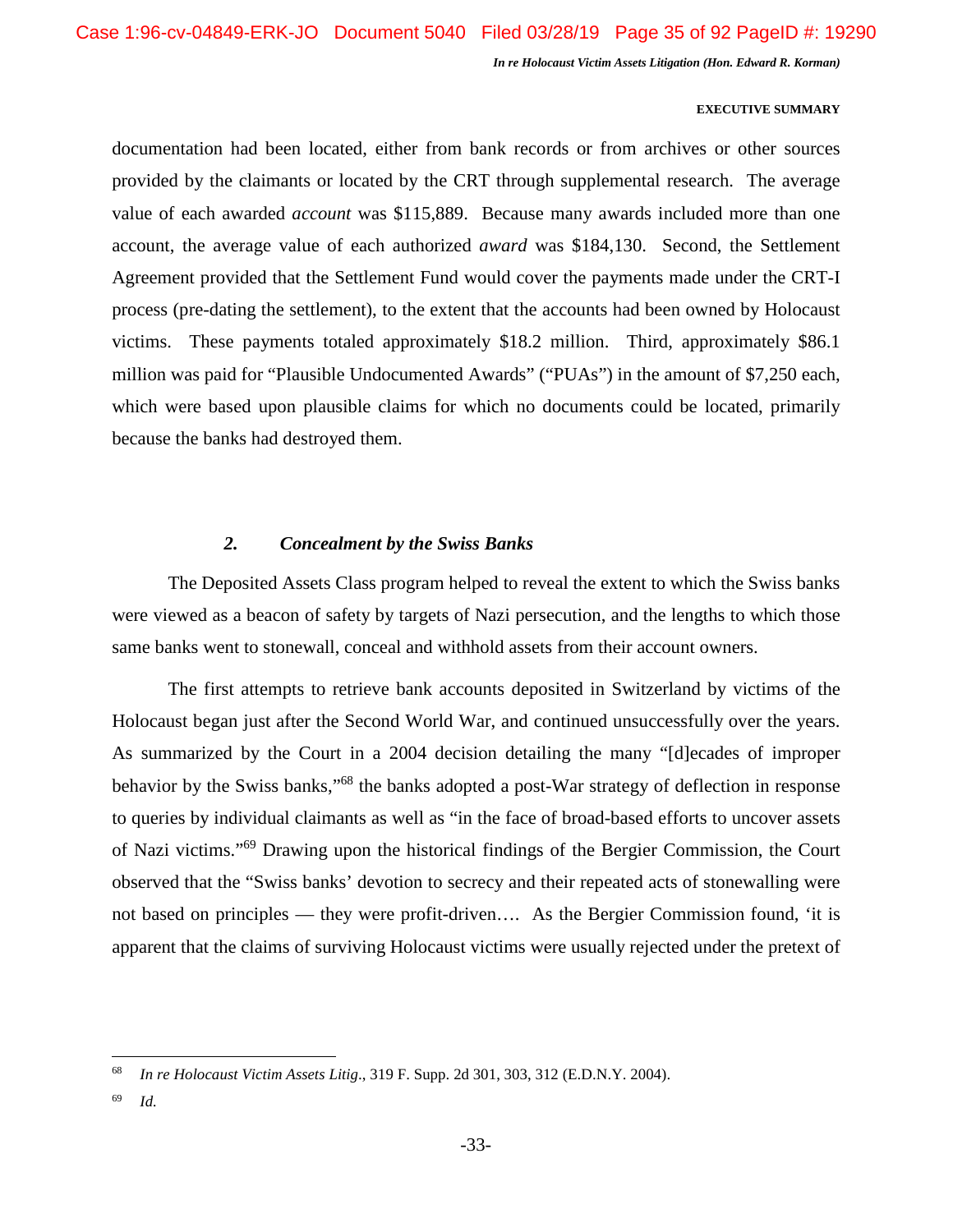## **EXECUTIVE SUMMARY**

banking secrecy and a clear preference for continuity in private law. Over the many years of such rejections, a large number of accounts were reduced to zero or almost."<sup>70</sup>

Swiss law provided the motivation, as well as the means, for this behavior. Unlike other countries, in the decades after the Holocaust, there was no escheat law in Switzerland requiring banks to turn over unclaimed accounts to the state. Without such law, there was an incentive to deflect inquiries about Holocaust-era accounts, since the Swiss banks could keep any assets remaining in dormant accounts.<sup>71</sup>

The refusal to provide information by stonewalling "was generally an effective way for the Swiss banks to insulate themselves from liability and benefit economically," as the Court pointed out.<sup>72</sup> "[S]till more successful" was the banks' "wholesale destruction of records."<sup>73</sup> While the "Swiss banks generally complied with Swiss law on record keeping," this was "precisely the ruse. The Swiss Code of Obligations require[d] only that banks keep correspondence and accounting records for a period of ten years, regardless of whether an account is open or closed. Volcker Report, Annex 7, ¶ 3. If the banks could stonewall for ten years, then they could 'legally' destroy the very documents which might answer claimants' questions. This is exactly what they did. Banks 'regularly and systematically' destroyed material that was ten years old. *See* Volcker Report, Annex 7, ¶ 11. In some banks, the document destruction was annual, in some it was semi-annual, and in some it was simply intermittent. But it happened across the board. And thus the banks destroyed countless records that might have been critical in explaining their Nazi era actions with respect to accounts once held by Nazi victims. The destruction was part of the banks' ordinary course of business, and it was massive.... [T]he banks made no effort to save relevant documents, despite the fact that they knew Nazi victims and their representatives were clamoring for them.<sup>"74</sup>

<sup>73</sup> *Id.*

<sup>70</sup> *Id.* at 313 (quoting BERGIER FINAL REPORT at 455).

<sup>71</sup> *Id.* at 308-309.

<sup>72</sup> *Id.* at 314.

<sup>74</sup> *Id.* at 314-15.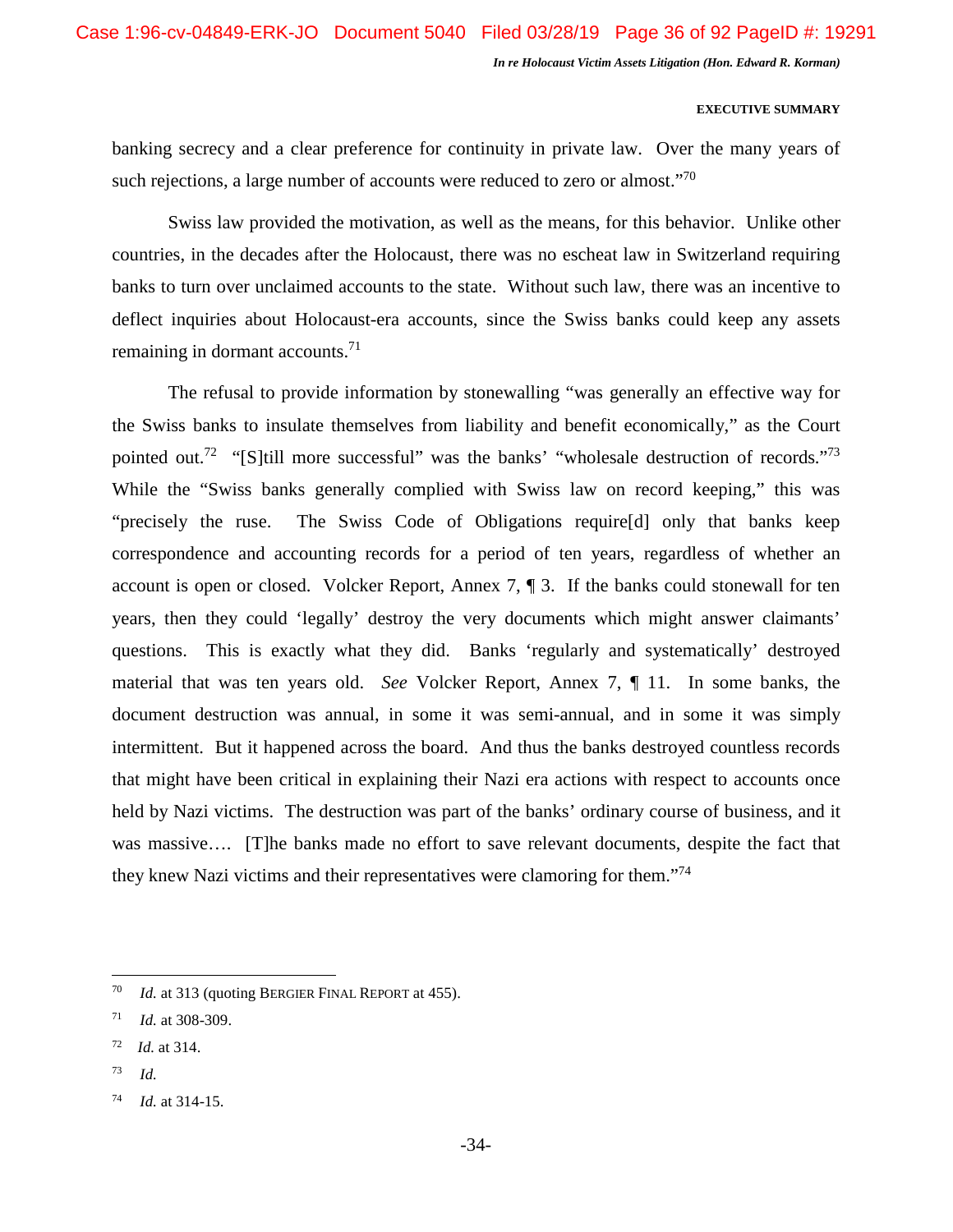# **EXECUTIVE SUMMARY**

Moreover, the banks worked together to turn away these inquiries. "In May 1954, the legal representatives of the big banks co-ordinated their response to heirs so that the banks would have at their disposal a concerted mechanism for deflecting any kind of enquiry. They agreed not to provide further information on transactions dating back more than ten years under any circumstances, and to refer to the statutory obligation to keep files for only ten years, even if their records would have allowed them to provide the information."<sup>75</sup>

Even with this pattern of document destruction, and even after decades of stonewalling, millions of Holocaust-era bank records did still exist at the time of the Settlement. It was therefore possible to locate and pay the proceeds from specific accounts to specific Holocaust victims and heirs. Further, the underlying causes of action were quite straightforward and did not require application of tenuous legal theories. Plaintiffs were asserting claims for simple breach of contract and unjust enrichment. The Special Masters' allocation and distribution proposal therefore placed greatest emphasis upon establishing an individualized claims process for Deposited Assets Class claims, a recommendation that the District Court adopted and the Court of Appeals upheld in 2001.

> The existence and estimated value of the claimed deposit accounts was established by extensive forensic accounting…. [T]hese claims are based on well-established legal principles, have the ability of being proved with concrete documentation, and are readily valuated in terms of time and inflation. By contrast, the claims of the other four classes are based on novel and untested legal theories of liability, would have been very difficult to prove at trial, and will be very difficult to accurately valuate.<sup>76</sup>

The Court and its administrative agents were confronted with many hurdles as they sought to create an equitable and efficient distribution mechanism, including the Swiss authorities' restriction of access limiting the CRT to the approximately 36,000-account AHD, rather than the 4.1 million-account TAD, and the authorization to publish only 25,000 account owner names.

<sup>75</sup> *Id.* at 311 (quoting BERGIER FINAL REPORT at 446).

<sup>76</sup> *In re Holocaust Victim Assets Litig.*, 413 F.3d 183, 186 (2d Cir. 2001) (reissued as published opinion July 1, 2005).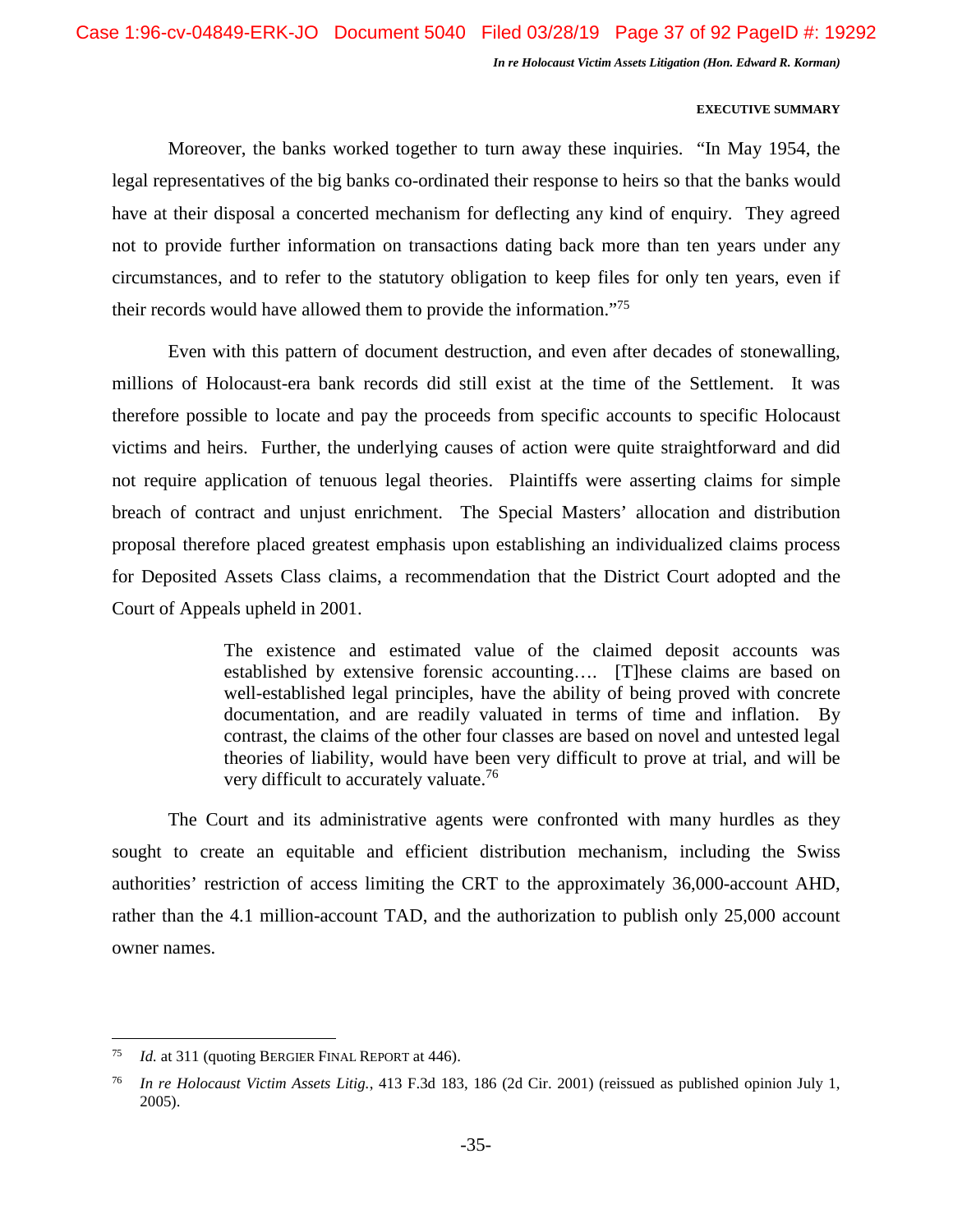# **EXECUTIVE SUMMARY**

Further, the CRT was limited in its ability to review auditor and banking records even for the approximately 36,000 accounts in the AHD. Swiss banking authorities required the Court to employ a "Data Librarian" who reviewed and often redacted information from each bank record before it was provided to the CRT. The defendant banks initially were reluctant to cooperate with the CRT's requests for "voluntary assistance" (voluntary production of additional records, including bank records), which were intended to allow the CRT to assess all existing documents as part of the review of each claim. One of the two defendant banks, UBS (through the important assistance of its counsel, Britta Delmas) ultimately did provide regular and helpful responses to CRT requests for further information.

Many gaps in the evidentiary record still remained. As the Court explained in its 2004 opinion, the banks destroyed documents because of, among other things, the post-war concern that they might be held accountable for behavior that even the banks' own legal experts had counseled against. "The most glaring example of this was the practice of engaging in questionable account transfers during the Nazi era. Time and time again, banks completed transfer orders which they knew were requested only because of Nazi persecution, and which they suspected were not in their customers' best interest."<sup>77</sup>

For example, after Germany invaded Poland, "'the Polish bank Lodzer Industrieller GmbH asked Credit Suisse to transfer assets deposited with it to an account at the German Reichsbank in Berlin. The bank saw a fundamental problem in this procedure and asked its legal affairs department to examine the matter. The latter recommended not complying with the request since the customer's signature had most likely been obtained under duress by the occupying authorities.'"<sup>78</sup> Credit Suisse nevertheless consulted with the Swiss Bank Corporation and concluded that they "'still had important interests in Germany, and should avoid friction and unpleasantness whenever possible."<sup>79</sup> While there might have been "situations where a bank's decision to order a forced transfer would have been morally justified as a way to protect a client's life," perhaps warranting a decision to disregard the lawyers' advice, "that was clearly

<sup>79</sup> *Id.* 

<sup>77</sup> *In re Holocaust Victim Assets Litig.*, 319 F. Supp. 2d at 305-06.

<sup>78</sup> *Id*. (quoting BERGIER FINAL REPORT at 276-77).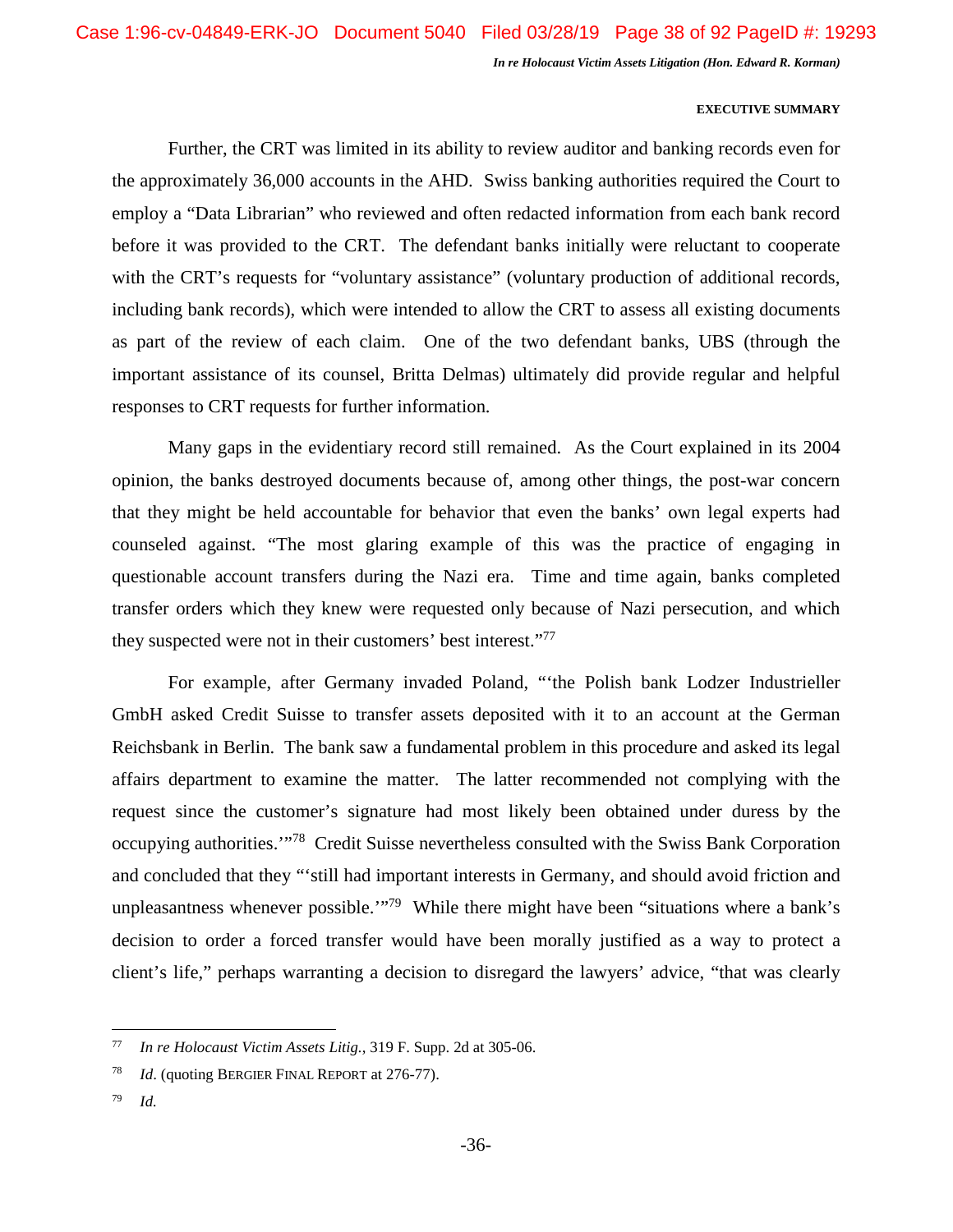# **EXECUTIVE SUMMARY**

not the case for these banks. These banks did not decide to order forced transfers because they thought it would serve their clients well — they did so to 'avoid friction and unpleasantness' with their business interests in Germany. Unpleasantness for their clients was not even a consideration."<sup>80</sup>

In view of the historical evidence, the Court permitted the CRT to presume, in the absence of evidence to the contrary, that where bank records were lacking — since the banks had destroyed them — it was plausible that the documents would have shown that the bank had cooperated with Nazi authorities in transferring victim funds out of a supposedly secure Swiss bank account. The CRT also was permitted to use the earliest historically appropriate date to determine whether an account had been subject to transfer under duress.<sup>81</sup>

This was an application of "a fundamental evidentiary principle under United States law … that of 'spoliation.' The theory of spoliation posits that a party who has caused the destruction of documents, and who knew or should have known that the documents would be relevant to litigation, should be held responsible for this destruction. An 'adverse inference' may be taken against that party. It may be presumed that the evidence destroyed would have been unfavourable to the person causing its destruction.<sup>82</sup> The burden of proof essentially would be

<sup>80</sup> *Id.* 

<sup>&</sup>lt;sup>81</sup> Such dates included Hitler's accession on January 30, 1933 (in the case of Germany); Italy's 1936 alliance with Germany; and Austria's 1938 incorporation into the Third Reich (the *Anschluss*).

This decision at the outset of the claims process - to recognize that in Germany, the Holocaust began as soon as Hitler took power in January 1933 - essentially anticipated later Congressional statutes concerning the date upon which Holocaust confiscations in Germany began. As the Court of Appeals for the District of Columbia pointed out in a July 10, 2018 decision, *Philipp v. Federal Republic of Germany and Stiftung Preussischer Kulturbesitz*, 894 F.3d 406, 413 (D.C. Cir. 2018): "[I]n two statutes dealing with Nazi-era art-looting claims, Congress has expressly found that the Holocaust began in 1933. In the first statute – the very section of the FSIA [Foreign Sovereign Immunities Act] at issue here – Congress provided jurisdictional immunity for certain art exhibition activities, 28 U.S.C. § 1605(h), but created an exception for art taken during the 'Nazi[] era,' defined as beginning in January 1933, *id*. § 1605(h)(2)(A)." The Court of Appeals for the District of Columbia was here referring to the Foreign Cultural Exchange Jurisdictional Immunity Clarification Act of December 16, 2016. The Court of Appeals for the District of Columbia noted that in the second statute, the HEAR Act (the Holocaust Expropriated Art Recovery Act of 2016), "Congress again defined January 1933 as the beginning of the Nazi era [citation omitted]." *Id*. *See also* Stewart Ain, *Victory for heirs of German Jewish Art Dealers Allegedly Fleeced by Nazis*, JEWISH WEEK, July 18, 2018.

<sup>82</sup> Gribetz & Reig, at 132-33 (citing *In re Holocaust Victim Assets Litig.*, 319 F. Supp. 2d 301, 316-17 (E.D.N.Y. 2004)). *See also* JAY E. GRENIG & JEFFREY KINSLER, HANDBOOK OF FEDERAL CIVIL DISCOVERY AND DISCLOSURE § 16:8 ("The 'spoliation inference'") at 879-880 (3d ed. 2010) (citing Judge Korman's analysis to demonstrate the black letter legal principle that the "preferred sanction in the event of negligent destruction of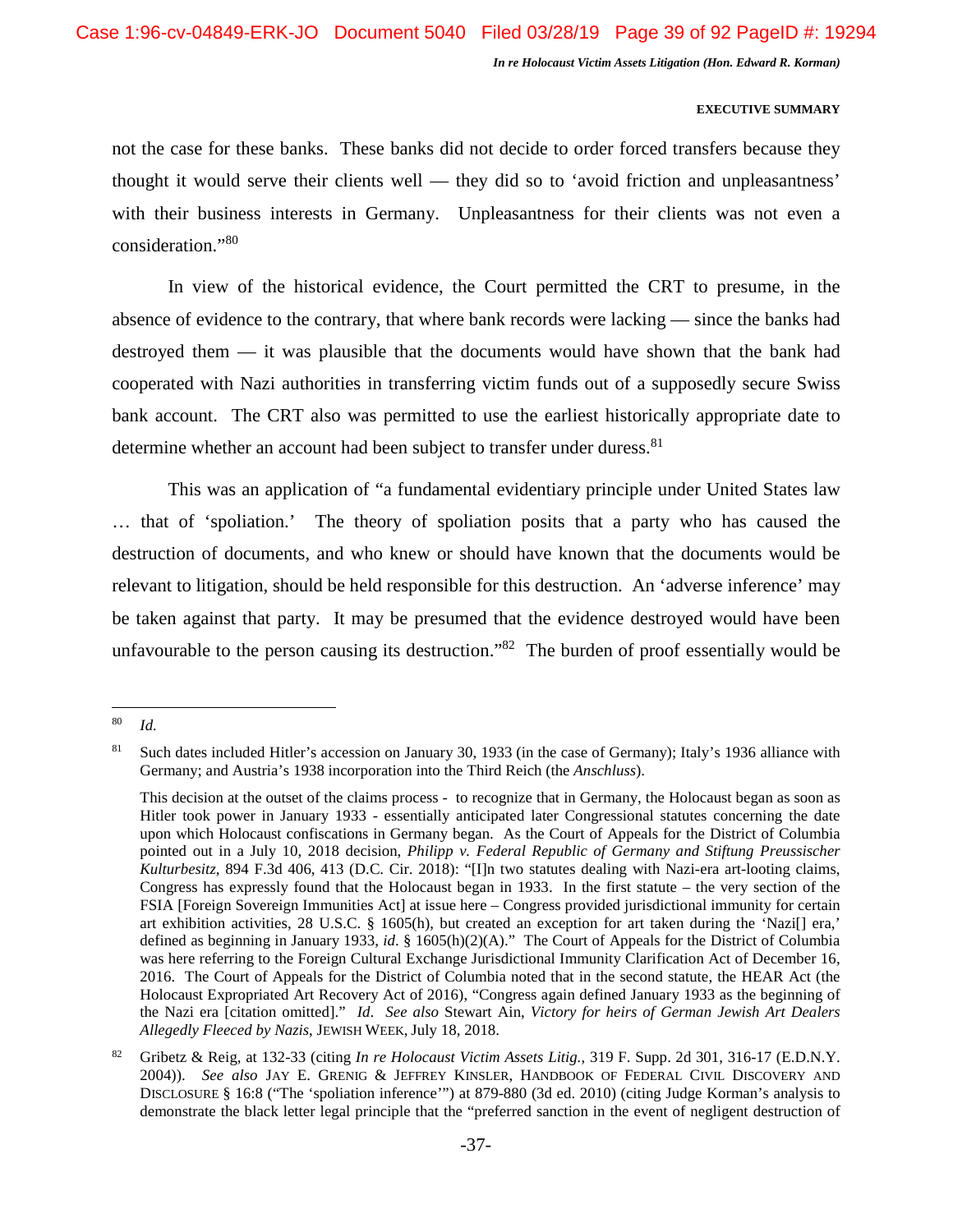#### **EXECUTIVE SUMMARY**

shifted away from the claimant, to compensate for the banks' massive destruction of records that otherwise might have proven the fate of the account and/or its value. The Settlement Fund, in effect, was now standing in the shoes of the bank defendants, which over decades had destroyed the evidence. The application of the adverse inference meant that as long as a record existed to show that a Holocaust victim had owned a Swiss bank account, the Settlement Fund would compensate a plausible claim, even in the absence of records conclusively demonstrating the fate of the account. This was one way in which the Court sought to avoid "one of the tragedies of many restitution cases," where "the absence of documentation became a barrier to justice."<sup>83</sup>

The Court also authorized the CRT to use presumptions to determine an account's value. Where the bank records did not show the value, but nevertheless made it clear that the account had existed during the Holocaust, the CRT was permitted to accept the common sense principle that a Nazi victim would not have held a zero-value account, but rather that the account had been looted. The ICEP auditors provided the CRT with average ("presumptive") values, depending upon the type of account, such as demand deposit, custody and safe deposit accounts. These averages were drawn from the auditors' calculations based upon those accounts that did have known balances. In other instances, accounts with known balances that were lower than the presumptive values likewise may have been looted, as indicated by historical evidence as well as data located by the CRT. It was also known that Holocaust victims who were forced to reveal their assets to the Nazis may have underreported the value, hoping to evade total confiscation. In the absence of bank records demonstrating the account's actual fate, the Court authorized the CRT to award these accounts not at the actual value or reported values, but rather at the higher, presumptive, values.

For those records that did remain, the CRT continually sought as much information as the banks were willing to provide. This was through the "voluntary assistance" mechanism required

evidence is the 'spoliation inference' — the drawing of an adverse inference based on matters probably contained within the destroyed evidence. In its strictest form, the 'spoliation inference' establishes prima facie the elements of the injured party's claim that cannot be proven without the missing evidence"); Edward R. Korman, *Rewriting the Holocaust History of the Swiss Banks: A Growing Scandal*, *in* HOLOCAUST RESTITUTION: PERSPECTIVES ON THE LITIGATION AND ITS LEGACY 115, 128-29 (Michael J. Bazyler & Roger P. Alford eds., N. Y. Univ. Press 2006).

<sup>83</sup> Peter Hayes, *Summary and Conclusions*, CONFISCATION OF JEWISH PROPERTY IN EUROPE, 1933-1945 - NEW SOURCES AND PERSPECTIVES-SYMPOSIUM PROCEEDINGS 143, 145 (U.S. Holocaust Memorial Museum 2003).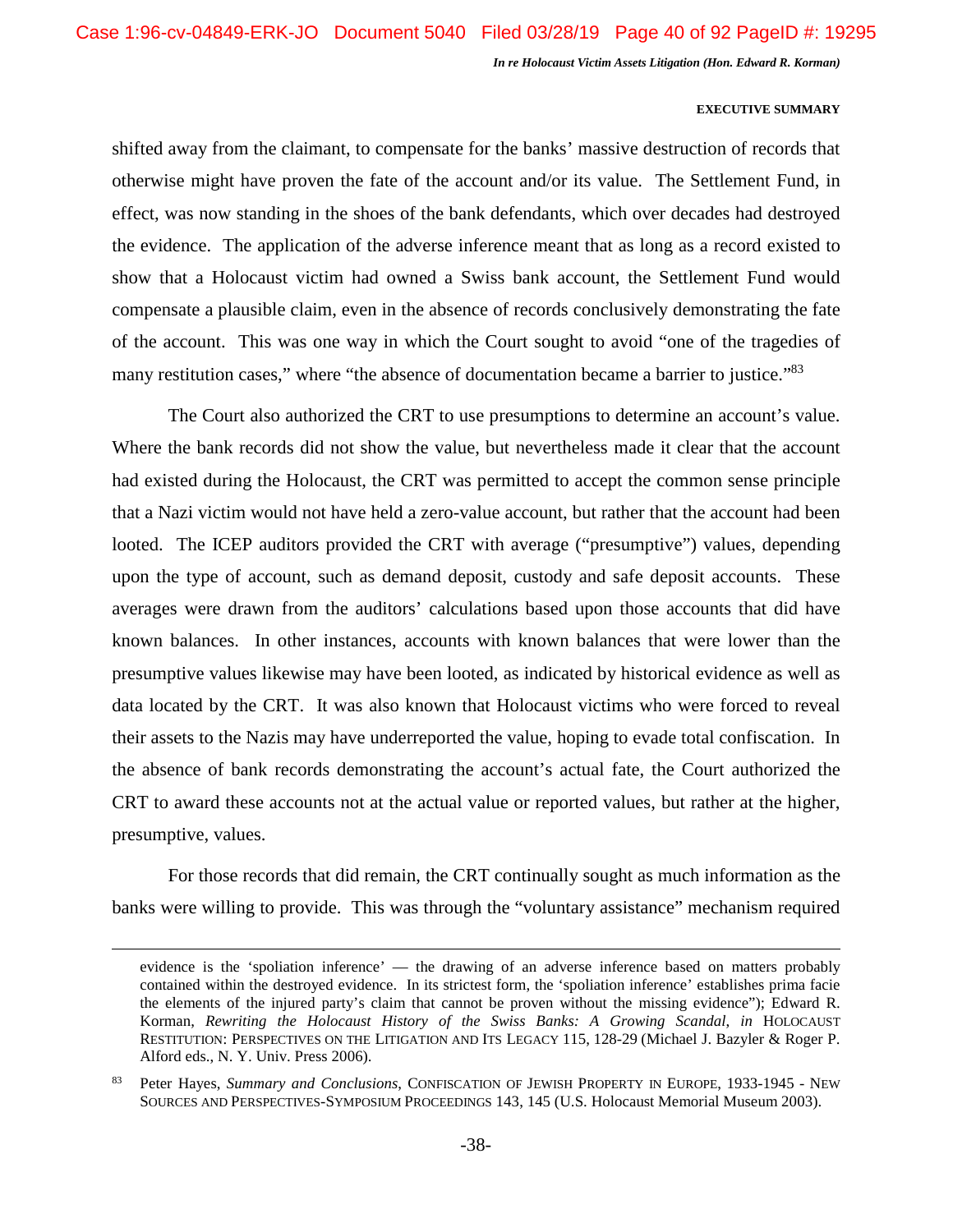#### **EXECUTIVE SUMMARY**

by the Court as part of its July 26, 2000 decision approving the Settlement Agreement as fair, and as later set forth in the CRT Rules. The supplemental information from the banks often enabled the CRT to identify account owners more accurately, resulting in an award where it otherwise could not have been made. For example, sometimes the records provided through "voluntary assistance" would reveal a maiden name or profession not previously identified in the bank records. The CRT's examination of these additional records also led to the discovery of more accounts that could be analyzed and, in many cases, awarded, as well as a more accurate assessment of the value of assets, such as securities, that were held in custody accounts. Most significantly, this ongoing scrutiny and reassessment of account records led CRT Special Master Junz to recommend, and the Court to adopt, an upward adjustment of many of the presumptive values that had been initially assigned by the ICEP auditors. This presumptive value adjustment, alone, resulted in additional payments of almost \$100 million to thousands of Holocaust victims and heirs.<sup>84</sup> Because the Court insisted that the banks provide information to assist with the claims process, the CRT was able to recommend more awards, and at higher values, than would have been the case if the CRT had been limited solely to the documentation presented at the outset of the claims process.

The Court also instructed the CRT to incorporate a variety of procedural mechanisms to assist class members. These, too, were grounded upon the premise that Holocaust victims or their heirs should not be disadvantaged by the banks' massive destruction of documents. Thus, for example, the Court authorized payments known as Plausible Undocumented Awards. As the Court observed, "for many thousands of claimants, there [were] no existing documents that would prove that they or their family members owned Holocaust-era Swiss bank accounts."<sup>85</sup> However, claimants often provided detailed and credible information describing a relative's Swiss bank deposit, and it was only the lack of bank records that prevented definitive confirmation of these accounts. For example, one claimant described how her grandfather had

<sup>84</sup> *See In re Holocaust Victim Assets Litig.*, 731 F. Supp. 2d 279 (E.D.N.Y. 2010), discussed more fully *infra*.

<sup>85</sup> Memorandum & Order Approving 105 Plausible Undocumented Awards [PUAs] Certified by the Claims Resolution Tribunal (Swiss Deposited Assets Program) Pursuant to Article 31(2) of the Rules Governing the Claims Resolution Process and Authorizing Payment from the Settlement Fund at 3, *In re Holocaust Victim Assets Litig.*, No. 96-4849 (E.D.N.Y. Feb. 17, 2006).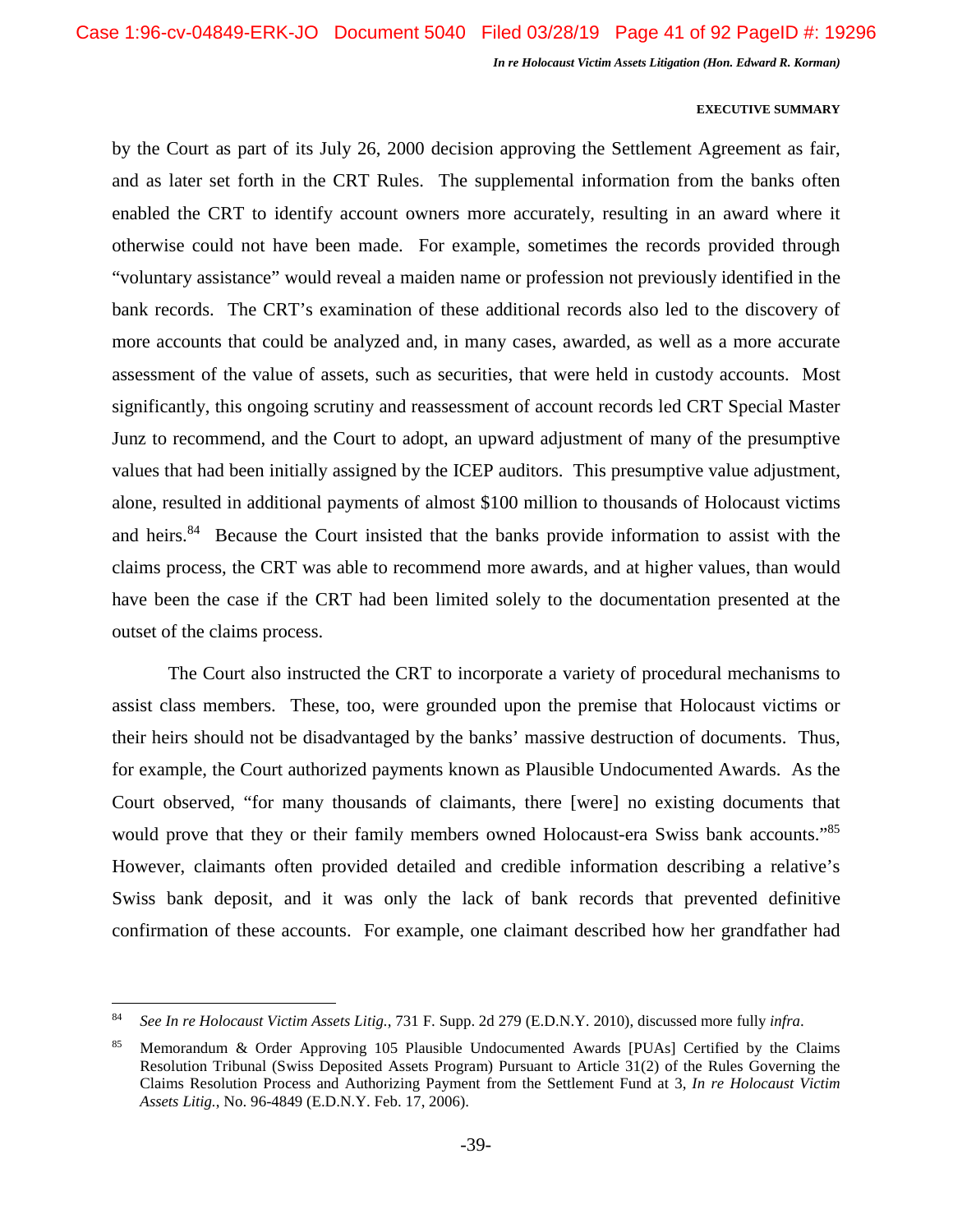# **EXECUTIVE SUMMARY**

been a manager in the Company of Merchants of Shkolnikov, Belarus and traveled to Switzerland for business and to deposit funds. Another claimant recalled that her father had owned a brass furniture manufacturing company in Warsaw, had traveled to Switzerland for business before the war, and later was refused entrance into Switzerland as a refugee. Under the PUA process, 12,301 such claimants received payments of \$7,250 each.

The determination to apply liberal rules was balanced by the equally important consideration of ensuring that erroneous claims were not paid. Issuing unfounded awards would distort the historical record, and would cast doubt upon the merits of the claims that were awarded. It also would dilute the Settlement Fund, which had to be distributed among several other classes (*e.g.*, slave labor, looted assets and refugees). Thus, the CRT recommended that the Court deny claims that did not match to the accounts to which the CRT had access;<sup>86</sup> did not identify a relative from whom the claimant would have properly inherited the account; $87$ identified an individual with the same or similar name as the claimant's relative, but who actually was a different person;<sup>88</sup> or did not identify a "Victim or Target of Nazi Persecution" as required under the Settlement Agreement.<sup>89</sup> In several instances, bank records and other documentation demonstrated that the account had been closed properly and the proceeds returned to the account owner.<sup>90</sup> In all such cases (and in cases in which awards were made but claimants challenged the amount or division of the award), claimants were entitled to appeal the CRT's initial determination. Under the Court's direction, the CRT's Special Masters, Michael Bradfield

The vast majority of names provided by claimants did not match to any of the 37,954 names in the AHD. The CRT issued a total of 89,858 such decisions, known as "No Match Letters." Nevertheless, in a number of instances, a claimant received a "No Match Letter" for one family member's account, because no account had been found belonging to that person, but received an award payment for another family member's account, since evidence of that account had been located.

<sup>87</sup> The CRT issued 60 "entitlement" denials to 158 accounts. An "entitlement" denial meant that the CRT had determined that the claimant was not "entitled" to the account(s), usually due to the lack of a family relationship between the claimant and the account owner.

<sup>88</sup> Many victims shared the same name, but that did not mean that they were the same person. In total, 6,673 identity denials were issued.

<sup>&</sup>lt;sup>89</sup> The person named as an account owner had to be a "Victim or Target of Nazi Persecution" as identified under the Settlement Agreement (*i.e.*, someone who was or was believed to be Jewish, Romani, Jehovah's Witness, homosexual or disabled). The CRT issued 2,288 "inadmissibility" decisions.

<sup>&</sup>lt;sup>90</sup> A total of 167 denials were issued to 512 accounts on such grounds.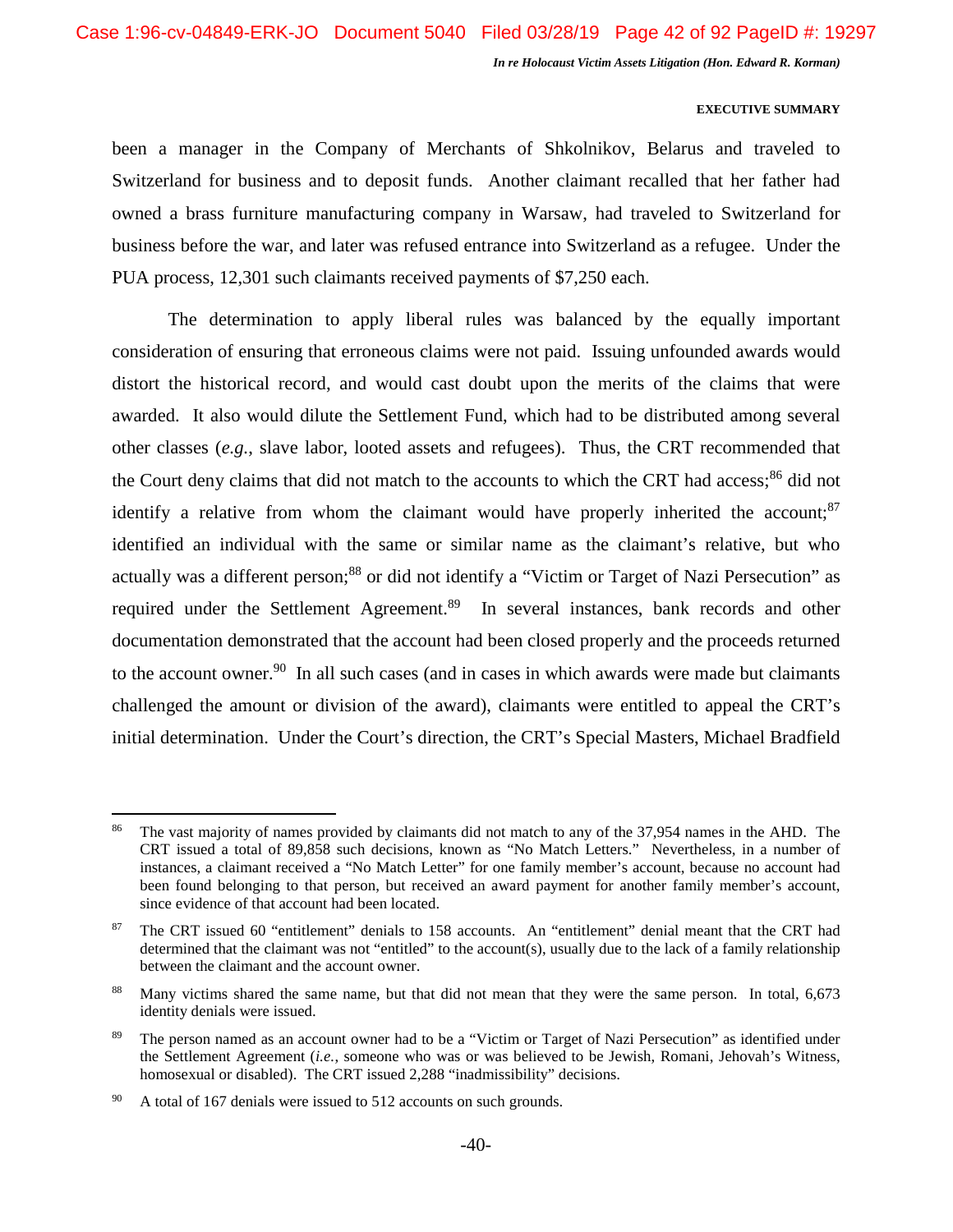#### **EXECUTIVE SUMMARY**

and Helen Junz, analyzed appeals and thereafter Judge Korman reviewed them. In several instances, Judge Korman reviewed the appeals directly.

 $*$   $*$ 

The thousands of bank account awards confirm some of the harshest conclusions of the Volcker Committee and Bergier Commission, which the Court summarized in its 2004 opinion about the banks' behavior. Swiss banks failed to protect depositors from Nazi confiscation of assets, and in many cases facilitated these efforts. The banks also at times coordinated their efforts to prevent access to accounts by their owners or rightful heirs in the post-War period.

To take but one example, the Court awarded SF 2,510,300 in the decision, *In re Accounts of Liselotte Löhner and Eva Löhner.*<sup>91</sup> These accounts had belonged to two young girls who were killed in the Holocaust at the ages of 15 and 13: Liselotte Löhner, born in 1927, and her sister, Eva, born in 1929. They were the daughters of the renowned librettist Fritz (Friedrich/Bedrich or "Beda") Löhner and his wife Helene, the claimants' aunt. Dr. Löhner, born in Czechoslovakia in 1883, by the 1920s had become one of the most sought-after lyricists and writers in Vienna. He later teamed with the composer Franz (Fritz) Léhar, with whom he wrote several operettas, including "*Das Land des Lächelns*" ("The Country of Smiles") (1929). He also was the author of "*Freunde, das Leben ist lebenswert*" ("Friends, life is worth living"), which became one of the most popular songs in Germany in the 1940s. The copyright for these musical successes made Löhner a millionaire.

<sup>91</sup> *In re Accounts of Liselotte Löhner and Eva Löhner.*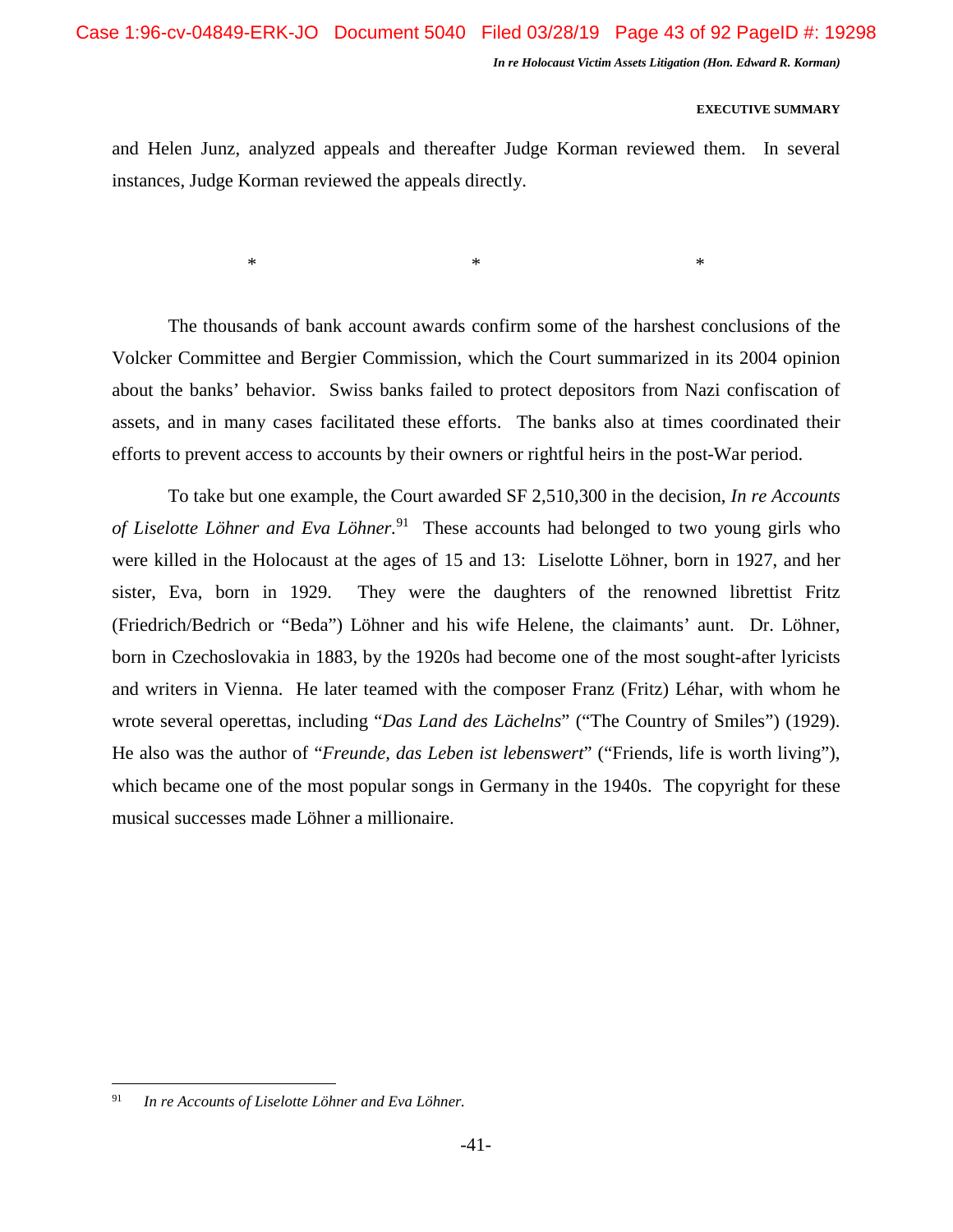Case 1:96-cv-04849-ERK-JO Document 5040 Filed 03/28/19 Page 44 of 92 PageID #: 19299

*In re Holocaust Victim Assets Litigation (Hon. Edward R. Korman)* 

#### **EXECUTIVE SUMMARY**



Fritz Löhner. 1928. https://upload.wikimedia.org/wiki-pedia/ commons/7/7e/Fritz\_L%C3%B6hnerBeda\_%281883%E2%80% 931942%29\_1928\_%C2%A9\_Karl\_Winkler\_%28Detail\_aus\_99 97094%29.jpg.https://www.bildarchivaustria.at/Pages/ImageDet ail.aspx?p\_iBildID=9997094. Photo courtesy of Karl Winkler.

On March 13, 1938, immediately after the *Anschluss*, Dr. Löhner was arrested and interned in the prison on Elisabethpromenade in Vienna. Two weeks later, on April 1, 1938, he was deported to Dachau in the "*Prominenten-Transport Nr. 1*" (the first transport, reserved for prominent persons). In September 1938, Dr. Löhner was deported from Dachau to Buchenwald.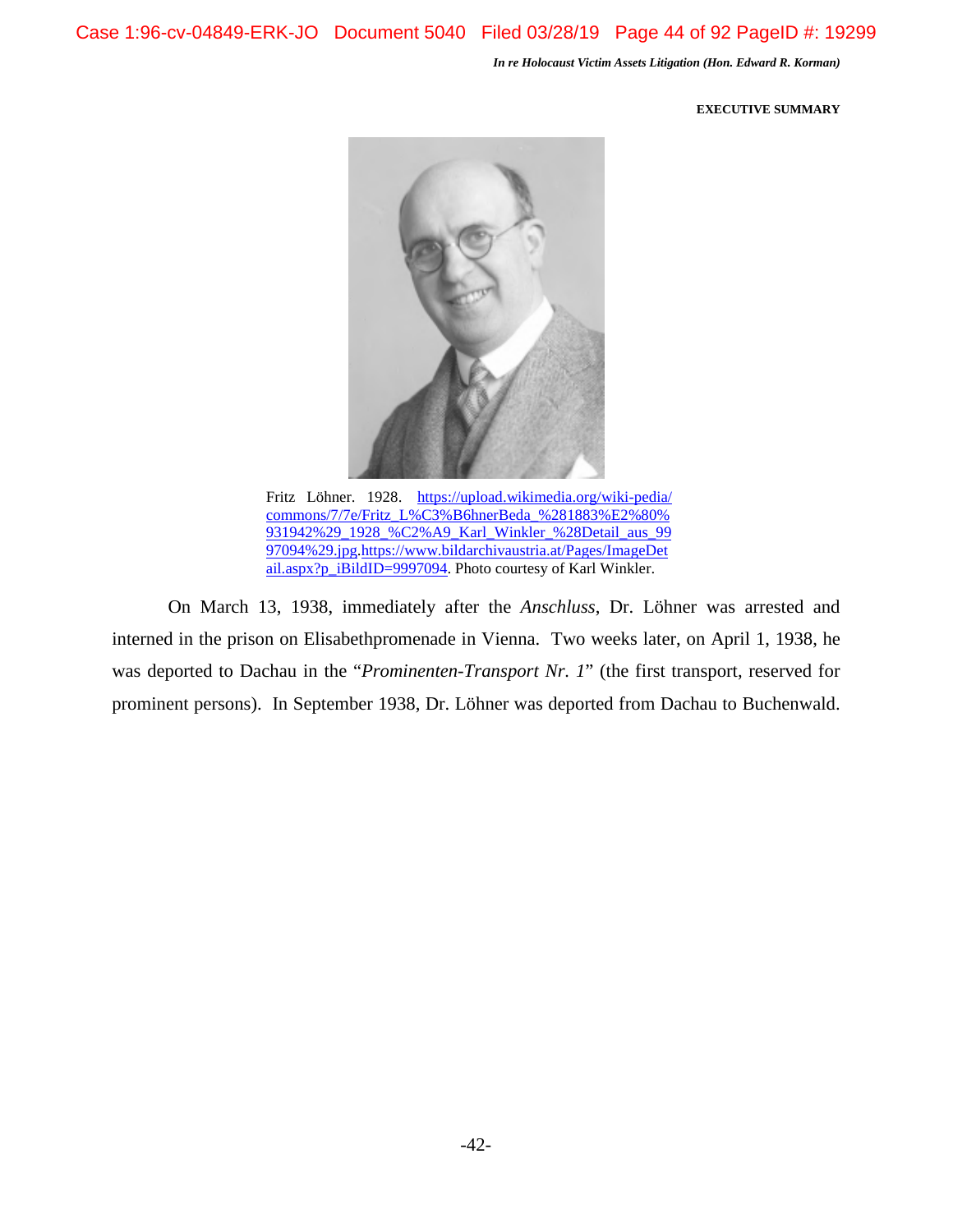# **EXECUTIVE SUMMARY**

Even in Buchenwald, Dr. Löhner continued to write music. He was imprisoned with the composer Hermann Leopoldi. Together, they created the "Buchenwald March," which was played every morning during the prisoners' roll-call and as they marched to perform slave labor.<sup>92</sup> Dr. Löhner hoped that his former friend and colleague, Fritz Léhar, would help secure his release. However, as described by the CRT, Mr. Léhar by then had adapted to the new political situation and had developed good contacts with the Nazi party. Léhar celebrated his seventieth birthday at the Vienna Opera in 1940, conducting "*Das Land des Lächelns*" in the presence of Hitler himself (who considered Léhar one of his favorite composers). Dr. Löhner, the co-writer of the operetta, was not mentioned in the program.

92



Hermann Leopoldi. 1928. https://www.wienbibliothek.at /veranstaltungen-ausstellungen/ausstellungen/drei-wienhermann-leopoldi. Photo courtesy of the Vienna City Library.

Herman Leopoldi's release from the camp was reported in *The New York Times*: "Herman Leopoldi, Viennese song writer and comedian who spent nine months in Nazi concentration camps, arrived yesterday on the United States liner City of Baltimore… As he stepped off the gangplank Mr. Leopoldi lay down and kissed the ground. [He] spent four months in the concentration camp at Dachau and five months at Buchenwald. He declined to discuss the treatment he received because he still has relatives in Vienna, including a brother who he feared might suffer if he spoke against the Germans. 'It was not so bad for me … because I was singing all the time to entertain my comrades and keep up their spirits. The worst thing about the camps is that nobody knows what is going to happen to him. While I was in the camps I composed a work - "March for Prisoners." The words were written by another prisoner, Dr. Fritz Beda (Löhner), who was the librettist for Franz Lehar.' He said that he lost his home in Vienna and his wife lost her jewelry, but that his 'greatest pain' was the loss of his piano." *Reich Refugee Hails U.S. Soil With Kiss; Vienna Comedian 9 Months in Nazi Camps*, N.Y. TIMES, Mar. 21, 1939, at 8.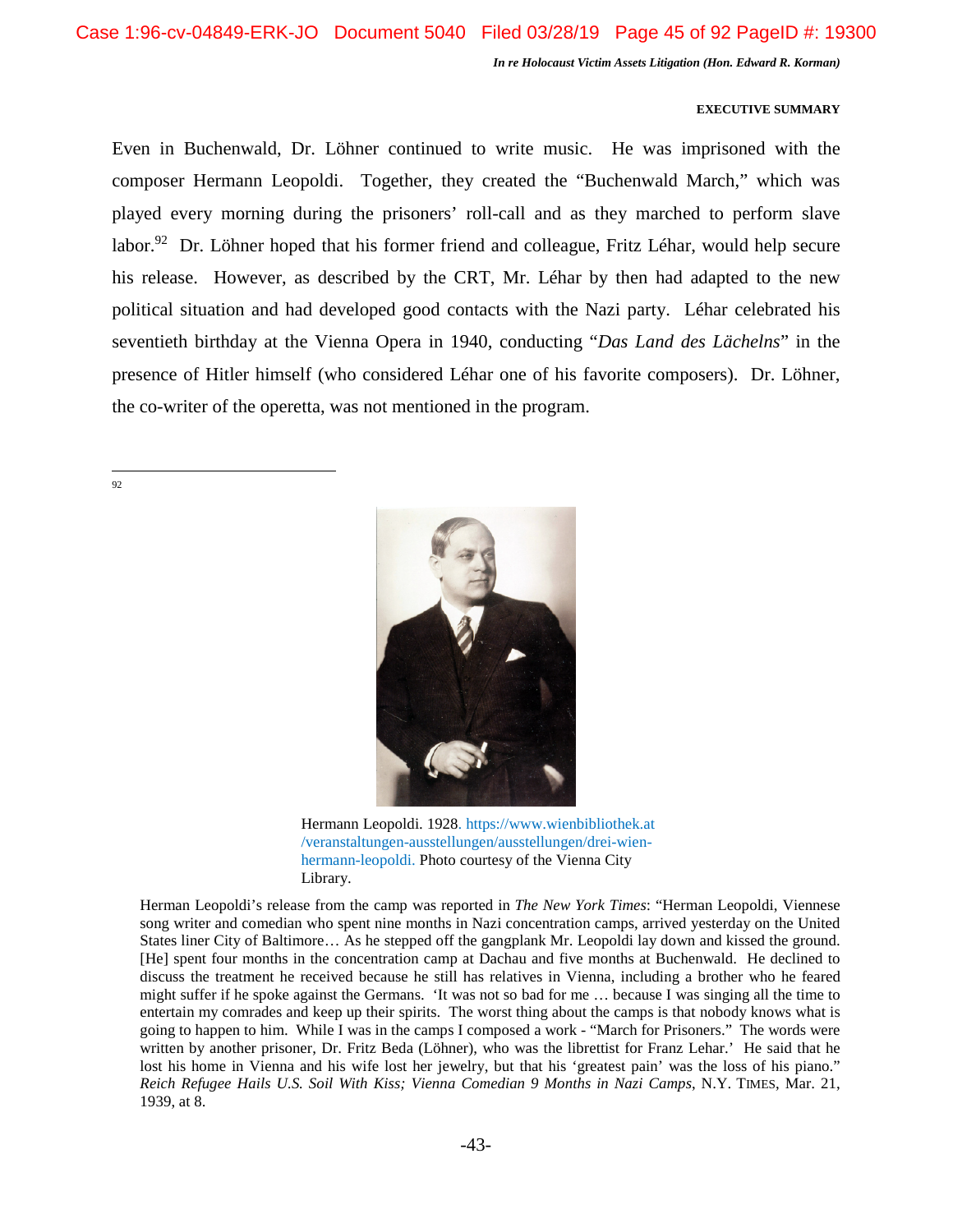#### **EXECUTIVE SUMMARY**

In 1942, Helene Löhner, her mother, and the Löhners' two young daughters (Liselotte and Eva, the account owners) were deported to Minsk in Belorussia. They all perished in the Maly Trostinec concentration camp. That same year, Fritz Löhner was deported to Auschwitz-Monowitz, where he was forced to perform slave labor for IG Farben*.* Five directors of the company saw Dr. Löhner working too slowly one day and complained that '"the Jew there could work faster.<sup>""93</sup> A Kapo, a prisoner given a supervisory position by the Germans over the slave laborers, beat Dr. Löhner to death on December 4, 1942.

The Swiss bank records and archival documents showed that there were several accounts held in the names of Löhner's daughters, in several Swiss banks. Dr. Löhner's 1938 Census form reported that he owned Swiss bank accounts, containing SF 45,000 and £ 5,000, in the name of Liselotte Löhner.<sup>94</sup> The 1938 Census form indicated that it was filled out by another individual at the authorization of Dr. Fritz Löhner, who was then imprisoned in Dachau. The same individual filled out the 1938 Census forms for Liselotte and Eva Löhner. Liselotte Löhner's 1938 Census form indicated that she was a minor and the daughter of Fritz Löhner, and that she held a custody account at a Swiss bank containing bonds. She also had a cash or savings account at the same bank.

At a second Swiss bank, *Frl.* Liselotte Löhner owned a demand deposit account opened in 1931. The bank transferred the account to a suspense account on May 8, 1957, at which time the bank also charged commissions and fees for the period 1938 to 1957. At a third bank, *Frl.* Eva Löhner held a demand deposit account opened on March 10, 1931, and a custody account opened on March 13, 1932. Those accounts were closed, respectively, on October 18, 1938 and December 31, 1938.

The 1938 Census form also contained correspondence between Dr. Löhner's representative and Nazi authorities, describing the difficulties the representative was having in obtaining the necessary documentation about the Löhners' assets, including bank statements.

<sup>&</sup>lt;sup>93</sup> The CRT's citation was the website www.sfb.de/fernsehen/kulturreport/o30204\_5.html.

<sup>94</sup> *See Glossary: In re Holocaust Victim Assets Litigation*, HOLOCAUST VICTIM ASSETS LITIG. (SWISS BANKS), at 3, http://www.swissbankclaims.com/Documents\_New/Glossary.pdf ("Austrian Census"): "By decree on April 26, 1938, the Nazi Regime required all Jews who resided within the Reich, or who were nationals of the Reich, including Austria, and who held assets above a specified level, to register all assets as of 27 April 1938."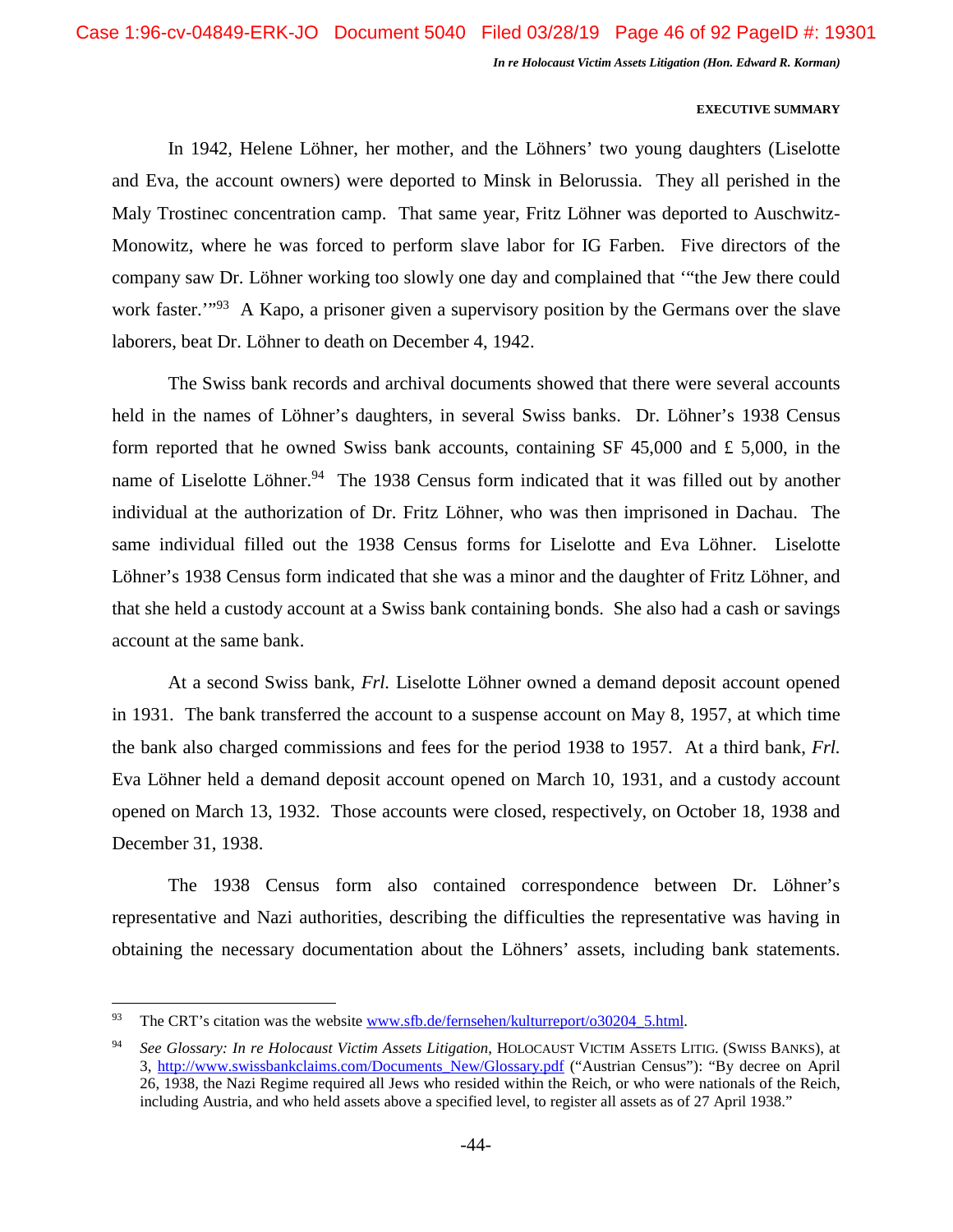#### **EXECUTIVE SUMMARY**

The Nazi authorities responded by advising the representative to take all necessary steps to obtain the required information. The representative then received an extension until August 25, 1938 to complete the 1938 Census form. On August 24, 1938, the representative submitted a supplemental declaration describing bank records that had been obtained from two of the three banks described above. He also provided the Nazi authorities with a letter from the music publisher *Glocken-Verlag,* detailing the profits Dr. Löhner was entitled to receive from his various compositions, including *Giuditte*; *Friederike; Land des Lächelns* and others. The 1938 Census records further indicated that by January 13, 1939, Dr. Löhner had been deported to Buchenwald, and that he was assessed a flight tax of RM 40,000, due on March 10, 1939.<sup>95</sup>

The CRT awarded all of the accounts to the claimants, cousins of Dr. Löhner's young daughters, Liselotte and Eva. The facts of this case were "similar to other cases that have come before the CRT in which Jewish residents and/or nationals of the Reich reported their assets in the 1938 Census and, subsequently, their accounts are closed unknown to whom or are transferred to banks in the Reich…. [I]n this case, the records from the Austrian State Archive provide concrete evidence that the Nazis corresponded with" the representative of Fritz Löhner. This was "in order to ensure that assets held by the Löhner family were turned over to the Nazis."

Indeed, the two Swiss banks had gone even further than they had been asked. Fritz Löhner's letter – which clearly indicated that he was imprisoned in the Dachau concentration camp – authorized the banks to turn over his *own* account statements to the Nazis. Not only did the banks acquiesce to this "request," written under duress, but the banks also looked for *other* accounts to pass along to the Nazis. Although Fritz Löhner's letter was limited to his own accounts, and said nothing about his daughters, the banks handed over to the Nazis the information about Liselotte's and Eva's accounts.

<sup>&</sup>lt;sup>95</sup> The Nazis levied a substantial tax, the so-called "flight tax," upon those able to flee. As described in the BERGIER FINAL REPORT, beginning in 1938, "many special taxes and levies were introduced such as the socalled '*Sühneleistung*' (atonement fine) instituted after the pogrom in November 1938 [*Kristallnacht*] and the *Reichsfluchtsteuer* (emigration tax), which were extended and already levied on people who were likely to emigrate. To avoid the high penalties and meet the financial burden, many Jews and others who were persecuted had to withdraw their assets and securities from Switzerland." BERGIER FINAL REPORT at 274.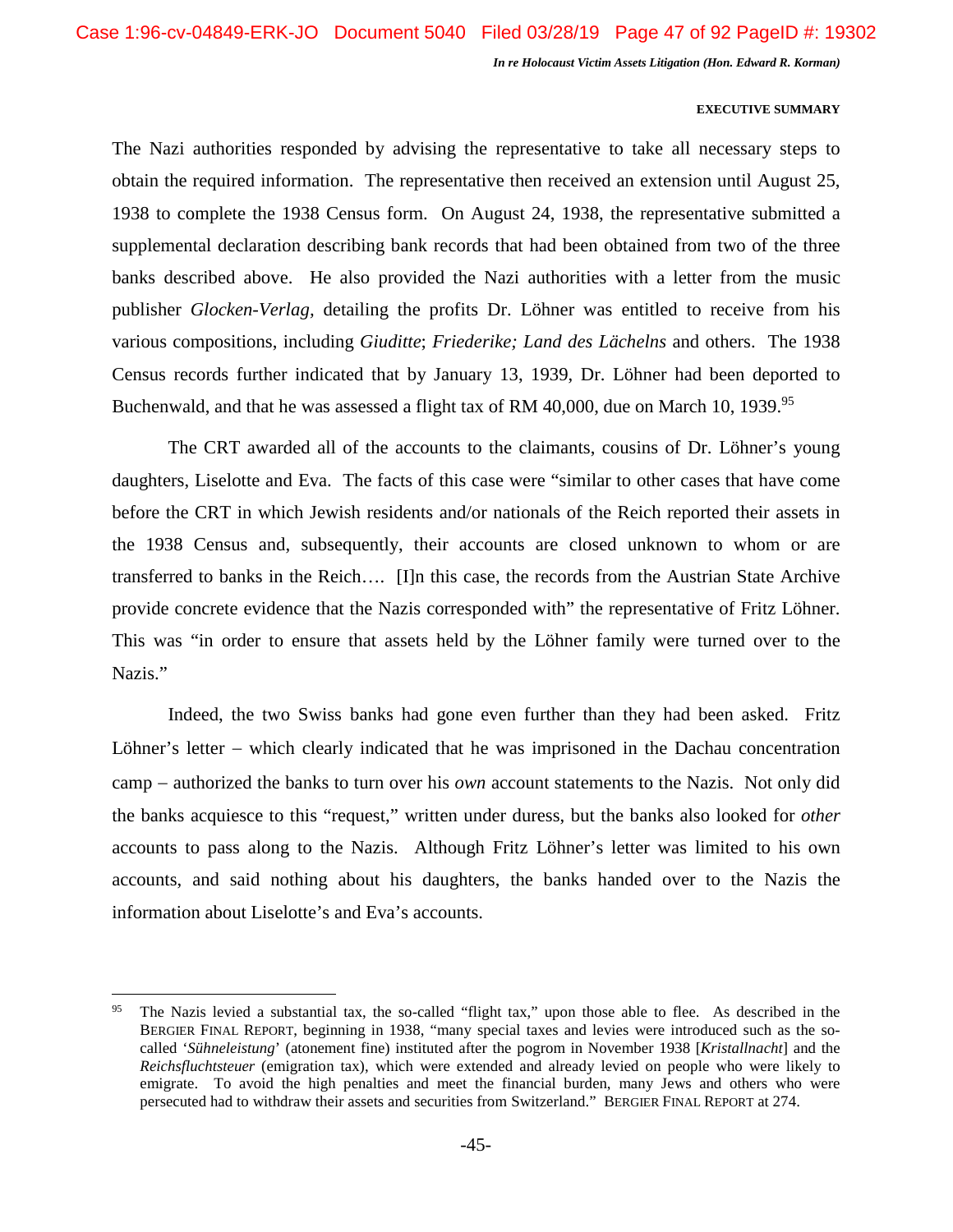# **EXECUTIVE SUMMARY**

In a December 30, 2004 letter, the Löhner cousins who received the award, writing from California and Australia, contacted CRT Special Master Junz and the CRT to "exten[d] [their] gratitude for your help in bringing this case to conclusion. Many thanks for the endless hours of research, necessary to access these dormant accounts of our dear little cousins who perished ... due to the cruelty of monsters. Thank you for persevering, in spite of hitting many dead end roads, which resulted in this large award. With mixed emotions, we are so very grateful."

In another example of the banks' behavior, *In re Account of Bertha Siegal*, the bank records showed that Bertha Siegel, who resided in Acquarossa Terme, Switzerland, held an account of unknown type. The proceeds of the account had been transferred to a suspense account at a Swiss bank on or before December 20, 1948. The bank records included a February 19, 1964 memorandum addressed to the bank's Legal Department, referring to one of the earlier (and generally unsuccessful) post-War efforts to analyze Holocaust-era accounts: a 1962 requirement that the banks survey their accounts to determine if any had been held by Nazi victims. As described in the CRT decision, the memorandum "references a telephone conversation held that day," and "encloses a list of accounts held at the Bank which had balances under 100.00 Swiss Francs. The memorandum 'requests [the Legal Department] to inform them which of the persons listed could be considered to be a Jew, so that we, in such cases, can close those accounts off the books.'" Bertha Siegel had held just such an account. The bank did not return it to her heirs, but, rather, closed it out by fees and charges on the day of the internal memo to the bank's Legal Department, February 19, 1964. The bank kept these fees and charges. Decades later, as a result of the Court's claims process, Bertha Siegel's heirs finally received repayment for their lost assets. They were awarded \$34,546.06.

Financial journalist John Authers, who has written extensively about the Swiss Banks Holocaust litigation, has indicated that the claims process that resulted in these and thousands of other awards was the most significant legacy of the settlement.

 $*$   $*$ 

Rather than use the Swiss pay-out for a big charitable gesture, the US legal system had pulled the settlement towards a different version of justice. Banks could make good on their faults, and the often long-deceased owners of their accounts could receive the dignity they deserved, only if the court made every last attempt to make sure every surviving claimant received exactly their due. That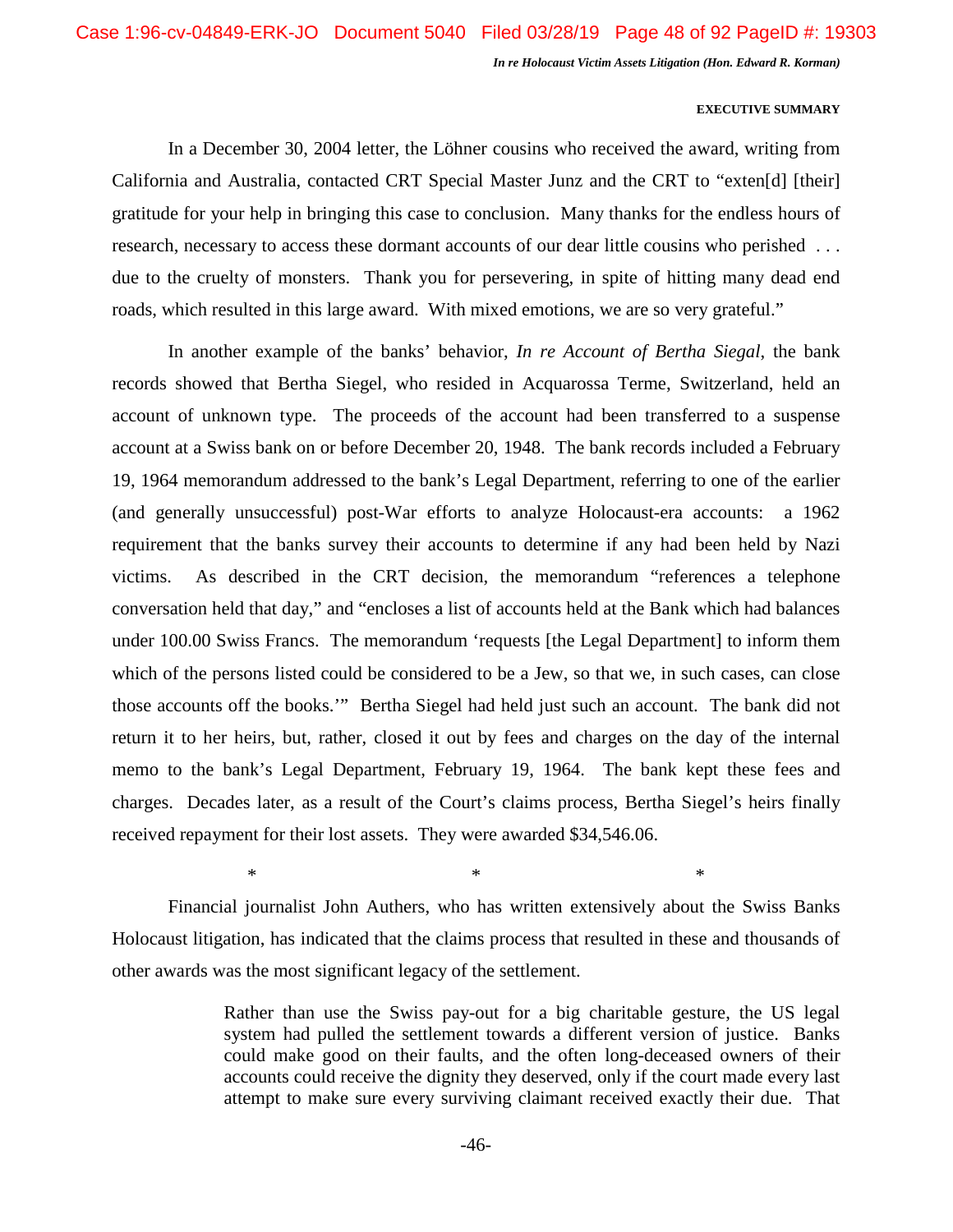#### **EXECUTIVE SUMMARY**

meant more delays and more frustration, but it was the closest to "justice" that the Holocaust victims were likely to get. $96$ 

The late scholar and journalist Marilyn Henry aptly observed that the "lawsuit was a restitution case about bank accounts, bank accounts, bank accounts. It was a claim with legal and moral legitimacy" grounded in "individual property rights," and the most compelling "moral basis:" that "victims are entitled to recover the property stolen from them."<sup>97</sup> The U.S. legal system paved the way for some of those victims finally to receive compensation for their stolen property.<sup>98</sup>

# B. **The Looted Assets Class**

Of the nearly \$1.285 billion in Swiss Banks settlement funds paid to Holocaust victims and heirs, over \$256 million was authorized for distribution among survivors in great financial need, through existing and newly-created humanitarian aid programs funded by the Court. More than 237,400 elderly, needy Holocaust survivors have been assisted. The help has come in a variety of forms: a side of beef delivered to Romani victims in remote Eastern European villages; a hot meal trucked in to a shtetl in Ukraine; an emergency grant to a survivor in New York to pay for dental work not covered by health insurance.

<sup>96</sup> John Authers, *The Road to Restitution*, FIN. TIMES WEEKEND, Aug. 16/17, 2008, at 23. Mr. Authers, a Senior Editor at Bloomberg, and formerly Chief Markets Commentator and Associate Editor for the Financial Times, is the co-author of a book detailing the Holocaust compensation movement of the late 1990s. *See* JOHN AUTHERS & RICHARD WOLFFE, THE VICTIM'S FORTUNE: INSIDE THE EPIC BATTLE OVER THE DEBTS OF THE HOLOCAUST (Harper Collins Publishers 2002).

<sup>97</sup> Marilyn Henry, *Metro Views: Bank accounts, bank accounts*, JERUSALEM POST, June 27, 2010.

Ambassador Eizenstat made the same point about the \$5.2 billion settlement with German industry. At the Berlin ceremony in July 2000 to conclude the U.S.-German agreement, Ambassador Eizenstat explained: "We must be frank. It was the American lawyers, through the lawsuits they brought in U.S. courts, who placed the long-forgotten wrongs by German companies during the Nazi era on the international agenda. It was their research and their work which highlighted these old injustices and forced us to confront them. Without question, we would not be here without them." Stuart E. Eizenstat, Deputy Secretary of the Treasury and Special Representative of the President and Secretary of State for Holocaust Issues, Remarks at the 12th and Concluding Plenary on the German Foundation, Berlin, Germany, July 17, 2000.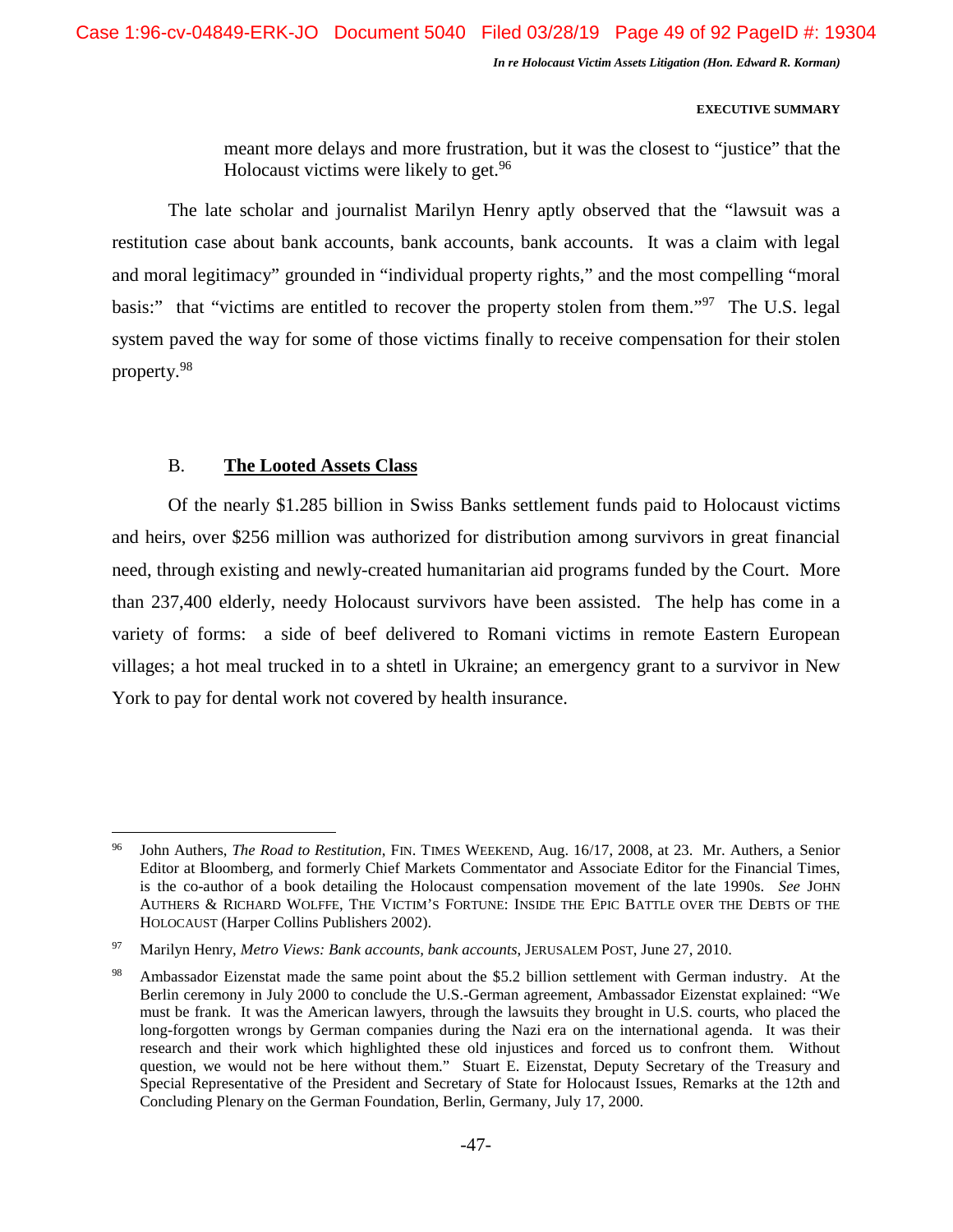# **EXECUTIVE SUMMARY**



Tuba Weiner, recipient of food packages and other assistance funded through the Court. Tbilisi, Georgia. Photo courtesy of the JDC and James Nubile.



Roma man, recipient of Court-funded assistance, with IOM aid worker. Fejér county, Hungary, May 2003. Photo courtesy of the IOM and Delbert Field.

The Settlement Agreement itself made no provision for the needy. Rather, all Holocaust survivors theoretically were eligible for compensation. This raised "two obvious and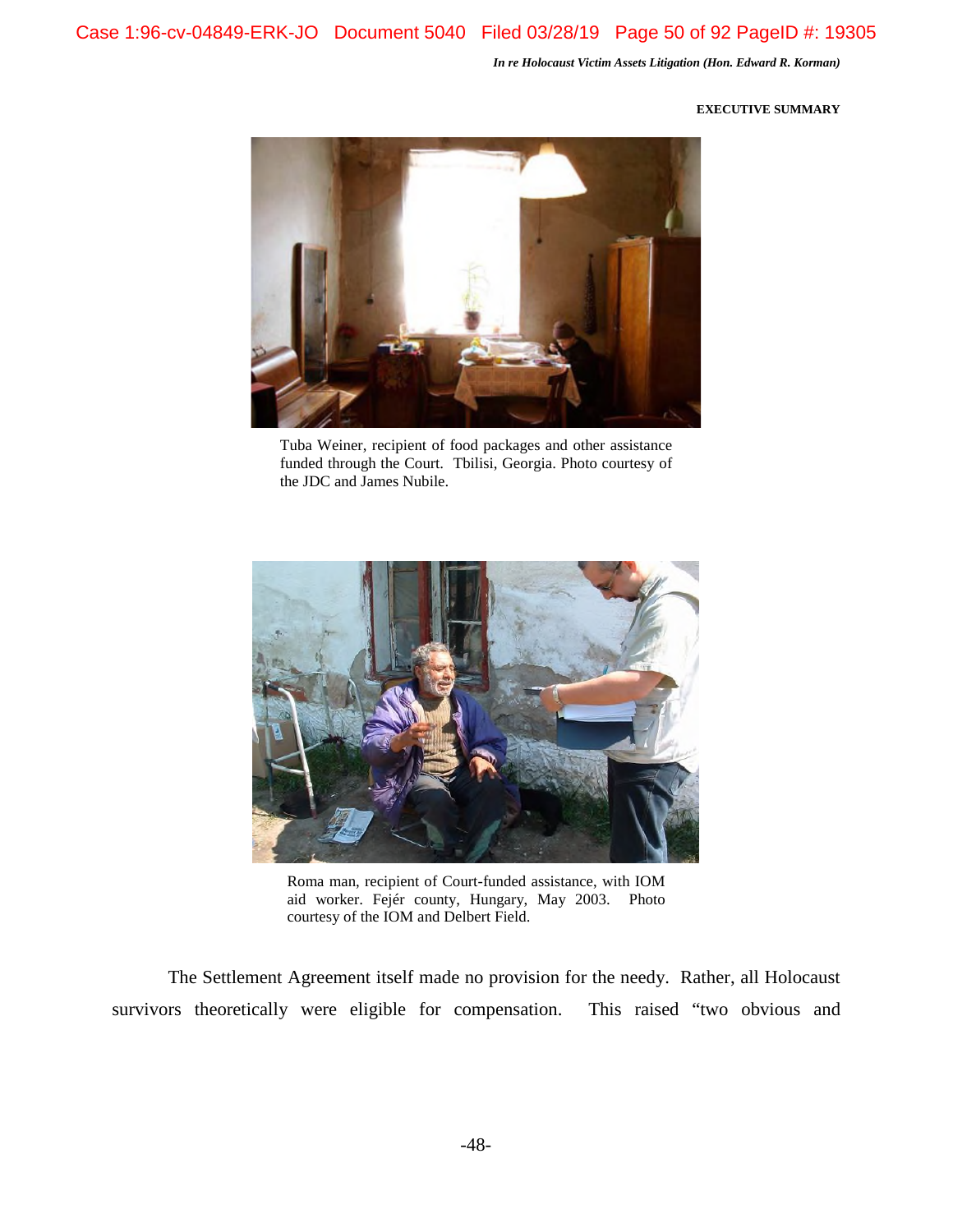Case 1:96-cv-04849-ERK-JO Document 5040 Filed 03/28/19 Page 51 of 92 PageID #: 19306

*In re Holocaust Victim Assets Litigation (Hon. Edward R. Korman)* 

# **EXECUTIVE SUMMARY**

unsatisfactory possibilities for how to govern the distribution of money to this enormous class."<sup>99</sup>

As the Court observed:

I could have used a claims resolution facility to determine the validity and value of claims on a case-by-case basis, or I could have ordered a *pro rata* distribution to every member of the class. The first option, given the complete lack of adequate records, would have resulted in "an unwieldy and enormously expensive apparatus to adjudicate hundreds of thousands of claims, for losses which can barely be measured and hardly be documented, and whose connection to Switzerland, or a Swiss entity, if ever it existed, probably no longer can be proven." [Distribution Plan, Vol. I,] at  $114-15$ .<sup>100</sup>

A *pro rata* system also was rejected as impractical.

A *pro rata* distribution would have resulted in the payment of literally pennies to each of the millions of individuals who would fall into this class. Such a distribution scheme is not uncommon in class action cases where members of the class get pennies or coupons, the cumulative total of which is used to justify awarding millions of dollars in legal fees. But such a plan is wholly unsatisfactory here because it promises almost no benefit to members of the class….<sup>101</sup>

There was, however, "a more reasonable alternative." The Court accepted the Special Masters' recommendation, first, to exclude heirs from participation in any Looted Assets Class programs, and second, to adopt "a *cy pres* remedy targeting the neediest survivors in the Looted Assets Class."<sup>102</sup> This insistence upon providing *meaningful* compensation transformed what could have been a token distribution of perhaps a few dollars to every person who claimed to have been looted, into a targeted humanitarian aid program — a "*cy pres*" or "next best" remedy<sup>103</sup> — that for 15 years helped to sustain many of the neediest victims, the great majority of whom lived in Central and Eastern Europe and the former Soviet Union, where social safety

<sup>99</sup> *In re Holocaust Victim Assets Litig.*, 302 F. Supp. 2d 89, 96 (E.D.N.Y. 2004), *aff'd*, 424 F.3d 132 (2d Cir. 2005), *cert. denied*, 547 U.S. 1206, 126 S. Ct. 2891 (2006).

<sup>100</sup> *In re Holocaust Victim Assets Litig.*, 302 F. Supp. 2d at 96.

<sup>101</sup> *Id.* 

<sup>102</sup> *Id.* 

<sup>&</sup>lt;sup>103</sup> "*Cy pres*" is a "remedy for relief through a class-wide benefit program where it is difficult or impractical to provide direct monetary compensation to individual class members; also referred to as the 'next best thing.'" *See Glossary: In re Holocaust Victim Assets Litigation*, HOLOCAUST VICTIM ASSETS LITIG. (SWISS BANKS), at 6, http://www.swissbankclaims.com/Documents\_New/Glossary.pdf ("Cy Pres").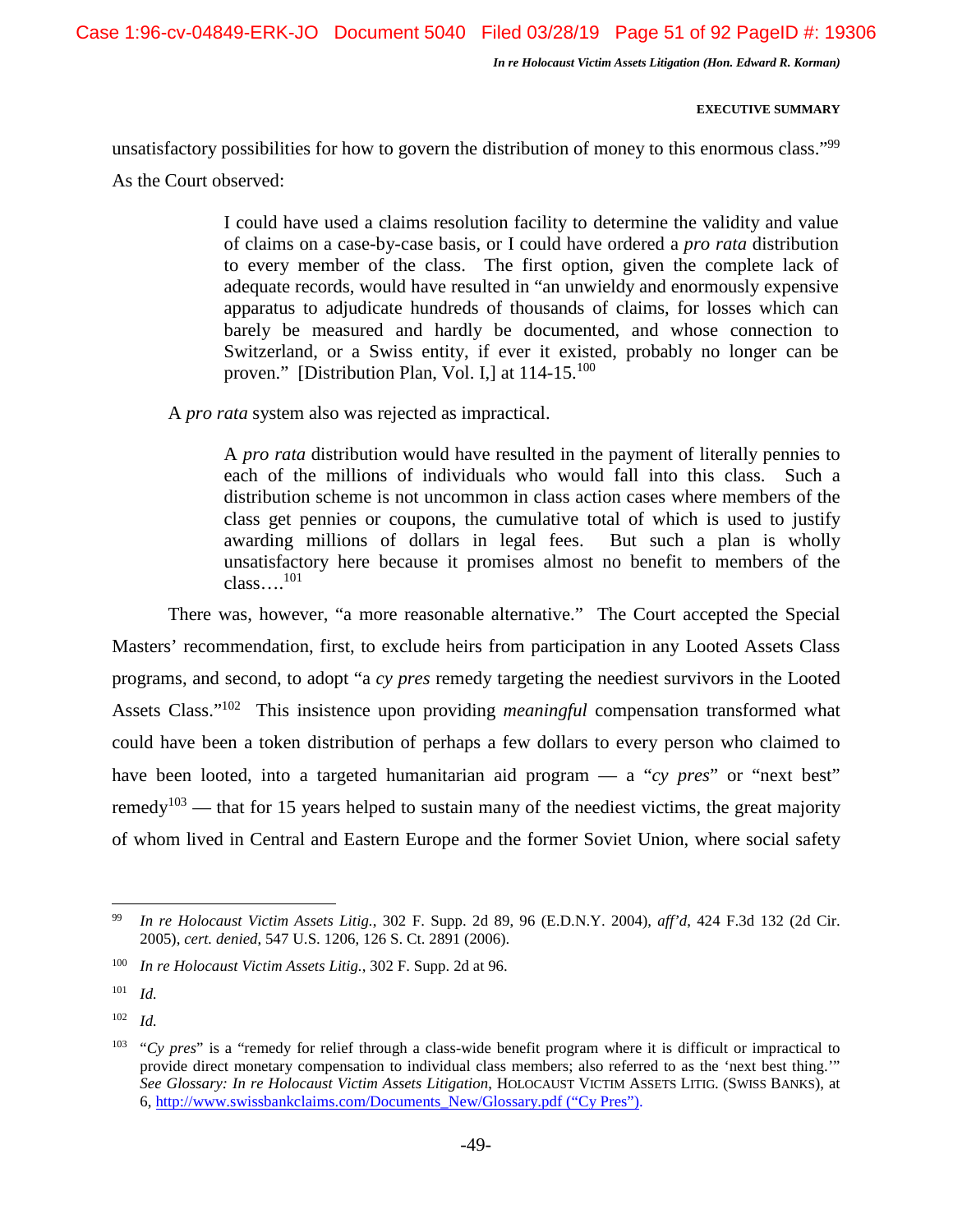# **EXECUTIVE SUMMARY**

nets for the elderly were limited or nearly non-existent. The Second Circuit agreed with this solution twice, first in  $2001$ , <sup>104</sup> and again in  $2005$ .<sup>105</sup>

Funds for needy Jewish Nazi victims residing in the former Soviet Union ("FSU") were to be distributed through the network of social service programs known as the "*Heseds*," created by the global relief agency, the JDC, in 1992 to assist destitute, elderly Jewish victims of Nazi persecution still living in that part of the world. Beginning in 1995, the Claims Conference began to contribute significantly to the *Hesed* program, in recognition that many participants were Jewish victims of Nazi persecution. Many of these victims had fled for their lives in advance of the Nazis or lived under occupation, and so had been ineligible for prior compensation.<sup>106</sup> Most of those programs for many years had been limited to survivors who had spent specified periods of time in concentration camps or ghettos officially recognized under German law, or lived in hiding for a requisite length of time. Nevertheless, as was true for Nazi victims across other parts of Europe, Jews in the former Soviet Union who lived in, owned property in, or fled from areas under Nazi occupation lost virtually all of their material possessions to the Third Reich's plunder, and so were members of the Looted Assets Class.<sup>107</sup>

As to Jewish Nazi victims in other parts of the world, the Court adopted the Special Masters' recommendation to render assistance through mechanisms managed and operated by the Claims Conference, largely through pre-existing programs. In Israel, where a substantial number of needy victims lived, the Court, through the Claims Conference, funded projects overseen by the Foundation for the Benefit of Holocaust Victims in Israel, which had been

<sup>104</sup> *In re Holocaust Victim Assets Litig*., 413 F.3d 183 (2d Cir. 2001).

<sup>105</sup> *In re Holocaust Victim Assets Litig.*, 424 F.3d 132 (2d Cir. 2005), *cert. denied*, 126 S. Ct. 2891 (2006).

<sup>106</sup> *See generally* Distribution Plan, Vol. II, Annex E ("Holocaust Compensation").

<sup>&</sup>lt;sup>107</sup> See YITZHAK ARAD, THE HOLOCAUST IN THE SOVIET UNION 410 (2009) ("It is impossible to evaluate the exact worth of the property robbed from the Jews in the occupied Soviet territories and distributed or taken by the various [Nazi and local] groups and bodies described herein. But it can be assumed that the value of this property, which included money and valuables, vast quantities of household goods, and thousands of houses and apartments, would have totaled millions (if not billions) of Reichsmarks"). *See generally* Distribution Plan, Vol. II, Annex G ("The Looted Assets Class") (citing, *e.g.*, Martin Dean, *Jewish Property Seized in the Occupied Soviet Union in 1941 and 1942: The Records of the Reichshauptkasse Beutestelle*, 14 HOLOCAUST & GENOCIDE STUD. 83 (Spring 2000)); *In re Holocaust Victim Assets Litig*., 302 F. Supp. 2d at 112 (citing Yitzhak Arad, *Plunder of Jewish Property in the Nazi Occupied Areas of the Soviet Union*, 29 YAD VASHEM STUD. 109- 48 (2001)).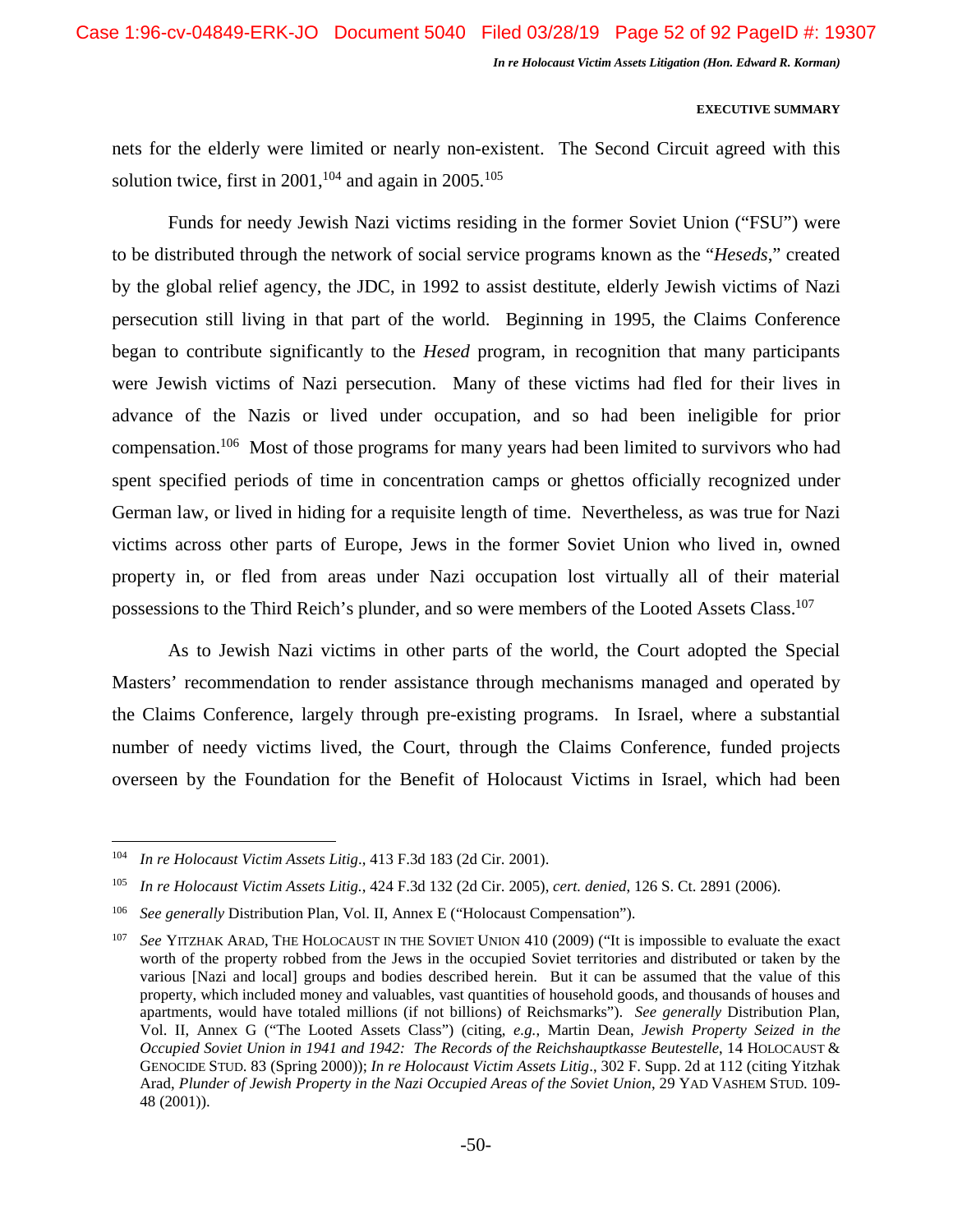# **EXECUTIVE SUMMARY**

established in 1993. In North America, survivors were aided through well-established organizations such as Selfhelp Community Services; Guardians of the Sick Alliance; Jewish Family Services; Blue Card; and other local agencies, all under the Claims Conference umbrella. In other parts of the world, including Europe, South America and elsewhere, existing programs served the same role, where possible, and in some countries new programs were established to reach survivors. Both the JDC and the Claims Conference were directed to augment, but not replace, their humanitarian aid programs that already were funded by communal sources, as well as through certain governmental funds.

The global resettlement and relief agency, the IOM, was tasked with responsibility for locating and creating new service programs for the benefit of needy Roma survivors, as well as those who were victims or targets of the Nazis because they were Jehovah's Witnesses, homosexual or disabled. The program ended up assisting more than 75,000 such victims, including over 71,000 Roma. Most of these survivors had never received Holocaust compensation of any kind. The German Foundation similarly selected the IOM to manage a DM 24 million (then \$21 million) program "'for social purposes vis-à-vis the … persecuted Sinti and Roma."<sup>108</sup>

Certain survivors in the U.S. believed that the allocation to the Looted Assets Class should not have favored victims in the FSU as opposed to the U.S., where the survivor population was said to be larger. These individuals stated that the survivor needs taken into consideration in allocating *cy pres* funds were "largely a function of historical events that followed the injuries inflicted by the Nazi regime and by the Swiss bank defendants."<sup>109</sup> The District Court did not accept that premise, nor did the U.S. Court of Appeals for the Second Circuit. The Court of Appeals held: "[I]n the circumstances presented by this case, we think the equitable principles of the *cy pres* doctrine permit the geographic variation that the District Court adopted. As [the District Court] pointed out, survivors residing in the FSU had been cut off by the Soviet regime from the ten prior major efforts at Holocaust reparations, and of the \$53 billion that has been provided to Holocaust victims through these prior efforts [as of when the Second

<sup>108</sup> Distribution Plan, Vol. I, at 139 (quoting German Foundation Legislation, Section 9(4)4).

<sup>109</sup> *In re Holocaust Victim Assets Litig.*, 424 F.3d at 147.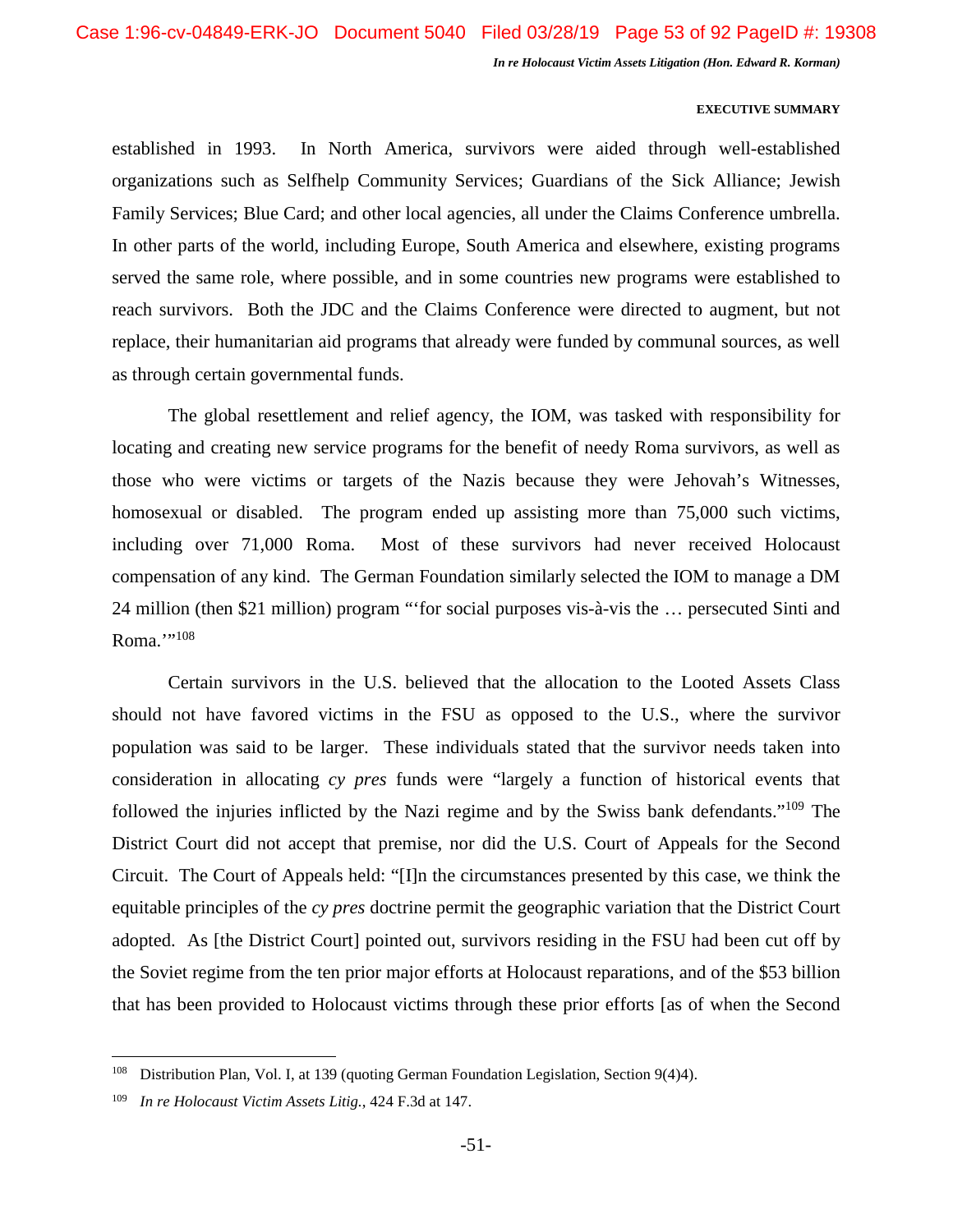# **EXECUTIVE SUMMARY**

Circuit was writing in 2005], \$14.8 billion or 28% has gone to survivors in the United States and only \$444 million or 0.8% has gone to survivors in the FSU. This extraordinary circumstance understandably prompted the District Court to consider the variation in *current* financial need in making the geographic allocation."<sup>110</sup>

The Second Circuit also did not adopt a request to shift aid to population centers with the greatest number of survivors (as opposed to needy survivors). "[F]rom the perspective of the *worldwide* population of needy Holocaust survivors — the population for the benefit of which the funds allocated to the Looted Assets Class are being distributed — there is nothing equitable about an allocation methodology that provides the 'relatively few needy survivors' in the United States 'with a disproportionate benefit solely because of the overall size of the survivor community in the United States."<sup>111</sup>

The *cy pres* remedy also initially was questioned by certain representatives of the Roma community, who sought to alter the *cy pres* remedy because of their concern that needy Roma could not be found. They later withdrew this request. In the end, as noted, Looted Assets Class programs assisted over 71,000 impoverished elderly Roma survivors with food, medicine, home health care and other services. With respect to homosexual Nazi victims, an organization believed that "so few victims of Nazi persecution against homosexuals have been located that the District Court was *obligated* to take the further steps of allocating funds for scholarly, educational, and outreach efforts."<sup>112</sup> Another group believed that a percentage of the fund needed to be allocated for the benefit of disabled Holocaust victims. The organization stated that individual survivors were difficult to find, and so the fund should be put to use for memorial and educational projections on behalf of those victims. The group considered class action notice to have been "inadequate" and was concerned that disabled class members had not been accorded due process.<sup>113</sup>

<sup>&</sup>lt;sup>110</sup> *Id.* (citation omitted) (emphasis in original).

<sup>111</sup> *Id.* at 148-149 (citation omitted) (emphasis in original).

<sup>112</sup> *In re Holocaust Victim Assets Litig.*, 424 F.3d 158, 166 (2d Cir. 2005) (emphasis in original).

<sup>113</sup> *In re Holocaust Victim Assets Litig.*, 424 F.3d 169, 171 (2d Cir. 2005).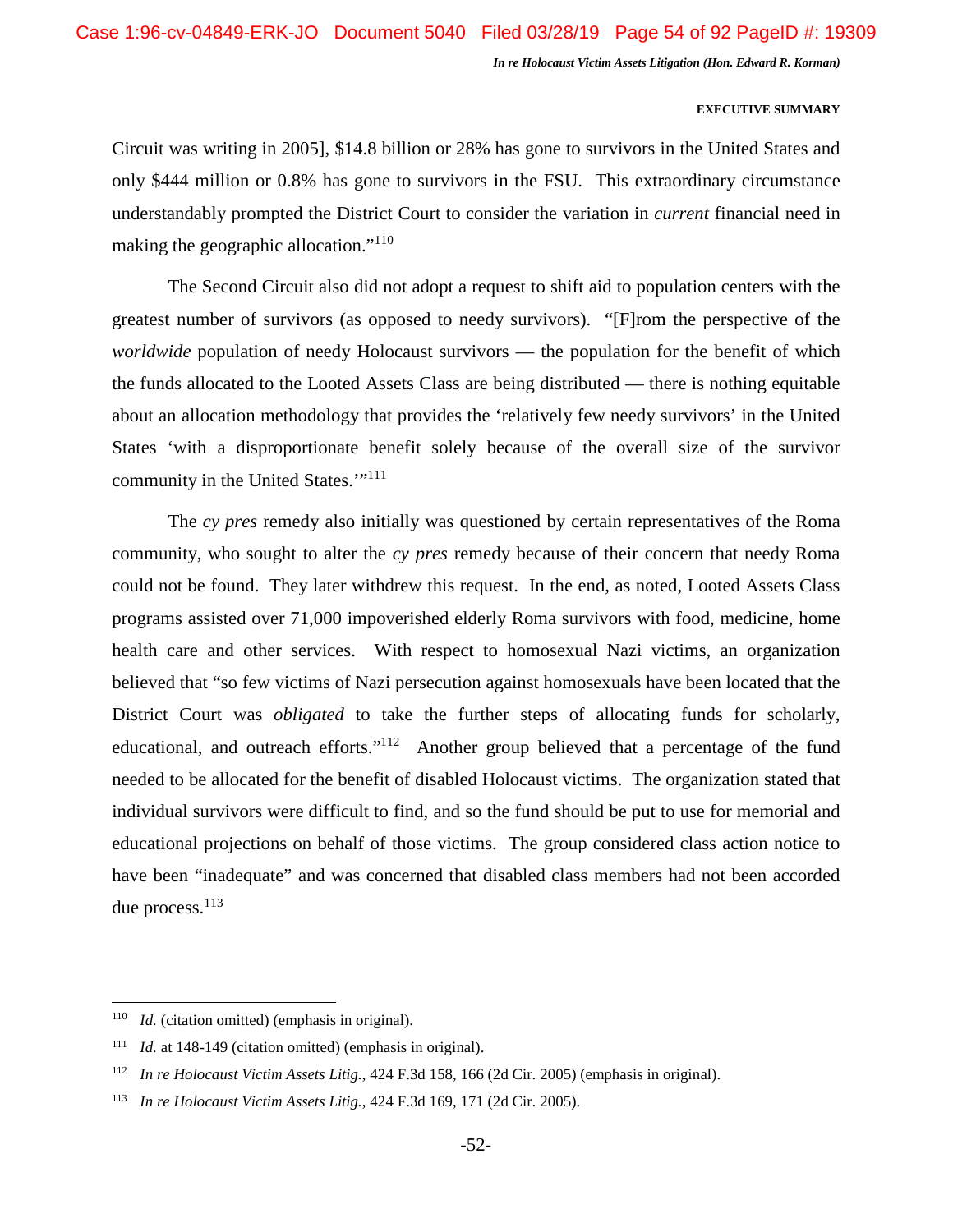#### **EXECUTIVE SUMMARY**

On review, the Court of Appeals continued to uphold the distribution principles adopted by the District Court. The Court of Appeals observed that "[f]or over six years, Judge Korman and Special Master Gribetz have pursued the monumental challenge of allocating limited funds among the victims of a limitless atrocity. Although appellants agree that the District Court's task is 'unenviable,' they nonetheless contend that the Court erroneously rejected [appellants'] request.... We now hold that the District Court acted within its discretion by rejecting [appellants'] proposal and concluding that the neediest among the identifiable survivors — be they Jewish, homosexual, Jehovah's Witnesses, disabled or Romani — must first be brought some comfort in the final years of their lives."<sup>114</sup>

The decision concerning allocations to needy survivors was appealed to the U.S. Supreme Court. On June 19, 2006, the Supreme Court denied review of the appeal, thus leaving intact the decisions of the U.S. Court of Appeals, as well as the District Court's earlier opinions upon which the Court of Appeals rulings rested.<sup>115</sup>

The Court also was asked to review a later allocation decision regarding valuation of Holocaust-era Swiss bank accounts, which would have an impact upon funds that might remain for needy class members under the Looted Assets Class programs. After some years of study of records that were made available because of the CRT's ongoing insistence upon greater access to bank files, CRT Special Master Helen Junz submitted a proposal to the Court recommending an increase in presumptive values for certain types of Swiss bank accounts. This recommendation was based upon her recalculation of average account values to take into consideration data that had not been available to, or fully assessed by, the Volcker Committee auditors when they made their original presumptive value estimates. Special Master Junz's recommendation would significantly increase payments to many Deposited Assets Class members, and thus decrease any residual funds that might remain for other classes, such as the Looted Assets Class.

On June 16, 2010, the Court adopted Special Master Junz's presumptive value recommendation.<sup>116</sup> Although certain objections had been filed, "even if the objections had any

<sup>114</sup> *In re Holocaust Victim Assets Litig.,* 424 F.3d at 169 (citation omitted).

<sup>115</sup> *See In re Holocaust Victim Assets Litig.,* 547 U.S. 1206, 126 S. Ct. 2891 (2006) (denying certiorari).

<sup>116</sup> *In re Holocaust Victim Assets Litig.*, 731 F. Supp. 2d 279 (E.D.N.Y. 2010).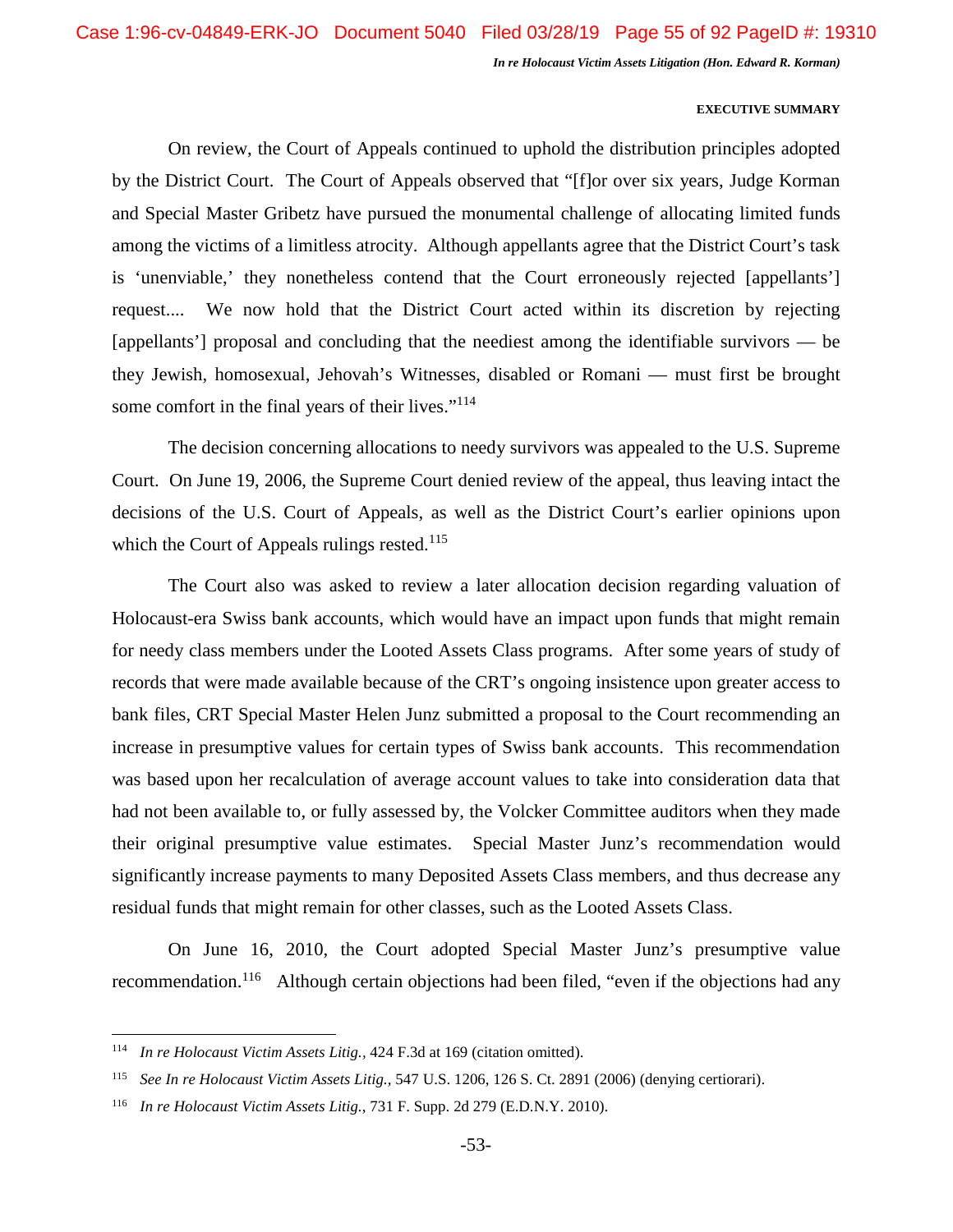Case 1:96-cv-04849-ERK-JO Document 5040 Filed 03/28/19 Page 56 of 92 PageID #: 19311

*In re Holocaust Victim Assets Litigation (Hon. Edward R. Korman)* 

# **EXECUTIVE SUMMARY**

merit, it would not result in an increase in the award to the Looted Assets Class that the objectors seek."<sup>117</sup>

> If the Swiss Banks had succeeded in destroying all records indicating the value of particular accounts, thereby making it impossible to establish actual or average values for different categories of accounts, I would have simply divided the award *pro rata* to those claimants who made a satisfactory showing of an entitlement to an account. Because all of those records were not destroyed, however, there was a reasonable basis on which to judge the average values for particular categories of accounts. No objection was voiced to the calculation of the average values in 2001.

> Dr. Junz … has simply used data that were not available at the time of the initial audit by the Volcker Committee to recommend an upward adjustment. Nevertheless, even without the new data on which she relied, I would not have taken funds that belonged to the Deposited Assets Class and awarded them to members of the Looted Assets Class. Instead, I would have done something comparable to the intra-subclass *pro rata* approach described above, and the result for the members of the Looted Assets Class — who were not legally entitled to any award — would not have changed. $118$

 $*$   $*$ 

The Looted Assets Class consisted of hundreds of thousands of individuals, and the vast majority of these survivors and heirs accepted the decision to channel the greatest amount of aid to the neediest Nazi victims, who were "[o]ften forced to decide whether to use their meager resources to buy food or medicine, whether to heat their homes or get their glasses fixed."<sup>119</sup> Settlement funds helped to provide food, medicine, fuel, warm clothing, home health care and other critical services to these survivors. The three programs funded by the Court — for Jewish victims in the Former Soviet Union, through the JDC; for Jewish victims in the U.S., Israel, and other parts of the world, through the Claims Conference; and for Roma, Jehovah's Witness, homosexual and disabled victims, through the IOM — helped to ease the lives of the most desperate of Nazi victims around the world.

<sup>117</sup> *Id.* at 287.

<sup>118</sup> *Id.* at 288-89.

<sup>119</sup> ROSENSAFT, GOD, FAITH & IDENTITY FROM THE ASHES: REFLECTIONS OF CHILDREN AND GRANDCHILDREN OF HOLOCAUST SURVIVORS xxii.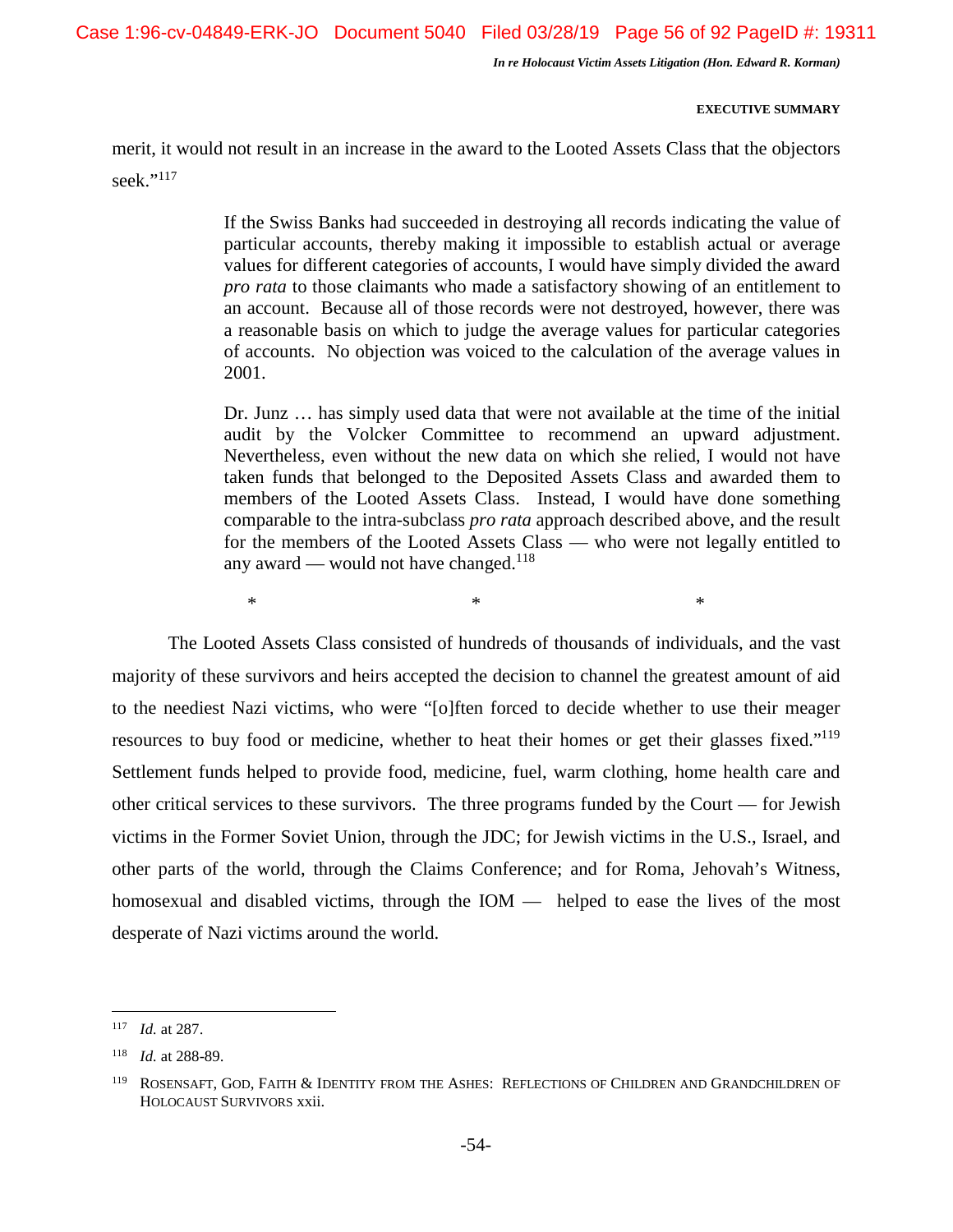**EXECUTIVE SUMMARY** 

# C. **Slave Labor Class I**

The "Nazi Regime exploited the slave labor of hundreds of thousands of 'Victims or Targets of Nazi Persecution' in every corner of its realm …. [S]lave labor not only was integral to Nazi policy goals but also critical to the Nazi war effort, particularly in its later years. Jews and other 'Victims or Targets' performed slave labor in a variety of settings: in labor details (clearing rubble, building roads and bridges), in concentration and forced labor camps (constructing and maintaining the camps, working in SSA- and privately-owned entities), and in ghettos (working in municipal workshops and private enterprises), among others. As the War progressed, the Nazis increasingly turned to concentration camp inmates to fill their labor needs in the armaments and other industries, and 'external camps' were constructed near factories themselves."<sup>120</sup>

<sup>&</sup>lt;sup>120</sup> Distribution Plan, Vol. I, at 144.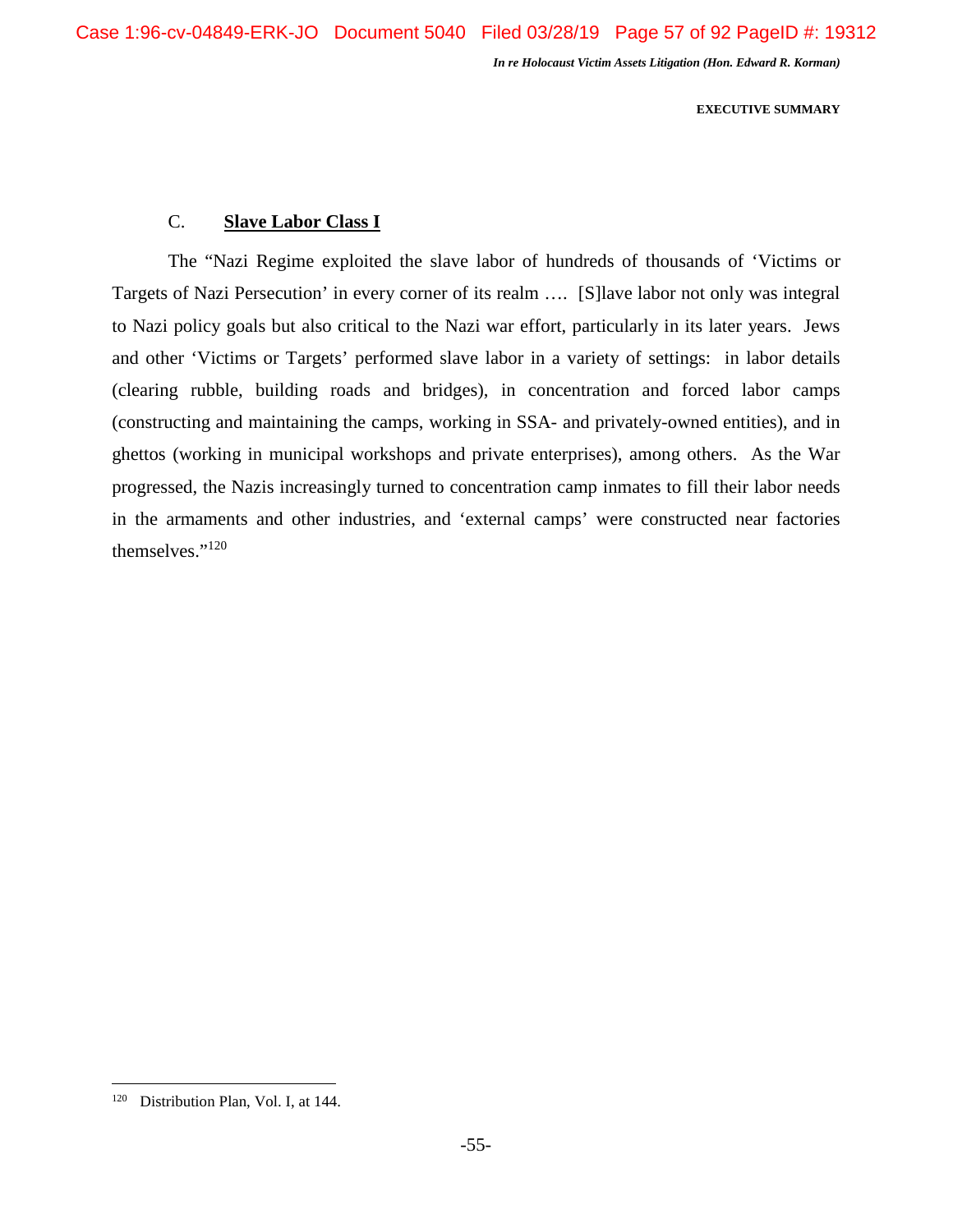#### **EXECUTIVE SUMMARY**



Prisoners at forced labor constructing the Krupp factory at Auschwitz. Poland, 1942-43. https://www.ushmm.org/information/exhibitions/on line-exhibitions/special-focus/liberation-of-auschwitz. Photo courtesy of the U.S. Holocaust Memorial Museum and the Instytut Pamieci Narodowej.



Jews from Hungary at forced labor. Musz, Baranowicze, Nowogrodek, Poland, 1938-1944. https://photos.yadvashem.org/photo-details.html? language=en&item\_id=102967&ind=0. Photo courtesy of Yad Vashem.

The Court's administrative agents, the Claims Conference and the IOM, analyzed nearly 330,000 slave labor claims, resulting in total payments from the Swiss Banks Settlement Fund of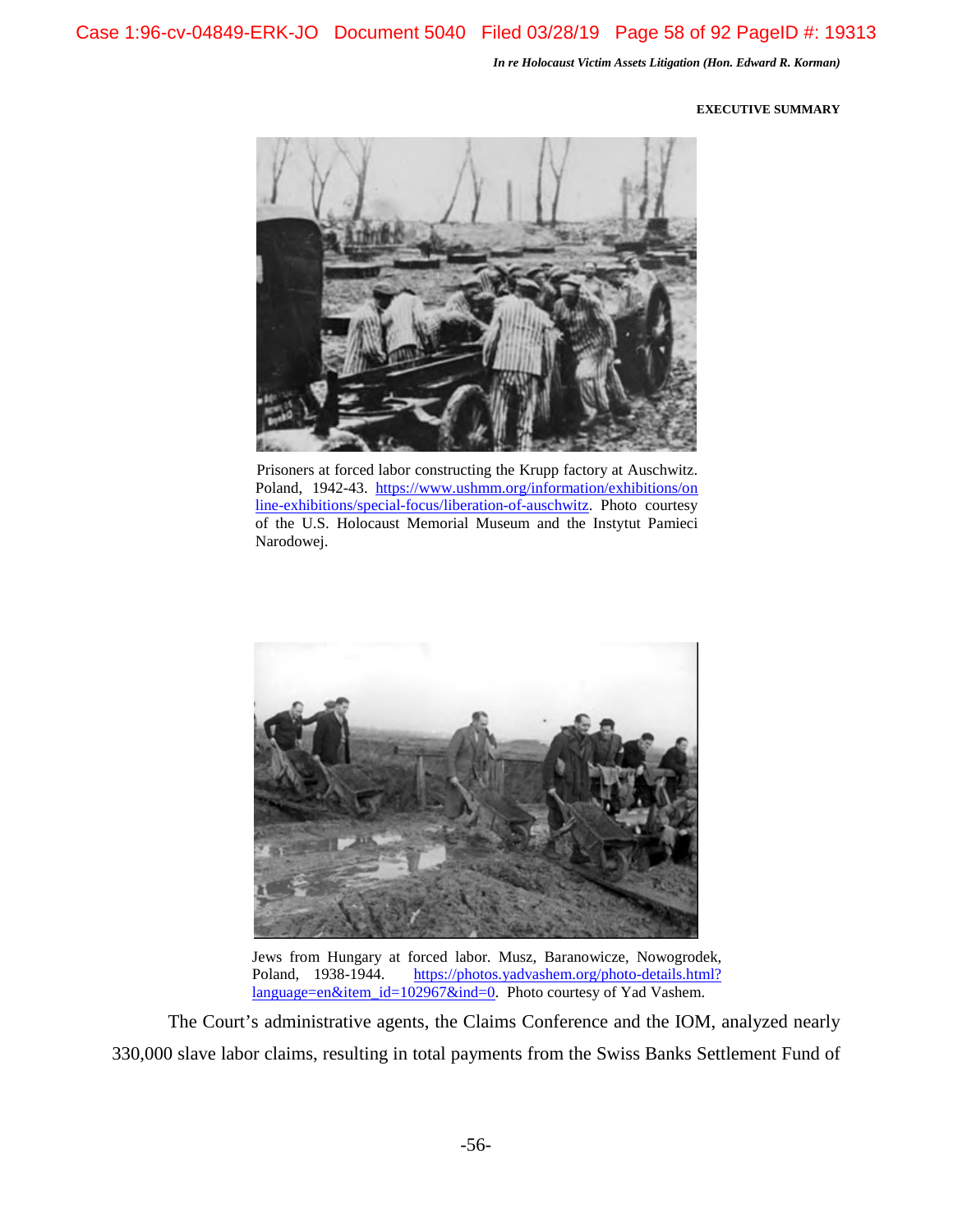#### **EXECUTIVE SUMMARY**

over \$280 million for over 198,000 surviving victims of the Nazis (and certain heirs) under "Slave Labor Class I."

The Slave Labor Class I payments supplemented larger awards authorized under the contemporaneous program established in Germany following litigation of slave labor claims initiated in the U.S., the German Foundation, as well as a similar program for survivors from Austria. The claims of 173,914 Jewish former slave laborers were approved for payment under the Swiss Banks Settlement. Of these individuals, over 171,000 — nearly 98% — also were approved for compensation by the German or Austrian Foundations. With respect to Roma, Jehovah's Witness, homosexual and disabled Nazi victims, claims for a total of 24,109 slave laborers were approved, of whom 22,667 were Roma.

In addition to providing a measure of recognition to those who had labored for the Nazi regime to the profit not only of the Nazi government and German companies, but also Swiss financial institutions who provided and benefited from their financial services to these slave labor-using entities, the Slave Labor Class I program was successful in a variety of other ways. The program represented the first significant compensation for Roma and other non-Jewish victims of the Holocaust. As historian Michael R. Marrus has noted, it is "often not appreciated that, for the greatest part of the restitution campaign, having to do with forced and slave laborers, the numbers of non-Jewish victims predominated, receiving more than three-quarters of the funds" from slave labor-related programs.<sup>121</sup> The Slave Labor Class I program also provided further impetus for important research, confirming and furthering still-incomplete knowledge about the economic aspects of the Holocaust, such as the widespread reach of Nazi slave labor, and the thousands of sites of enslavement previously unknown.<sup>122</sup>

At the time the Distribution Plan was under consideration, there was "no scholarly research that ha[d] yet traced the 'revenues or proceeds' of slave labor from a specific slave labor-using entity to its ultimate destination."<sup>123</sup> Many of the survivors did "not even know the

<sup>121</sup> *See* MARRUS at 111.

<sup>122</sup> For further discussion on this subject, *see* Michael J. Bazyler, *Achieving a Measure of Justice and Writing Holocaust History Through U.S. Restitution Litigation, in* RETHINKING HOLOCAUST JUSTICE: ESSAYS ACROSS DISCIPLINES 235 (Norman J.W. Goda ed., Berghahn Books 2017).

<sup>123</sup> Distribution Plan, Vol. I, at 143, 147-148.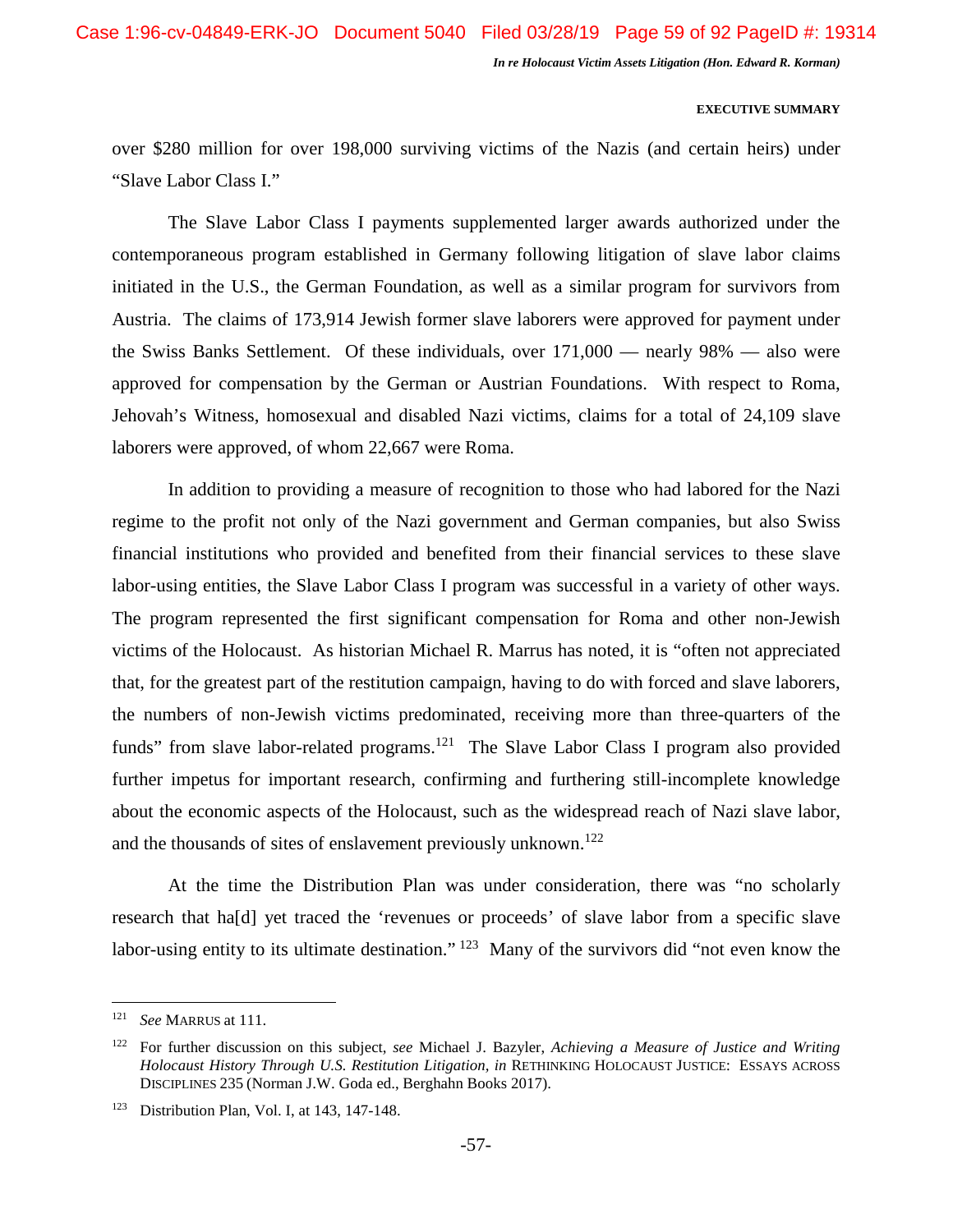# **EXECUTIVE SUMMARY**

name of the company they worked for, much less where the profits of their labor ended up." $124$ What was known, however, from archival records and other sources, was that virtually every private and governmental entity in Nazi Germany made use of slaves. Otto Count Lambsdorff, who represented the German government in the negotiations that led to the establishment of the German Foundation, observed that "there was hardly a German company that did not use slave and forced labor during World War II."<sup>125</sup>

Just as the German use of slave labor was extensive, so too were the financial relationships between these slave labor-using enterprises and Swiss financial institutions, starting with the fact that the Special Masters' research at the outset of the case revealed that virtually all members of German industry had held Swiss accounts at some point during the Holocaust era.

> "[M]ost significant German slave labor users had Swiss bank accounts."<sup>126</sup> There were extensive ties among German slave labor-using companies, the Nazi government, and Swiss financial institutions, as became clear from documentation [the Court and Special Masters] received after months of negotiations with the defendant banks and with the assistance of the Volcker Committee<sup>127</sup> and the Swiss Federal Archives. [The Special Masters] obtained a copy of the 1945 "Frozen Assets List," a document relating to a freeze of German assets instituted by Swiss authorities at the behest of the Allies, finally undertaken by the Swiss when the inevitability of an Allied victory became clear. The list demonstrates that hundreds of German companies known to have used slave labor, as well as the German government itself, held Swiss bank accounts as of  $1945$ <sup>128</sup>

<sup>124</sup> *Id.*

<sup>&</sup>lt;sup>125</sup> Cited in testimony of Deputy Treasury Secretary Stuart E. Eizenstat before the House Banking Committee on Holocaust-Related Issues, Sept. 14, 1999 at 6 (*available at* https://www.treasury.gov/press-center/pressreleases/Pages/ls96.aspx). *See also* Peter Hayes, *Profits and Persecution: Corporate Involvement in the Holocaust*, *in* PERSPECTIVES ON THE HOLOCAUST: ESSAYS IN HONOR OF RAUL HILBERG 51, 62 (James S. Pacy and Alan P. Wertheimer eds., Westview Press 1995) (by 1943, "almost every major firm in Germany was woven into the military economy," so that "it is not surprising that BMW, AEG-Telefunken, Siemens, Daimler-Benz, and IG Farben were also among the principal exploiters" of slave labor, much like the "state-owned firms — like Brabag, the Hermann Goring works, and Volkswagen" as well as munitions and arms makers such as Dynamit Nobel, Rheinmetall-Borsig, Krupp, Messerschmidt, Heinkel and Junkers).

<sup>126</sup> Gribetz & Reig, at 138, citing Distribution Plan, at 144*.*

 $127$  The "Volcker Committee," as previously discussed, was authorized by the government of Switzerland to investigate Holocaust-era Swiss bank accounts. It was led by Paul A. Volcker, former U.S. Federal Reserve Board Chairman.

<sup>&</sup>lt;sup>128</sup> Gribetz & Reig, at 139, citing Distribution Plan, at 146.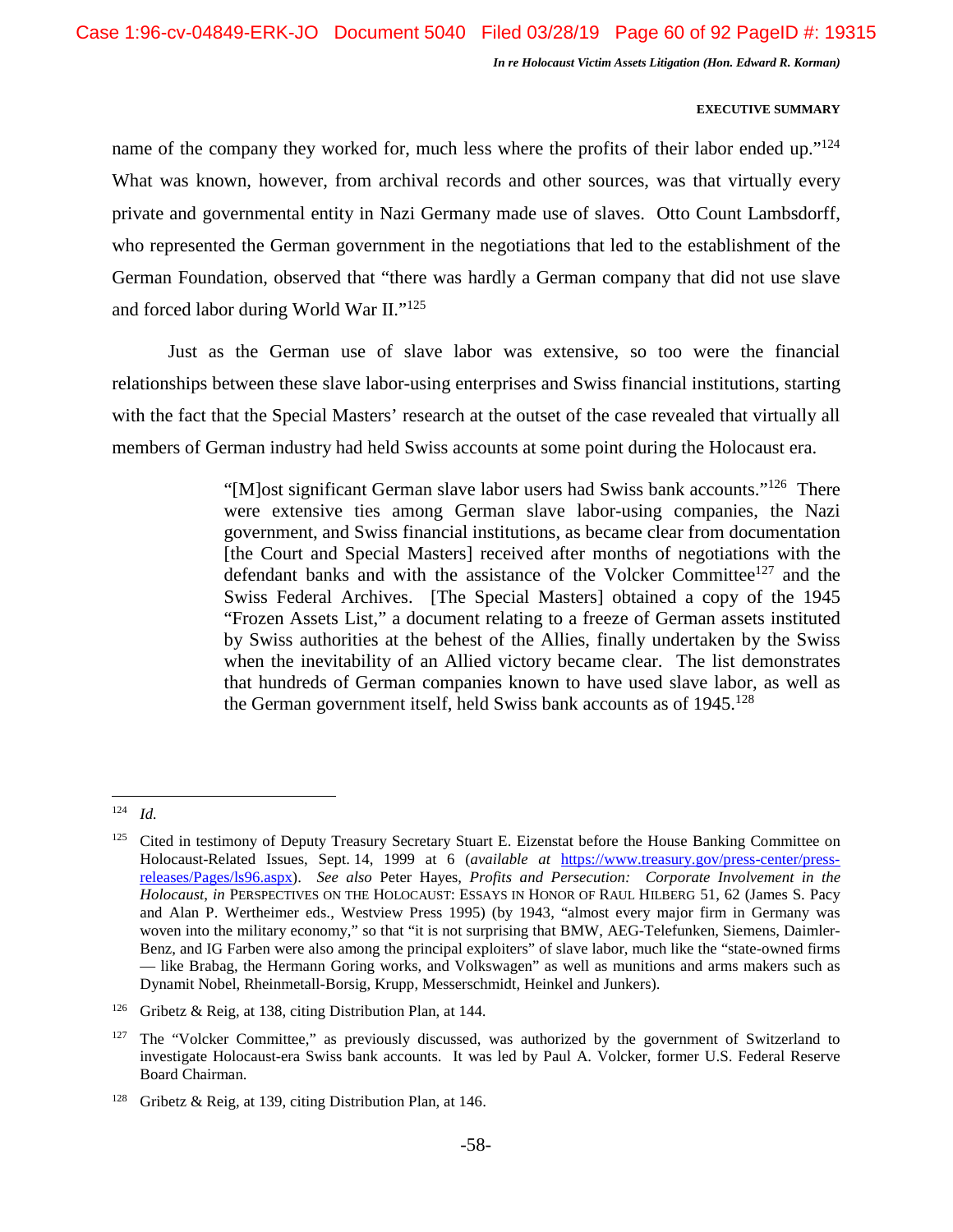Case 1:96-cv-04849-ERK-JO Document 5040 Filed 03/28/19 Page 61 of 92 PageID #: 19316

*In re Holocaust Victim Assets Litigation (Hon. Edward R. Korman)* 

# **EXECUTIVE SUMMARY**

There also were Swiss subsidiaries of German slave-labor using entities, and they had their own financial ties to Switzerland.

> Many "German entities, including a large number of the German corporations that exploited slave labor, established Swiss subsidiaries, and it is not unfair to presume that a Swiss entity would have maintained a domestic bank account or other asset in Switzerland." [In addition], the Nazi Regime itself also employed slave laborers, and "governmental reports analyzing movements of Nazi gold, as well as other scholarship, confirm that the Nazi Regime and Nazi-controlled entities banked in Switzerland, which served as a vital conduit for needed hard currency exchange" during the Second World War.<sup>129</sup>

The research showed that virtually every private and governmental entity in Nazi Germany that used slave labor during the Holocaust had some sort of financial link with a Swiss entity. In light of these facts, the Special Masters recommended, and the Court adopted, the presumption that all German slave labor enterprises had done business in or with Swiss institutions. Accordingly, all survivors who performed slave labor for German entities were members of Slave Labor Class I.<sup>130</sup> This presumption would "simplify the 'administration of Slave Labor Class I by making it unnecessary for each claimant to prove a link between the German company for which slave labor was performed and a Swiss bank.'"<sup>131</sup>

The presumption that all proceeds of slave labor were linked with Swiss financial institutions enabled the Court to coordinate with the larger German Foundation slave labor program. Each Jewish, Roma, Jehovah's Witness, homosexual and disabled former slave laborer who received a payment from the German Foundation (or the related Austrian Foundation) also would receive an additional payment from the Swiss Banks Settlement Fund. The Court would be able to use many of the same claims processing agents, mechanisms, deadlines, and if appropriate, legal and historical analyses as the German Foundation. Further, payments to all members of Slave Labor Class I would be in identical amounts, regardless of the length of time spent in slave labor, or the nature of the work performed, a policy also followed by the German

<sup>129</sup> *Id*.; *see also* Distribution Plan, Annex H and exhibits.

<sup>130</sup> Gribetz & Reig, at 137-40.

<sup>131</sup> Distribution Plan, Vol. I, at 147 (quoting *In re Holocaust Victim Assets Litig.*, 105 F. Supp. 2d 139, 161 (E.D.N.Y. 2000)).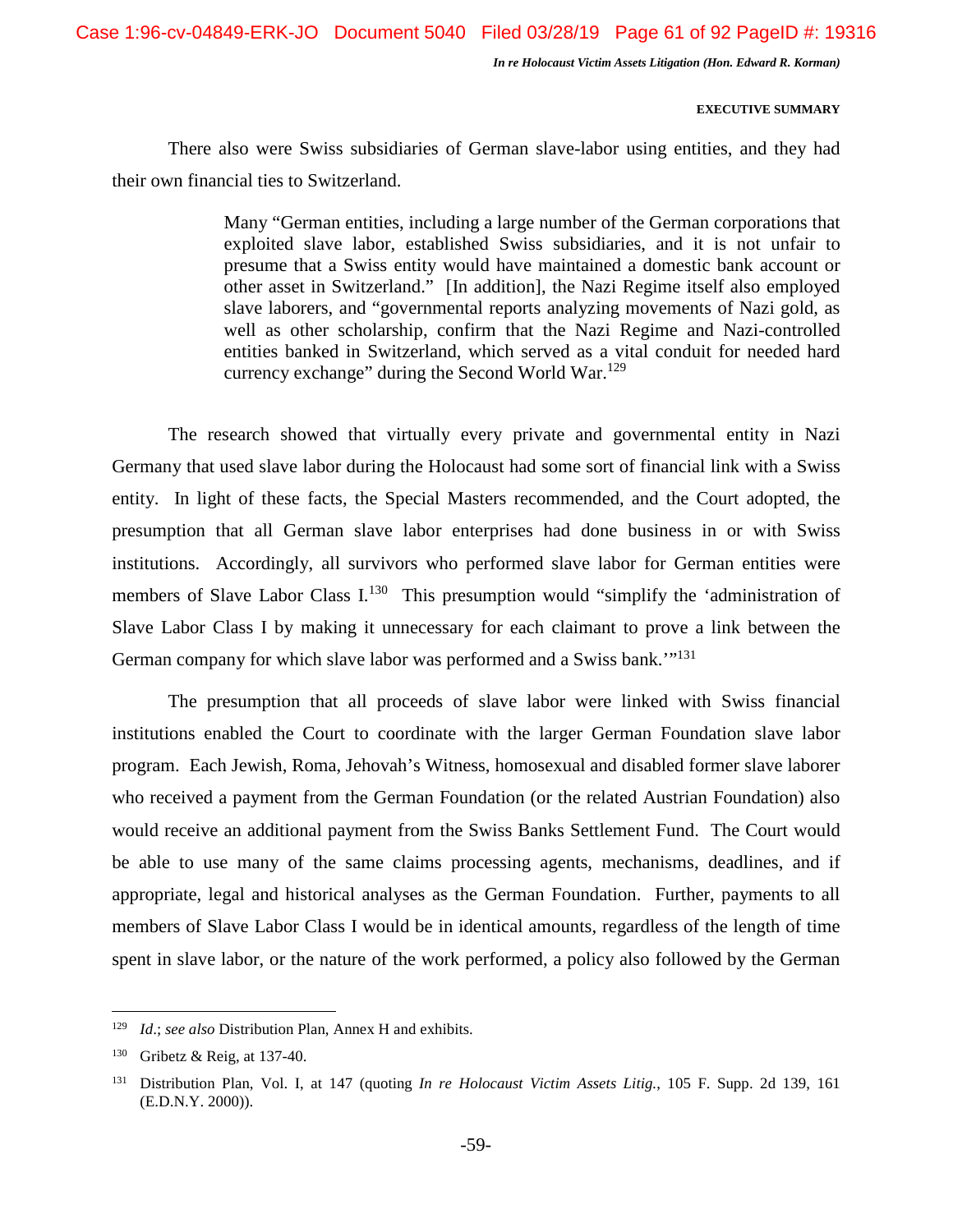#### **EXECUTIVE SUMMARY**

Foundation.<sup>132</sup> The Distribution Plan sought to streamline the German program in one respect, by designating only two of the seven German Foundation "partner organizations" to serve as administrative agents for the Court: the Claims Conference and the IOM.<sup>133</sup>

The claims process relied heavily upon information concerning Holocaust survivors that was already available from prior restitution programs from West Germany and then unified Germany, programs administered since the 1950s by the Claims Conference. The goal was to simplify the application process, both for the convenience of the aging claimants — many of whom previously had applied for and were receiving other types of Holocaust compensation and for the benefit of the Settlement Fund and other class members. Nevertheless, the slave labor program was by no means simple. The program required an unprecedented global mobilization of resources. Every effort was made to locate potential claimants, analyze their histories, and pay claims in as short a period as possible, always while supported by evidence (mostly documentary, but sometimes testimonial), to ensure a legally and historically accurate record of the scope of slave labor throughout Nazi-occupied Europe.

 $*$   $*$ 

Estimating the number of potentially eligible claimants was not an exact science. The scholarship concerning the economic aspects of the Holocaust, including the use of slave labor, was still in a relatively nascent stage at the time the Settlement Agreement was reached. Many historians have since reassessed or delved more deeply into the slave labor system. These scholars, who focus particularly upon Nazi economic policies, have concluded that slave labor was far more pervasive than previously believed. Historian Wolf Gruner, for example, has determined that "[a]t its maximum extent, more than one million Jewish men and women toiled for private companies and public builders, many of them in hundreds of now often-forgotten special labor camps."<sup>134</sup> Other investigations also have unearthed a wealth of new data about the

<sup>132</sup> Roland Bank, *Eligibility, in* THE GERMAN COMPENSATION PROGRAM FOR FORCED LABOR: PRACTICE AND EXPERIENCES 26, 35 (Günter Saathoff, Uta Gerlant, Friederike Mieth & Norbert Wühler eds., Found. Remembrance, Responsibility & Future 2017).

<sup>&</sup>lt;sup>133</sup> Distribution Plan, Vol. at 154-56.

<sup>&</sup>lt;sup>134</sup> WOLF GRUNER, JEWISH FORCED LABOR UNDER THE NAZIS: ECONOMIC NEEDS AND RACIAL AIMS, 1938-1944 i (Kathleen M. Dell'Orto trans., Cambridge University Press 2006). *See also* Kees Gispen, Book Review, 40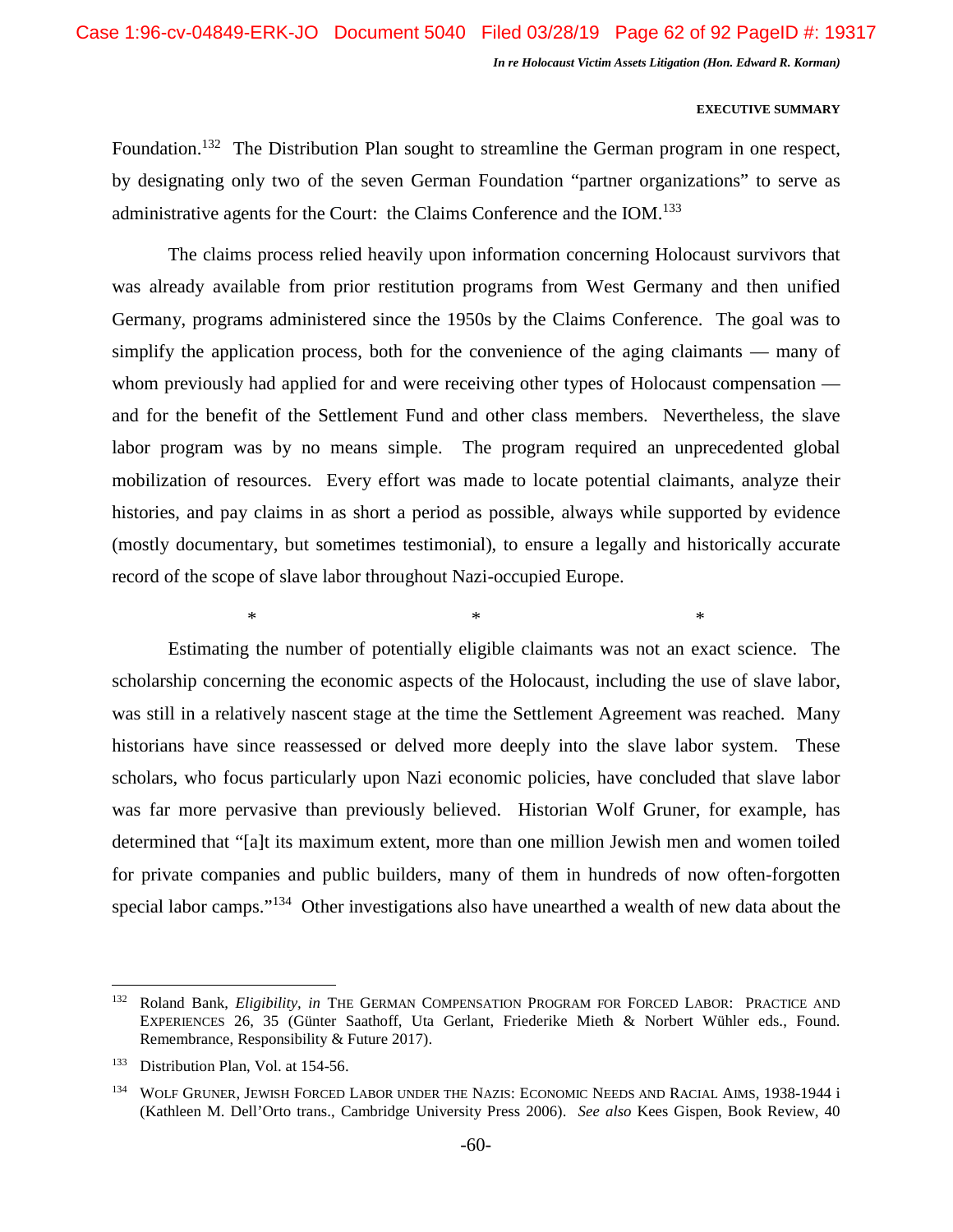# **EXECUTIVE SUMMARY**

sites at which slave labor likely was used. This research has been conducted on behalf of the leading Holocaust research institutions — Yad Vashem and the USHMM — and by the German Foundation itself, which compiled an extensive (if incomplete) list of some 3,800 concentration camps and other places of detention.<sup>135</sup>

In 2012, the USHMM announced the publication of two new volumes of its *Encyclopedia of Camps and Ghettos, 1933-1945*. The USHMM research left no doubt that the number of camps and ghettos (and thus the number of places where slave labor was performed) was considerably greater than had been previously known. When the USHMM neared completion of the first phase of its work on the encyclopedia, the *New York Times* headlined its 2013 article: "The Holocaust Just Got More Shocking."<sup>136</sup> The newspaper reported that the USHMM had spent 13 years at the "grim task of documenting all the ghettos, slave labor sites, concentration camps and killing factories that the Nazis set up throughout Europe. What they have found so far has shocked even scholars steeped in the history of the Holocaust. The researchers have catalogued some 42,500 Nazi ghettos and camps throughout Europe, spanning Germancontrolled areas from France to Russia and Germany itself ..."<sup>137</sup> Although "Auschwitz and a handful of other concentration camps have come to symbolize the Nazi killing machine in the public consciousness," and the Warsaw ghetto similarly has stood in for other places of confinement, "these sites, infamous though they are, represent only a minuscule fraction of the entire German network ....<sup>"138</sup> Thus, at the same time that the slave labor claims were being

CENT. EURO. HIST. 753 (reviewing WOLF GRUNER, JEWISH FORCED LABOR UNDER THE NAZIS: ECONOMIC NEEDS AND RACIAL AIMS, 1938-1944 (2006)).

<sup>138</sup> *Id.* 

<sup>135</sup> German Found., *Directory of Places of Detention*, http://www.bundesarchiv.de/zwangsarbeit/ haftstaetten/index.php.en (last accessed May 12, 2015**).** *See also* Michael Jansen, Günter Saathoff, & Kai Hennig, *Final Report on the Compensation Programs Carried Out by the 'Remembrance, Responsibility and Future' Foundation*, *in* A MUTUAL RESPONSIBILITY AND A MORAL OBLIGATION: THE FINAL REPORT ON GERMANY'S COMPENSATION PROGRAMS FOR FORCED LABOR AND OTHER PERSONAL INJURIES 87, 122 (Michael Jansen & Günther Saathoff eds., Palgrave Macmillan 2008) ("The great number of camps recognized as 'other places of confinement' clearly shows just how widespread forced labor had become during the Third Reich. Camps in which people were held under brutal conditions and subjected to forced labor existed from Norway to Tunisia and Libya, and from southern France to deep inside Russia. The Foundation's list of 'other places of confinement' names twenty-four different countries").

<sup>136</sup> Erich Lichtblau, *The Holocaust Just Got More Shocking,* N.Y. TIMES, Mar. 3, 2013, http://www.nytimes.com/2013/03/03/sunday-review/the-holocaust-just-got-more-shocking.

 $137$  *Id.*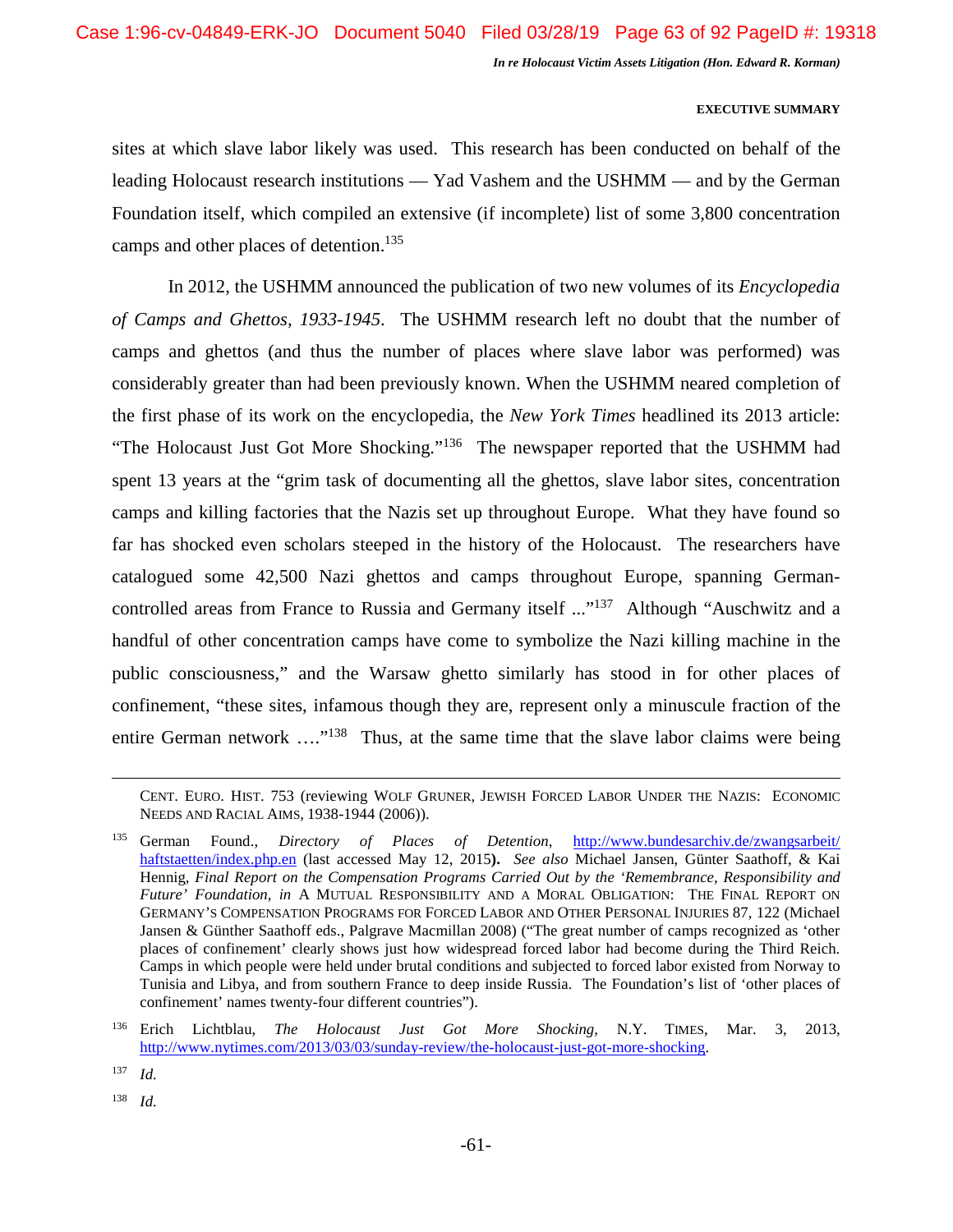# **EXECUTIVE SUMMARY**

processed, historians were still piecing together the vast scope of the Nazi slave labor machine.<sup>139</sup>

As to the potential claimants, tens of thousands of survivors eligible for slave labor payments under the Swiss Banks and German Foundation programs were receiving or had received other forms of Holocaust compensation. In those cases, the evidence supporting an individual's claim for prior Holocaust compensation, primarily proof of imprisonment in a camp or ghetto, already had been assembled, reviewed, submitted to and approved by Germany, years and even decades before the new slave labor programs that were created in the aftermath of the litigation of the late 1990s. Those survivors, therefore, were automatically eligible for payment under the German Foundation and Slave Labor Class I programs.

For those who had not previously received Holocaust compensation, the German Foundation legislation established criteria for assessing applications. Eligibility was to be "demonstrated by the applicant by submission of supporting material. The partner organization shall bring in relevant evidence. If no relevant evidence is available, the claimant's eligibility can be made credible in some other way."<sup>140</sup> The German Foundation's decision to accept a wide range of evidentiary proof  $\frac{1}{2}$  a policy also adopted by the Court  $\frac{1}{2}$  reflected the reality that, so many decades after the Holocaust, there were understandably gaps both in the documentation, as well as in the survivors' memories.

<sup>139</sup> The German government's historical expert, Lutz Niethammer, concluded that over 1.8 million individuals could be eligible for compensation, including over 281,000 persons (plus others who were children at the time of the Holocaust) who had been imprisoned in camps, ghettos and similar sites of slave and forced labor (*i.e*., the locations where most Jewish laborers were confined). Lutz Niethammer, *From Forced Labor in Nazi Germany to the Foundation 'Remembrance, Responsibility and Future' - A Tentative History*, *in* A MUTUAL RESPONSIBILITY AND A MORAL OBLIGATION: THE FINAL REPORT ON GERMANY'S COMPENSATION PROGRAMS FOR FORCED LABOR AND OTHER PERSONAL INJURIES 15, 59-60 (Michael Jansen & Günther Saathoff eds., Palgrave Macmillan 2009). After the program closed, the German Foundation revisited these estimates in its 2017 publication, THE GERMAN COMPENSATION PROGRAM FOR FORCED LABOR: PRACTICE AND EXPERIENCES. The data demonstrated that over 2.25 million individuals had been potentially eligible for compensation, with 1.66 million ultimately paid, most of them non-Jewish laborers. Roland Bank, *Establishing the Program*, *in* THE GERMAN COMPENSATION PROGRAM FOR FORCED LABOR: PRACTICE AND EXPERIENCES 12, 21-23 (Günter Saathoff, Uta Gerlant, Friederike Mieth & Norbert Wühler eds., Found. Remembrance, Responsibility & Future 2017).

<sup>&</sup>lt;sup>140</sup> Distribution Plan, Vol. I, at 152 (citing German Foundation Legislation at Section 11(2)).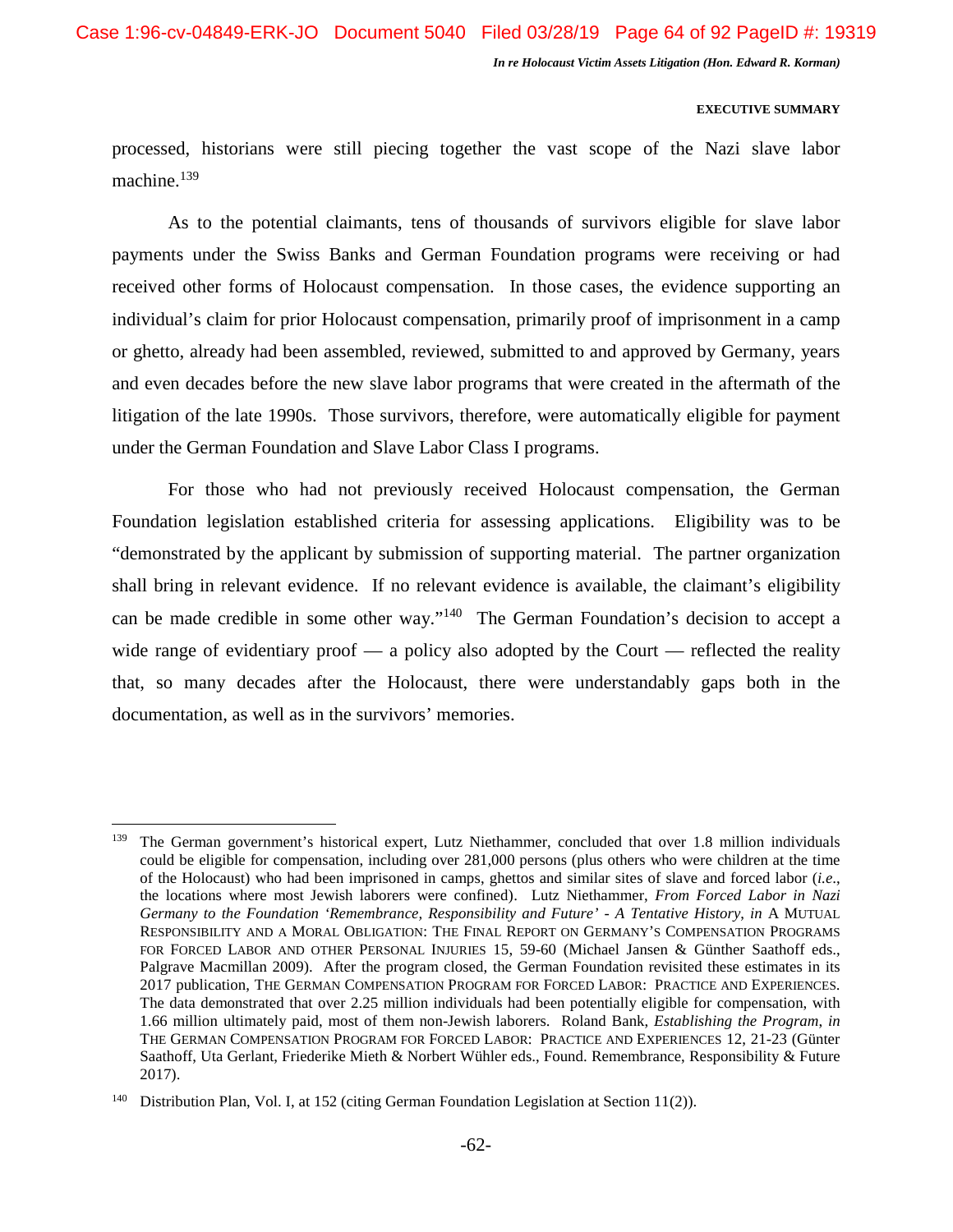#### **EXECUTIVE SUMMARY**

With an eye toward reassembling this history, the "Claims Conference undertook to proactively research 150 Holocaust-related archives scattered in 29 countries around the world in order to find documentation that would satisfy the claim verification requirements of the German Foundation. Claims Conference researchers scoured paper and microfilmed lists — often handwritten and not alphabetised — in order to match the names of claimants to any documentation that would meet the guidelines established by the German Foundation."<sup>141</sup> Among the sources consulted were "concentration camp lists, ghetto registers, transport lists, labour battalion rosters, lists of slave laborers in factories and plants, lists of inmates on work gangs, lists of prisoners released or liberated from concentration camps by Allied forces or humanitarian groups, lists of recipients of packages sent by friends and relatives through the Red Cross, and testimonials of survivors produced in the immediate aftermath of the Nazi occupation."<sup>142</sup> The Claims Conference as well as the IOM presented new research demonstrating that the Nazi war machine had reached into parts of Europe not previously known to have supported slave or forced labor, such as work camps in Hungary, as well as camps in Bulgaria, Tunisia, Morocco and Algeria. Based on the historical evidence and the definitions under the Settlement Agreement, the Court approved payments to these victims, as did the German Foundation.

Reflecting upon the successful efforts of the Claims Conference to make certain that no victim who was forced to work for the Nazis was excluded from compensation, one scholar observed:

> The JCC's [Claims Conference's] historical research revealed situations concerning the persecution of European Jews that fell beyond the compass of the foundation as well as other compensation programmes. The Jewish victims of forced labour in Bulgaria, for example, whose fates were not officially recognized as cases of historical injustice, had not come under the provisions of [earlier compensation programs,] the Article 2 Fund or the [Central and Eastern Europe Fund]. Nevertheless, the German Ministry of Finance opposed applying the new

<sup>141</sup> Gideon Taylor, Greg Schneider & Saul Kagan, *The Claims Conference and the Historic Jewish Efforts for Holocaust-Related Compensation and Restitution*, in REPARATIONS FOR VICTIMS OF GENOCIDE, WAR CRIMES AND CRIMES AGAINST HUMANITY 103, 110-11 (Carla Ferstman, Mariana Goetz & Alan Stephens eds., Koninklijke Brill NV 2009).

<sup>142</sup> *Id*. at 111.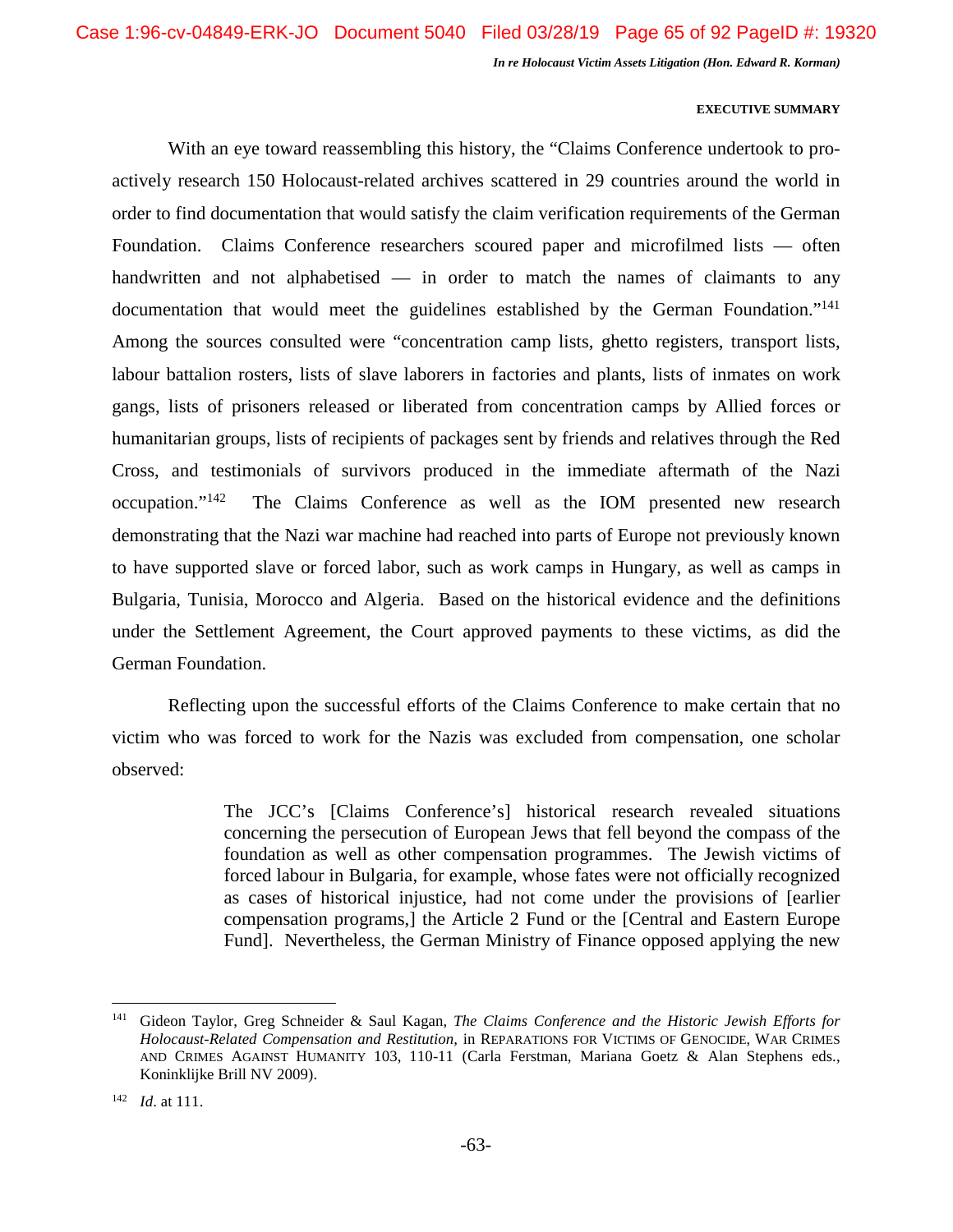#### **EXECUTIVE SUMMARY**

historical findings to other programmes, holding to the 'prevailing doctrine' set by the previous state of research. However, it was eventually convinced of the significance of the JCC's findings over the course of lengthy discussions, and its resistance crumbled. Similarly, discoveries about the exploitation of Jewish forced labourers in North Africa lent a new dynamic to the compensation debate. The Nazi persecution of Jews in North Africa had been largely overlooked by academic Holocaust research and had only recently begun to be addressed, especially in Israel. The many applications to the foundation mentioning victims' exploitation in Tunisia, Algeria and Morocco brought the grim reality of the forced labour camps in these countries into focus. The Claims Conference was not only able to provide those affected with compensation from the forced labour fund, but also ensured that the North African camps were recognized under the Article 2 Fund. Hence the compensation scheme for forced labour proved to be one element in a dynamic process of articulating and negotiating Jewish restitution claims.<sup>143</sup>

As to those claimants for whom documentation could not be found, they were "invited to describe their persecution experiences and these statements could constitute part of the proof that the claimant was eligible for a payment."<sup>144</sup> The IOM relied particularly upon this methodology for Roma claimants, whose personal statements were assessed for historical accuracy and credibility by experts, including those at Charles University in Prague and the USHMM. The IOM identified and described the conditions of various little-known work sites, such as the Lety u Pisku concentration camp in southern Bohemia, the Hodonin u Kunstatu concentration camp in Moravia, and the Dubnica nad Vahom and Krupina camps in Slovakia.

The IOM also received and the Court approved a number of claims from "*Spiegelgrund Kinder*" — former inmates of Am Spiegelgrund in Austria. These victims were children during the Holocaust who were persecuted because they were considered to be "life unworthy of life." Generally, "these victims had entered *Am Spiegelgrund* between 1941-1942 and survived their ordeal only because they were physically able to work …. Some of these *Spiegelgrund Kinder* were also Jehovah's Witnesses who had refused to salute Hitler; others were illegitimate

<sup>143</sup> Benno Nietzel, *The Jewish Claims Conference and Compensation for Nazi Forced Labour 1951-2008*, *in*  COMPENSATION IN PRACTICE: THE FOUNDATION 'REMEMBRANCE, RESPONSIBILITY AND FUTURE' AND THE LEGACY OF FORCED LABOUR DURING THE THIRD REICH 79, 91 (Constantin Goschler ed., Berghahn Books 2017).

<sup>144</sup> *Id.*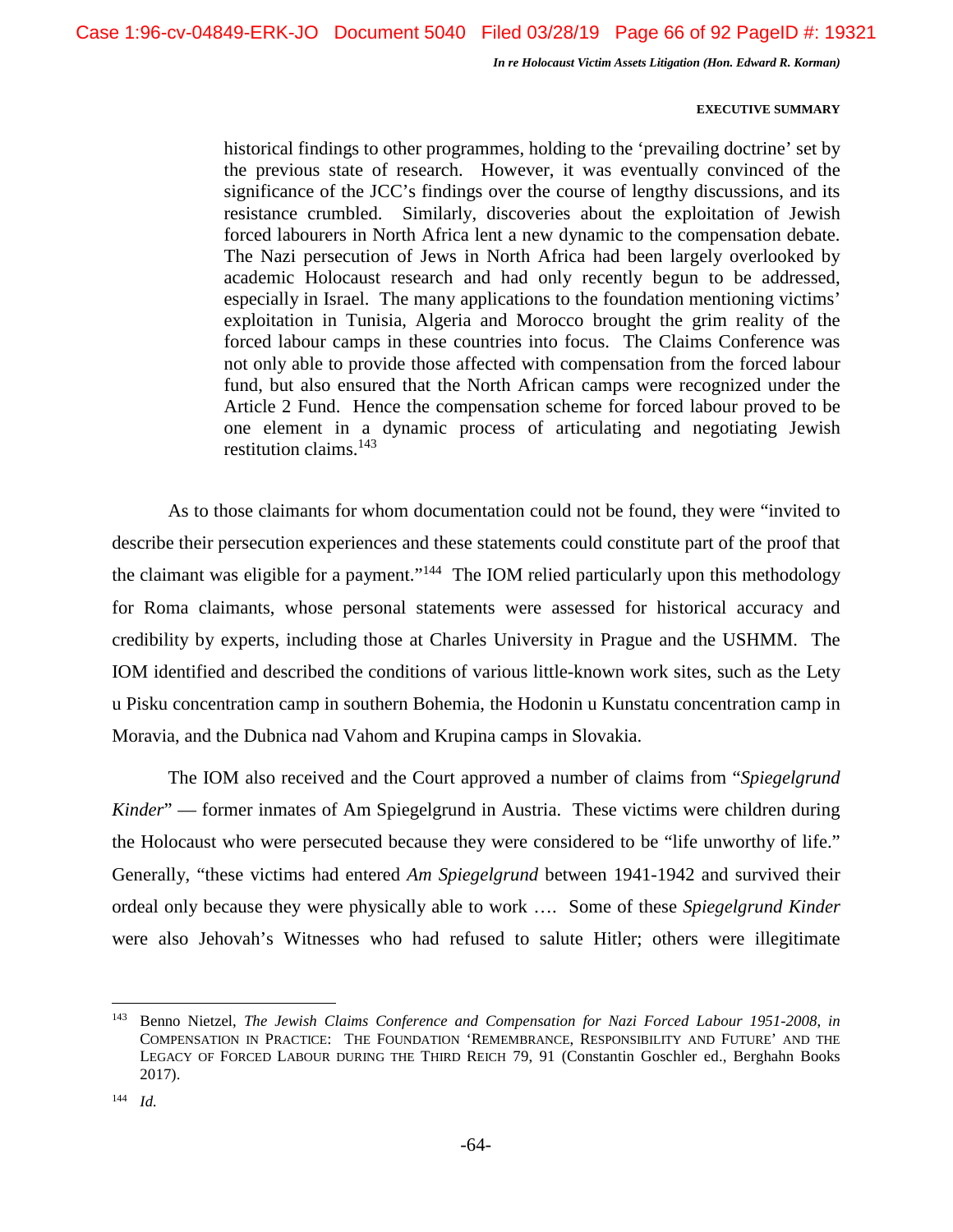#### **EXECUTIVE SUMMARY**

children, or children born to alcoholic or otherwise unsuitable or unworthy parents. Their disabilities were considered innate; all were stigmatized, and all were forced to work."<sup>145</sup>

As with all other aspects of the Swiss Banks Settlement, the Court encouraged the claims administrators to assist claimants with the assembly of data needed to support claims, conduct additional research, and incorporate evidentiary presumptions in favor of the claimants, so as not to penalize Holocaust survivors for the lack of documentation and the 60-year gap between their slave labor and their compensation.

Even so, thousands of claims had to be denied for a variety of reasons, including the death of the former slave laborer prior to the February 15, 1999 effective date of the compensation program; the affirmative indication that the claimant was not Jewish, Roma, Jehovah's Witness, homosexual or disabled as required under the terms of the Settlement Agreement; or the claimant's inability to plausibly show that he or she had performed labor, or had been held at a labor site, during the Holocaust.

 $*$   $*$ 

Setting aside their incalculable psychological and physical trauma, those who were enslaved by the Nazi regime and its business and political associates have never been, and never will be, made whole at the financial level. Those who were paid under the Slave Labor Class I and German Foundation programs received several thousand dollars. While these amounts certainly were meaningful for survivors in many parts of the world, the payments were also symbolic: a recognition, decades after the Holocaust, that many business entities had profited from the back-breaking free labor that Hitler's victims were forced to endure.

Yet in the case of Switzerland, at least, it is doubtful that any survivor could have demonstrated a sufficient link between his or her slave labor, and the Swiss entity that benefited from it. However morally strong the claim, it would not likely have been legally sustainable. As Judge Korman has said of the German slave labor lawsuits, which were dismissed by other U.S. courts: "I take no position regarding whether these [lawsuits] were correctly decided, or whether

<sup>145</sup> History, Responsibility, Acknowledgement: The Holocaust Victim Assets Programme - Swiss Banks, Final Report, International Organization for Migration, submitted to the Court on May 31, 2013, at 135 ("IOM Final Report").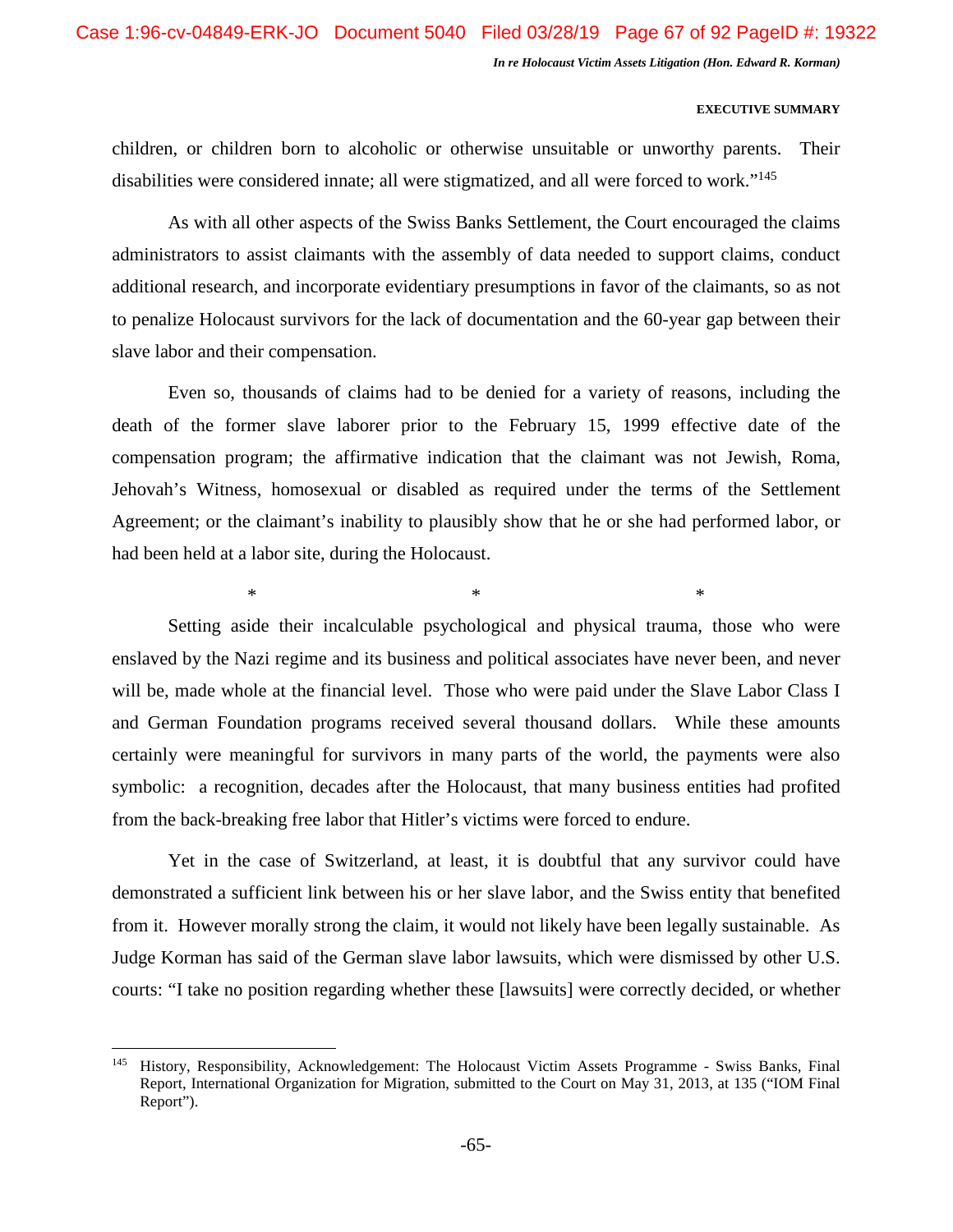# **EXECUTIVE SUMMARY**

they would even apply here. Instead, I cite them as a reality check for those objectors who believe that strong moral claims are easily converted into successful legal causes of action."<sup>146</sup>

The payments from the Settlement Fund were intended to offer the greatest number of Holocaust victims, through a massively complex global process, a straightforward and sure means of compensation in a relatively short period of time. By that measure, a program that in just a few years was able to reach and pay more than 198,000 individuals around the world, mostly elderly survivors of camps, ghettos, and labor battalions, met those goals.

# D. **Slave Labor Class II**

When the class action litigation against Swiss entities first began, the fact that Swiss industry used slave labor during World War II was not widely known and was not the basis of the original claims. It was Swiss companies themselves that expressed concern about their possible liability for Holocaust-era use of slave labor. Therefore, "Slave Labor Class II" was added to the Settlement Agreement at the behest of the defendants, not the claimants. The class arose from the defendants' insistence upon an "all-Switzerland" release as a condition to settlement.

The class was expected — and proved — to be complex and labor-intensive. Unlike the other four settlement classes, Slave Labor Class II was not limited to "Victims or Targets of Nazi Persecution" (those who were, or were targeted as, Jewish, Roma, Jehovah's Witness, homosexual and/or disabled persons), but rather was open to any victim of the Nazis who labored in a camp owned by a Swiss entity. The Settlement Agreement defined Slave Labor Class II as those "individuals who actually or allegedly performed Slave Labor at any facility or work site, wherever located, actually or allegedly owned, controlled, or operated by any corporation or business concern headquartered, organized, or based in Switzerland or any affiliate thereof, and the individuals' heirs, executors, administrators, and assigns, and who have or at any time have asserted, assert, or may in the future seek to assert Claims against any

<sup>146</sup> *In re Holocaust Victim Assets Litig.*, 105 F. Supp. 2d 139, 148-49 (E.D.N.Y. 2000).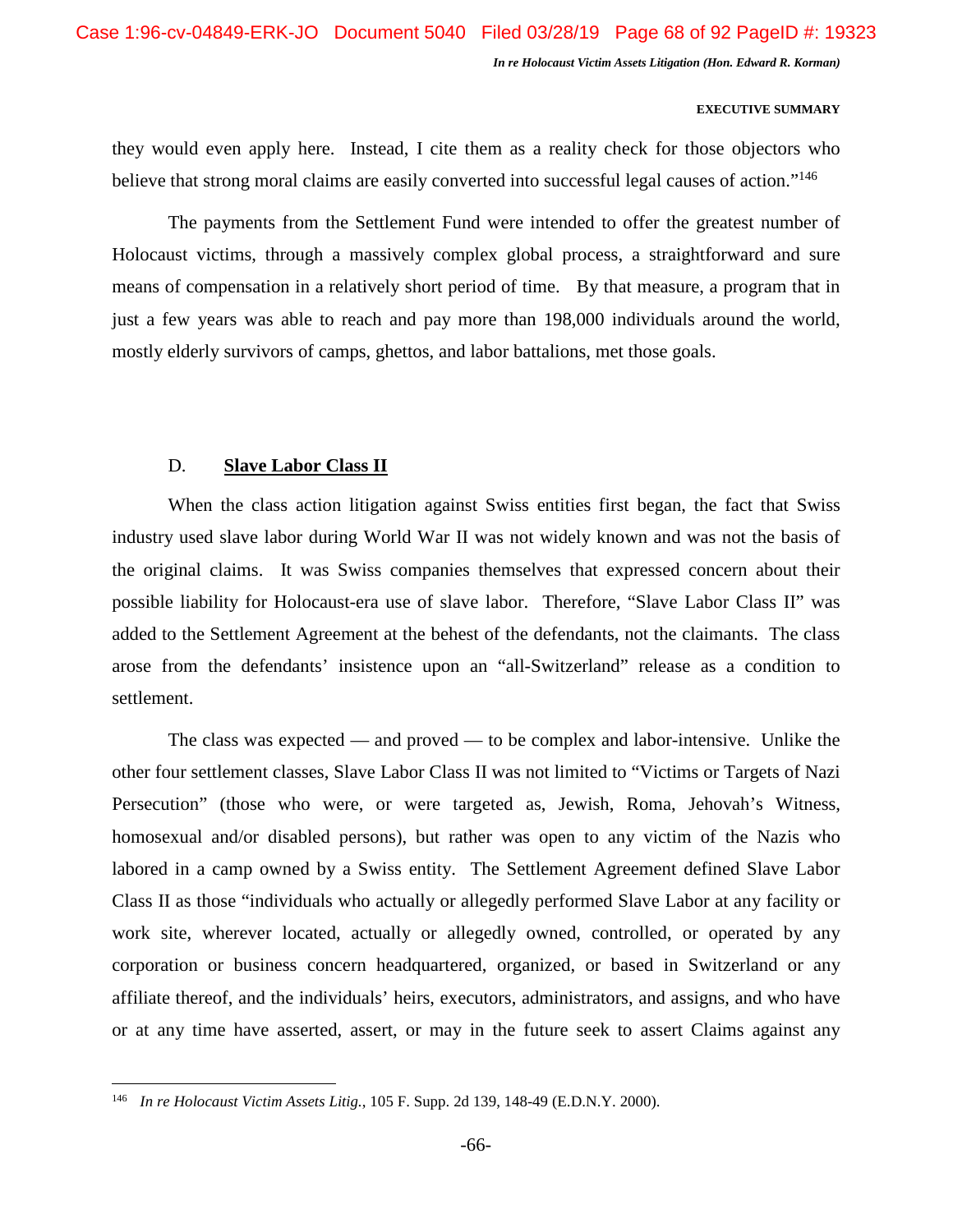#### **EXECUTIVE SUMMARY**

Releasee other than Settling Defendants, the Swiss National Bank, and Other Swiss Banks for relief of any kind whatsoever relating to or arising in any way from such Slave Labor or Cloaked Assets or any effort to obtain redress in connection with Slave Labor or Cloaked Assets."<sup>147</sup>

While the Swiss Banks Settlement distribution recommendations were being formulated, on August 24, 2000, the National Swiss Press Agency released a report: "Firms with Swiss Capital and Forced Labour in Germany." Its principal author, the Press Agency's Head of Operations, Roderick von Kauffungen, observed that "[a]ll large industrial enterprises with Swiss capital, that were still productive after 1943, were considered to be vital to the war effort. Only these firms received contingents of forced laborers [and they] were pr[e]scribed what they were to produce."<sup>148</sup> The von Kauffungen report determined that without the use of forced labor, a "steady flow of mass produced products would not have been possible."<sup>149</sup>

Who those persons were; where they worked; and whether those companies even knew the type of labor they were employing — or kept records of their Holocaust-era activities — was the challenge faced by the Court, the Special Masters, and their administrative agent, the IOM.

At the time of settlement, there was little data concerning Swiss companies or affiliates that may have used slave labor. As noted in the Court's July 26, 2000 opinion approving the settlement, the Special Masters had consulted with representatives of the Swiss Federal Archives ("SFA"), which confirmed that although "indirect and scattered evidence could be found with time consuming research,"<sup>150</sup> the SFA could not identify "tangible information reflecting the situation of forced labor workers in German branches of Swiss firms."<sup>151</sup>

<sup>147</sup> Settlement Agreement, Section 8.2(d).

<sup>148</sup> Roderick von Kauffungen, Head of Operations, Nat'l Swiss Press Agency, *Firms with Swiss Capital and Forced Labor in Germany* 2 (Aug. 24, 2000) (informal translation obtained by Special Masters).

<sup>149</sup> *Id.* 

<sup>150</sup> *In re Holocaust Victim Assets Litig.,* 105 F. Supp. 2d at 162 (quoting Swiss Federal Archives, Forced Labor in Swiss Controlled Firms in NS Germany; Records in the Swiss Federal Archives; Preliminary Overview 2 (Apr. 10, 2000)); *see* Kauffungen, *Firms with Swiss Capital and Forced Labor in Germany*, at 4-5 (explaining the difficulty of locating data concerning slave labor in Swiss companies in Germany).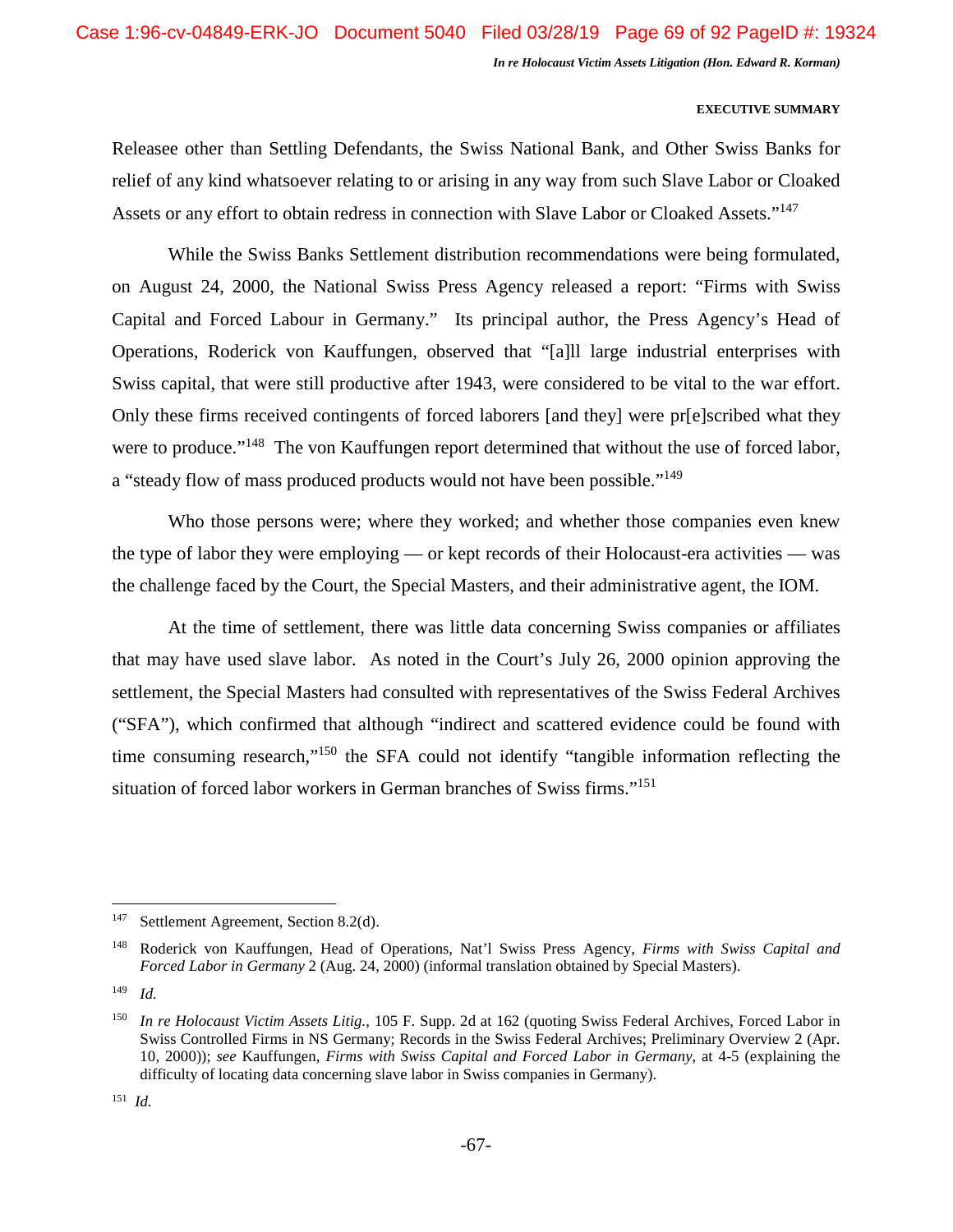#### **EXECUTIVE SUMMARY**

In an interim report on Swiss slave labor, as well as in its Final Report, the Bergier Commission again stressed how little was known about Swiss companies' use of slave labor, including the number of victims. Nevertheless, the Bergier Commission believed that the figure estimated in the von Kauffungen report of 11,000 such laborers was "likely to be on the low side."<sup>152</sup> What was clear to the Bergier Commission was that "[a]ll branches of industry and commerce were involved … and all sizes of business were represented, from small workshops or hotels such as the Insel in Konstanz [Germany] with only a few employees to large-scale set-ups such as Brown Boveri in Mannheim [Germany], which employed over 15,000 workers."<sup>153</sup> Moreover, the Bergier Commission thought it likely that Swiss subsidiaries used concentration camp inmates as slave labor.<sup>154</sup>

In light of the incomplete historical record, further proceedings were required to define the parameters of the class, particularly which companies were eligible for releases. Because of the scarcity of publicly available data concerning Swiss-owned companies that utilized slave labor, the Court ordered that "Swiss entities that seek releases from Slave Labor Class II [were] directed to identify themselves to the Special Master within 30 days of [July 26, 2000]."<sup>155</sup> Swiss entities that failed to identify themselves would be denied releases. Along with the need for more information, the Court explained that such "self-identification" was necessary because "without the ability to notify class members of the names of entities who employed slave laborers, releases against those entities would be worthless in any event."<sup>156</sup>

In response to the Court's order, 37 Swiss companies wrote to the Special Masters to identify themselves under Slave Labor Class II, some providing minimal information, but others offering detailed assessments of their own wartime histories. On December 8, 2000, a supplemental order directed the entities that had self-identified to notify the Special Masters as to whether they possessed the names of former slave laborers, and to provide such names if

<sup>152</sup> BERGIER FINAL REPORT at 313.

<sup>153</sup> *Id*. at 293.

<sup>154</sup> *Id.* at 311-14.

<sup>155</sup> *In re Holocaust Victim Assets Litig.,* 105 F. Supp. 2d at 162.

<sup>156</sup> *Id*. at 162-63.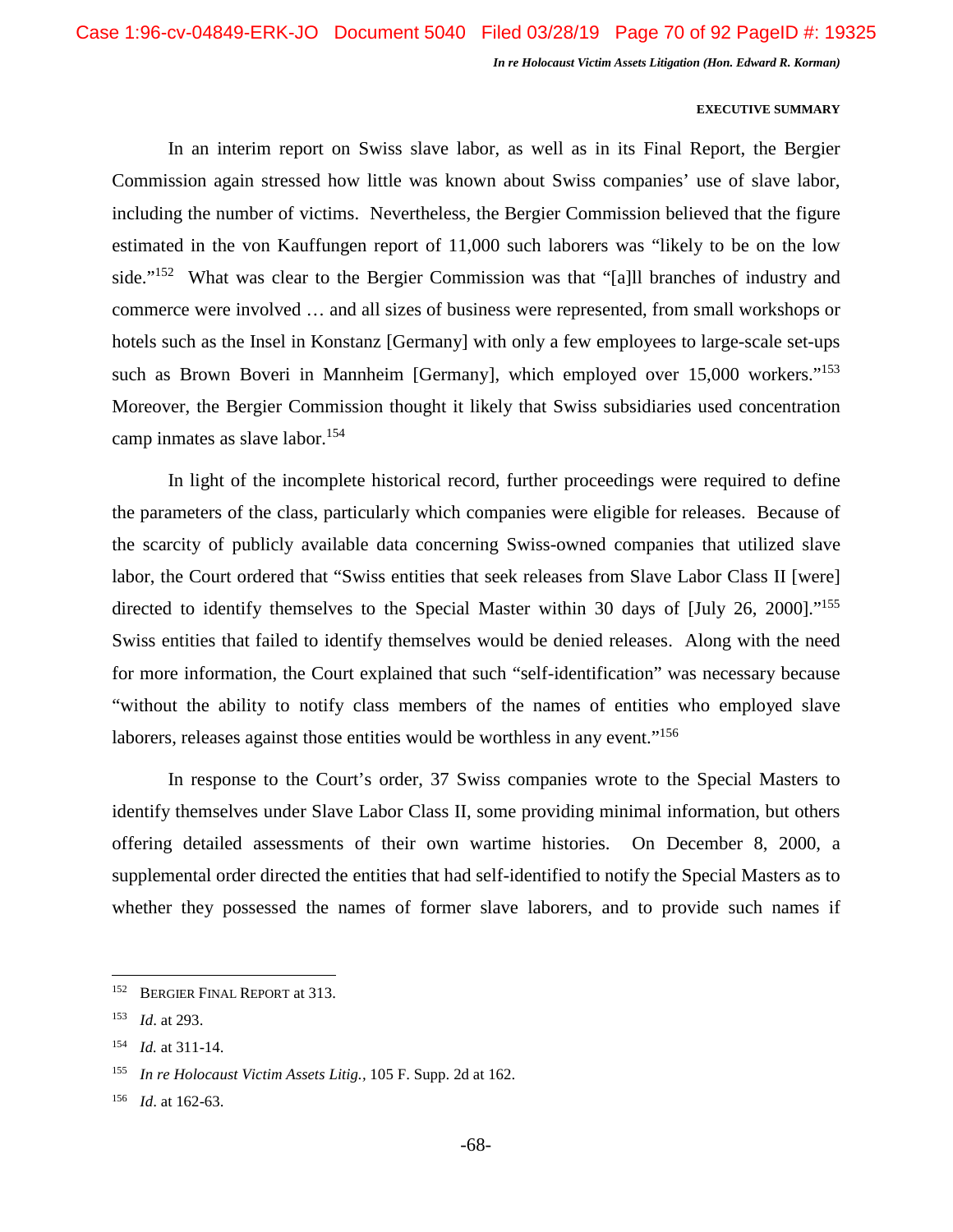# **EXECUTIVE SUMMARY**

available.<sup>157</sup> The IOM was directed to publish the "Slave Labor Class II List" (*i.e.*, the list of entities that had identified themselves to the Special Masters and had complied with their good faith obligation to provide available names of former slave laborers).<sup>158</sup>

Many companies responded to the Court's order, including the large global businesses Georg Fischer and Nestlé, providing lists of thousands of individuals who worked for these companies and affiliates during World War II, many of whom may have performed slave labor. A number of companies also offered to assist in identifying former laborers as part of the claims process. The names they provided were compiled to form a "Slave Labor Class II Name List," which was used in the claims evaluation process.

Based on the information supplied by the companies, as well as the research conducted by von Kauffungen and the Bergier Commission, at the outset of the distribution process, the following Swiss companies were known to have used Holocaust-era slave labor:

- Alusuisse Group AG
- Brown, Boverie & Cie
- Bucher Industries
- Ciba Specialty Chemicals Holding, Inc.
- Ernst Deutsche Ramie Gesellschaft
- Georg Fischer
- Hesta AG
- Holderbank Financiere Glaris Ltd
- Lonza Group Ltd
- Nestlé S.A.
- Novartis A.G.
- Roche Holding AG
- Villiger Sohne Holding AG

<sup>158</sup> *Id*.

<sup>157</sup> Memorandum & Order at 7, *In re Holocaust Victim Assets Litig.*, No. 96-4849 (E.D.N.Y. Dec. 8, 2000).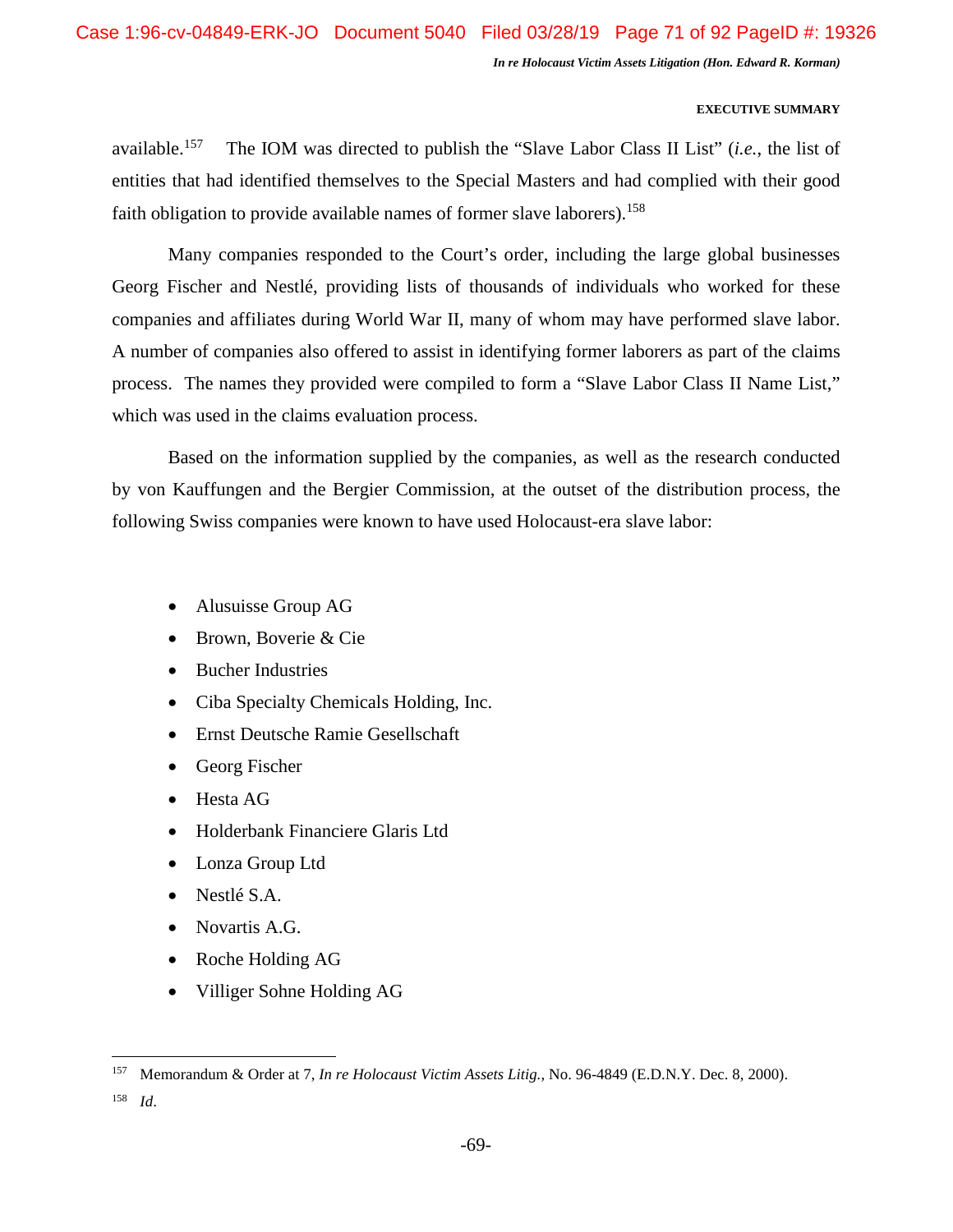#### **EXECUTIVE SUMMARY**

On April 4, 2001, the Court issued an initial list of companies (and affiliates, subsidiaries or predecessors) comprising the "Slave Labor Class II List." Each company met the following criteria: "(a) it timely 'self-identified' to the Special Master as required by the Approval Order; (b) it was Swiss-owned in whole or in part during the War era; and (c) it ha[d] provided the Special Master with names of persons believed possibly to have been slave laborers, or it ha[d] represented that such names [were] unavailable despite diligent investigation."<sup>159</sup> The companies on the Slave Labor Class II List were entitled to releases, "subject to their continuing obligation to (1) supplement the information they have provided should additional data become available, and (2) cooperate with the IOM and the Court as needed throughout the claims process."<sup>160</sup> Judge Korman ruled that "[c]ompanies which did not self-identify [were] not entitled to releases."<sup>161</sup> Moreover, releases were not appropriate "for slave labor-using companies which were acquired by Swiss entities after the War but which were owned or controlled by German or other non-Swiss interests during the period of slave labor use."<sup>162</sup> In response to this order, the defendant banks filed an appeal with the U.S. Court of Appeals for the Second Circuit challenging the self-identification requirement that had been established in the Final Approval Order, as well as the "after-acquired companies" ruling in the April 4, 2001 Order.<sup>163</sup>

The Second Circuit found the appeal of the self-identification requirement to be untimely. The "District Court clearly imposed the self-identification provision on August 9, 2000 as part of its Final Order and Judgment approving the Settlement Agreement."<sup>164</sup> The defendant banks should have appealed when that order was issued in July 2000.<sup>165</sup> As to the remainder of the appeal, the Court of Appeals held that the "Settlement Agreement is ambiguous as to whether

<sup>162</sup> *Id*.

<sup>165</sup> *Id.* 

<sup>159</sup> Order at 3, *In re Holocaust Victim Assets Litig.*, No. 96-4849 (E.D.N.Y. Apr. 4, 2001).

<sup>160</sup> *Id*. at 3-4.

<sup>161</sup> *Id.* at 4.

<sup>163</sup> *In re Holocaust Victim Assets Litig.*, 282 F.3d 103, 105 (2d Cir. 2002).

<sup>164</sup> *Id.* at 106-07.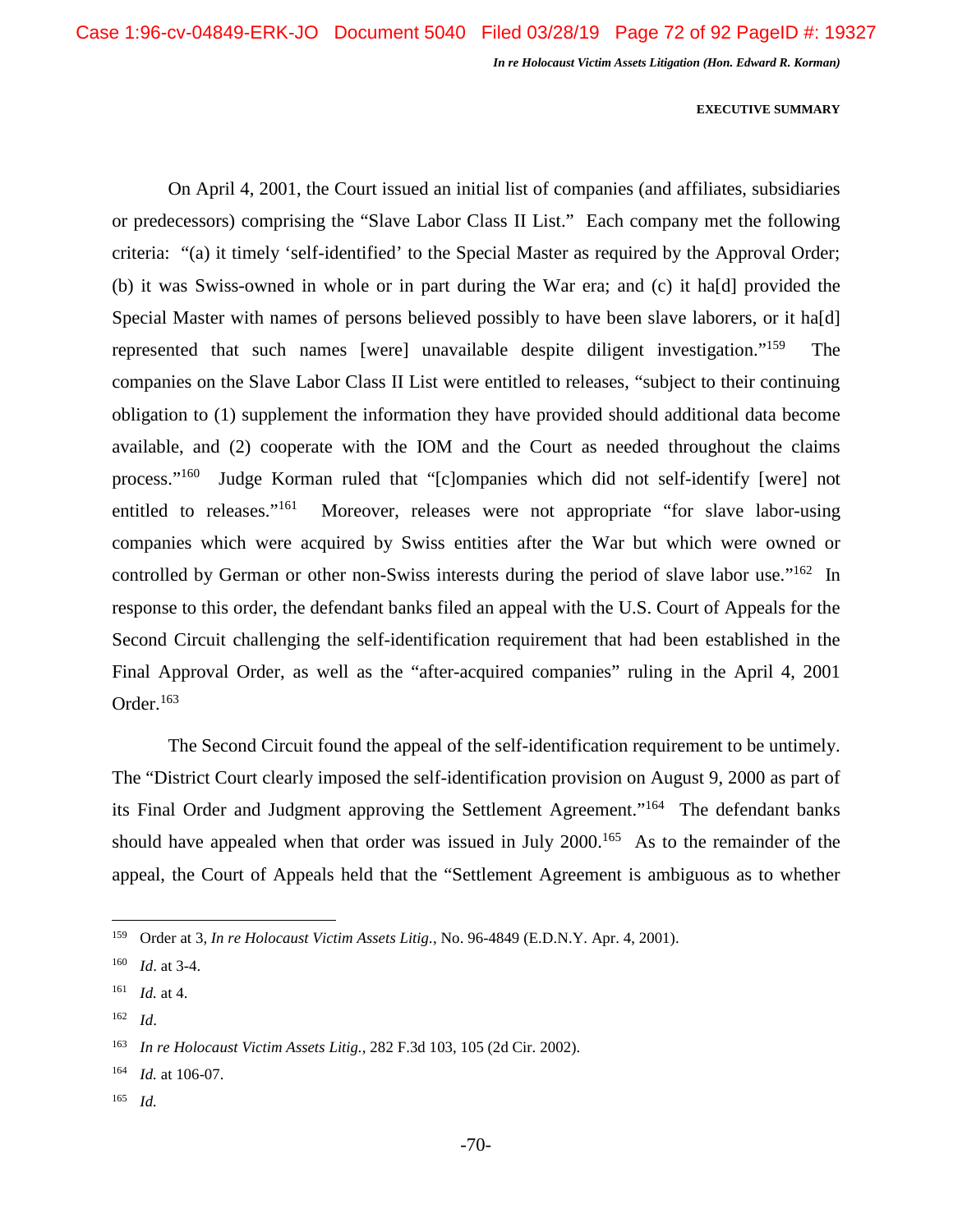### **EXECUTIVE SUMMARY**

Axis-based companies are required to have been Owned or Controlled Affiliates during the Second World War, and thus ambiguous as to whether after-acquired affiliates of Swiss companies may qualify as Owned or Controlled Affiliates for release."<sup>166</sup> The Second Circuit vacated and remanded this ruling for further proceedings to determine whether extrinsic evidence of the Settlement Agreement negotiations would resolve the ambiguity.<sup>167</sup> The dispute was resolved by stipulation, in which the parties agreed that companies would be entitled to releases under the following circumstances:

- 1. "[T]heir activities during World War II occurred outside the area of Axis occupation and control;"
- 2. "[T]hey were created subsequent to World War II;" or
- 3. "[T]hey represent[ed] that after investigation they have found no evidence that they used 'Slave Labor,' as defined in the Settlement Agreement, during World War II."<sup>168</sup>

While this post-settlement litigation was pending, thousands of claimants had applied under Slave Labor Class II, as anticipated. Each claim had to be reviewed individually by the IOM without benefit of a parallel process (*i.e*., the German Foundation), and with very little historical information upon which to assess claims.

Claimants whose names appeared on the Slave Labor Class II Names List were presumed to have made a *prima facie* showing that they were members of Slave Labor Class II, and therefore were automatically eligible to receive compensation.<sup>169</sup> However, the "vast majority" (over 95%) [of applications] did not name a company on the Slave Labor II List, and many did not name any company at all, further impacting claims analysis."<sup>170</sup> Claimants whose names did not appear on the Slave Labor Class II Names List nevertheless were eligible to receive

<sup>166</sup> *Id.* at 110.

<sup>167</sup> *Id.* at 111.

<sup>168</sup> Stipulation and Order for Amendment of the Slave Labor Class II List of Releasees at 3, *In re Holocaust Victim Assets Litig.*, No. 02-3314 (E.D.N.Y. Oct. 7, 2003).

<sup>&</sup>lt;sup>169</sup> Distribution Plan, Vol. I, at 165.

<sup>170</sup> *See* JUDAH GRIBETZ & SHARI C. REIG, SPECIAL MASTERS' INTERIM REPORT ON DISTRIBUTION AND RECOMMENDATION FOR ALLOCATION OF EXCESS AND POSSIBLE UNCLAIMED RESIDUAL FUNDS 83-84 (Oct. 2, 2003).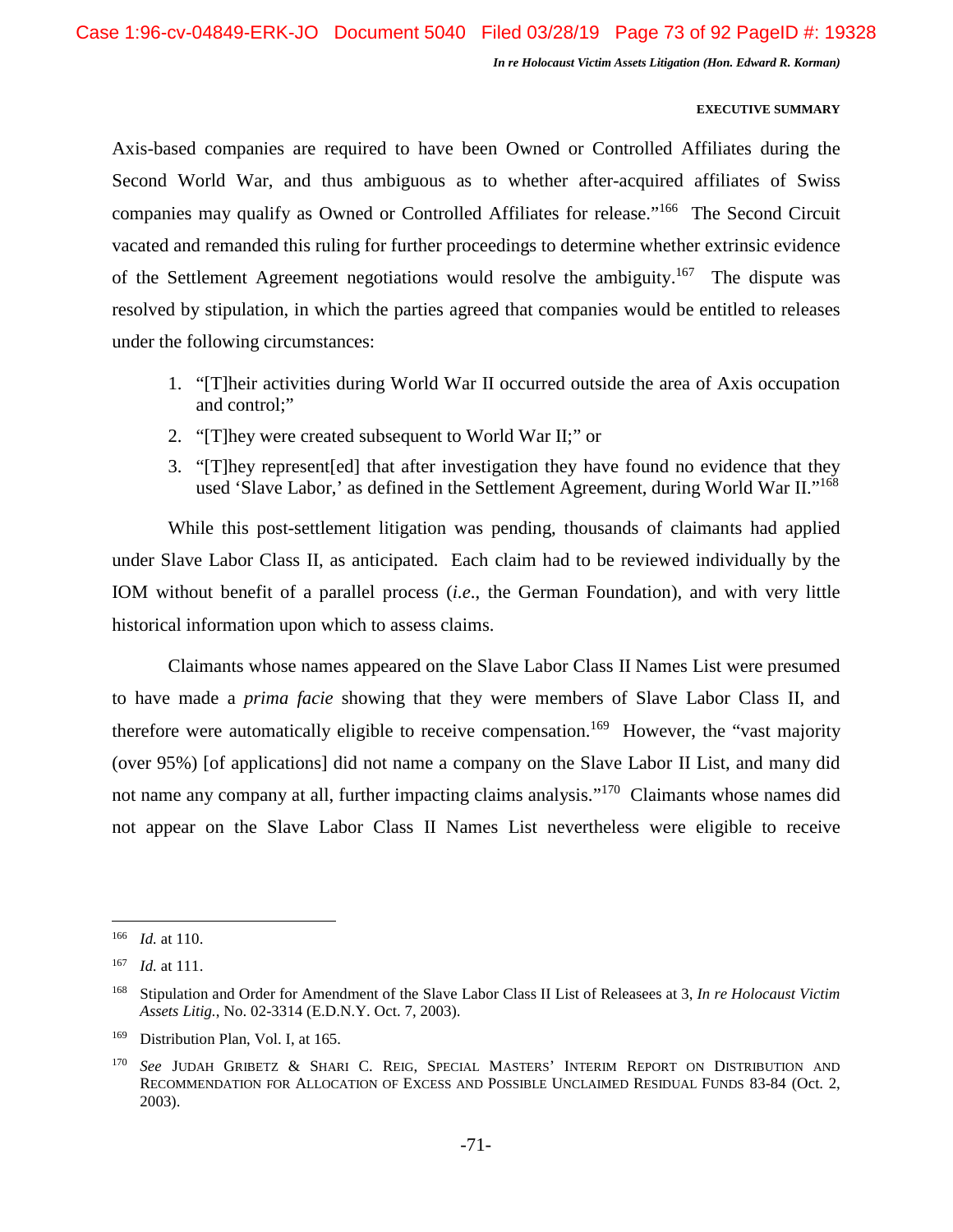#### **EXECUTIVE SUMMARY**

compensation if they "plausibly demonstrated to the IOM that [they had] performed slave labor for one of the entities identified on the Slave Labor Class II List."<sup>171</sup>

The IOM analyzed 16,474 unique claims from claimants in 42 countries around the world. The Court approved payments of \$1,450 each to 570 former slave laborers under the Slave Labor Class II program (including 13 on appeal), resulting in total payments from the Swiss Banks Settlement Fund of \$696,448.<sup>172</sup>

Like those compensated under Slave Labor Class I, those who survived enslavement by companies owned or operated by, or affiliated with, Swiss entities, suffered immensely. To take but one example, a claimant recounted how, in 1943, she and her family were deported from Vitebsk, Belarus to Germany to perform slave labor. They were confined to a camp in Ludwigshafen, Germany. Every day, the claimant and her family were taken to the firm of the Brothers Sulzer (Gebrüder Sulzer) to perform general manual labor. She cleared the debris of the factory buildings destroyed by the bombardments and loaded stone, rubble and trash onto wheelbarrows. She was forced to work even during the air attacks. The barracks in the camp were destroyed during one of these air strikes, and the claimant was transferred to a camp in Mannheim, Germany, as she then believed, for extermination. The American Army arrived, however, and liberated her.

The Slave Labor Class II claims process recognized this claimant's mistreatment for the first time. She was part of a considerable group of individuals whose labor for, and suffering at, the hands of Swiss companies had neither been known, nor compensated, in the decades after the Holocaust.

The focus upon Swiss use of slave labor expanded the historical knowledge of the Holocaust. Largely due to the litigation and claims process, a little-known but important aspect of Switzerland's history was revealed. Swiss subsidiaries operating in Germany "maintain[ed]

<sup>&</sup>lt;sup>171</sup> Distribution Plan, Vol. I, at 165.

<sup>172</sup> *See* Memorandum from Dir., IOM Claims Programmes, to Court, Background Information: Proposal to Return Final Balance Remaining in the Award Account for IOM's Holocaust Victim Assets Programme - Swiss Banks ('HVAP') to the Swiss Banks Settlement Fund, Appendix B - Memorandum of 21 May 2008: Final statistics relating to IOM Swiss Banks claims received and paid throughout the program; other general statistics relating to claims processed by IOM (Oct. 20, 2008).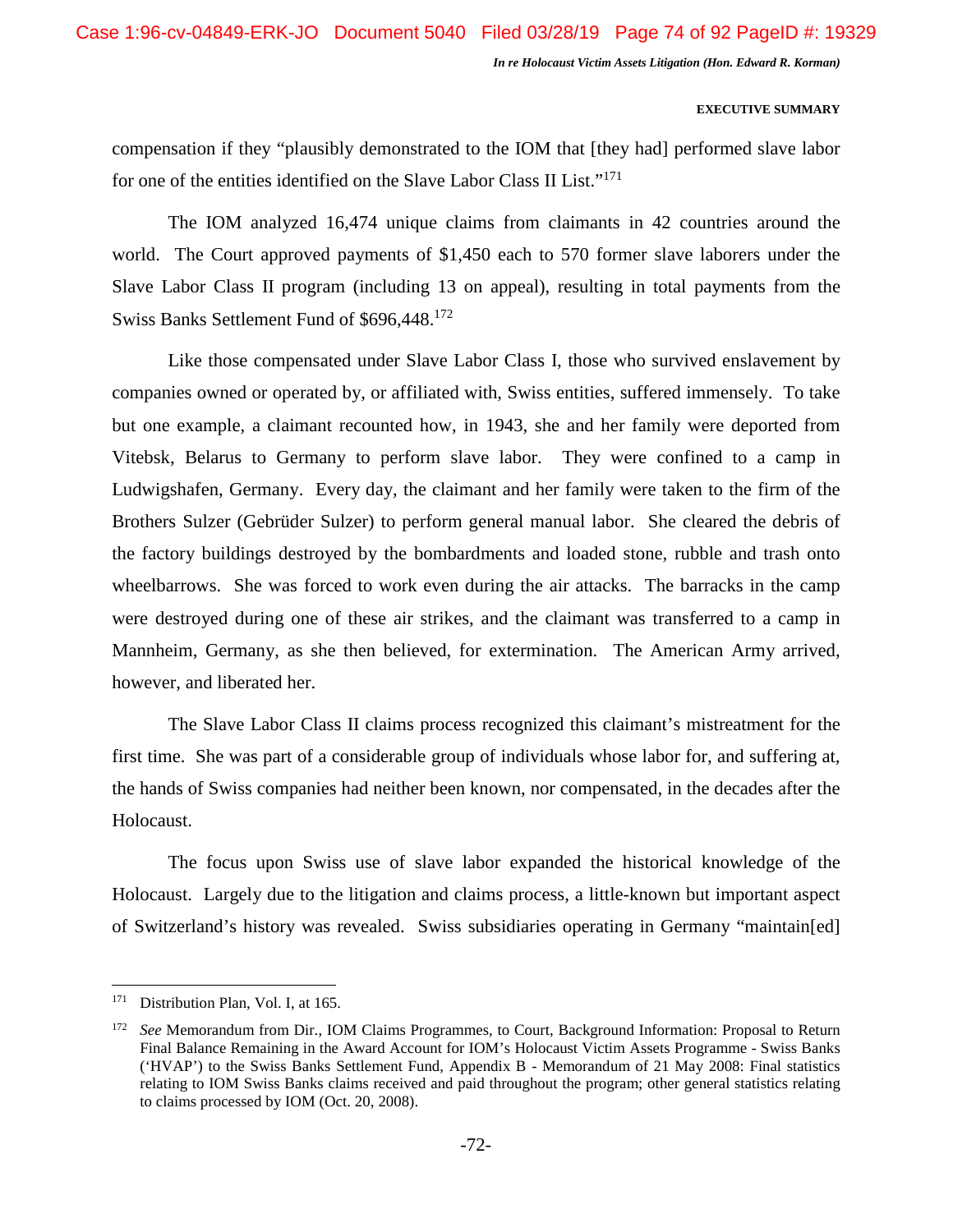#### **EXECUTIVE SUMMARY**

their autonomy and their private sector character," while at the same time, as the Bergier Commission observed, "through their manufacturing activities and the employment of a vast number of workers, they contributed to the rallying and expansion of the German economy, thus supporting the Nazi system."<sup>173</sup> Certainly in the view of Switzerland's own historical commission, that nation's long-held belief in its wartime neutrality rested on questionable premises.

# E. **The Refugee Class**

On March 12, 1938, Germany incorporated Austria within the borders of the Reich (the *Anschluss*), and conditions for Jews in Austria immediately and drastically deteriorated. Many sought to flee to safety just across the border in Switzerland. "[D]ue to its geographical position, it was the easiest country of refuge to reach on the continent."<sup>174</sup> Within weeks, however, the Swiss Federal Council (*i.e.*, the Swiss government) decided that it was time to stem the tide of refugees, and in rapid succession adopted a series of administrative measures that made entry into Switzerland nearly impossible. "*Das Boot ist voll.* The boat is full. No phrase more clearly expresses the official Swiss attitude towards Jews fleeing Nazi persecution during the late 1930s and the Second World War."<sup>175</sup>

On March 28, 1938, the Swiss Federal Council "made it compulsory for all holders of Austrian passports to have a visa."<sup>176</sup> On August 18, 1938, it "decided to refuse entry to all

<sup>&</sup>lt;sup>173</sup> CHRISTIAN RUCH, MYRIAM RAIS-LIECHTI, & ROLAND PETER, INDEPENDENT COMMISSION OF EXPERTS, COMPANIES AND FORCED LABOUR: SWISS INDUSTRIAL ENTERPRISES IN THE "THIRD REICH," English summary at 3 (Chronos Verlag 2001) (available at https://www.uek.ch/en/schlussbericht/Publikationen/pdfzusammenfassungen/06e.pdf) ("Swiss Industrial Enterprises in the 'Third Reich'").

<sup>&</sup>lt;sup>174</sup> BERGIER FINAL REPORT at 168.

<sup>175</sup> MITYA NEW, SWITZERLAND UNWRAPPED: EXPOSING THE MYTHS 2 (1997) (citing Swiss historian Alfred Haesler's 1992 book, which took its title from a 1942 speech by Swiss justice minister Eduard von Steiger, "in which he warned that the Swiss 'lifeboat' was full and could not take any more refugees").

<sup>176</sup> *Id.* at 108.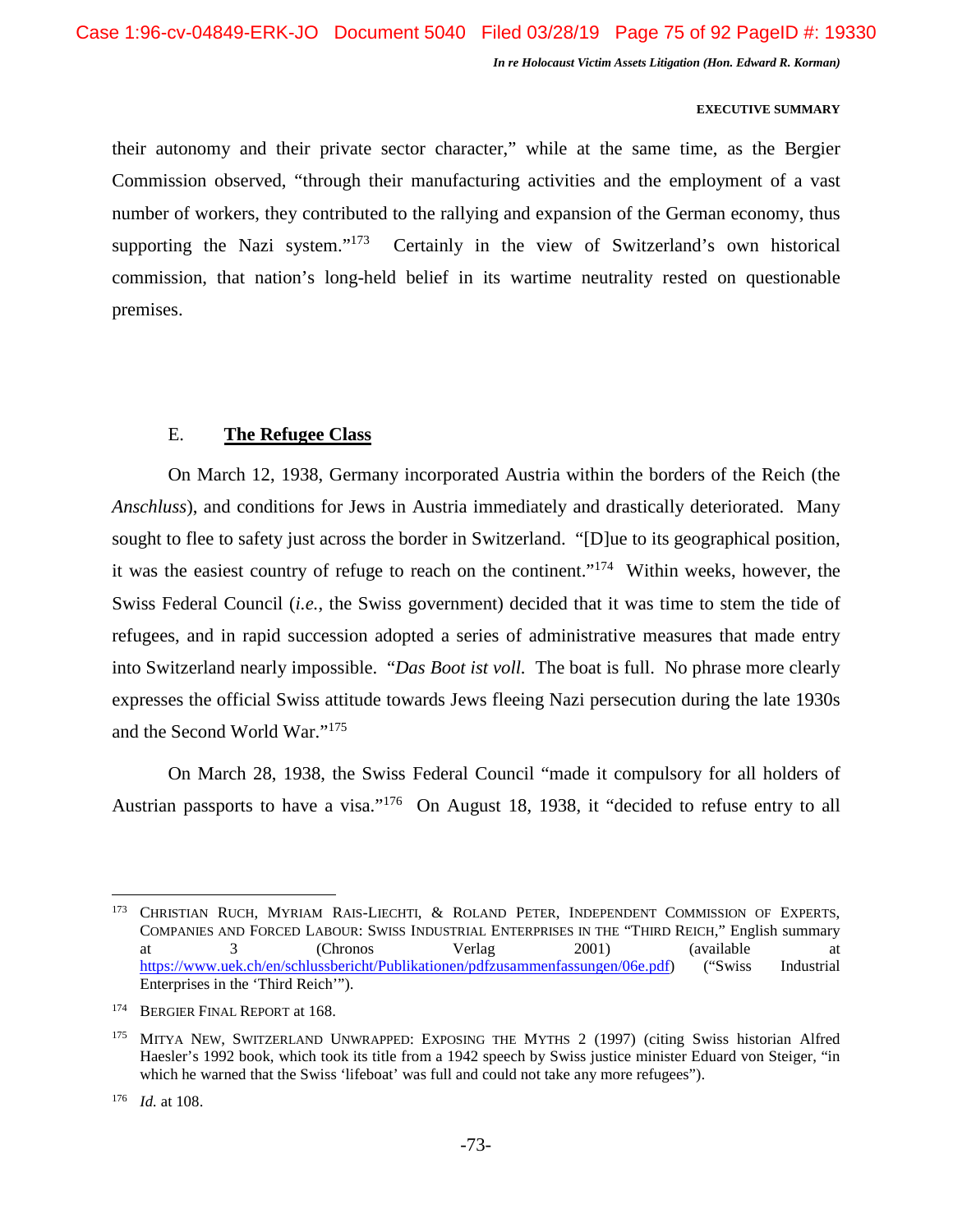#### **EXECUTIVE SUMMARY**

refugees without a visa," thus effectively closing the Swiss borders.<sup>177</sup> Switzerland next demanded that Germany mark the passports of Jews in its territory with a "J-stamp," and, on September 29, 1938, the two countries signed such an agreement. On October 4, 1938, the Swiss Federal Council introduced "compulsory visas for German 'non-Aryans."<sup>178</sup> At the same time, in July 1938, 32 governments attended a conference convened by U.S. President Roosevelt in Evian, France. The Evian Conference ostensibly was to "set up a permanent organisation whose task would be to facilitate the emigration of refugees from Austria and Germany," but "the majority of the 32 governments represented seemed to be more concerned about 'getting rid' of the refugees they had already taken in."<sup>179</sup> In the face of these drastic measures, tens of thousands of individuals attempted to enter Switzerland. Many were successful, but many others were not.

As traumatic as their experiences had been, however, none of these Holocaust victims brought suit in the U.S. for compensation against Swiss institutions. Even in the broad consolidated class action complaints, no refugee claims were asserted, with the expectation that the claims against Switzerland, a sovereign nation, would not be considered valid under U.S. law. Rather, the refugee claims were raised only at the end of the process, in the Settlement Agreement, largely at the instance of the Swiss bank defendants who were aware that several former refugees had brought lawsuits in Switzerland. While those proceedings did not yield favorable decisions from Swiss courts, they did result in payments recognizing the "moral" bases of the claims.<sup>180</sup> Thus, as with Slave Labor Class II, the Refugee Class was included to ensure an "all-Switzerland" release that the Swiss bank defendants demanded to cover all potential Holocaust-era claims. In effect, the private Swiss banks, as the Settling Defendants paying \$1.25

 $177$  *Id.* 

<sup>178</sup> *Id*. at 124; *see id.* at 108.

<sup>179</sup> *Id.* at 164. *See also* GULIE NE'EMAN ARAD, AMERICA, ITS JEWS, AND THE RISE OF NAZISM 196 (2000) ("…. *Newsweek* provided perhaps the best one-sentence summary of the conference when it sardonically observed: 'Most governments represented acted promptly by slamming their doors against Jewish refugees'").

<sup>180</sup> *See, e.g.*, Distribution Plan, Vol. II, Annex J, at J-26-29, discussing the lawsuit brought against Switzerland by Charles and Sabine Sonabend. In May 2000, they reached a settlement with the Swiss government, receiving \$118,000 to cover "costs incurred during their legal battle." Alexander G. Higgins, *Swiss Make Holocaust Apology*, ASSOCIATED PRESS, May 23, 2000; *see* Barth Healey, *Switzerland: An Auschwitz Settlement*, N.Y. TIMES, May 20, 2000, at 4.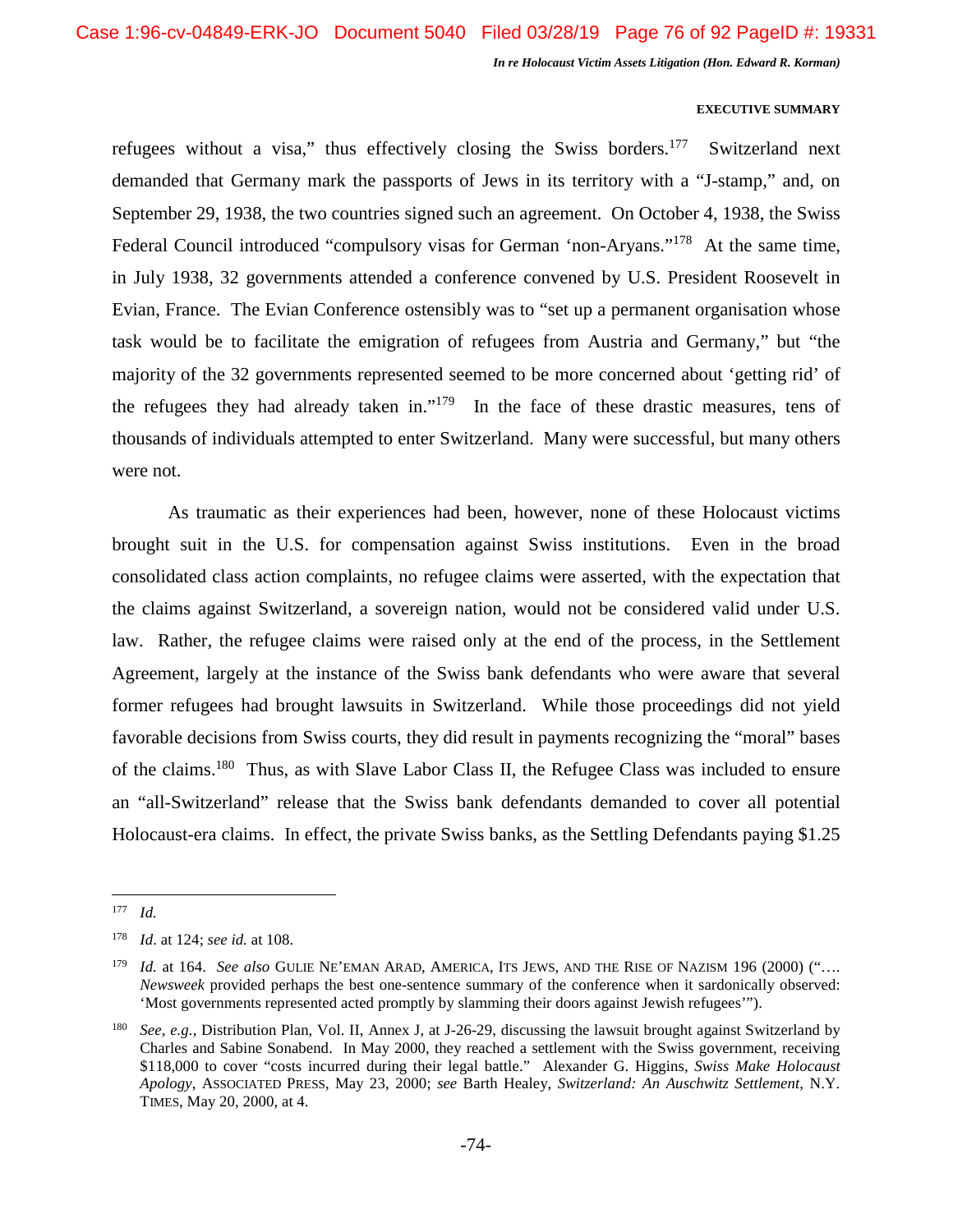### **EXECUTIVE SUMMARY**

billion to end the litigation, demanded that all of Switzerland be insulated from liability for any claim arising out of the Second World War.

Whatever the origin of the claims, the inclusion of a Refugee Class in the Settlement Agreement enabled thousands of Holocaust victims to be compensated for their suffering at the hands of Swiss officials. These claims comprise an important part of the historical record  $-$  a record that has been further expanded partly due to the class action litigation, the settlement and the distribution process.

The Settlement Agreement provided for compensation for those who gained entry into Switzerland as refugees but then suffered mistreatment, as well as for those who were turned away from the border or expelled. Some 4,158 such victims of the Holocaust were compensated through the Refugee Class programs, receiving from the Settlement Fund a total of \$11.5 million. Each person who was denied entry or expelled received \$3,625; each person admitted but mistreated received \$725; and each person who suffered both fates received \$4,350.<sup>181</sup>

Of the 4,158 individuals compensated as members of the Refugee Class, 3,923 were Jewish, and their claims were processed by the Claims Conference. Another 235 individuals were compensated through the refugee program supervised on the Court's behalf by the IOM.

 $*$   $*$ 

The Bergier Commission — the historians and experts appointed by Switzerland to study that nation's role in the Holocaust — "gave [their] clearest and harshest answers with respect to refugee policy."<sup>182</sup> The Bergier Commission was particularly critical of Switzerland's 1938 decision to pressure Germany to mark the passports of Jewish persons with a "J" stamp, as well as Switzerland's later sealing of its borders in August 1942.

<sup>&</sup>lt;sup>181</sup> The original awards were established in the Distribution Plan at, respectively, \$2,500 (expulsion/denial of entry) and \$500 (mistreatment). As was true for several classes, these amounts were increased by 45% by Court order dated September 25, 2002. *See* Memorandum & Order at 2-3, *In re Holocaust Victim Assets Litig*., No. 96-4849 (E.D.N.Y. Sept. 25, 2002).

<sup>182</sup> Helen B. Junz, *Confronting Holocaust History: The Bergier Commission's Research on Switzerland's Past*, 8 JERUSALEM CENTER FOR PUB. AFF. 1 (2003), *available at* http://jcpa.org/article/confronting-holocaust-historythe-bergier-commissions-research-on-switzerlands-past.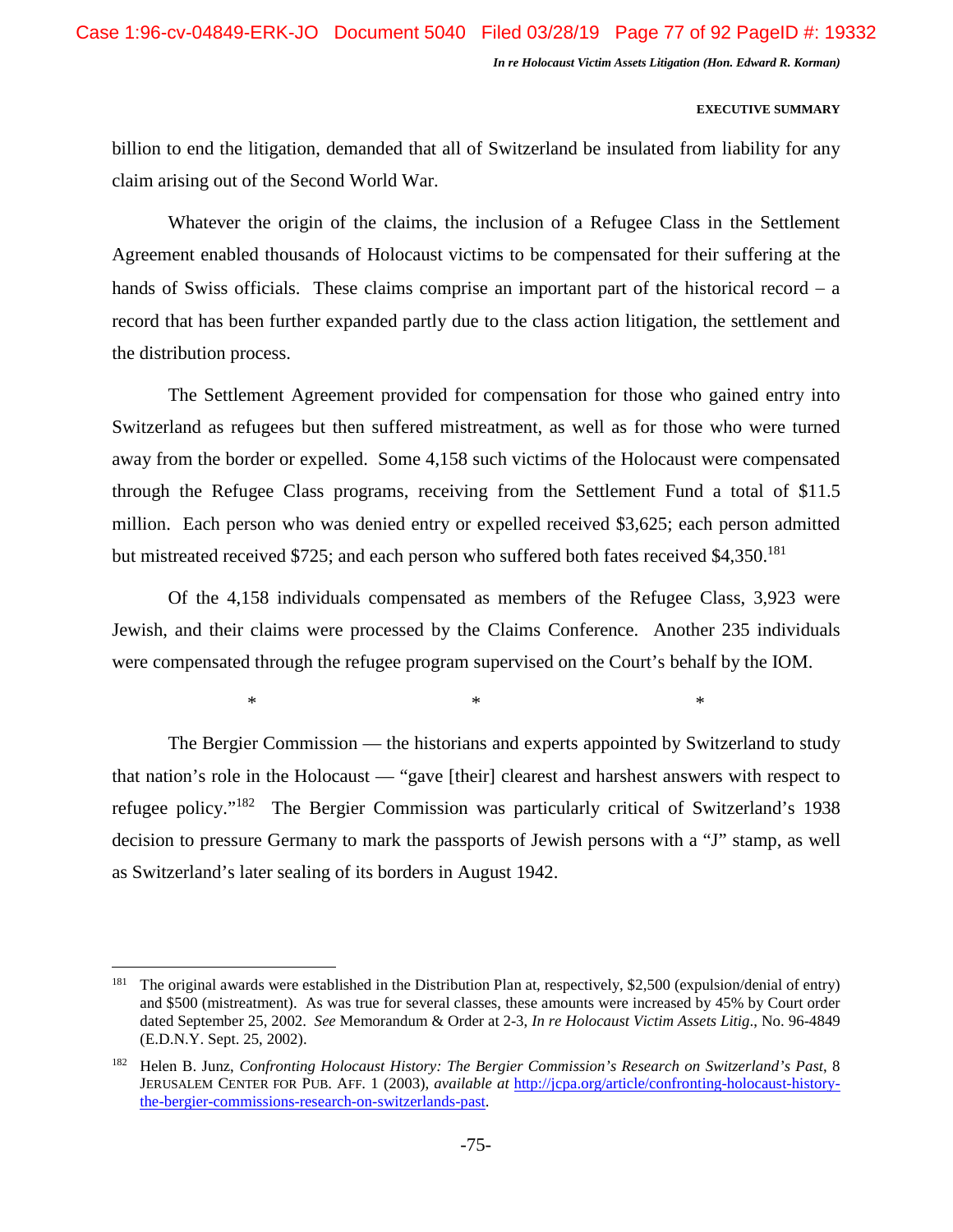#### **EXECUTIVE SUMMARY**



Identification card issued to Marion Basfreund and stamped with a red J for Jude and the added middle name of "Sara." Berlin, Jan. 24, 1939. https://collections.ushmm.org/search/catalog/pa1168789. Photo courtesy of the U.S. Holocaust Memorial Museum and Hilary Dalton.

The Bergier Commission also criticized the Swiss decision to exclude Jewish individuals from the category of political refugees, a group that Switzerland generally more readily welcomed. Thus, those "'who have fled purely on racial grounds, *e.g.*, Jews, cannot be considered political refugees.' Such people should be refused entry without exception. The first time they tried to enter Switzerland they should be simply sent back across the border; if they tried again they should be handed over to the relevant authorities on the other side."<sup>183</sup> The Holocaust and its atrocities continued, but not until July 12, 1944 did Swiss police authorities issue "an official order that civilians whose lives were threatened should be admitted."<sup>184</sup> This was an "indirect recognition of Jews as refugees," although "some Jewish people were still refused entry, as were a number of forced labourers from Eastern Europe."<sup>185</sup>

Switzerland was not alone in its approach. Its restrictive policy comported with that of other countries, and its refugee policy "cannot be understood or judged without taking into account worldwide developments at the time."<sup>186</sup> Nevertheless, the Swiss response was of particular concern, given Switzerland's knowledge of the extreme dangers facing Jewish

<sup>183</sup> BERGIER FINAL REPORT at 114.

<sup>184</sup> *Id.* at 115.

<sup>185</sup> *Id.*

<sup>186</sup> *Id.* at 164.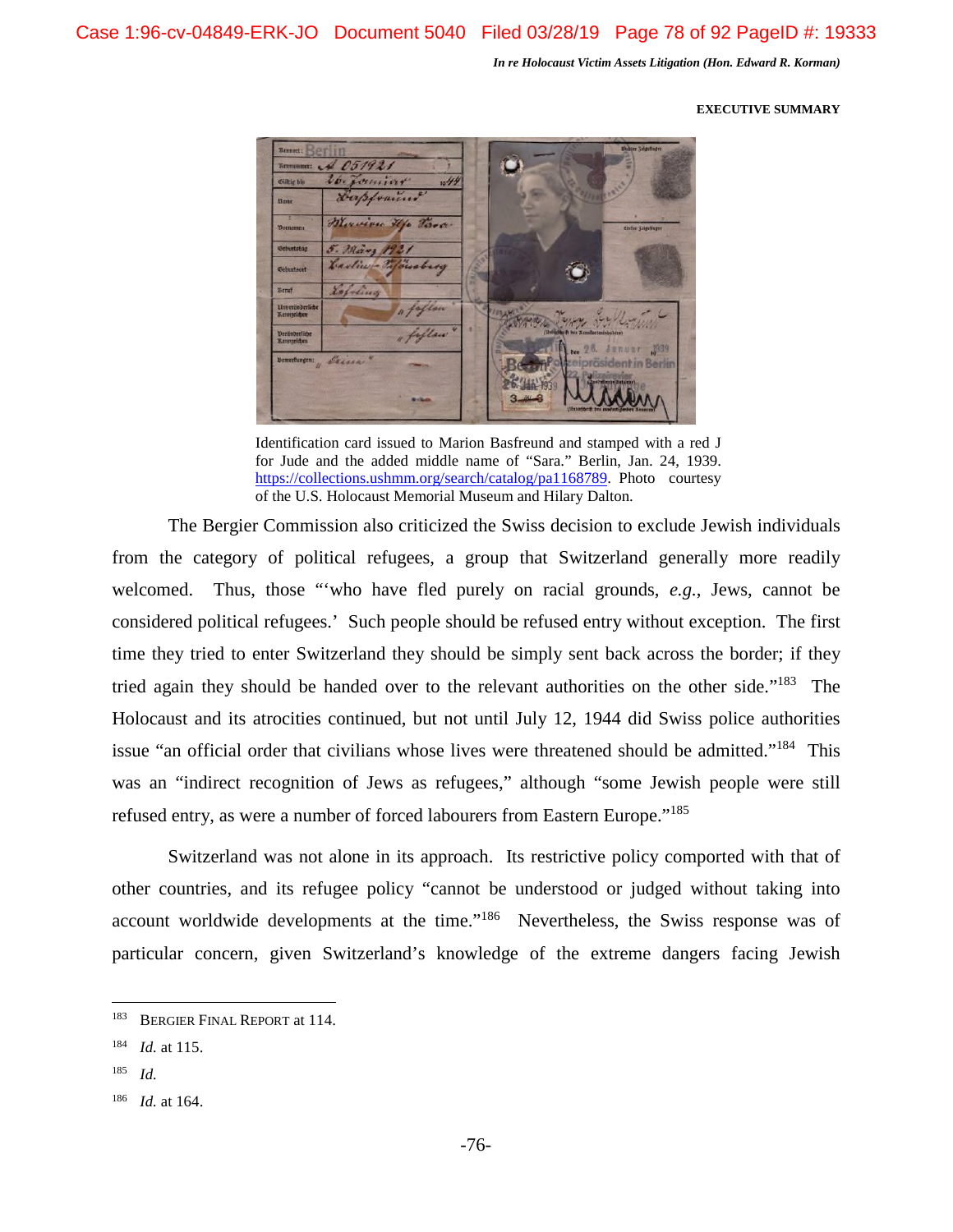#### **EXECUTIVE SUMMARY**

refugees.<sup>187</sup> In addition, as the Bergier Commission observed, "[i]t must be noted that Switzerland (like Sweden until the end of 1942) seems to have been the only country to openly apply racist selection criteria according to the Nazi definition."<sup>188</sup> Further, although Swiss refugee policies were not exceptional, they had a singular effect. "From 1940 on, Switzerland's restrictive admission policy proved to be especially dramatic because, due to its geographical position, it was the easiest country of refuge to reach on the continent, and several thousand refugees were turned back although the authorities knew that this might mean sending them to their death…. Switzerland, and in particular its political leaders, failed when it came to generously offering protection to persecuted Jews."<sup>189</sup>

One of the key questions facing the Bergier Commission was the number of individuals impacted by Switzerland's refugee policies. As with the files relating to Swiss bank accounts, much of the necessary documentation on refugees had been destroyed. Like the Volcker Committee, which investigated Holocaust-era Swiss bank accounts, the Bergier Commission was forced to analyze and draw conclusions from an incomplete historical record. The Bergier Commission stressed that "[s]ome files … no longer exist, in particular those containing information about the expulsion of refugees."<sup>190</sup> Other significant documents also had been destroyed, including those of the "Swiss Federal Police for Foreigners," from which data regarding visa applications could have been derived.<sup>191</sup> Similarly, "there are no official reports that document the fate of [expelled] refugees after Switzerland turned them away."<sup>192</sup> Lastly, the "number of people who did not try to enter Switzerland either following the rejection of their application for a visa by a Swiss consular office, or in the wake of information about restrictive

<sup>192</sup> *Id.* at 128.

<sup>187</sup> *Id.* at 119-120.

<sup>188</sup> *Id.* at 168.

<sup>189</sup> *Id.* 

JEAN FRANÇOIS BERGIER, INDEP. COMM'N OF EXPERTS, SWITZERLAND AND REFUGEES IN THE NAZI ERA 18 (1999) ("BERGIER REFUGEE REPORT").

<sup>191</sup> *Id.* at 108 n.45.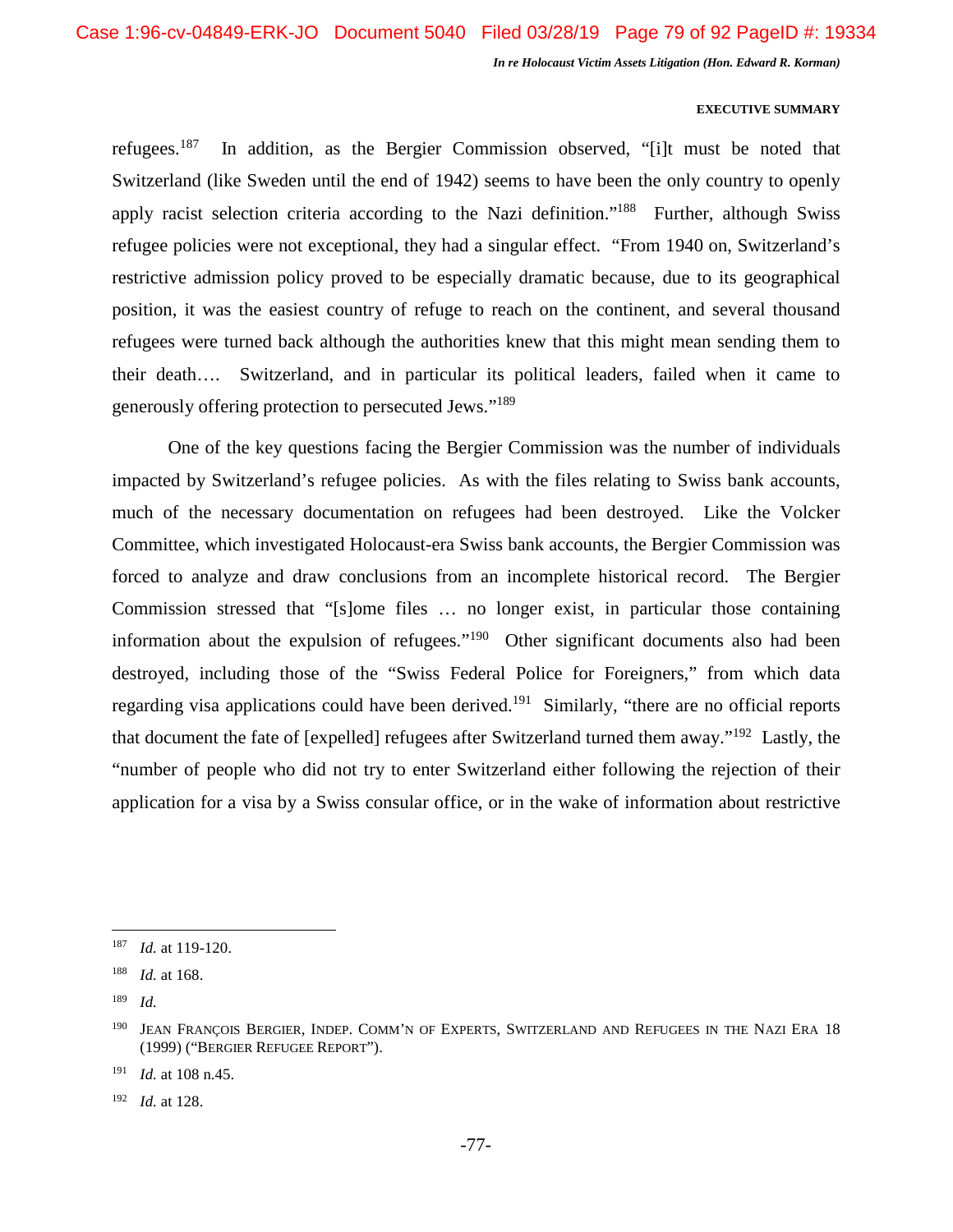#### **EXECUTIVE SUMMARY**

Swiss policy, is uncertain. Thus, the exact number of people Switzerland could have saved from deportation and murder remains unknown."<sup>193</sup>

While it was "extremely difficult ... to calculate the number of refugees who were refused entry," it was not impossible to reach an estimate. Approximately 20,000 individuals were believed to have been "turned back or deported," and 14,500 were refused visas, for a total of 34,500 individuals whom Switzerland refused to admit.<sup>194</sup>

By contrast, the number of refugees admitted between September 1, 1939 and May 8, 1945 (*i.e.*, the war years) could be determined with some certainty. For that period, there were records of 51,129 refugees "who had entered Switzerland without a valid visa" and were interned, of whom 21,304 individuals were or were believed to be Jewish.<sup>195</sup> Several other categories of admitted persons needed to be added to that figure: "2,000 people who were issued a cantonal tolerance permit;" "7,000 to 8,000 mainly Jewish emigrants who were in Switzerland at the outbreak of the war;" and "the small number of political refugees." Thus, in total, Switzerland "offered around 60,000 civilians refuge from persecution by the Nazis for periods ranging from a few weeks to several years. Slightly less than half these people were Jewish."<sup>196</sup>

While highlighting the significant numbers of refugees eventually admitted into Switzerland, the Bergier Commission criticized their treatment. Conditions in the internment camps were extremely difficult for many refugees. Between 1940 and 1948, "159 persons died in the ZL camps and homes; among them, the world-renowned tenor and cantor Joseph Schmidt."<sup>197</sup> Born in Romania in 1904, Joseph (also known as "Josef") Schmidt "began his career as a cantor and became an internationally known opera star and recording artist."<sup>198</sup> His fate was discussed in "a seminal work on Swiss refugee policies, *'The Lifeboat is Full' (Das* 

<sup>193</sup> *Id.* at 263.

<sup>&</sup>lt;sup>194</sup> BERGIER FINAL REPORT at 117-118.

<sup>195</sup> *Id.* at 117.

<sup>196</sup> *Id.* 

<sup>197</sup> Simon Erlanger, *Order Versus Education: The Aims of the Swiss Labor Camps for Refugees and Emigrants*, 31 YAD VASHEM STUD. 175, 181 (2003).

<sup>198</sup> *In re Account of Josef Schmidt.*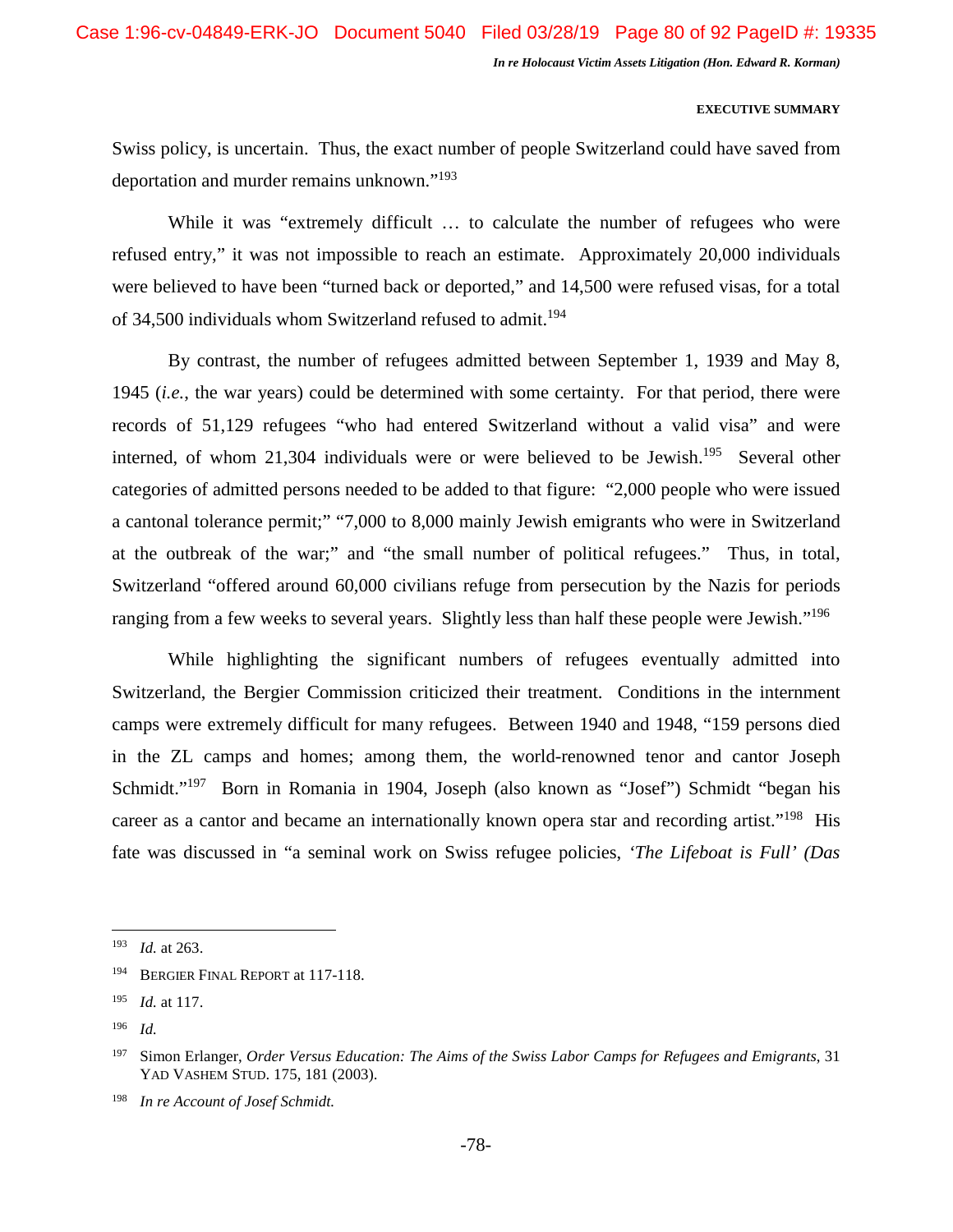Case 1:96-cv-04849-ERK-JO Document 5040 Filed 03/28/19 Page 81 of 92 PageID #: 19336

*In re Holocaust Victim Assets Litigation (Hon. Edward R. Korman)* 

### **EXECUTIVE SUMMARY**

*Boot ist Voll*)."<sup>199</sup> Quoting from the book, which described the singer's internment as a refugee in Switzerland, the CRT explained:

> "The fate of Joseph Schmidt, the singer, cannot be forgotten. The sudden death of this internationally known and loved artist, who starred in the film *A Song Goes Round the World (Ein Lied Geht um die Welt)*, among many others, was reported at the end of November 1942 …. Joseph Schmidt was removed on October 27, 1942, from the Gyrenbad camp to the cantonal hospital in Zürich, where his illness was diagnosed as a minor laryngitis and tracheitis. He was then discharged as cured, although he complained of chest pains. He was very fearful at the thought of returning to the camp, because he dreaded — and certainly not without reason — the serious damage to his most precious asset, his voice, that might result from the extremely bad hygienic conditions and the dust of the straw pallets in Gyrenbad. A private physician was prepared to accept him into his own clinic after his release from the hospital, give him a thorough examination, and treat him. But the camp authorities, without any malevolence, refused permission in fact, on the ground of democracy — because even refugees of means were supposed to be treated only in cantonal hospitals. So the thirty-eight-year-old singer finally went back to the camp. As a concession, the camp commander billeted him in the inn that adjoined the camp.

The next morning Schmidt died of a heart attack.

Granted that his death cannot be simply ascribed to the functionaries. But if they had been somewhat less bureaucratic and thus avoided agitating the singer, at least they would not have been vulnerable to the charge of contributing to his death."<sup>200</sup>

Joseph Schmidt's heirs received a Deposited Assets Class award in the amount of \$30,743.80, because his Swiss accounts had not been returned to the family after his death.<sup>201</sup>

 $*$   $*$ 

In contrast to the Deposited Assets Class claims process, which was lengthy and difficult not only because the banks had destroyed records relating to millions of Holocaust-era accounts, but because banking authorities also held back other important documents for years (and many

<sup>&</sup>lt;sup>199</sup> ALFRED A. HÄSLER, THE LIFEBOAT IS FULL: SWITZERLAND AND THE REFUGEES, 1933-1945 268-70 (Charles Lam Markmann trans., Funk & Wagnalls Co. 1969).

<sup>200</sup> *Id.* 

<sup>201</sup> *In re Account of Josef Schmidt.*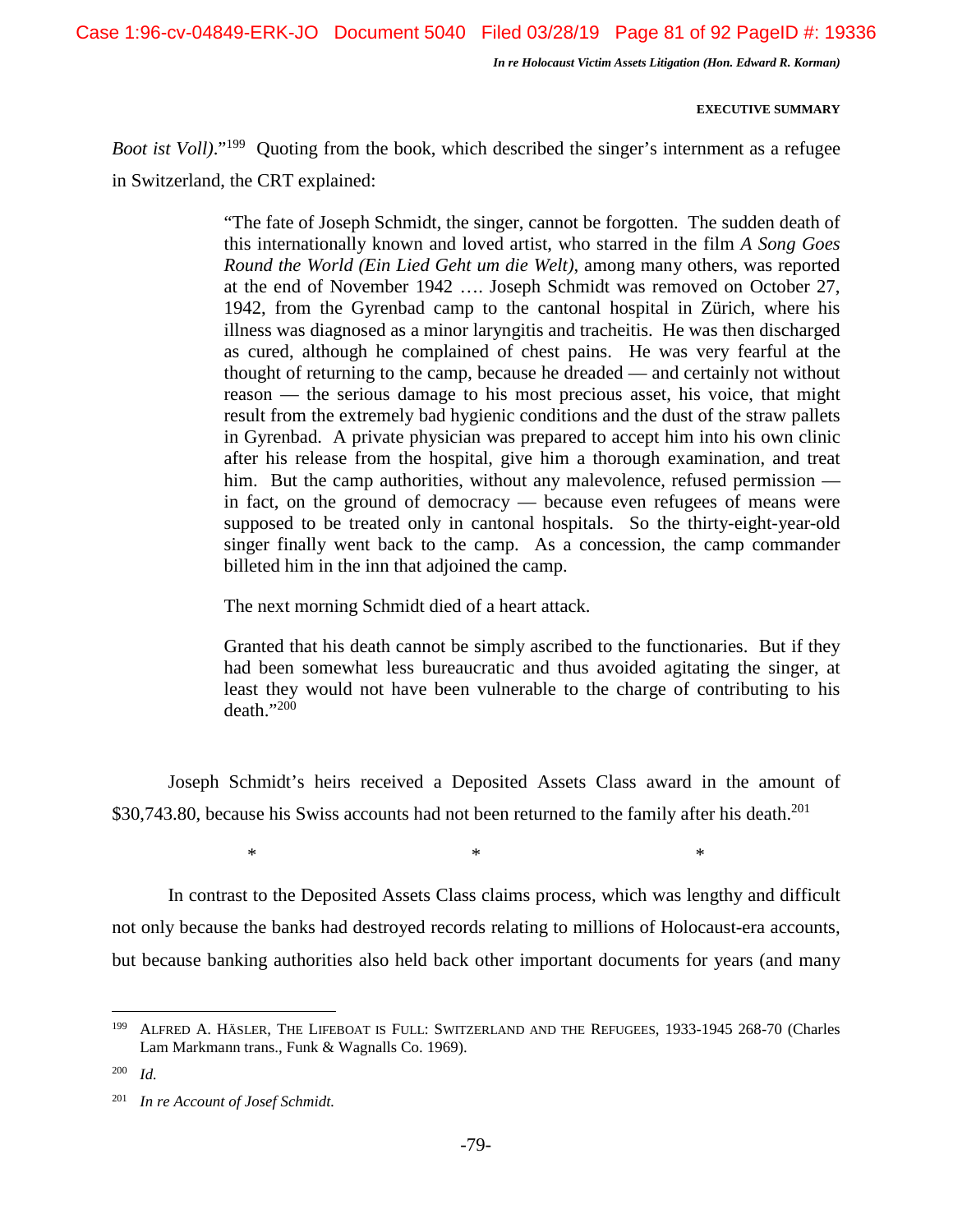#### **EXECUTIVE SUMMARY**

were never provided at all), the Refugee Class claims process benefitted from the cooperation of Swiss officials, particularly those associated with the Swiss Federal Archive ("SFA"). The SFA arranged for the Court to receive important lists, including the names of 1,715 civilian refugees turned back at the Swiss border or expelled from Switzerland between March 14, 1938 and May 9, 1945 and collected by the SFA from various federal and cantonal sources; 2,159 civilian refugees turned back at the border to Geneva between 1939 and 1945; 99 civilian refugees turned back at the border to the Canton of Schaffhausen shortly before and during World War II; 2,343 refugees turned back at the Swiss border to Italy during World War II, mainly in 1943 and 1944, a list compiled by the State Archives of the Canton of Ticino; and 60 refugees turned away from the Canton Basel-City (a list provided by the Basel archives). Other cantonal archives subsequently provided the Special Masters with additional information.

As a new program involving claims that never had been compensated on a large-scale basis, the Refugee Class program posed unique administrative difficulties. In contrast to the two Slave Labor classes, moreover, the Refugee Class could not be coordinated with the elaborate and widely-publicized German slave labor compensation program. As the IOM observed in its Final Report to the Court, "[u]nlike the situation with Slave Labour Class I, there was no immediately obvious link" between the German Foundation payments and Refugee Class eligibility. A German Foundation payment was "not automatic validation for the eligibility of a claim for payment under the Refugee Class because the individual circumstances of the victim's experience with Swiss authorities still had to be reviewed."<sup>202</sup>

Every Refugee Class claim was analyzed individually by Claims Conference or IOM staff and submitted to the Special Masters for consultation and review. Thereafter, each claim recommended for approval was submitted to the Court, with documentation and/or a detailed narrative, and each decision was summarized in a report filed with the Court and docketed for public review (with claimants' names redacted in the interest of privacy).

As with all aspects of the Swiss Banks Settlement claims process, every effort was made to assist survivors in putting forward their claims, such as by performing additional research;

<sup>202</sup> IOM Final Report at 69.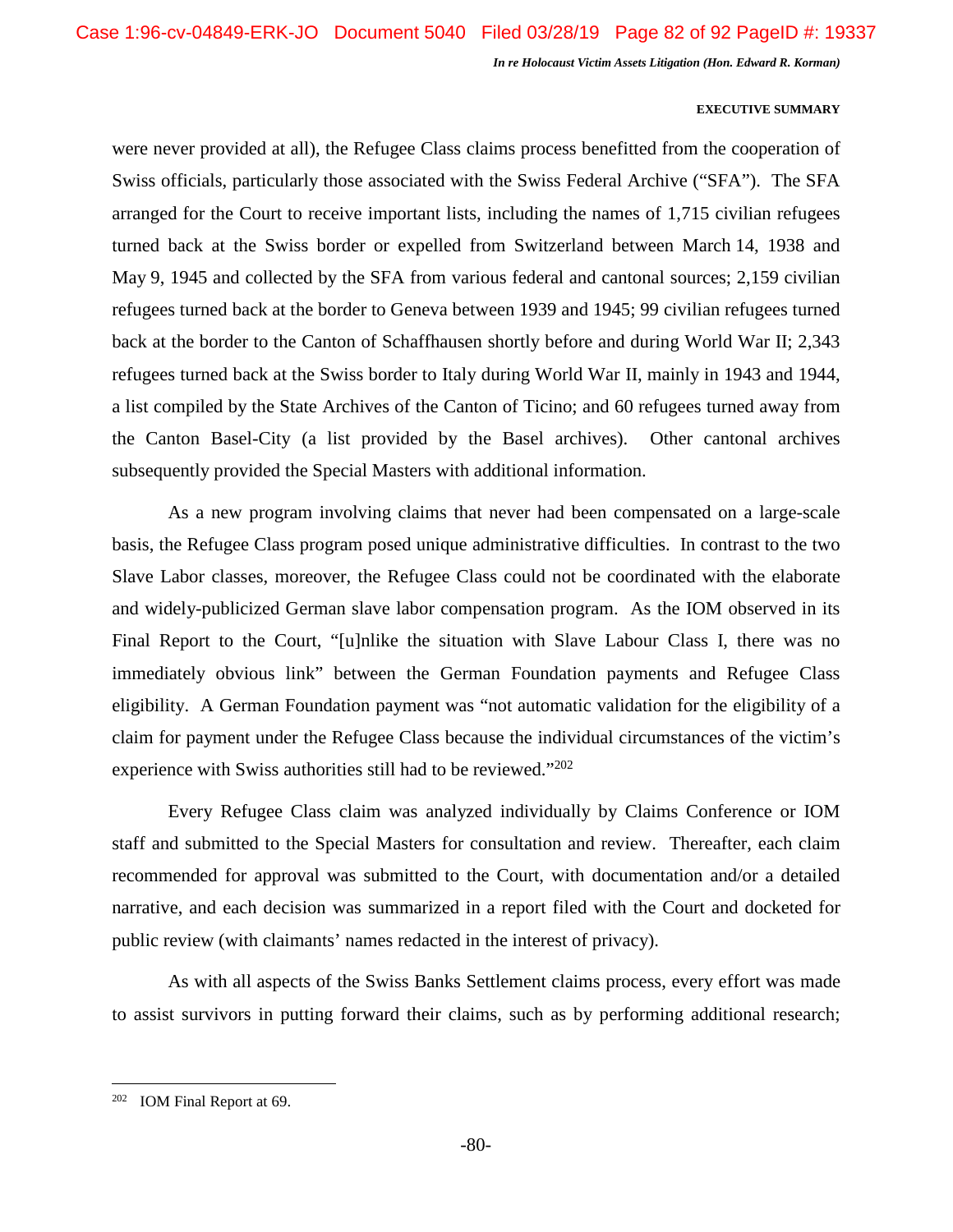### **EXECUTIVE SUMMARY**

reconsidering earlier recommendations in light of additional historical or documentary evidence; and contacting claimants for further details. Moreover, as with all of the Court's claims processes, the standard was whether the claim was "plausible," taking into account the massive destruction of Holocaust-era documentation and the fading of memories in the decades since the Holocaust.

Among the claims compensated under this standard was that of a survivor who was born in Hungary in 1928. Her father went to the Swiss Legation in Budapest to apply for a visa for the family, but was turned down. The family was later placed into a ghetto. The claimant's parents were taken by German soldiers to the river Danube, where they were shot. The claimant and her sister were imprisoned in the ghetto until liberation. Another claimant, who was born in France in 1922, entered Switzerland in 1942. He was quarantined in Geneva, where Swiss police confiscated most of his money. He was then transferred to Camp Buren, where he suffered from hunger, and later sent to camps Wald, Eggitswil/Kloten, Eggiwill, and Chantiers Ambulants, where he performed hard labor without compensation. Both survivors received payments under the Refugee Class process.

Nevertheless, a number of claims had to be denied (1,586 in total), generally because the claimants had not met the basic threshold requirements for compensation. The grounds for denial rested upon one or more of the following factors: the claimant did not allege an attempt to enter Switzerland at the Swiss border or expulsion from Switzerland; the refugee on whose behalf the claimant filed had died on or before February 15, 1999; based upon the date of attempted entry, it was implausible that the claimant had sought entry into Switzerland in whole or in part to avoid Nazi persecution; and/or the claimant did not state that he or she was detained, abused or otherwise mistreated while in Switzerland as a refugee.

Not all of the Swiss authorities who interacted with refugees believed that the only option was expulsion. A number of Swiss defied their orders and instead chose to help. "[C]onfronted with the refugees' distress on a daily basis," they "expressed revulsion about the increasingly

 $*$   $*$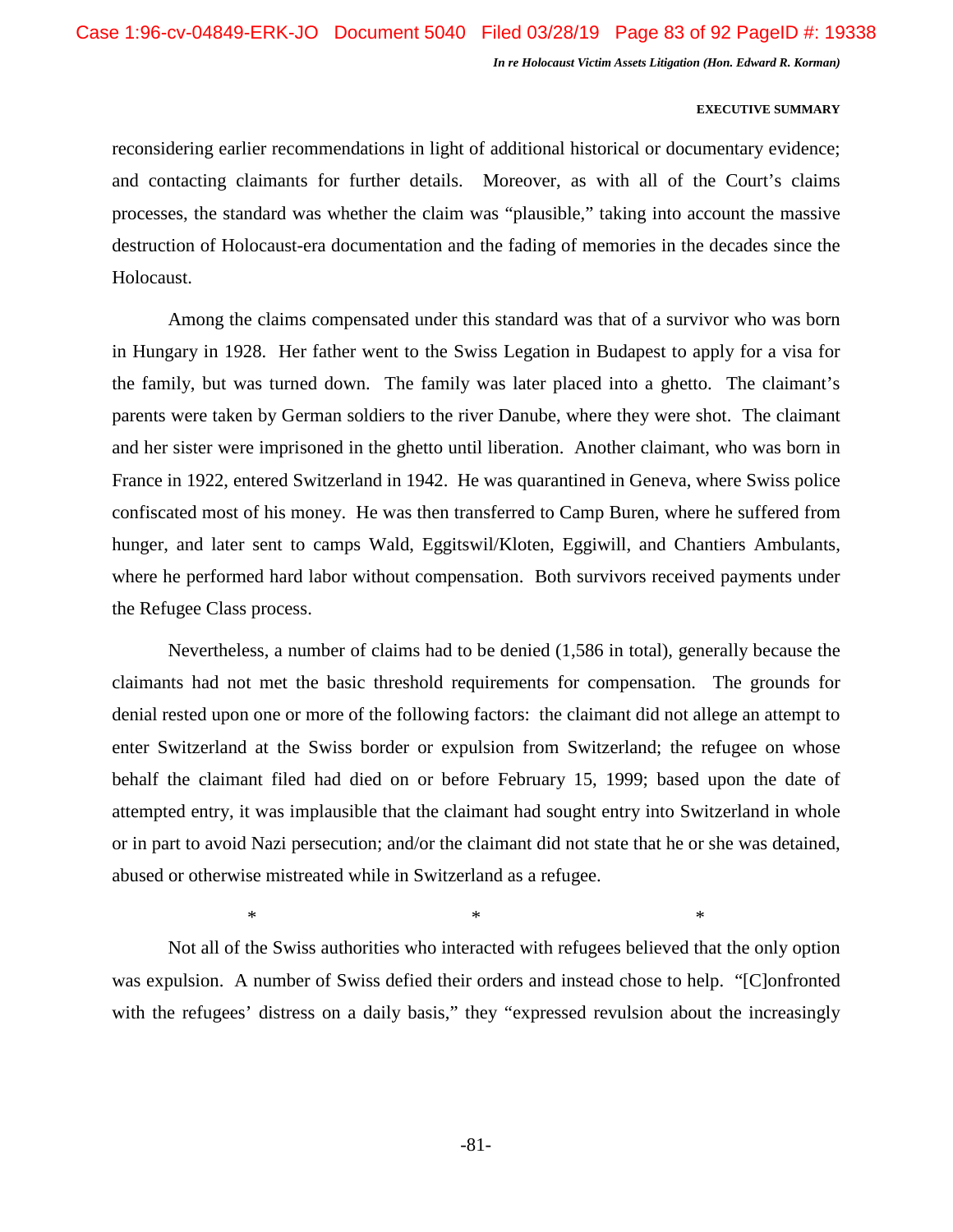#### **EXECUTIVE SUMMARY**

brutalised methods applied on both sides of the border,"<sup>203</sup> often at considerable personal risk to their careers and livelihood. One such official was Paul Grüninger, "the police captain of St. Gallen, who had a long record of opposition to the hardline stance of the federal authorities. With some of his men, he actively assisted refugees after the border was closed in August 1938…. It is estimated that he saved up to a thousand or even more Jewish refugees from Austria. By the end of 1938, however, as rumours and accusations against him began to multiply, his superiors withdrew their protection, which cost Grüninger his job, his career and his reputation."<sup>204</sup>

In 1971, the government of St. Gallen declared Paul Grüninger's behavior to have been "morally correct." He was also honored for his actions by Yad Vashem.<sup>205</sup> He died the next year, in 1972. He was pardoned posthumously by a Swiss court.<sup>206</sup> Years after his death, Switzerland enacted a law intended to exonerate others who had undertaken risks of the kind assumed by Grüninger, eventually clearing the records of more than 137 people.

# F. **Insurance Claims**

At the November 29, 1999 fairness hearing on the proposed settlement, some participants were concerned with the effectiveness of notice of the opportunity to submit claims against the Swiss insurance companies that were to be released. They also questioned the appropriateness of releases in the absence of a mechanism to pay valid Holocaust-era insurance claims as part of the distribution of the Settlement Fund. In response, counsel for the defendant banks and counsel for the plaintiff class entered into negotiations. These discussions resulted in modifications to the Settlement Agreement.

<sup>203</sup> Regula Ludi, *Dwindling Options: Seeking Asylum in Switzerland 1933-1939*, *in* REFUGEES FROM NAZI GERMANY AND THE LIBERAL EUROPEAN STATES 82, 92 (Frank Caestecker & Bob Moore eds., Berghahn Books 2010).

<sup>204</sup> *Id*. at 93.

<sup>205</sup> BERGIER REFUGEE REPORT, Appendix 2, at 298. *See also* CROWE, THE HOLOCAUST: ROOTS, HISTORY AND AFTERMATH, at 352.

<sup>206</sup> Elaine Sciolino, *A Swiss Woman Steps Forward Again to Aid Refugees*, N.Y. TIMES, Jan. 14, 2004, http://www.nytimes.com/2004/01/14/world/a-swiss-woman-steps-forward-again-to-aid-refugees.html.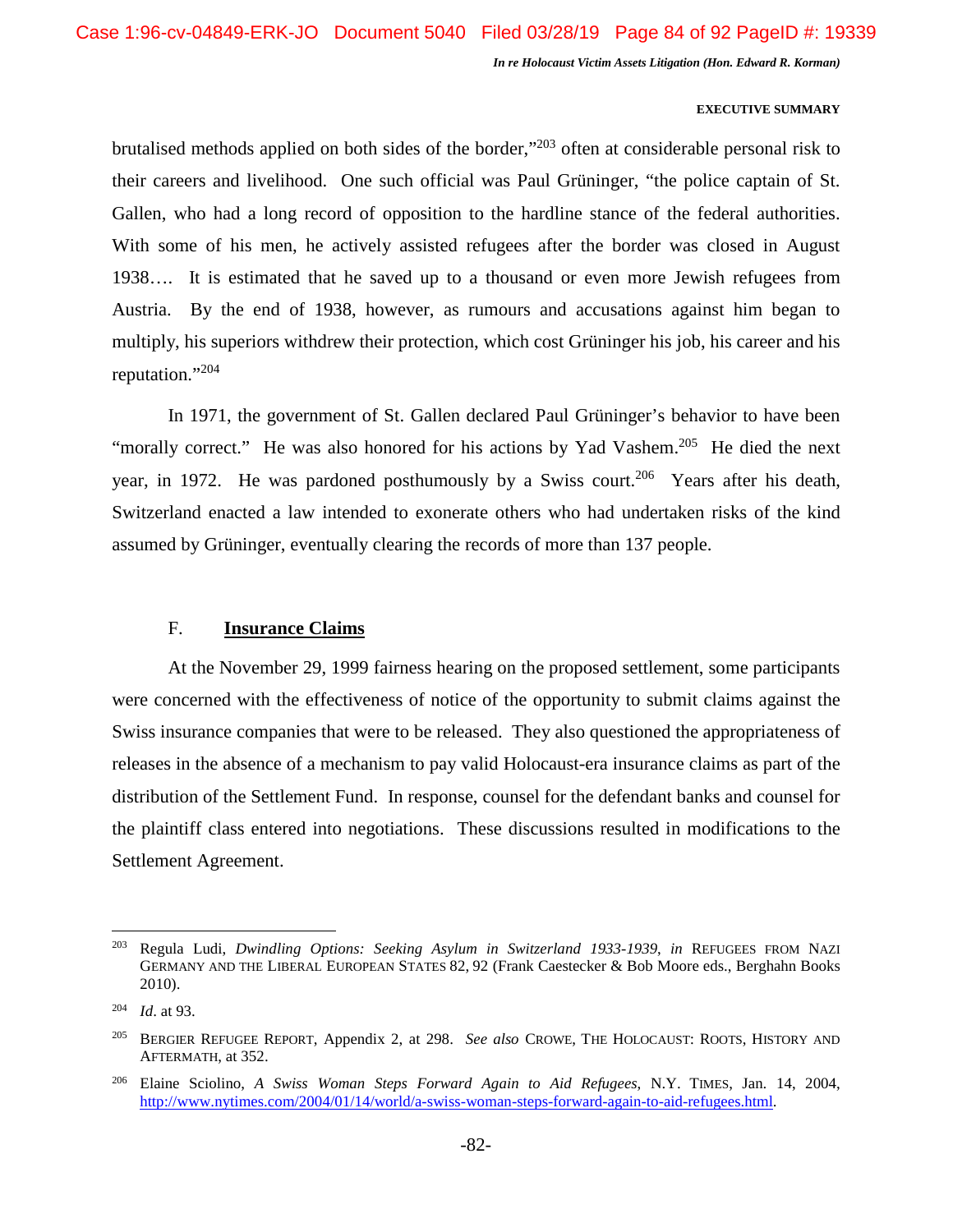#### **EXECUTIVE SUMMARY**

The parties agreed to the *de facto* creation of a sixth class of beneficiaries who would be entitled to file claims against the participating insurance carriers.<sup>207</sup> Amendment No. 2 to the Settlement Agreement provided that the insurance carriers participating in the settlement (Swiss Re and Swiss Life, referred to as the "Participating Insurance Carriers" or the "PICs") and the Settlement Fund each were to be responsible for one-half of insurance award payments, up to a combined total of US \$100 million.<sup>208</sup> Subsequently, when it became clear that the number of insurance claims was lower than anticipated, the parties revised the agreement so that the insurance process was to provide for up to \$50 million in payments, \$25 million of which was to be borne by the insurance carriers and \$25 million by the Settlement Fund.

On June 12, 2001, counsel for the respective parties agreed to the Claims Process Guidelines (the "Guidelines"), in which they established procedures for implementing the insurance program. Because the Zurich-based CRT already had been selected to administer the Deposited Assets Class claims process on behalf of the Court, the parties recommended, and the Court agreed, that the CRT also should administer the insurance process.

In total, the CRT received 2,080 insurance claims. In contrast to the bank account claims process — which, although limited by the incomplete documentation made available by the banks, nevertheless was controlled by the CRT, which matched and evaluated the claims — the Guidelines provided for the insurance claims to be submitted directly to the PICs. The companies, not the CRT, were to control the matching and research of claims against insurance policies.

Where possible, however, the CRT recommended that the Insurance Guidelines be adjusted to follow the more general equitable principles the Court had adopted as part of the bank account claims process. As a result, claimants often benefited from the application of more liberal inferences than those envisioned under the Insurance Guidelines. For example, although the Insurance Guidelines did not provide for compensation where two or more claims were

<sup>207</sup> *See In re Holocaust Victim Assets Litig.*, 105 F. Supp. 2d 139, 160 (E.D.N.Y. 2000).

<sup>208</sup> *Amendment* No. 2 to Settlement Agreement, Aug. 9, 2000, included as part of the Claimant Application Materials exhibit to this Final Report and also *available at* http://www.swissbankclaims.com/Documents/DOC\_20\_Amendment2.pdf.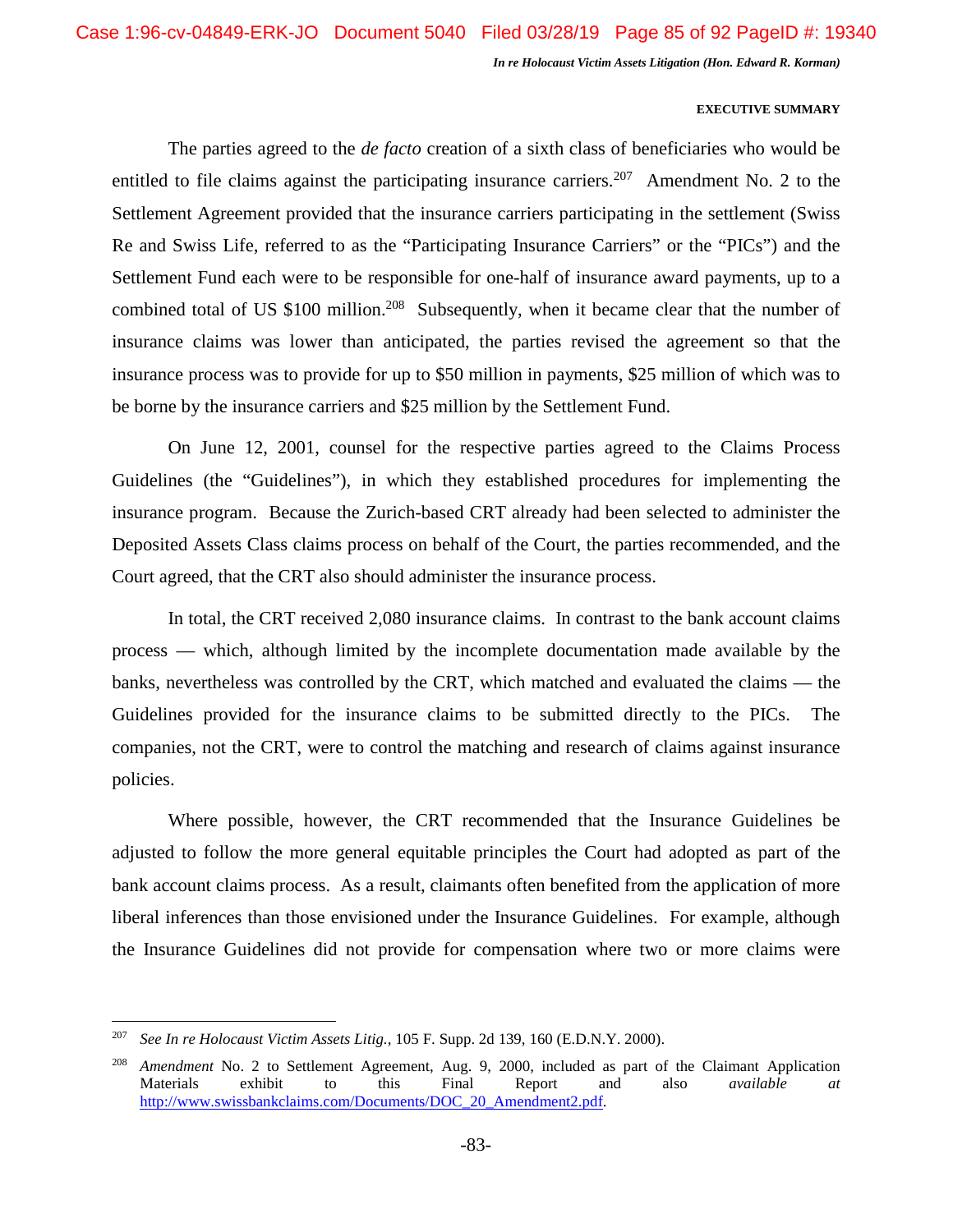#### **EXECUTIVE SUMMARY**

equally plausible, nor did the PICs recommend payment in such cases, the CRT applied the Deposited Assets Class rule that enabled each plausible claimant to receive a *pro rata* share of the policy's value. As with bank accounts, the lack of a complete documentary record — due to the destruction of records or failure to produce a full set of files — was not an appropriate basis for denying a claim.

The total amount recommended for payment by Swiss Re was \$395,485.35, for 27 awards including 30 policies. The CRT, after performing its own review of many of the claims, recommended payment and the Court approved a considerably higher number: \$973,989.08 for 54 policies in 49 awards. The other PIC, Swiss Life, recommended only two awards, for which it calculated payments of \$6,363.11, whereas the CRT recommended and the Court approved payments for those two cases in the amount of \$22,068.75. Beyond the policies that Swiss Life had recommended, the Court, based upon the CRT's recommendation, also approved an additional 25 awards for 30 policies issued by Swiss Life or one of its affiliates (including awards to four policies issued by *La Nationale Vie Paris*, for which Swiss Life repudiated any responsibility). The total approved by the Court for Swiss Life awards was \$448,288.84.

In total, Insurance Class claims resulted in \$1,434,786 in authorized awards, of which \$1,400,251 was paid.

Under the parties' agreement, the insurers were obligated to reimburse the Settlement Fund for one-half of the claims that the companies deemed to be compensable. However, both insurers ultimately accepted the Court's determination that a greater number of claims were eligible for payment (and/or in greater amounts) than the companies had recommended, and reimbursed the Settlement Fund for the larger sum: one-half of the *awarded* (as opposed to the *recommended*) amounts. The PICs' good faith cooperation in repaying these amounts to the Settlement Fund enabled the Court to distribute these sums as residual funds, benefitting the neediest Holocaust survivors under the Looted Assets Class *cy pres* programs.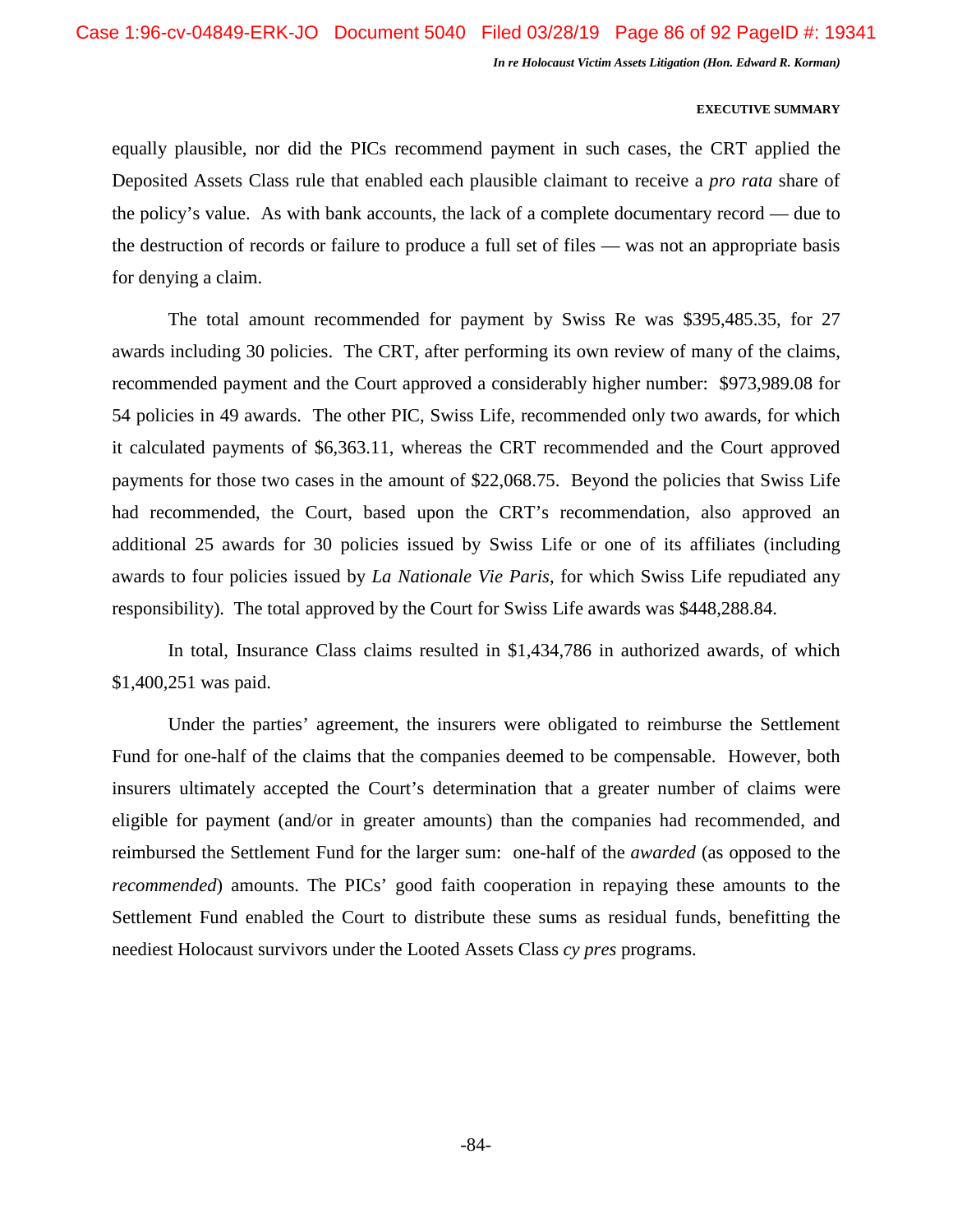#### **EXECUTIVE SUMMARY**

# G. **The Victim List Project**

When the class action lawsuits against the Swiss banks were settled, decades after World War II had ended, the vast majority of the millions of victims and targets of the Nazis and their allies, both those who perished and those who survived, were still unidentified. Their fate essentially was "to die nameless in a nameless ditch."<sup>209</sup> As of the close of the claims process, however, over two-thirds (more than 4.5 million) of the six million Jews who died in the Holocaust had been identified. The names of millions of other victims who suffered but survived the Holocaust, both Jewish and non-Jewish, also are now known.

This is due in no small part to the Victim List Project created as part of the Swiss Banks Settlement distribution process, which has restored identity to millions. The program has been widely praised. Holocaust historian and former Deputy Director of the USHMM Michael Berenbaum noted that "'[b]y collecting names one by one they humanize and re-identify the people who were supposed to be anonymous…. It essentially defies the wishes of the Nazis that these people die without names and without any identity.'"<sup>210</sup> Former national director of the Anti-Defamation League, Abraham Foxman, observed that "'[t]he more people we can identify, the more we set for history – for memory – that they existed and perished simply because they were Jews.... This is a sacred duty for the victims."<sup>211</sup> Author and law professor Thane Rosenbaum, founder and Director of the Forum on Law, Culture & Society and Distinguished Fellow at the NYU School of Law, has pointed out that "'so many of those lives were until recently nameless. Knowing the names surely humanizes that loss."<sup>212</sup> World Jewish Congress General Counsel and law professor Menachem Rosensaft, the founding chairman of the

 $211$  *Id.* 

 $212$  *Id.* 

<sup>209</sup> Roger Cohen, *The Last Jew in Zagare*, N. Y. TIMES, Nov. 7, 2011, http://www.nytimes.com/ 2011/11/08/opinion/cohen-the-last-jew-in-zagare.html. The author's grandparents came from small towns in Lithuania. Had they not left before the Holocaust, "[t]heir hypothetical European fate was to die nameless in a nameless ditch." *Id.* 

<sup>210</sup> Stewart Ain, *Swiss Fund to Hasten Fuller List of Victims*, JEWISH WEEK, May 1, 2013 (discussing the Court's allocation of \$14.5 million to the Victim List Project, noting that it "was for the purpose of locating and identifying archival and testimonial sources that would contain the names of those murdered in the Holocaust and the survivors who suffered. In addition, it was used to improve access to archived material, digitize the names of those murdered and place them on the Internet").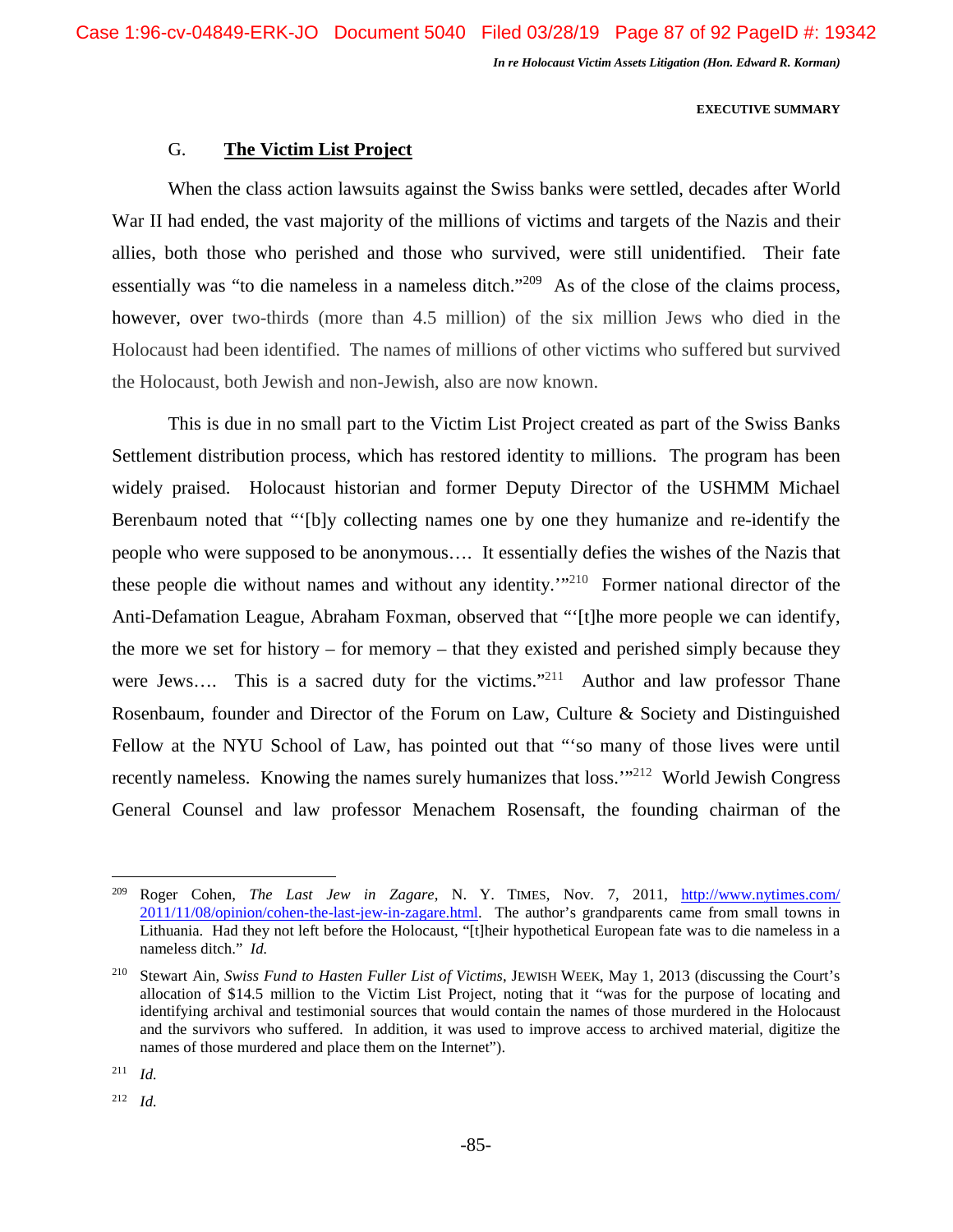#### **EXECUTIVE SUMMARY**

International Network of Children of Jewish Survivors, and the author of many works on the Holocaust, has stated: "We should talk about the fact that every single name that is recovered is an identity of a murdered victim who is not lost to history, and it is important for us to remember."<sup>213</sup>

The Victim List Project (originally described as the "Victim List Foundation" in the Distribution Plan) was intended as a mechanism under the Court's direction to encourage and help organize the compilation and greater accessibility worldwide of the names of individuals whom the Settlement Agreement was intended to benefit – Jewish, Romani, Jehovah's Witness, homosexual, and disabled victims or targets of Nazi persecution, those who perished and those who survived.<sup>214</sup> The \$1.25 billion Settlement Fund would not be enough to make payments to all Nazi victims, let alone their heirs. It was clear that among the millions of people affected by the actions of the Swiss banks during the Holocaust were many who would not be compensated under the Settlement Agreement, including those who had perished, or since the end of World War II, had passed away. The Victim List Project therefore was intended to benefit all class members, survivors and heirs alike, as defined by the Settlement. The Victim List Project was a way of recognizing them and ameliorating to some extent what was, of necessity, "imperfect justice." By calling for the compilation and accessibility of the names of all "Victims or Targets of Nazi Persecution," as defined in the Settlement Agreement, the aim — as with all other aspects of the proposed distribution process — was to recognize *individually* each person who had suffered, even those whom the Swiss Banks Settlement would not be able to compensate monetarily.

Of the \$1.285 billion distributed from the Settlement Fund, a total of \$10 million, later increased to \$14.5 million (1.1%), was set aside for the Victim List Project, with all other funds earmarked for individual payments to Holocaust survivors and certain heirs.<sup>215</sup> To assist with oversight of the project, the Court and Special Masters sought the assistance of the Claims

<sup>213</sup> *Id.*

<sup>214</sup> *See* Distribution Plan, Vol. I, at 18, 27, 116, 157.

<sup>&</sup>lt;sup>215</sup> Because of interest and tax benefits accruing to the \$1.25 billion Settlement Fund, the Court was able to pay to claimants more than the amount originally authorized under the Distribution Plan, increasing the allocation to the Victim List Project (and to all other classes) by 45%.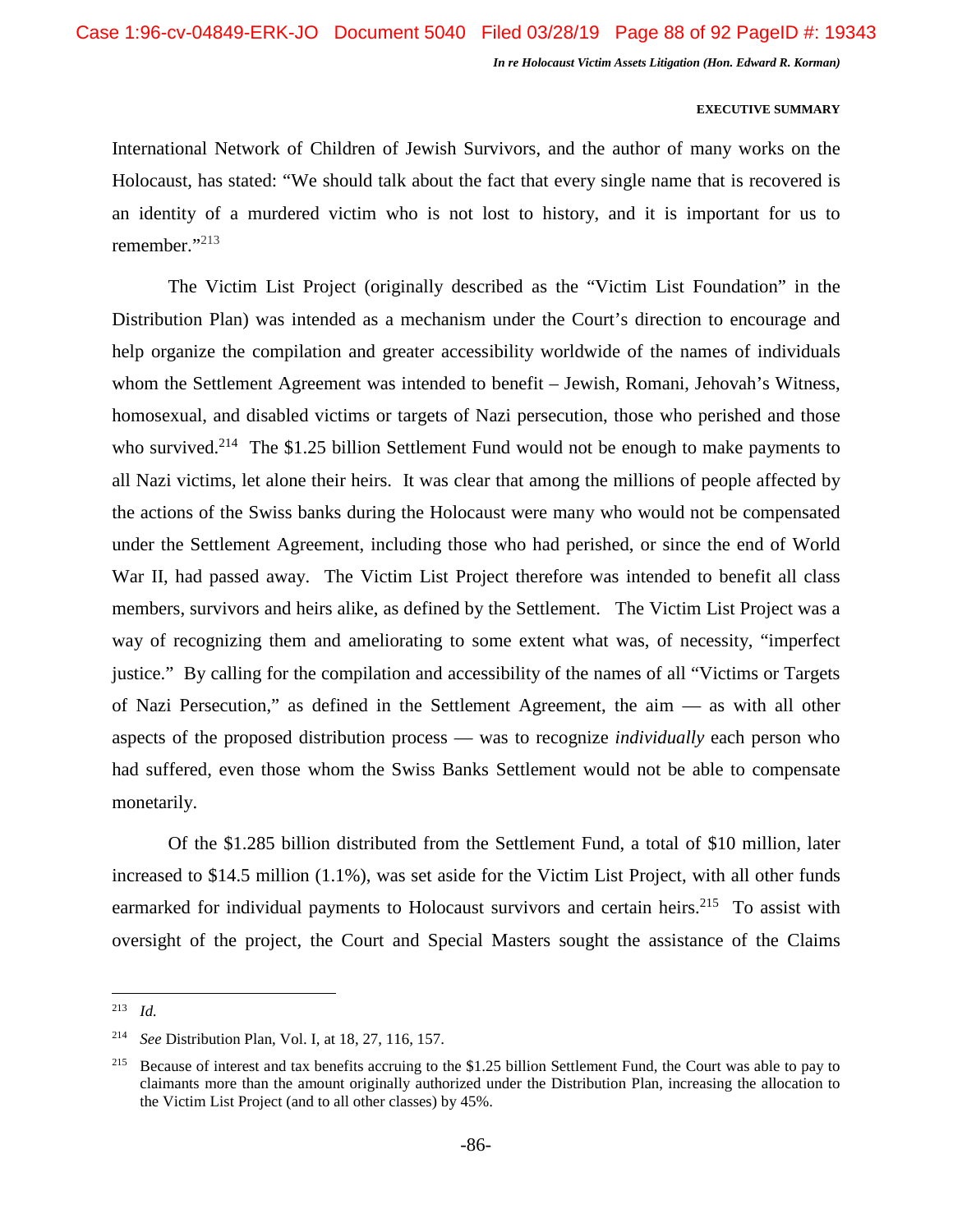### **EXECUTIVE SUMMARY**

Conference, which in the 1950s had founded Yad Vashem in cooperation with the Government of the State of Israel, and which by the 1990s had become the principal funder of Holocaustrelated archives worldwide. It was hoped that, through the Victim List Project, research and memory would be furthered in a number of concrete ways, including:

- Location and identification of archival and testimonial sources of the names of those who perished and of survivors who suffered;
- Improvement of access to archival repositories containing names;
- Projects to digitize names, to place them on the internet, and to integrate them with further information about the individuals concerned and with other relevant information; and
- Broad-based cooperation among the leading relevant institutions towards these aims. $^{216}$

The Victim List Project, under the direction of the Court, Special Masters and Dr. Wesley Fisher of the Claims Conference, and in conjunction with many organizations and people worldwide, essentially fulfilled these aims. In doing so, it was the catalyst for a great many changes in Holocaust studies and related fields.

One of the most significant accomplishments of the Victim List Project was the creation and posting on the internet of a unified, worldwide catalog of all relevant name lists (a "list of lists"), regardless of where held. Partly due to the Court's funding, Yad Vashem made images of some 11,650 archival lists, indexed from about 1 million pages of documentation, available to the public online as part of its Shoah-Related Lists Database*.* <sup>217</sup> Similarly, the USHMM developed a presentation that is now part of the Holocaust Survivors and Victims Database*.* 218 This catalog contains entries not only of lists in archival documents, but also those published in books and in digitized form.

The Victim List Project also was the impetus behind the electronic compilation of the names of millions of Nazi victims. Within the bounds of various countries' privacy laws, this

<sup>216</sup> *See Digital Collections: The Victim List Project of the Swiss Banks Settlement*, YAD VASHEM, http://www.yadvashem.org/yv/en/resources/names/supporters.asp (last visited May 14, 2015).

<sup>&</sup>lt;sup>217</sup> *See* http://www.yadvashem.org/yv/en/resources/list of list.asp.

<sup>218</sup> *See* http://www.ushmm.org/remember/the-holocaust-survivors-and-victims-resource-center/holocaustsurvivors-and-victims-database.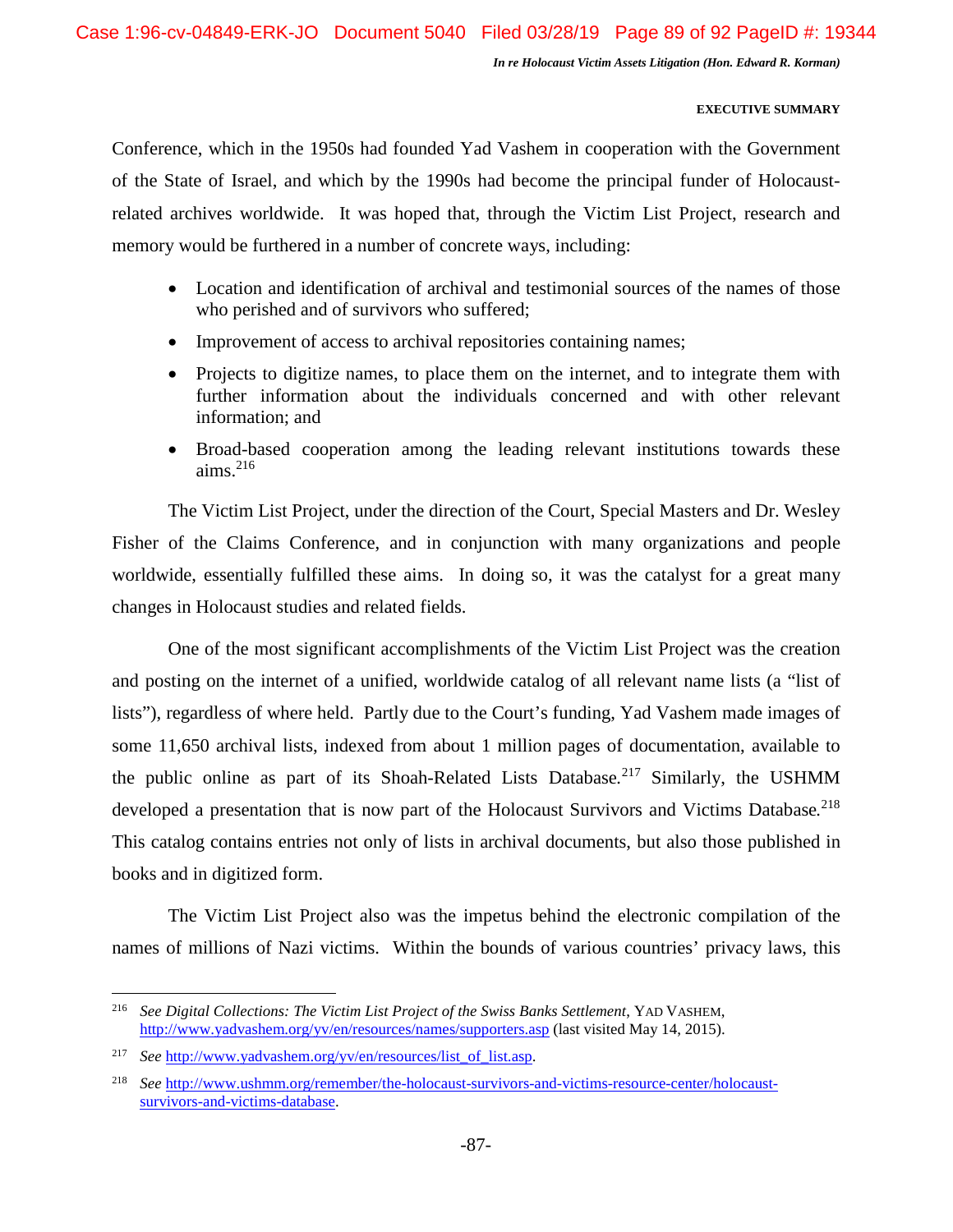#### **EXECUTIVE SUMMARY**

database has been made accessible worldwide. Partly as a result of the Swiss Banks Settlement, there is now greater willingness and greater ability on the part of both Yad Vashem and the USHMM to acquire historical files documenting confiscation of property that also are sources of the names of victims. Along with such written documentation, lists of names also have been acquired from photographs, testimonies, case files, information on artifacts, various card files, synagogue plaques, and elsewhere. In addition, the Court has funded projects enabling the compilation of names from a variety of other sources including records from the Swiss Banks Settlement itself (Initial Questionnaires and claim files); the International Tracing Service in Bad Arolsen, Germany, the largest repository of the names of victims of the Nazis and their allies; thousands of name lists held by the JDC Archives in Jerusalem; governmental archives of Russia, Kazakhstan, and Uzbekistan; a name card index and judicial files documenting the persecution of homosexuals and other non-Jewish groups as well as the mentally handicapped; and registration records for Jewish refugees in Central Asia.

Further, the Victim List Project has contributed to greater coordination and cooperation among Holocaust-related organizations generally; advances in cataloging methods for Holocaust-related archival materials as a whole; and new types of research in fields such as historical demography and genealogy. An unexpected benefit was that the materials made widely available through the Victim List Project have been consulted and used by Holocaust victims and heirs in claims for compensation and restitution. Similarly, because survivors and heirs now have internet access to a great deal of information about their relatives that otherwise was not readily available, there have been a number of family reunions among individuals who did not know that their relatives had survived the Holocaust, but who learned of one another from the online resources created in part from the Victim List Project.

In what may be one of the most lasting contributions of the Swiss Banks Settlement and its distribution programs, the largest presentation of history on the individual level for research and remembrance has returned identity to millions. And this is so, not only because of the Victim List Project, but because all of the Court's programs have emphasized that whatever the legal and political ramifications of the Holocaust, ultimately, it was a catastrophe that was inflicted upon individuals. Therefore, individuals have been recognized and compensated, and their stories have been recorded and preserved for history.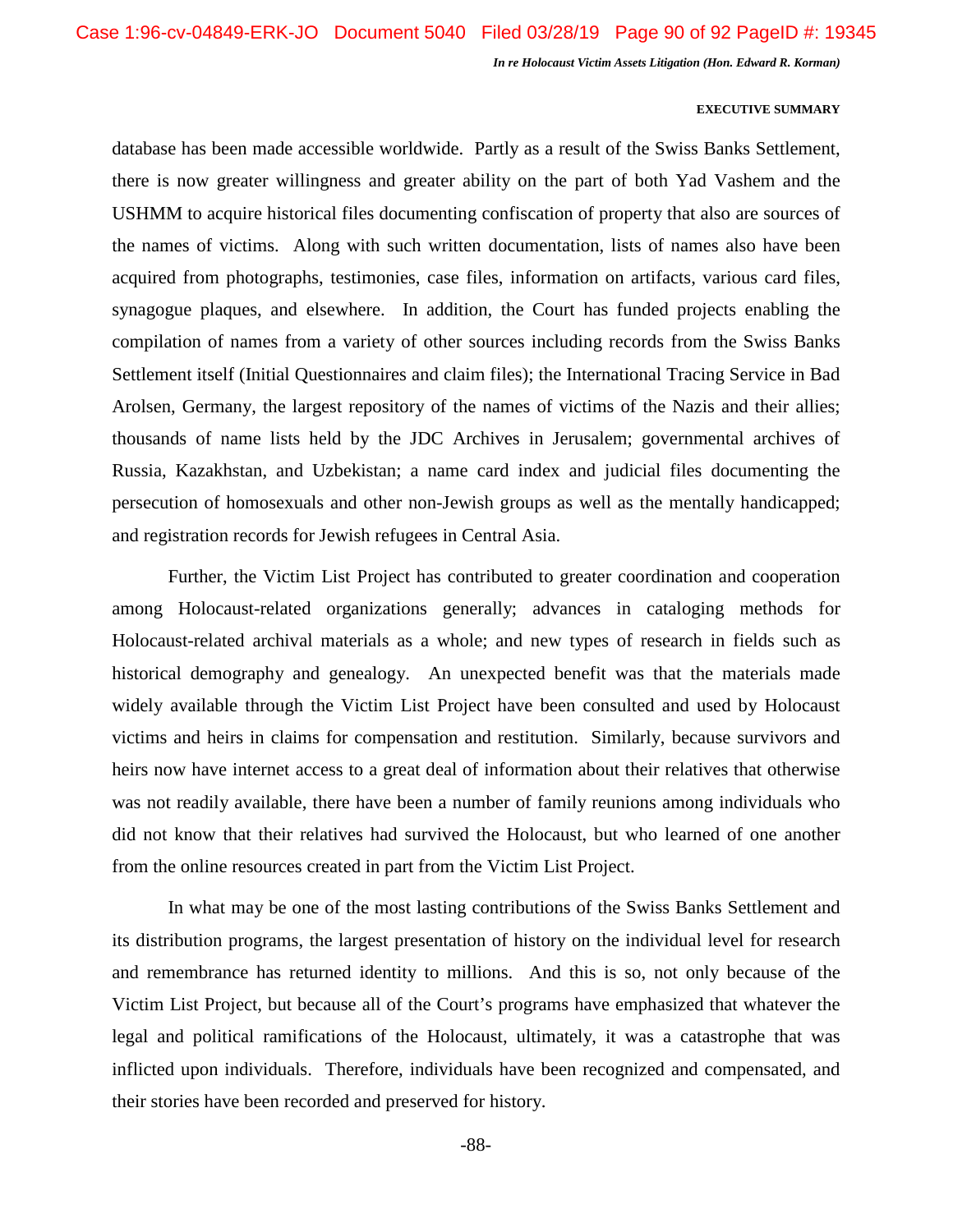$*$   $*$   $*$ 

*In re Holocaust Victim Assets Litigation (Hon. Edward R. Korman)* 

**EXECUTIVE SUMMARY** 

Professor Neuborne, who served as Lead Settlement Counsel to the plaintiff class in the Swiss Banks case and was one of the chief litigators in the German slave labor cases, offered his own reflections as an active participant in these two historic proceedings. As the Swiss Banks Settlement distribution process was winding down, he took stock of what the Swiss and German lawsuits had accomplished, and concluded that each had been a success:

> The very fact that institutions of great power were forced to negotiate with the victims on terms of formal equality and to publically pay huge sums to them in settlement of the victims' claims reinforced a sense of individual dignity that is not enhanced by tutelary actions by governments on behalf of victims. … [M]any victims welcomed the opportunity to seek redress in their own names, as opposed to being treated as wards of the state. It is the difference between demanding justice, and asking for charity…. The Swiss settlement did not include a formal apology, but publicity about the litigation forced the Swiss government to appoint the Bergier Commission, which finally chronicled Switzerland's WW II mistreatment of refugees and the banking industry's post-war failure to deal fairly with Holocaust-related accounts. The Volcker audit provided incontrovertible evidence of large numbers of unpaid Holocaust-era accounts and disclosed the extent of Swiss destruction of the historical record. The litigation resulted in the opening of numerous corporate archives to historians, dramatically expanding the available historical record. The Swiss settlement funded the Victim[] List Project, the effort to remember each victim by name. The painstaking claims processes in both the Swiss and German settlements generated vast amounts of information about the lives and losses of individual victims. And, the very existence of the litigation stimulated a new wave of research and writing about the Holocaust…. [I]n the end, the success of the project should be measured, in my view, by the delivery of substantial compensation to victims and the disgorgement of significant sums by wrongdoers – on that level, it was a remarkable success. I call it some measure of compensation, but no attempt at justice.<sup>219</sup>

Professor Neuborne's thoughtful reflection might be disputed in only one respect: the claims processes, particularly those established for the owners of Swiss bank accounts, made every effort to deliver justice, with significant results. If justice — at least on a material level, if certainly not on a moral level — could not fully be meted out, that was because so many decades had passed and so many documents had been destroyed. But it was not for lack of trying.

<sup>&</sup>lt;sup>219</sup> Burt Neuborne, Litigating the Holocaust: The Swiss Bank and German Slave Labor Cases 30 (2013) (unpublished manuscript), at 90.